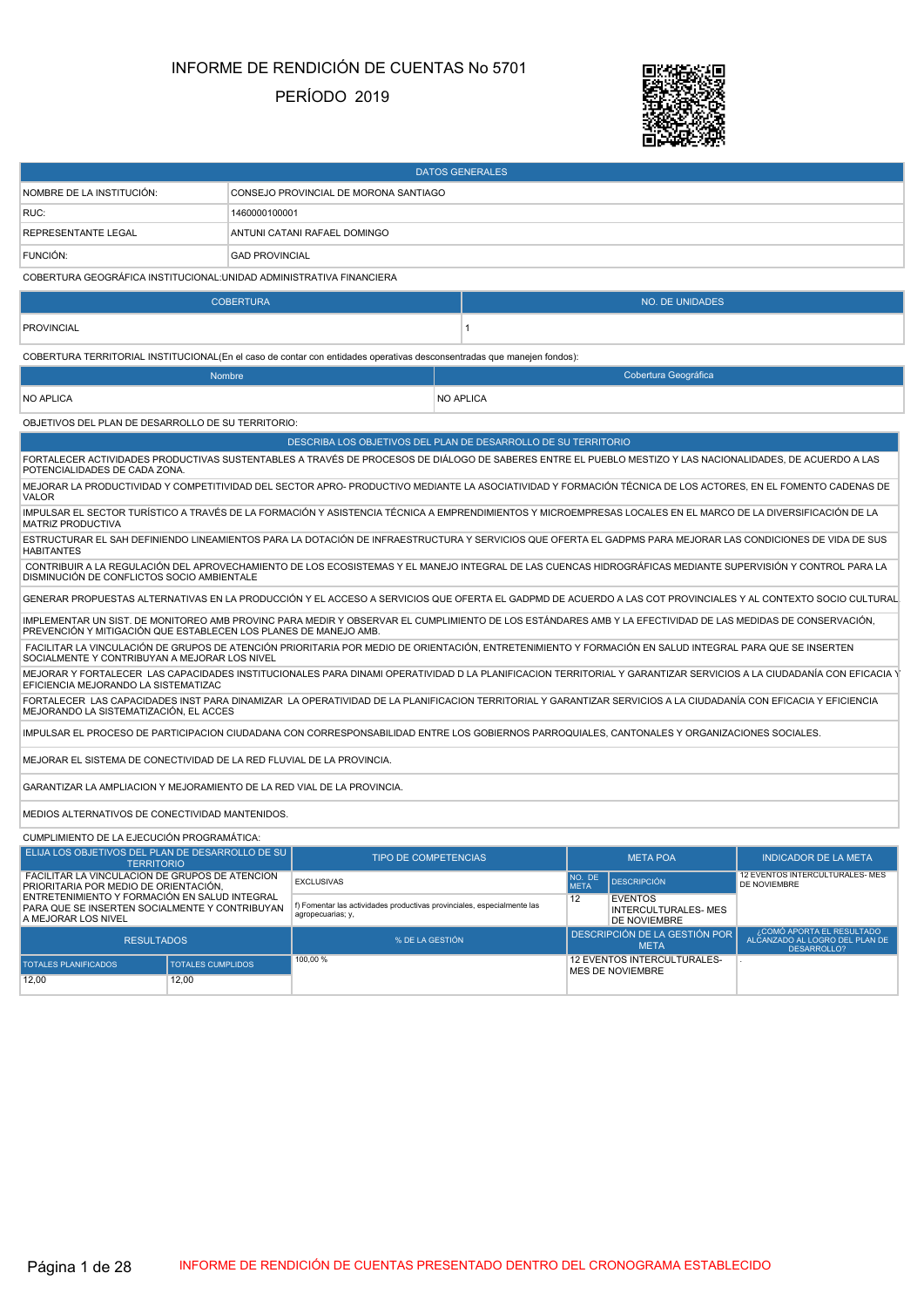| FACILITAR LA VINCULACIÓN DE GRUPOS DE ATENCIÓN<br>PRIORITARIA POR MEDIO DE ORIENTACIÓN,                                                                         |                                  | <b>EXCLUSIVAS</b>                                                                                                 | NO. DE<br><b>META</b> | <b>DESCRIPCIÓN</b>                                                                                                                                                                                                                                                                                                                                                                                                                                                                                                                                          | PERSONAS VULNERABLES<br>CAPACITADAS EN MOTIVACION EN<br>EMPREMIDIMIENTO COMUNITARIO.                                                                                                                                                                                                                                                                                |
|-----------------------------------------------------------------------------------------------------------------------------------------------------------------|----------------------------------|-------------------------------------------------------------------------------------------------------------------|-----------------------|-------------------------------------------------------------------------------------------------------------------------------------------------------------------------------------------------------------------------------------------------------------------------------------------------------------------------------------------------------------------------------------------------------------------------------------------------------------------------------------------------------------------------------------------------------------|---------------------------------------------------------------------------------------------------------------------------------------------------------------------------------------------------------------------------------------------------------------------------------------------------------------------------------------------------------------------|
| PARA QUE SE INSERTEN SOCIALMENTE Y CONTRIBUYAN<br>A MEJORAR LOS NIVEL                                                                                           |                                  | f) Fomentar las actividades productivas provinciales, especialmente las<br>agropecuarias; y,                      | 2439                  | <b>PERSONAS</b><br>VULNERABLES<br><b>CAPACITADAS EN</b><br><b>MOTIVACION EN</b><br><b>EMPREMIDIMIENTO</b><br>COMUNITARIO,<br>PANADERIA Y<br>PASTELERIA,<br>GASTRONOMIA,<br>PELUQUERIA Y BELLEZA,<br>MANUALIDADES,<br><b>ARTESANIA Y</b><br>APROVECHAMIENTO DE<br><b>RESIDUOS SEMILLAS Y</b><br>OTRO PRODUCTOS,<br>FORMACIÓN DE<br><b>BRIGADAS DE</b><br>EMERGENCIA, GESTIÓN<br>DE TURISMO<br>COMUNITARIO, RESCATE<br>DE JUEGOS<br>TRADICIONALES,<br><b>TÉCNICAS RECREATIVAS</b><br>PARA ADULTOS MAYORES,<br><b>SISTEMA LECTO</b><br><b>ESCRITURA BRAILE</b> | PANADERIA Y PASTELERIA,<br>GASTRONOMIA, PELUQUERÍA Y<br>BELLEZA, MANUALIDADES, ARTESANIA<br>Y APROVECHAMIENTO DE RESIDUOS<br>SEMILLAS Y OTRO PRODUCTOS,<br>FORMACIÓN DE BRIGADAS DE<br>EMERGENCIA, GESTIÓN DE TURISMO<br>COMUNITARIO, RESCATE DE JUEGOS<br>TRADICIONALES, TÉCNICAS<br>RECREATIVAS PARA ADULTOS<br>MAYORES, SISTEMA LECTO ESCRITURA<br><b>BRAILE</b> |
| <b>RESULTADOS</b>                                                                                                                                               |                                  | % DE LA GESTIÓN                                                                                                   |                       | DESCRIPCIÓN DE LA GESTIÓN POR<br><b>META</b>                                                                                                                                                                                                                                                                                                                                                                                                                                                                                                                | COMÓ APORTA EL RESULTADO<br>ALCANZADO AL LOGRO DEL PLAN DE<br>DESARROLLO?                                                                                                                                                                                                                                                                                           |
| <b>TOTALES PLANIFICADOS</b><br><b>TOTALES CUMPLIDOS</b><br>2439,00<br>2744,00                                                                                   |                                  | 112,51 %                                                                                                          |                       | 2744 PERSONAS VULNERABLES<br>CAPACITADAS EN MOTIVACION EN<br>EMPREMIDIMIENTO COMUNITARIO.<br>PANADERIA Y PASTELERIA,<br>GASTRONOMIA, PELUQUERÍA Y<br>BELLEZA, MANUALIDADES,<br>ARTESANIA Y APROVECHAMIENTO<br>DE RESIDUOS SEMILLAS Y OTRO<br>PRODUCTOS, FORMACIÓN DE<br><b>BRIGADAS DE EMERGENCIA,</b><br><b>GESTIÓN DE TURISMO</b><br>COMUNITARIO, RESCATE DE<br>JUEGOS TRADICIONALES,<br>TÉCNICAS RECREATIVAS PARA<br>ADULTOS MAYORES, SISTEMA<br><b>LECTO ESCRITURA BRAILE</b>                                                                           | REDUCCION DE BRECHAS DE<br>DESIGUALDAD                                                                                                                                                                                                                                                                                                                              |
| FACILITAR LA VINCULACIÓN DE GRUPOS DE ATENCIÓN<br>PRIORITARIA POR MEDIO DE ORIENTACIÓN,                                                                         |                                  | <b>EXCLUSIVAS</b>                                                                                                 | NO. DE<br><b>META</b> | <b>DESCRIPCIÓN</b>                                                                                                                                                                                                                                                                                                                                                                                                                                                                                                                                          | 12 EMPRENDIMIENTOS AL SERVICIO DE<br>COMUNIDAD INAUGURADOS                                                                                                                                                                                                                                                                                                          |
| ENTRETENIMIENTO Y FORMACIÓN EN SALUD INTEGRAL<br>PARA QUE SE INSERTEN SOCIALMENTE Y CONTRIBUYAN<br>A MEJORAR LOS NIVEL                                          |                                  | f) Fomentar las actividades productivas provinciales, especialmente las<br>agropecuarias; y,                      | 12                    | <b>EMPRENDIMIENTOS AL</b><br>SERVICIO DE COMUNIDAD<br><b>INAUGURADOS</b>                                                                                                                                                                                                                                                                                                                                                                                                                                                                                    |                                                                                                                                                                                                                                                                                                                                                                     |
| <b>RESULTADOS</b>                                                                                                                                               |                                  | % DE LA GESTIÓN                                                                                                   |                       | DESCRIPCIÓN DE LA GESTIÓN POR<br><b>META</b>                                                                                                                                                                                                                                                                                                                                                                                                                                                                                                                | ¿COMÓ APORTA EL RESULTADO<br>ALCANZADO AL LOGRO DEL PLAN DE<br>DESARROLLO?                                                                                                                                                                                                                                                                                          |
| <b>TOTALES PLANIFICADOS</b><br>12,00                                                                                                                            | <b>TOTALES CUMPLIDOS</b><br>7,00 | 58,33 %                                                                                                           |                       | 7 EMPRENDIMIENTOS AL SERVICIO<br>DE COMUNIDAD INAUGURADOS                                                                                                                                                                                                                                                                                                                                                                                                                                                                                                   | REDUCCION DE BRECHAS DE<br><b>DESIGUALDAD</b>                                                                                                                                                                                                                                                                                                                       |
| FACILITAR LA VINCULACIÓN DE GRUPOS DE ATENCIÓN                                                                                                                  |                                  |                                                                                                                   | NO. DE                |                                                                                                                                                                                                                                                                                                                                                                                                                                                                                                                                                             | 80 NINOS, NINAS Y ADOLESCENTES                                                                                                                                                                                                                                                                                                                                      |
| PRIORITARIA POR MEDIO DE ORIENTACIÓN,<br>ENTRETENIMIENTO Y FORMACIÓN EN SALUD INTEGRAL<br>PARA QUE SE INSERTEN SOCIALMENTE Y CONTRIBUYAN<br>A MEJORAR LOS NIVEL |                                  | <b>EXCLUSIVAS</b><br>f) Fomentar las actividades productivas provinciales, especialmente las<br>agropecuarias; y, | <b>META</b><br>80     | <b>DESCRIPCIÓN</b><br>NIÑOS, NIÑAS Y<br><b>ADOLESCENTES</b><br>PARTICIPAN DE LAS<br><b>COLONIAS</b><br>VACACIONALES                                                                                                                                                                                                                                                                                                                                                                                                                                         | PARTICIPAN DE LAS COLONIAS<br>VACACIONALES                                                                                                                                                                                                                                                                                                                          |
| <b>RESULTADOS</b>                                                                                                                                               |                                  | % DE LA GESTIÓN                                                                                                   |                       | DESCRIPCIÓN DE LA GESTIÓN POR<br><b>META</b>                                                                                                                                                                                                                                                                                                                                                                                                                                                                                                                | ¿COMÓ APORTA EL RESULTADO<br>ALCANZADO AL LOGRO DEL PLAN DE<br>DESARROLLO?                                                                                                                                                                                                                                                                                          |
| <b>TOTALES PLANIFICADOS</b>                                                                                                                                     | <b>TOTALES CUMPLIDOS</b>         | 87,50 %                                                                                                           |                       | 70 NIÑOS, NIÑAS Y ADOLESCENTES   REDUCCION DE BRECHAS DE<br>PARTICIPAN DE LAS COLONIAS                                                                                                                                                                                                                                                                                                                                                                                                                                                                      | DESIGUALDAD                                                                                                                                                                                                                                                                                                                                                         |
| 80,00                                                                                                                                                           | 70,00                            |                                                                                                                   | VACACIONALES          |                                                                                                                                                                                                                                                                                                                                                                                                                                                                                                                                                             |                                                                                                                                                                                                                                                                                                                                                                     |
| FACILITAR LA VINCULACIÓN DE GRUPOS DE ATENCIÓN<br>PRIORITARIA POR MEDIO DE ORIENTACIÓN,                                                                         |                                  | <b>EXCLUSIVAS</b>                                                                                                 | NO. DE<br><b>META</b> | <b>DESCRIPCIÓN</b>                                                                                                                                                                                                                                                                                                                                                                                                                                                                                                                                          | 41788 PERSONAS BENEFICIADAS DE<br>POSADA Y ALIMENTACION, HOSPEDAJE,                                                                                                                                                                                                                                                                                                 |
| ENTRETENIMIENTO Y FORMACIÓN EN SALUD INTEGRAL<br>PARA QUE SE INSERTEN SOCIALMENTE Y CONTRIBUYAN<br>A MEJORAR LOS NIVEL                                          |                                  | f) Fomentar las actividades productivas provinciales, especialmente las<br>agropecuarias; y,                      | 41788                 | <b>PERSONAS</b><br><b>BENEFICIADAS DE</b><br>POSADA Y ALIMENTACION,<br>HOSPEDAJE, CONSULTAS<br>JURIDICAS, TRANSPORTE,<br>RACIONES ALIMENTICIAS.<br>MENAJE DE HOGAR.                                                                                                                                                                                                                                                                                                                                                                                         | CONSULTAS JURIDICAS, TRANSPORTE,<br>RACIONES ALIMENTICIAS, MENAJE DE<br>HOGAR.                                                                                                                                                                                                                                                                                      |
| <b>RESULTADOS</b>                                                                                                                                               |                                  | % DE LA GESTIÓN                                                                                                   |                       | DESCRIPCIÓN DE LA GESTIÓN POR<br><b>META</b>                                                                                                                                                                                                                                                                                                                                                                                                                                                                                                                | COMÓ APORTA EL RESULTADO،<br>ALCANZADO AL LOGRO DEL PLAN DE<br>DESARROLLO?                                                                                                                                                                                                                                                                                          |
| <b>TOTALES PLANIFICADOS</b>                                                                                                                                     | <b>TOTALES CUMPLIDOS</b>         | 65,38 %                                                                                                           |                       | 27323 PERSONAS BENEFICIADAS<br>DE POSADA Y ALIMENTACION,                                                                                                                                                                                                                                                                                                                                                                                                                                                                                                    | REDUCCION DE BRECHAS DE<br>DESIGUALDAD                                                                                                                                                                                                                                                                                                                              |
| 41788,00                                                                                                                                                        | 27323,00                         |                                                                                                                   | DE HOGAR.             | HOSPEDAJE, CONSULTAS<br>JURIDICAS, TRANSPORTE,<br>RACIONES ALIMENTICIAS, MENAJE                                                                                                                                                                                                                                                                                                                                                                                                                                                                             |                                                                                                                                                                                                                                                                                                                                                                     |
| FACILITAR LA VINCULACIÓN DE GRUPOS DE ATENCIÓN<br>PRIORITARIA POR MEDIO DE ORIENTACIÓN,                                                                         |                                  | <b>EXCLUSIVAS</b>                                                                                                 | NO. DE<br><b>META</b> | <b>DESCRIPCIÓN</b>                                                                                                                                                                                                                                                                                                                                                                                                                                                                                                                                          | APOYADO EN LA ASOCIATIVIDAD CON<br>LA OBTENCIÓN DE 4 NOTIFICACIONES<br>CON REGISTROS SANITARIOS DE Y                                                                                                                                                                                                                                                                |
| ENTRETENIMIENTO Y FORMACIÓN EN SALUD INTEGRAL<br>PARA QUE SE INSERTEN SOCIALMENTE Y CONTRIBUYAN<br>A MEJORAR LOS NIVEL                                          |                                  | f) Fomentar las actividades productivas provinciales, especialmente las<br>agropecuarias; y,                      | 8                     | APOYADO EN LA<br>ASOCIATIVIDAD CON LA<br>OBTENCIÓN DE 4<br>NOTIFICACIONES CON<br><b>REGISTROS SANITARIOS</b><br>DE Y CON 4<br>CAPACITACIÓN A<br><b>EMPRENDEDORES</b>                                                                                                                                                                                                                                                                                                                                                                                        | CON 4 CAPACITACIÓN A<br><b>EMPRENDEDORES</b><br>COMÓ APORTA EL RESULTADO،                                                                                                                                                                                                                                                                                           |
| <b>RESULTADOS</b>                                                                                                                                               |                                  | % DE LA GESTIÓN                                                                                                   |                       | DESCRIPCIÓN DE LA GESTIÓN POR<br><b>META</b>                                                                                                                                                                                                                                                                                                                                                                                                                                                                                                                | ALCANZADO AL LOGRO DEL PLAN DE<br>DESARROLLO?                                                                                                                                                                                                                                                                                                                       |
| <b>TOTALES PLANIFICADOS</b>                                                                                                                                     | <b>TOTALES CUMPLIDOS</b>         | 100,00 %                                                                                                          |                       | APOYADO EN LA ASOCIATIVIDAD<br>CON LA OBTENCIÓN DE 4                                                                                                                                                                                                                                                                                                                                                                                                                                                                                                        | APOYADO EN LA ASOCIATIVIDAD CON<br>LA OBTENCIÓN DE 4 NOTIFICACIONES                                                                                                                                                                                                                                                                                                 |
| 8,00                                                                                                                                                            | 8,00                             |                                                                                                                   |                       | NOTIFICACIONES CON REGISTROS<br>SANITARIOS DE Y CON 4<br>CAPACITACIÓN A<br><b>EMPRENDEDORES</b>                                                                                                                                                                                                                                                                                                                                                                                                                                                             | CON REGISTROS SANITARIOS DE Y<br>CON 4 CAPACITACIÓN A<br><b>EMPRENDEDORES</b>                                                                                                                                                                                                                                                                                       |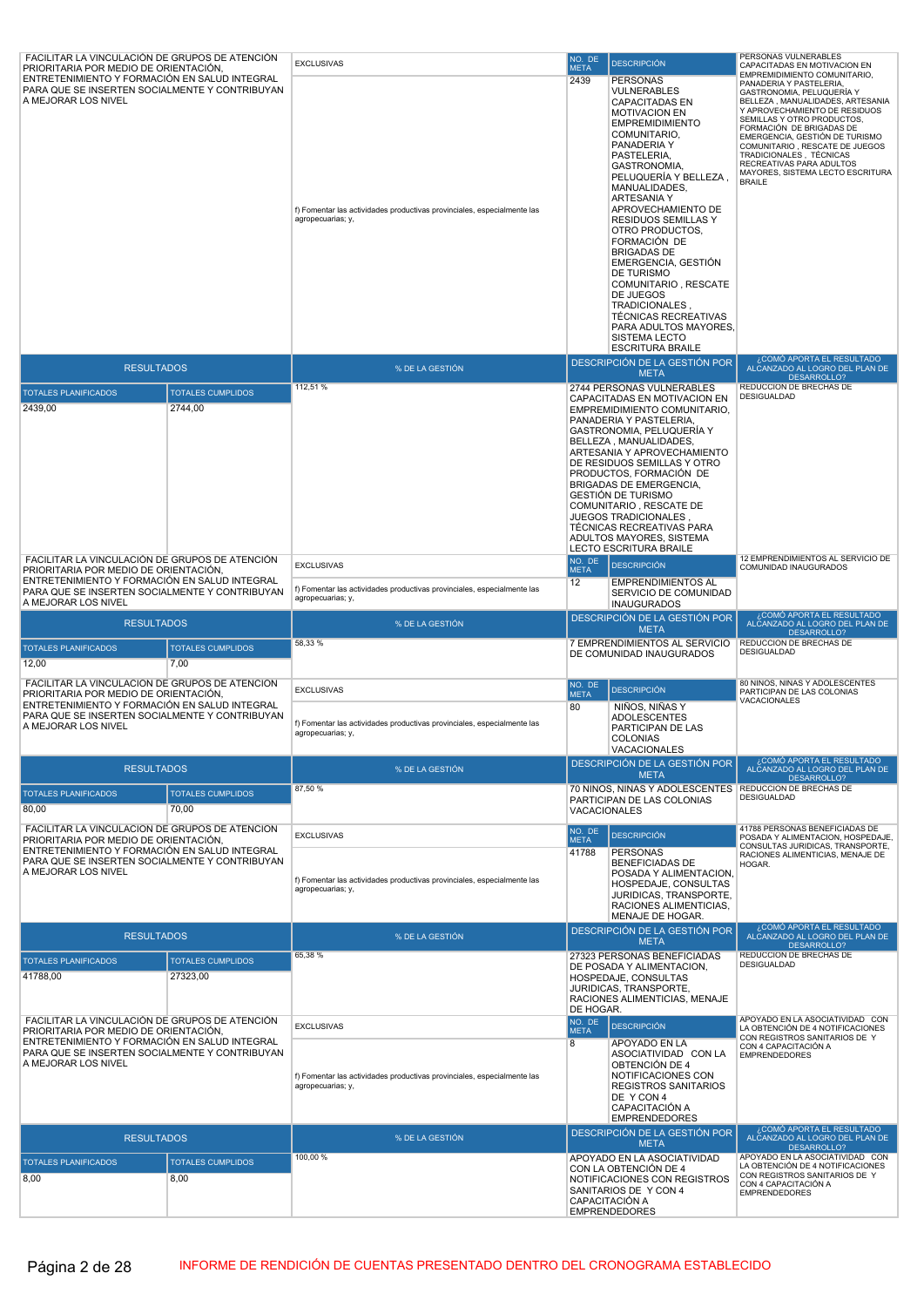| FACILITAR LA VINCULACIÓN DE GRUPOS DE ATENCIÓN<br>PRIORITARIA POR MEDIO DE ORIENTACIÓN,             |                                   | <b>EXCLUSIVAS</b>                                                                                                                                                                                                                                       | NO. DE<br><b>META</b> | <b>DESCRIPCIÓN</b>                                               | 7 PARTICIPACION EN FERIAS A NIVEL<br>LOCALES Y NACIONAL Y LA                           |
|-----------------------------------------------------------------------------------------------------|-----------------------------------|---------------------------------------------------------------------------------------------------------------------------------------------------------------------------------------------------------------------------------------------------------|-----------------------|------------------------------------------------------------------|----------------------------------------------------------------------------------------|
| ENTRETENIMIENTO Y FORMACIÓN EN SALUD INTEGRAL<br>PARA QUE SE INSERTEN SOCIALMENTE Y CONTRIBUYAN     |                                   |                                                                                                                                                                                                                                                         | $\overline{7}$        | PARTICIPACION EN                                                 | ORGANIZACIÓN DE 2 EVENTOS Y APOYO<br><b>INDIRECTO A FERIAS</b>                         |
| A MEJORAR LOS NIVEL                                                                                 |                                   | f) Fomentar las actividades productivas provinciales, especialmente las                                                                                                                                                                                 |                       | FERIAS A NIVEL LOCALES<br>Y NACIONAL Y LA                        |                                                                                        |
|                                                                                                     |                                   | agropecuarias; y,                                                                                                                                                                                                                                       |                       | ORGANIZACIÓN DE 2<br>EVENTOS Y APOYO                             |                                                                                        |
|                                                                                                     |                                   |                                                                                                                                                                                                                                                         |                       | <b>INDIRECTO A FERIAS</b>                                        | COMÓ APORTA EL RESULTADO                                                               |
| <b>RESULTADOS</b>                                                                                   |                                   | % DE LA GESTIÓN                                                                                                                                                                                                                                         |                       | DESCRIPCIÓN DE LA GESTIÓN POR<br><b>META</b>                     | ALCANZADO AL LOGRO DEL PLAN DE<br>DESARROLLO?                                          |
| <b>TOTALES PLANIFICADOS</b>                                                                         | <b>TOTALES CUMPLIDOS</b>          | 100,00 %                                                                                                                                                                                                                                                |                       | PROMOCIÓN Y COMERCIALIZACIÓN<br>DE PRODUCTOS LOCALES DE MS A     |                                                                                        |
| 7,00                                                                                                | 7,00                              |                                                                                                                                                                                                                                                         | TRAVÉS DE:            |                                                                  |                                                                                        |
|                                                                                                     |                                   |                                                                                                                                                                                                                                                         |                       | - APOYO EN EL FINACIAMIENTO DE<br>LA I FERIA INTERNACIONAL DE LA |                                                                                        |
|                                                                                                     |                                   |                                                                                                                                                                                                                                                         |                       | PITAJAYA CULTURAL Y TURÍSTICA<br>PALORA 2019 CON UN MONTO DE     |                                                                                        |
|                                                                                                     |                                   |                                                                                                                                                                                                                                                         |                       | 70000\$ MEDIANTE CONVENIO DE                                     |                                                                                        |
|                                                                                                     |                                   |                                                                                                                                                                                                                                                         | <b>COOPERACIÓN</b>    | INTERINSTITUCIONAL CON EL                                        |                                                                                        |
|                                                                                                     |                                   |                                                                                                                                                                                                                                                         |                       | <b>GADC DE PALORA</b><br>- APOYO EN EL FINANCIAMIENTO            |                                                                                        |
|                                                                                                     |                                   |                                                                                                                                                                                                                                                         |                       | DE IX FERIA BLANCA 2019 CON UN                                   |                                                                                        |
|                                                                                                     |                                   |                                                                                                                                                                                                                                                         |                       | MONTO 30000 \$ MEDIANTE<br>CONVENIO CON LA ASOCIACIÓN            |                                                                                        |
|                                                                                                     |                                   |                                                                                                                                                                                                                                                         | <b>CAHROLAIS</b>      | - APOYO A 15 EMPREDEDORES DE                                     |                                                                                        |
|                                                                                                     |                                   |                                                                                                                                                                                                                                                         |                       | PRODUCTOS LOCALES COBIJADOS<br>POR LA MARCA CHANGUINA, CON       |                                                                                        |
|                                                                                                     |                                   |                                                                                                                                                                                                                                                         |                       | LA PARTICIPACIÓN EN 7 FERIAS                                     |                                                                                        |
| IMPULSAR EL PROCESO DE PARTICIPACION CIUDADANA                                                      |                                   | <b>EXCLUSIVAS</b>                                                                                                                                                                                                                                       | NO. DE                | PROVINCIALES Y NACIONALES<br><b>DESCRIPCIÓN</b>                  | % CIUDADANIA EMPODERADA EN EL                                                          |
| CON CORRESPONSABILIDAD ENTRE LOS GOBIERNOS<br>PARROQUIALES, CANTONALES Y ORGANIZACIONES             |                                   | a) Planificar, junto con otras instituciones del sector público y actores de la                                                                                                                                                                         | <b>META</b><br>100    | 100% DE CIUDADANIA                                               | AMBITO ADMINISTRATIVO PROVINCIAL                                                       |
| SOCIALES.                                                                                           |                                   | sociedad, el desarrollo Provincial y formular los correspondientes planes de<br>ordenamiento territorial, en el Á¡mbito de sus competencias, de manera                                                                                                  |                       | <b>EMPODERADA EN EL</b>                                          |                                                                                        |
|                                                                                                     |                                   | articulada con la planificaciÃ <sup>3</sup> n nacional, regional, cantonal y parroquial, en el<br>marco de la interculturalidad y plurinacionalidad y el respeto a la diversidad;                                                                       |                       | AMBITO ADMINISTRATIVO<br><b>PROVINCIAL</b>                       |                                                                                        |
| <b>RESULTADOS</b>                                                                                   |                                   | % DE LA GESTIÓN                                                                                                                                                                                                                                         |                       | DESCRIPCIÓN DE LA GESTIÓN POR                                    | ¿COMÓ APORTA EL RESULTADO<br>ALCANZADO AL LOGRO DEL PLAN DE                            |
|                                                                                                     |                                   | 92,00%                                                                                                                                                                                                                                                  |                       | <b>META</b><br>92% DE IMPLEMENTACION DE                          | DESARROLLO?<br>PROCESO DE PARTICIPACION                                                |
| <b>TOTALES PLANIFICADOS</b><br>100,00                                                               | <b>TOTALES CUMPLIDOS</b><br>92,00 |                                                                                                                                                                                                                                                         |                       | MECANISMOS DE PARTICIPACION                                      | CIUDADANA IMPULSADA EN UN 92%                                                          |
|                                                                                                     |                                   |                                                                                                                                                                                                                                                         |                       | CIUDADANA EN LA PROVINCIA DE<br>MORONA SANTIAGO                  |                                                                                        |
| FORTALECER LAS CAPACIDADES INST PARA DINAMIZAR<br>LA OPERATIVIDAD DE LA PLANIFICACION TERRITORIAL Y |                                   | <b>EXCLUSIVAS</b>                                                                                                                                                                                                                                       | NO. DE<br><b>META</b> | <b>DESCRIPCIÓN</b>                                               | %                                                                                      |
| Y EFICIENCIA MEJORANDO LA SISTEMATIZACIÓN, EL                                                       |                                   | GARANTIZAR SERVICIOS A LA CIUDADANÍA CON EFICACIA a) Planificar, junto con otras instituciones del sector pAºblico y actores de la<br>sociedad, el desarrollo Provincial y formular los correspondientes planes de                                      | 100                   | PORCENTAJE DE                                                    |                                                                                        |
| <b>ACCES</b>                                                                                        |                                   | ordenamiento territorial, en el ámbito de sus competencias, de manera<br>articulada con la planificaciÃ <sup>3</sup> n nacional, regional, cantonal y parroquial, en el                                                                                 |                       | <b>CUMPLIMIENTO DE</b><br>EJECUCION DE                           |                                                                                        |
|                                                                                                     |                                   | marco de la interculturalidad y plurinacionalidad y el respeto a la diversidad;                                                                                                                                                                         |                       | <b>ACTIVIDADES</b><br>DESCRIPCIÓN DE LA GESTIÓN POR              | ¿COMÓ APORTA EL RESULTADO                                                              |
| <b>RESULTADOS</b>                                                                                   |                                   | % DE LA GESTIÓN                                                                                                                                                                                                                                         |                       | <b>META</b>                                                      | ALCANZADO AL LOGRO DEL PLAN DE<br>DESARROLLO?                                          |
| <b>TOTALES PLANIFICADOS</b>                                                                         | <b>TOTALES CUMPLIDOS</b>          | 79,00 %                                                                                                                                                                                                                                                 |                       | PORCENTAJE DE CUMPLIMIENTO<br>DE GESTIONES PLANIFICADAS          | SE CUMPLE CON UN 79% DE EFICIENCIA<br>Y EFICIENCIA DEL INDICADOR                       |
| 100,00                                                                                              | 79,00                             |                                                                                                                                                                                                                                                         |                       | PARA EL AÑO 2019                                                 | PROPUESTO.                                                                             |
| MEJORAR Y FORTALECER LAS CAPACIDADES<br>INSTITUCIONALES PARA DINAMI OPERATIVIDAD D LA               |                                   | <b>EXCLUSIVAS</b>                                                                                                                                                                                                                                       | NO. DE<br><b>META</b> | <b>DESCRIPCIÓN</b>                                               | % GESTION REALIZADA AL TALENTO<br>HUMANO DE LA ENTIDAD                                 |
| PLANIFICACION TERRITORIAL Y GARANTIZAR SERVICIOS                                                    |                                   | a) Planificar, junto con otras instituciones del sector pĂºblico y actores de la                                                                                                                                                                        | 100                   | PORCENTAJE DE                                                    |                                                                                        |
| A LA CIUDADANÍA CON EFICACIA Y EFICIENCIA<br>MEJORANDO LA SISTEMATIZAC                              |                                   | sociedad, el desarrollo Provincial y formular los correspondientes planes de<br>ordenamiento territorial, en el ámbito de sus competencias, de manera<br>articulada con la planificaciÃ <sup>3</sup> n nacional, regional, cantonal y parroquial, en el |                       | ADMINISTRACION DEL<br>TALENTO HUMANO DE LA                       |                                                                                        |
|                                                                                                     |                                   | marco de la interculturalidad y plurinacionalidad y el respeto a la diversidad;                                                                                                                                                                         |                       | <b>ENTIDAD</b>                                                   | ¿COMÓ APORTA EL RESULTADO                                                              |
| <b>RESULTADOS</b>                                                                                   |                                   | % DE LA GESTION                                                                                                                                                                                                                                         |                       | DESCRIPCIÓN DE LA GESTIÓN POR<br><b>META</b>                     | ALCANZADO AL LOGRO DEL PLAN DE<br>DESARROLLO?                                          |
| <b>TOTALES PLANIFICADOS</b>                                                                         | <b>TOTALES CUMPLIDOS</b>          | 88,40 %                                                                                                                                                                                                                                                 |                       | 88.40% DE GESTION REALIZADA<br>PARA EL TALENTO HUMANO DEL        | SE CUMPLE CON LAS ACTIVIDADES<br>PLANIFICADAS EN FUNCION A LA                          |
| 100,00                                                                                              | 88,40                             |                                                                                                                                                                                                                                                         | <b>GADPMS</b>         |                                                                  | DISPONIBILIDAD PRESUPUESTARIA                                                          |
| GENERAR PROPUESTAS ALTERNATIVAS EN LA                                                               |                                   | <b>EXCLUSIVAS</b>                                                                                                                                                                                                                                       | NO. DE                | <b>DESCRIPCIÓN</b>                                               | 10 ESTUDIOS Y FORMULACION DE<br><b>PROYECTOS</b>                                       |
| PRODUCCIÓN Y EL ACCESO A SERVICIOS QUE OFERTA EL<br>GADPMD DE ACUERDO A LAS COT PROVINCIALES Y AL   |                                   |                                                                                                                                                                                                                                                         | <b>META</b><br>10     | NRO. DE ESTUDIOS Y                                               |                                                                                        |
| CONTEXTO SOCIO CULTURAL.                                                                            |                                   | b) Planificar, construir y mantener el sistema vial de ¡mbito provincial, que<br>no incluya las zonas urbanas;                                                                                                                                          |                       | FORMULACIÓN DE<br><b>PROYECTOS</b>                               |                                                                                        |
| <b>RESULTADOS</b>                                                                                   |                                   | % DE LA GESTIÓN                                                                                                                                                                                                                                         |                       | DESCRIPCIÓN DE LA GESTIÓN POR                                    | ¿COMÓ APORTA EL RESULTADO<br>ALCANZADO AL LOGRO DEL PLAN DE                            |
|                                                                                                     |                                   | 100,00 %                                                                                                                                                                                                                                                |                       | <b>META</b><br>10 ESTUDIOS Y FORMULACIÓN DE                      | <b>DESARROLLO?</b><br>SE EJECUTA LO PLANIFICADO EN UN                                  |
| <b>TOTALES PLANIFICADOS</b>                                                                         | <b>TOTALES CUMPLIDOS</b>          |                                                                                                                                                                                                                                                         | <b>PROYECTOS</b>      |                                                                  | 100%                                                                                   |
| 10,00                                                                                               | 10,00                             |                                                                                                                                                                                                                                                         |                       |                                                                  |                                                                                        |
| MEDIOS ALTERNATIVOS DE CONECTIVIDAD MANTENIDOS.                                                     |                                   | <b>EXCLUSIVAS</b>                                                                                                                                                                                                                                       | NO. DE<br><b>META</b> | <b>DESCRIPCIÓN</b>                                               | NRO. DE PUENTES Y TARABITAS<br><b>MANTENIDAS</b>                                       |
|                                                                                                     |                                   | b) Planificar, construir y mantener el sistema vial de ¡mbito provincial, que                                                                                                                                                                           | 45                    | 33 PUENTES MANTENIDOS<br>Y CONSTRUIDOS Y 12                      |                                                                                        |
|                                                                                                     |                                   | no incluya las zonas urbanas;                                                                                                                                                                                                                           |                       | <b>TARABITAS MANTENIDAS</b>                                      |                                                                                        |
| <b>RESULTADOS</b>                                                                                   |                                   | % DE LA GESTIÓN                                                                                                                                                                                                                                         |                       | DESCRIPCIÓN DE LA GESTIÓN POR<br><b>META</b>                     | ¿COMÓ APORTA EL RESULTADO<br>ALCANZADO AL LOGRO DEL PLAN DE<br><b>DESARROLLO?</b>      |
| <b>TOTALES PLANIFICADOS</b>                                                                         | <b>TOTALES CUMPLIDOS</b>          | 208,89 %                                                                                                                                                                                                                                                |                       | 88 PUENTES Y 6 TARABITAS                                         | SE AMPLIA Y MEJORA LA RED VIAL                                                         |
| 45,00                                                                                               | 94,00                             |                                                                                                                                                                                                                                                         |                       |                                                                  | ABARATANDO ASI EL ACCESO A<br>SERVICIOS BASICOS DE LA CIUDADANIA<br>DE MORONA SANTIAGO |
| CONTRIBUIR A LA REGULACIÓN DEL APROVECHAMIENTO                                                      |                                   |                                                                                                                                                                                                                                                         | NO. DE                |                                                                  | NRO. DE PERMISOS AMBIENTALES DE                                                        |
| DE LOS ECOSISTEMAS Y EL MANEJO INTEGRAL DE LAS<br>CUENCAS HIDROGRÁFICAS MEDIANTE SUPERVISIÓN Y      |                                   | <b>EXCLUSIVAS</b>                                                                                                                                                                                                                                       | <b>META</b><br>36     | <b>DESCRIPCIÓN</b><br>PERMISOS AMBIENTALES                       | OBRA QUE EJECUTA EL GADPMS                                                             |
| CONTROL PARA LA DISMINUCIÓN DE CONFLICTOS SOCIO                                                     |                                   | d) La gestiÃ <sup>3</sup> n ambiental provincial;                                                                                                                                                                                                       |                       | DE OBRA QUE EJECUTA EL                                           |                                                                                        |
| <b>AMBIENTALE</b>                                                                                   |                                   |                                                                                                                                                                                                                                                         |                       | <b>GADPMS</b><br>DESCRIPCIÓN DE LA GESTIÓN POR                   | COMÓ APORTA EL RESULTADO.¿                                                             |
| <b>RESULTADOS</b>                                                                                   |                                   | % DE LA GESTIÓN                                                                                                                                                                                                                                         |                       | <b>META</b>                                                      | ALCANZADO AL LOGRO DEL PLAN DE<br>DESARROLLO?                                          |
| <b>TOTALES PLANIFICADOS</b>                                                                         | <b>TOTALES CUMPLIDOS</b>          | 100,00 %                                                                                                                                                                                                                                                |                       | 36 PERMISOS AMBIENTALES DE<br>OBRA QUE EJECUTA EL GADPMS         | SE CUMPLE CON LA LEGALIZACION DE<br>PERMISOS AMBIENTALES PARA LA                       |
| 36,00                                                                                               | 36,00                             |                                                                                                                                                                                                                                                         |                       |                                                                  | CORRECTA EJECUCION DE PROYECTOS<br>DE OBRA PUBLICA A EJECUTAR POR EL                   |
|                                                                                                     |                                   |                                                                                                                                                                                                                                                         |                       |                                                                  | <b>GADPMS</b>                                                                          |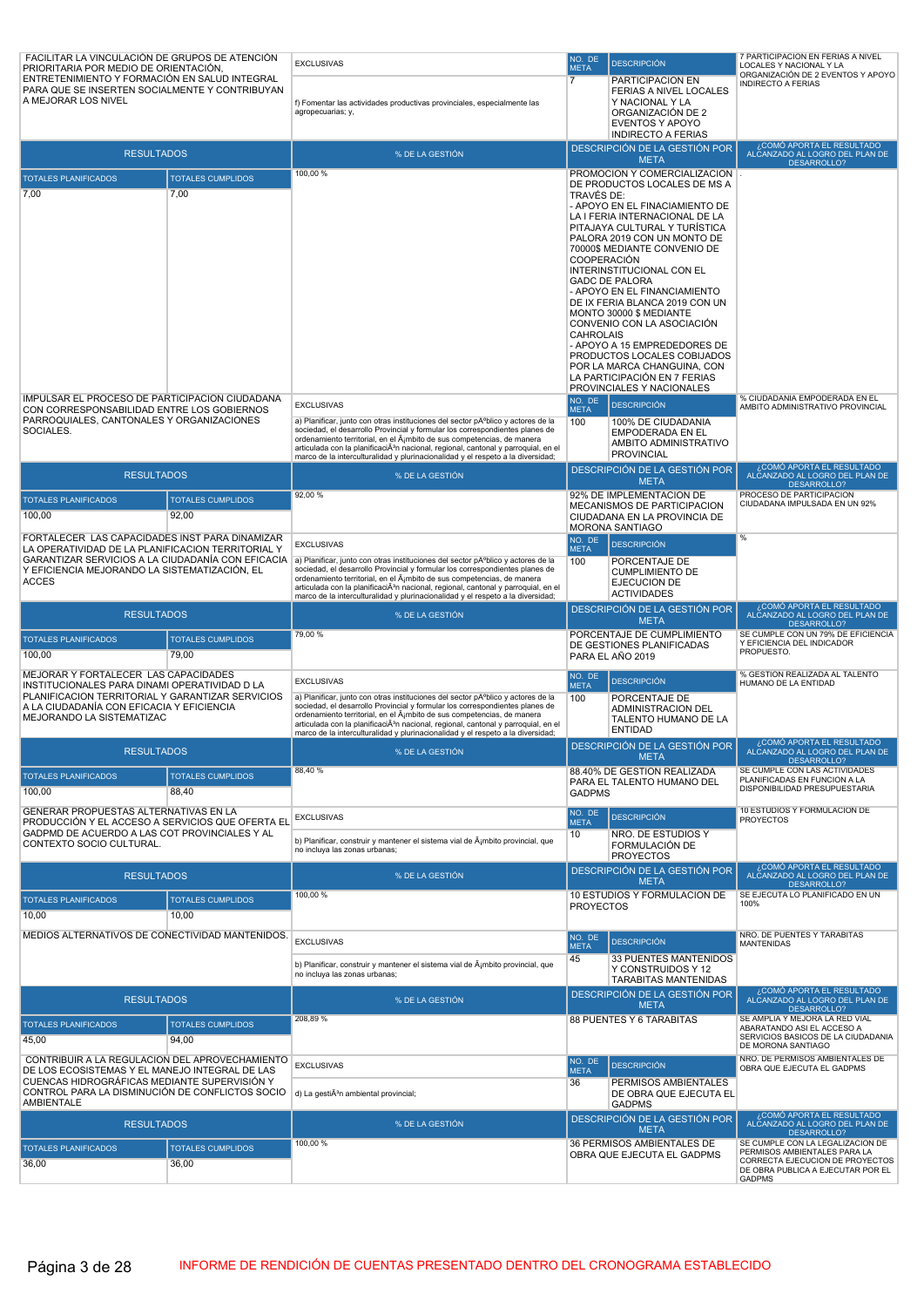| CONTRIBUIR A LA REGULACIÓN DEL APROVECHAMIENTO<br>DE LOS ECOSISTEMAS Y EL MANEJO INTEGRAL DE LAS  |                          | <b>EXCLUSIVAS</b>                                                                                                                                                        | NO. DE<br><b>META</b> | <b>DESCRIPCIÓN</b>                                           | 1 ESTUDIO ETNOBOTÁNICO BOSQUE<br>PROTECTOR KUTUKÚ SHAIME- SECTOR                  |
|---------------------------------------------------------------------------------------------------|--------------------------|--------------------------------------------------------------------------------------------------------------------------------------------------------------------------|-----------------------|--------------------------------------------------------------|-----------------------------------------------------------------------------------|
| CUENCAS HIDROGRÁFICAS MEDIANTE SUPERVISIÓN Y                                                      |                          |                                                                                                                                                                          | 1                     | ESTUDIO ETNOBOTÁNICO                                         | MIASAL, PARROQUIA SEVILLA DON<br><b>BOSCO, CANTÓN MORONA</b>                      |
| CONTROL PARA LA DISMINUCIÓN DE CONFLICTOS SOCIO<br>AMBIENTALE                                     |                          |                                                                                                                                                                          |                       | <b>BOSQUE PROTECTOR</b><br>KUTUKÚ SHAIME- SECTOR             |                                                                                   |
|                                                                                                   |                          | d) La gestiÃ <sup>3</sup> n ambiental provincial;                                                                                                                        |                       | MIASAL, PARROQUIA<br>SEVILLA DON BOSCO,                      |                                                                                   |
|                                                                                                   |                          |                                                                                                                                                                          |                       | <b>CANTÓN MORONA</b>                                         |                                                                                   |
| <b>RESULTADOS</b>                                                                                 |                          | % DE LA GESTIÓN                                                                                                                                                          |                       | DESCRIPCIÓN DE LA GESTIÓN POR<br><b>META</b>                 | COMÓ APORTA EL RESULTADO،<br>ALČANZADO AL LOGRO DEL PLAN DE<br><b>DESARROLLO?</b> |
| <b>TOTALES PLANIFICADOS</b>                                                                       | <b>TOTALES CUMPLIDOS</b> | 100,00 %                                                                                                                                                                 |                       | ELABORACIÓN DE UN ESTUDIO                                    | SE OBTIENE DATOS PARA                                                             |
| 1,00                                                                                              | 1,00                     |                                                                                                                                                                          |                       | ETNOBOTANICO BENEFICIANDO A<br>LA POBLACIÓN DE MIASAL DEBIDO | <b>INTERVENSION</b>                                                               |
|                                                                                                   |                          |                                                                                                                                                                          |                       | QUE ES LA PRIMERA VEZ QUE SE<br>REALIZA EL LEVANTAMIENTO DE  |                                                                                   |
|                                                                                                   |                          |                                                                                                                                                                          |                       | ESTE TIPO DE INFORMACIÓN                                     |                                                                                   |
|                                                                                                   |                          |                                                                                                                                                                          |                       | COMO BASE PARA FUTURAS<br><b>INVESTIGACIONES</b>             |                                                                                   |
| CONTRIBUIR A LA REGULACIÓN DEL APROVECHAMIENTO<br>DE LOS ECOSISTEMAS Y EL MANEJO INTEGRAL DE LAS  |                          | <b>EXCLUSIVAS</b>                                                                                                                                                        | NO. DE<br><b>META</b> | <b>DESCRIPCIÓN</b>                                           | 33 CAPACITACIONES Y EVENTOS DE<br>CONCIENTIZACIÓN AMBIENTAL Y EL                  |
| CUENCAS HIDROGRÁFICAS MEDIANTE SUPERVISIÓN Y<br>CONTROL PARA LA DISMINUCIÓN DE CONFLICTOS SOCIO   |                          |                                                                                                                                                                          | 33                    | <b>CAPACITACIONES Y</b>                                      | MANEJO ADECUADO DE LOS RECURSOS<br><b>NATURALES</b>                               |
| <b>AMBIENTALE</b>                                                                                 |                          | d) La gestiÃ <sup>3</sup> n ambiental provincial;                                                                                                                        |                       | <b>EVENTOS DE</b><br><b>CONCIENTIZACIÓN</b>                  |                                                                                   |
|                                                                                                   |                          |                                                                                                                                                                          |                       | AMBIENTAL Y EL MANEJO<br>ADECUADO DE LOS                     |                                                                                   |
|                                                                                                   |                          |                                                                                                                                                                          |                       | <b>RECURSOS NATURALES</b>                                    |                                                                                   |
| <b>RESULTADOS</b>                                                                                 |                          | % DE LA GESTIÓN                                                                                                                                                          |                       | DESCRIPCIÓN DE LA GESTIÓN POR<br><b>META</b>                 | ¿COMÓ APORTA EL RESULTADO<br>ALČANZADO AL LOGRO DEL PLAN DE<br><b>DESARROLLO?</b> |
| <b>TOTALES PLANIFICADOS</b>                                                                       | <b>TOTALES CUMPLIDOS</b> | 72,73 %                                                                                                                                                                  |                       | 24 CAPACITACIONES Y EVENTOS                                  | POBLACION DE LA PROVINCIA CON UN<br>ALTO GRADO DE CONCIENTIZACION                 |
| 33,00                                                                                             | 24,00                    |                                                                                                                                                                          |                       | DE CONCIENTIZACIÓN AMBIENTAL<br>Y EL MANEJO ADECUADO DE LOS  | AMBIENTAL Y EL MANEJO ADECUADO DE<br>LOS RECURSOS NATURALES                       |
| CONTRIBUIR A LA REGULACIÓN DEL APROVECHAMIENTO                                                    |                          |                                                                                                                                                                          | NO. DE                | <b>RECURSOS NATURALES</b>                                    | 1 ACTIVIDADES DE CONSERVACIO EN                                                   |
| DE LOS ECOSISTEMAS Y EL MANEJO INTEGRAL DE LAS<br>CUENCAS HIDROGRÁFICAS MEDIANTE SUPERVISIÓN Y    |                          | <b>EXCLUSIVAS</b>                                                                                                                                                        | <b>META</b>           | <b>DESCRIPCIÓN</b>                                           | CONSERVACIÓN EN ÁREAS DE<br>CONSERVACIÓN MUNICIPAL TINAJILLAS                     |
| CONTROL PARA LA DISMINUCIÓN DE CONFLICTOS SOCIO                                                   |                          |                                                                                                                                                                          | $\mathbf{1}$          | <b>ACTIVIDADES DE</b><br>CONSERVACIÓ EN                      | - SIETE IGLESIAS - RUNAHURCO<br>PERTENECIENTES A LOS CANTONES DE                  |
| <b>AMBIENTALE</b>                                                                                 |                          |                                                                                                                                                                          |                       | CONSERVACIÓN EN<br>ÁREAS DE                                  | LIMÓN INDANZA PARROQUIA GENERAL<br><b>LEONIDAS PLAZA</b>                          |
|                                                                                                   |                          |                                                                                                                                                                          |                       | CONSERVACIÓN<br>MUNICIPAL TINAJILLAS -                       |                                                                                   |
|                                                                                                   |                          | d) La gestiÃ <sup>3</sup> n ambiental provincial;                                                                                                                        |                       | SIETE IGLESIAS -                                             |                                                                                   |
|                                                                                                   |                          |                                                                                                                                                                          |                       | <b>RUNAHURCO</b><br>PERTENECIENTES A LOS                     |                                                                                   |
|                                                                                                   |                          |                                                                                                                                                                          |                       | CANTONES DE LIMÓN<br><b>INDANZA PARROQUIA</b>                |                                                                                   |
|                                                                                                   |                          |                                                                                                                                                                          |                       | <b>GENERAL LEONIDAS</b>                                      |                                                                                   |
|                                                                                                   |                          |                                                                                                                                                                          |                       | <b>PLAZA</b><br>DESCRIPCIÓN DE LA GESTIÓN POR                | ¿COMÓ APORTA EL RESULTADO                                                         |
| <b>RESULTADOS</b>                                                                                 |                          | % DE LA GESTIÓN<br>100,00 %                                                                                                                                              |                       | <b>META</b><br>RECOPILACIÓN DE INFORMACIÓN                   | ALČANZADO AL LOGRO DEL PLAN DE<br>DESARROLLO?<br>SE RECOPILA INFORMACIÓN COMO     |
| <b>TOTALES PLANIFICADOS</b>                                                                       | <b>TOTALES CUMPLIDOS</b> |                                                                                                                                                                          |                       | COMO FOTOGRAFÍAS, VIDEOS,                                    | FOTOGRAFÍAS, VIDEOS, REUNIONES DE<br>SOCIALIZACIÓN E INFORMES DE CADA             |
| 1,00                                                                                              | 1,00                     |                                                                                                                                                                          |                       | REUNIONES DE SOCIALIZACIÓN E<br>INFORMES DE CADA MONITOREO   | MONITOREO REALIZADO.                                                              |
| ESTRUCTURAR EL SAH DEFINIENDO LINEAMIENTOS PARA                                                   |                          |                                                                                                                                                                          | REALIZADO.<br>NO. DE  |                                                              | DOCUMENTO QUE CONTENGA LA                                                         |
| LA DOTACIÓN DE INFRAESTRUCTURA Y SERVICIOS QUE<br>OFERTA EL GADPMS PARA MEJORAR LAS CONDICIONES   |                          | <b>EXCLUSIVAS</b>                                                                                                                                                        | <b>META</b><br>1.     | <b>DESCRIPCIÓN</b><br>1 DOCUMENTO QUE                        | ACTUALIZACIÓN AL 70% DEL PDOT                                                     |
| DE VIDA DE SUS HABITANTES                                                                         |                          | a) Planificar, junto con otras instituciones del sector pºblico y actores de la<br>sociedad, el desarrollo Provincial y formular los correspondientes planes de          |                       | CONTENGA LA                                                  |                                                                                   |
|                                                                                                   |                          | ordenamiento territorial, en el ámbito de sus competencias, de manera<br>articulada con la planificaciÃ <sup>3</sup> n nacional, regional, cantonal y parroquial, en el  |                       | ACTUALIZACIÓN AL 70%<br>DEL PDOT HASTA FINALES               |                                                                                   |
|                                                                                                   |                          | marco de la interculturalidad y plurinacionalidad y el respeto a la diversidad;                                                                                          |                       | <b>DEL 2019</b><br>DESCRIPCIÓN DE LA GESTIÓN POR             | ¿COMÓ APORTA EL RESULTADO                                                         |
| <b>RESULTADOS</b>                                                                                 |                          | % DE LA GESTIÓN                                                                                                                                                          |                       | <b>META</b>                                                  | ALCANZADO AL LOGRO DEL PLAN DE<br>DESARROLLO?                                     |
| <b>TOTALES PLANIFICADOS</b>                                                                       | <b>TOTALES CUMPLIDOS</b> | 58,00 %                                                                                                                                                                  |                       | 58% DE AVANCE EN<br><b>ACTUALIZACION DE PDOT</b>             | SE VISUALIZA ERRORES COMETIDOS<br>LOS MISMO QUE SIRVEN PARA LA                    |
| 100,00                                                                                            | 58.00                    |                                                                                                                                                                          |                       |                                                              | <b>REPLANIFICACION</b>                                                            |
| ESTRUCTURAR EL SAH DEFINIENDO LINEAMIENTOS PARA<br>LA DOTACIÓN DE INFRAESTRUCTURA Y SERVICIOS QUE |                          | <b>EXCLUSIVAS</b>                                                                                                                                                        | NO. DE<br><b>META</b> | <b>DESCRIPCIÓN</b>                                           | INSERTAR EN CADA SUBSISTEMA DEL<br>PDOT LA VARIABLE DE GESTION DE                 |
| OFERTA EL GADPMS PARA MEJORAR LAS CONDICIONES                                                     |                          |                                                                                                                                                                          | $\mathbf{1}$          | <b>INSERTAR EN CADA</b>                                      | RIESGOS COMO INSUMO PARA<br>ELABORACION DEL PLAN PROVINCIAL                       |
| DE VIDA DE SUS HABITANTES                                                                         |                          | a) Planificar, junto con otras instituciones del sector público y actores de la<br>sociedad, el desarrollo Provincial y formular los correspondientes planes de          |                       | SUBSISTEMA DEL PDOT LA DE RIESGOS<br>VARIABLE DE GESTION DE  |                                                                                   |
|                                                                                                   |                          | ordenamiento territorial, en el Á¡mbito de sus competencias, de manera<br>articulada con la planificaciÃ <sup>3</sup> n nacional, regional, cantonal y parroquial, en el |                       | RIESGOS COMO INSUMO<br>PARA ELABORACION DEL                  |                                                                                   |
|                                                                                                   |                          | marco de la interculturalidad y plurinacionalidad y el respeto a la diversidad;                                                                                          |                       | PLAN PROVINCIAL DE                                           |                                                                                   |
|                                                                                                   |                          |                                                                                                                                                                          |                       | <b>RIESGOS</b><br>DESCRIPCIÓN DE LA GESTIÓN POR              | ¿COMÓ APORTA EL RESULTADO                                                         |
| <b>RESULTADOS</b>                                                                                 |                          | % DE LA GESTIÓN                                                                                                                                                          |                       | <b>META</b>                                                  | ALČANZADO AL LOGRO DEL PLAN DE<br>DESARROLLO?<br>SE VISUALIZA LA VARIABLE DE LA   |
| <b>TOTALES PLANIFICADOS</b>                                                                       | <b>TOTALES CUMPLIDOS</b> | 50,00 %                                                                                                                                                                  |                       | 50% DE INSERTAR EN CADA<br>SUBSISTEMA DEL PDOT LA            | PROVINCIA PARA LA TOMA DE<br><b>DECISIONES</b>                                    |
| 1,00                                                                                              | 0,50                     |                                                                                                                                                                          |                       | VARIABLE DE GESTION DE<br>RIESGOS COMO INSUMO PARA           |                                                                                   |
|                                                                                                   |                          |                                                                                                                                                                          |                       | ELABORACION DEL PLAN<br>PROVINCIAL DE RIESGOS                |                                                                                   |
| MEJORAR EL SISTEMA DE CONECTIVIDAD DE LA RED                                                      |                          | <b>EXCLUSIVAS</b>                                                                                                                                                        | NO. DE                | <b>DESCRIPCIÓN</b>                                           | NRO DE OBRAS DE MANTENIMIENTO DE<br>CAMINOS ECOLOGICOS Y OBRA                     |
| FLUVIAL DE LA PROVINCIA.                                                                          |                          |                                                                                                                                                                          | <b>META</b><br>168    | 168 OBRAS DE                                                 | <b>COMUNITARIA</b>                                                                |
|                                                                                                   |                          | b) Planificar, construir y mantener el sistema vial de ġmbito provincial, que<br>no incluya las zonas urbanas;                                                           |                       | MANTENIMIENTO DE<br>CAMINOS ECOLOGICOS Y                     |                                                                                   |
|                                                                                                   |                          |                                                                                                                                                                          |                       | OBRA COMUNITARIA                                             | COMÓ APORTA EL RESULTADO،                                                         |
| <b>RESULTADOS</b>                                                                                 |                          | % DE LA GESTIÓN                                                                                                                                                          |                       | DESCRIPCIÓN DE LA GESTIÓN POR<br><b>META</b>                 | ALČANZADO AL LOGRO DEL PLAN DE<br>DESARROLLO?                                     |
| <b>TOTALES PLANIFICADOS</b>                                                                       | <b>TOTALES CUMPLIDOS</b> | 100,00 %                                                                                                                                                                 |                       | 168 OBRAS DE MANTENIMIENTO DE<br>CAMINOS ECOLOGICOS Y OBRA   | SE AMPLIA Y MEJORA EL ACCESO A LA<br>RED VIA DE LA POBLACION DISPERSA             |
| 168,00                                                                                            | 168.00                   |                                                                                                                                                                          | <b>COMUNITARIA</b>    |                                                              | DE MORONA SANTIAGO MANTENIENDO<br>SU HABITAT NATURAL                              |
| CONTRIBUIR A LA REGULACIÓN DEL APROVECHAMIENTO                                                    |                          | <b>EXCLUSIVAS</b>                                                                                                                                                        | NO. DE                | <b>DESCRIPCIÓN</b>                                           | 1000 KILOMETROS LINEALES DE AREAS<br>REFORESTADAS EN PROCESO DE                   |
| DE LOS ECOSISTEMAS Y EL MANEJO INTEGRAL DE LAS<br>CUENCAS HIDROGRÁFICAS MEDIANTE SUPERVISIÓN Y    |                          |                                                                                                                                                                          | <b>META</b><br>1000   | KILOMETROS LINEALES                                          | DEGRADACIÓN HASTA FINALES DE 2019                                                 |
| CONTROL PARA LA DISMINUCIÓN DE CONFLICTOS SOCIO<br>AMBIENTALE                                     |                          |                                                                                                                                                                          |                       | <b>DE AREAS</b><br><b>REFORESTADAS EN</b>                    |                                                                                   |
|                                                                                                   |                          | d) La gestiÃ <sup>3</sup> n ambiental provincial;                                                                                                                        |                       | PROCESO DE                                                   |                                                                                   |
|                                                                                                   |                          |                                                                                                                                                                          |                       | DEGRADACIÓN HASTA<br>FINALES DE 2019                         |                                                                                   |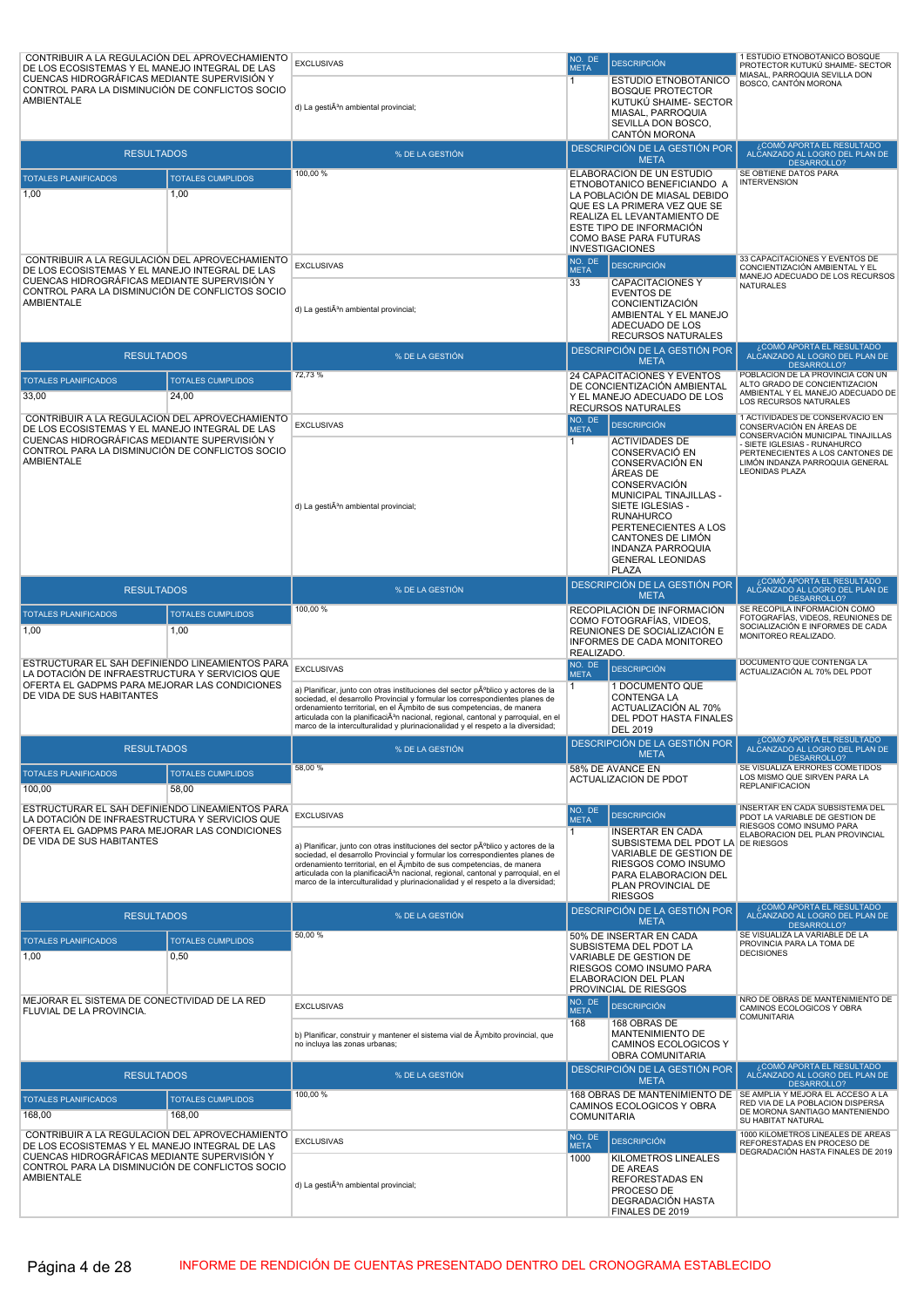| <b>RESULTADOS</b>                                                                                                                                 |                                   | % DE LA GESTIÓN                                                                              |                                        | DESCRIPCIÓN DE LA GESTIÓN POR<br><b>META</b>                                            | ¿COMÓ APORTA EL RESULTADO<br>ALCANZADO AL LOGRO DEL PLAN DE<br><b>DESARROLLO?</b>                                                                                         |
|---------------------------------------------------------------------------------------------------------------------------------------------------|-----------------------------------|----------------------------------------------------------------------------------------------|----------------------------------------|-----------------------------------------------------------------------------------------|---------------------------------------------------------------------------------------------------------------------------------------------------------------------------|
| TOTALES PLANIFICADOS                                                                                                                              | <b>TOTALES CUMPLIDOS</b>          | 100,00 %                                                                                     |                                        | 1000 KILOMETROS LINEALES DE<br>AREAS REFORESTADAS EN                                    | SE RECUPERA BOSQUES PARA EL<br>HABITAD NATURAL DE LA PROVINCIA                                                                                                            |
| 1000,00                                                                                                                                           | 1000,00                           |                                                                                              |                                        | PROCESO DE DEGRADACIÓN                                                                  |                                                                                                                                                                           |
| CONTRIBUIR A LA REGULACIÓN DEL APROVECHAMIENTO                                                                                                    |                                   | <b>EXCLUSIVAS</b>                                                                            | NO. DE                                 | HASTA FINALES DE 2019<br><b>DESCRIPCIÓN</b>                                             | 10 CONTROL Y SEGUIMIENTO EN LAS<br>AREAS REFORESTADAS                                                                                                                     |
| DE LOS ECOSISTEMAS Y EL MANEJO INTEGRAL DE LAS<br>CUENCAS HIDROGRÁFICAS MEDIANTE SUPERVISIÓN Y<br>CONTROL PARA LA DISMINUCIÓN DE CONFLICTOS SOCIO |                                   | d) La gestiÃ <sup>3</sup> n ambiental provincial;                                            | <b>META</b><br>10                      | CONTROL Y SEGUIMIENTO<br>EN LAS AREAS                                                   |                                                                                                                                                                           |
| <b>AMBIENTALE</b>                                                                                                                                 |                                   |                                                                                              |                                        | <b>REFORESTADAS</b>                                                                     | COMÓ APORTA EL RESULTADO                                                                                                                                                  |
| <b>RESULTADOS</b>                                                                                                                                 |                                   | % DE LA GESTIÓN                                                                              |                                        | DESCRIPCIÓN DE LA GESTIÓN POR<br><b>META</b>                                            | ALCANZADO AL LOGRO DEL PLAN DE<br>DESARROLLO?                                                                                                                             |
| TOTALES PLANIFICADOS                                                                                                                              | <b>TOTALES CUMPLIDOS</b>          | 100,00 %                                                                                     |                                        | 10 CONTROL Y SEGUIMIENTO EN<br>LAS AREAS REFORESTADAS                                   | SE DA UN CONTROL RIGUROSO DE LAS<br>AREAS REFORESTADAS PARA                                                                                                               |
| 10,00                                                                                                                                             | 10,00                             |                                                                                              |                                        |                                                                                         | PREVENIR LA DEFORESTACION                                                                                                                                                 |
| IMPLEMENTAR UN SIST. DE MONITOREO AMB PROVINC<br>PARA MEDIR Y OBSERVAR EL CUMPLIMIENTO DE LOS                                                     |                                   | <b>EXCLUSIVAS</b>                                                                            | NO. DE<br><b>META</b>                  | <b>DESCRIPCIÓN</b>                                                                      | 1 IMPLEMENTACIÓN DEL SISTEMA DE<br>MONITOREO AMBIENTAL HASTA FINALES<br>DE 2019                                                                                           |
| ESTANDARES AMB Y LA EFECTIVIDAD DE LAS MEDIDAS<br>DE CONSERVACIÓN, PREVENCIÓN Y MITIGACIÓN QUE<br>ESTABLECEN LOS PLANES DE MANEJO AMB.            |                                   | d) La gestiÃ <sup>3</sup> n ambiental provincial;                                            | 1                                      | <b>IMPLEMENTACIÓN DEL</b><br>SISTEMA DE MONITOREO<br>AMBIENTAL HASTA<br>FINALES DE 2019 |                                                                                                                                                                           |
| <b>RESULTADOS</b>                                                                                                                                 |                                   | % DE LA GESTIÓN                                                                              |                                        | DESCRIPCIÓN DE LA GESTIÓN POR                                                           | ¿COMÓ APORTA EL RESULTADO<br>ALCANZADO AL LOGRO DEL PLAN DE                                                                                                               |
| TOTALES PLANIFICADOS                                                                                                                              | <b>TOTALES CUMPLIDOS</b>          | 100,00 %                                                                                     |                                        | <b>META</b><br>1 IMPLEMENTACIÓN DEL SISTEMA                                             | DESARROLLO?<br>GENERACIÓN DE UN REGIMEN                                                                                                                                   |
| 1,00                                                                                                                                              | 1.00                              |                                                                                              | FINALES DE 2019                        | DE MONITOREO AMBIENTAL HASTA                                                            | CLIMATICO MEDIANTE LA ADOPCIÓN DE<br>TECNOLOGIA INNOVADORA.                                                                                                               |
| IMPLEMENTAR UN SIST. DE MONITOREO AMB PROVINC<br>PARA MEDIR Y OBSERVAR EL CUMPLIMIENTO DE LOS                                                     |                                   | <b>EXCLUSIVAS</b>                                                                            | NO. DE<br><b>META</b>                  | <b>DESCRIPCIÓN</b>                                                                      | 40 MANTENIMIENTOS DE ESTACIONES<br>HIDROMETEREOLÒGICAS Y DE CO2.                                                                                                          |
| ESTÁNDARES AMB Y LA EFECTIVIDAD DE LAS MEDIDAS<br>DE CONSERVACIÓN, PREVENCIÓN Y MITIGACIÓN QUE                                                    |                                   |                                                                                              | 40                                     | <b>MANTENIMIENTOS DE</b><br><b>ESTACIONES</b>                                           |                                                                                                                                                                           |
| ESTABLECEN LOS PLANES DE MANEJO AMB.                                                                                                              |                                   | d) La gestiÃ <sup>3</sup> n ambiental provincial;                                            |                                        | <b>HIDROMETEREOLOGICAS</b><br>Y DE CO <sub>2</sub>                                      |                                                                                                                                                                           |
| <b>RESULTADOS</b>                                                                                                                                 |                                   | % DE LA GESTIÓN                                                                              |                                        | DESCRIPCIÓN DE LA GESTIÓN POR<br><b>META</b>                                            | COMÓ APORTA EL RESULTADO،<br>ALCANZADO AL LOGRO DEL PLAN DE                                                                                                               |
| <b>TOTALES PLANIFICADOS</b>                                                                                                                       | <b>TOTALES CUMPLIDOS</b>          | 100,00 %                                                                                     |                                        | 40 MANTENIMIENTOS DE                                                                    | DESARROLLO?<br>RECOPILACION DE LA INFORMACION<br>HIDROMETEOROLOGICA.                                                                                                      |
| 40,00                                                                                                                                             | 40,00                             |                                                                                              | <b>ESTACIONES</b><br>CO <sub>2</sub> . | HIDROMETEREOLOGICAS Y DE                                                                |                                                                                                                                                                           |
| IMPLEMENTAR UN SIST. DE MONITOREO AMB PROVINC<br>PARA MEDIR Y OBSERVAR EL CUMPLIMIENTO DE LOS                                                     |                                   | <b>EXCLUSIVAS</b>                                                                            | NO. DE<br><b>META</b>                  | <b>DESCRIPCIÓN</b>                                                                      | 3 MICROCUENCAS RECUPERAN SU<br><b>FUNCIONALIDAD</b>                                                                                                                       |
| ESTÁNDARES AMB Y LA EFECTIVIDAD DE LAS MEDIDAS<br>DE CONSERVACIÓN, PREVENCIÓN Y MITIGACIÓN QUE<br>ESTABLECEN LOS PLANES DE MANEJO AMB.            |                                   | d) La gestiÃ <sup>3</sup> n ambiental provincial;                                            | 3                                      | <b>MICROCUENCAS</b><br>RECUPERAN SU<br><b>FUNCIONALIDAD</b>                             |                                                                                                                                                                           |
| <b>RESULTADOS</b>                                                                                                                                 |                                   | % DE LA GESTIÓN                                                                              |                                        | DESCRIPCIÓN DE LA GESTIÓN POR<br><b>META</b>                                            | ¿COMÓ APORTA EL RESULTADO<br>ALCANZADO AL LOGRO DEL PLAN DE<br>DESARROLLO?                                                                                                |
| <b>TOTALES PLANIFICADOS</b><br>3,00                                                                                                               | <b>TOTALES CUMPLIDOS</b><br>3,00  | 100,00 %                                                                                     | <b>FUNCIONALIDAD</b>                   | 3 MICROCUENCAS RECUPERAN SU                                                             | SE RECUPERO LA MICROCUENCAS EN<br>EL CANTÓN LOGROÑO SHIMPIS RIO<br>YUNGUZA, EN EL CANTÓN GUALAQUIZA<br>PARROQUIA BOMBIOZA RIO TUMING Y<br>EN EL CANTÓN SANTIAGO DE MÉNDEZ |
| FORTALECER ACTIVIDADES PRODUCTIVAS<br>SUSTENTABLES A TRAVÉS DE PROCESOS DE DIÁLOGO                                                                |                                   | <b>EXCLUSIVAS</b>                                                                            | NO. DE<br><b>META</b>                  | <b>DESCRIPCIÓN</b>                                                                      | <b>RIO TAYUSA</b><br>1 VIVERO PROVINCIAL EQUIPADO LISTO<br>PARA SU UTILIZACIÓN                                                                                            |
| DE SABERES ENTRE EL PUEBLO MESTIZO Y LAS<br>NACIONALIDADES, DE ACUERDO A LAS                                                                      |                                   | f) Fomentar las actividades productivas provinciales, especialmente las<br>agropecuarias; y, | $\overline{1}$                         | <b>VIVERO PROVINCIAL</b><br>EQUIPADO LISTO PARA SU                                      |                                                                                                                                                                           |
| POTENCIALIDADES DE CADA ZONA.<br><b>RESULTADOS</b>                                                                                                |                                   | % DE LA GESTIÓN                                                                              |                                        | <b>UTILIZACIÓN</b><br>DESCRIPCIÓN DE LA GESTIÓN POR                                     | ¿COMÓ APORTA EL RESULTADO<br>ALCANZADO AL LOGRO DEL PLAN DE                                                                                                               |
|                                                                                                                                                   |                                   | 75,00 %                                                                                      |                                        | <b>META</b><br>75% VIVERO PROVINCIAL                                                    | DESARROLLO?<br>CONSERVAR Y PROTEGER LAS                                                                                                                                   |
| <b>TOTALES PLANIFICADOS</b><br>1,00                                                                                                               | <b>TOTALES CUMPLIDOS</b><br>0,75  |                                                                                              | <b>UTILIZACIÓN</b>                     | EQUIPADO LISTO PARA SU                                                                  | ESPECIES NATURALES Y RESTAURAR<br>ZONAS DE LA PROVINCIA QUE SE<br>ENCUENTREN EN ALTOS NIVELES DE                                                                          |
| FORTALECER ACTIVIDADES PRODUCTIVAS                                                                                                                |                                   | <b>EXCLUSIVAS</b>                                                                            | NO. DE                                 | <b>DESCRIPCIÓN</b>                                                                      | <b>DEFORESTACION</b><br>64 M CAUSES NATURALES<br><b>REHABILITADOS</b>                                                                                                     |
| SUSTENTABLES A TRAVÉS DE PROCESOS DE DIÁLOGO<br>DE SABERES ENTRE EL PUEBLO MESTIZO Y LAS                                                          |                                   | f) Fomentar las actividades productivas provinciales, especialmente las                      | <b>META</b><br>64                      | <b>M CAUSES NATURALES</b>                                                               |                                                                                                                                                                           |
| NACIONALIDADES, DE ACUERDO A LAS<br>POTENCIALIDADES DE CADA ZONA.                                                                                 |                                   | agropecuarias; y,                                                                            |                                        | <b>REHABILITADOS</b>                                                                    |                                                                                                                                                                           |
| <b>RESULTADOS</b>                                                                                                                                 |                                   | % DE LA GESTIÓN                                                                              |                                        | DESCRIPCIÓN DE LA GESTIÓN POR                                                           | COMÓ APORTA EL RESULTADO                                                                                                                                                  |
| <b>TOTALES PLANIFICADOS</b>                                                                                                                       |                                   |                                                                                              |                                        | <b>META</b>                                                                             | ALCANZADO AL LOGRO DEL PLAN DE                                                                                                                                            |
|                                                                                                                                                   | <b>TOTALES CUMPLIDOS</b>          | 156,25 %                                                                                     |                                        | 100.3 M CAUSES NATURALES                                                                | DESARROLLO?<br>PERMITIENDO LA RECUPERACION DE<br>TERRENOS CON ACTITUD AGRÍCOLA                                                                                            |
| 64,00                                                                                                                                             | 100.00                            |                                                                                              | <b>REHABILITADOS</b>                   |                                                                                         |                                                                                                                                                                           |
| FORTALECER ACTIVIDADES PRODUCTIVAS<br>SUSTENTABLES A TRAVÉS DE PROCESOS DE DIÁLOGO                                                                |                                   | <b>EXCLUSIVAS</b>                                                                            | NO. DE<br><b>META</b>                  | <b>DESCRIPCIÓN</b>                                                                      | 75824 ESPECIES SEMBRADA EN LOS<br>MARGENES DE LOS CANALES DE                                                                                                              |
| DE SABERES ENTRE EL PUEBLO MESTIZO Y LAS<br>NACIONALIDADES, DE ACUERDO A LAS<br>POTENCIALIDADES DE CADA ZONA.                                     |                                   | f) Fomentar las actividades productivas provinciales, especialmente las<br>agropecuarias; y, | 75824                                  | <b>ESPECIES SEMBRADA EN</b><br>LOS MARGENES DE LOS                                      | DRENAJE                                                                                                                                                                   |
| <b>RESULTADOS</b>                                                                                                                                 |                                   | % DE LA GESTIÓN                                                                              |                                        | CANALES DE DRENAJE<br>DESCRIPCIÓN DE LA GESTIÓN POR                                     | ¿COMÓ APORTA EL RESULTADO<br>ALCANZADO AL LOGRO DEL PLAN DE                                                                                                               |
| <b>TOTALES PLANIFICADOS</b>                                                                                                                       | <b>TOTALES CUMPLIDOS</b>          | 0,00%                                                                                        | <b>NO SE EJECUTA</b>                   | <b>META</b>                                                                             | DESARROLLO?<br>NO APLICA                                                                                                                                                  |
| 75824,00                                                                                                                                          | 0.00                              |                                                                                              |                                        |                                                                                         |                                                                                                                                                                           |
| FORTALECER ACTIVIDADES PRODUCTIVAS                                                                                                                |                                   | <b>EXCLUSIVAS</b>                                                                            | NO. DE                                 | <b>DESCRIPCIÓN</b>                                                                      | 85 ANALISIS DE AGUA Y SUELO EN LOS<br>LUGARES DE DRENAJE                                                                                                                  |
| SUSTENTABLES A TRAVÉS DE PROCESOS DE DIÁLOGO<br>DE SABERES ENTRE EL PUEBLO MESTIZO Y LAS<br>NACIONALIDADES, DE ACUERDO A LAS                      |                                   | f) Fomentar las actividades productivas provinciales, especialmente las                      | <b>META</b><br>85                      | ANALISIS DE AGUA Y<br>SUELO EN LOS LUGARES                                              |                                                                                                                                                                           |
| POTENCIALIDADES DE CADA ZONA.                                                                                                                     |                                   | agropecuarias; y,                                                                            |                                        | DE DRENAJE                                                                              | ¿COMÓ APORTA EL RESULTADO                                                                                                                                                 |
| <b>RESULTADOS</b>                                                                                                                                 |                                   | % DE LA GESTIÓN                                                                              |                                        | DESCRIPCIÓN DE LA GESTIÓN POR<br><b>META</b>                                            | ALCANZADO AL LOGRO DEL PLAN DE<br>DESARROLLO?                                                                                                                             |
| <b>TOTALES PLANIFICADOS</b><br>85,00                                                                                                              | <b>TOTALES CUMPLIDOS</b><br>85,00 | 100,00 %                                                                                     |                                        | 85 ANALISIS DE AGUA Y SUELO EN<br>LOS LUGARES DE DRENAJE                                | ESTABILIZACION, REDUCCION DE LA<br>EROSIÓN, SEDIMENTACIÓN Y CONTROL<br>DE PLANTAS INVASORAS                                                                               |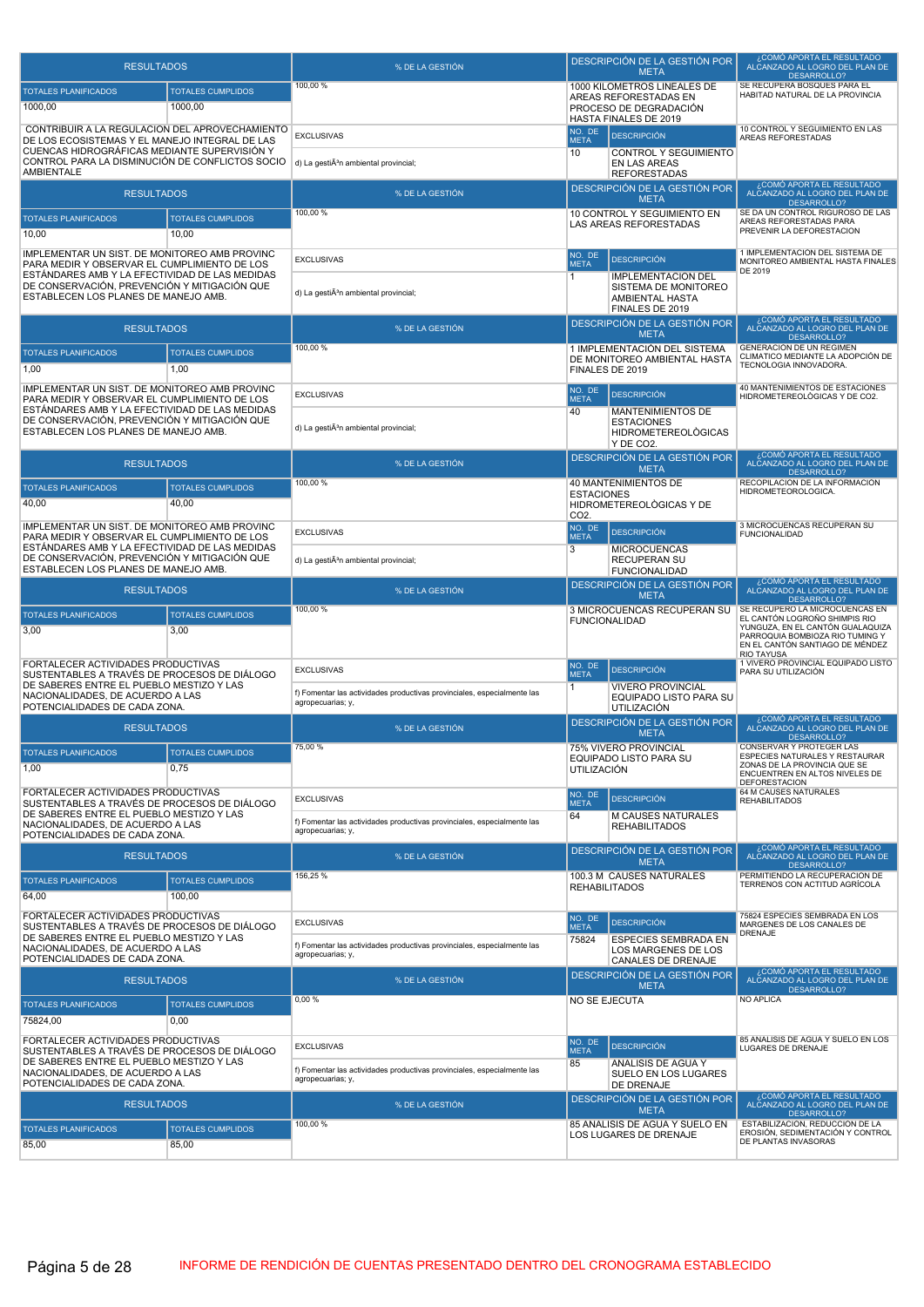| RED VIAL DE LA PROVINCIA.                                                                       |                                   | <b>EXCLUSIVAS</b>                                                                                                                                                                                                                                                                                                                                                                                                              | NO. DE<br><b>META</b> | <b>DESCRIPCIÓN</b>                                                                                                                                                                                                                              | 602 VIAS MEJORADAS EN LA PROVINCIA<br>DE MORONA SANTIAGO                   |
|-------------------------------------------------------------------------------------------------|-----------------------------------|--------------------------------------------------------------------------------------------------------------------------------------------------------------------------------------------------------------------------------------------------------------------------------------------------------------------------------------------------------------------------------------------------------------------------------|-----------------------|-------------------------------------------------------------------------------------------------------------------------------------------------------------------------------------------------------------------------------------------------|----------------------------------------------------------------------------|
|                                                                                                 |                                   | b) Planificar, construir y mantener el sistema vial de Äjmbito provincial, que<br>no incluya las zonas urbanas;                                                                                                                                                                                                                                                                                                                | 602                   | 250 INSPECCIONES.<br>MANTENIMIENTO DE 110<br>EQUIPOS Y MAQUINARIA,<br>42 KM DE VIAS<br>CONSTRUIDAS, 30 KM DE<br>TOPOGRAFIA, 5.2 KM DE<br>AFIRMADO DE VIAS.,<br>100KM MANTENIDOS,<br><b>65KM OBRAS</b><br>PRELIMINARES Y<br>ASFALTO, TRITURADORA |                                                                            |
| <b>RESULTADOS</b>                                                                               |                                   | % DE LA GESTIÓN                                                                                                                                                                                                                                                                                                                                                                                                                |                       | DESCRIPCIÓN DE LA GESTIÓN POR<br><b>META</b>                                                                                                                                                                                                    | ¿COMÓ APORTA EL RESULTADO<br>ALČANZADO AL LOGRO DEL PLAN DE<br>DESARROLLO? |
| <b>TOTALES PLANIFICADOS</b>                                                                     | <b>TOTALES CUMPLIDOS</b>          | 131,23 %                                                                                                                                                                                                                                                                                                                                                                                                                       |                       | 790 KM DE VIAS MEJORADAS EN LA                                                                                                                                                                                                                  | SE MANTIENE VIAS DE ACCESO A LOS                                           |
| 602,00                                                                                          | 790,00                            |                                                                                                                                                                                                                                                                                                                                                                                                                                |                       | PROVINCIA DE MORONA SANTIAGO                                                                                                                                                                                                                    | SERVICIOS BASICOS DE LA POBLACION,<br>MEJORANDO ASI SU VIDA                |
| ESTRUCTURAR EL SAH DEFINIENDO LINEAMIENTOS PARA                                                 |                                   |                                                                                                                                                                                                                                                                                                                                                                                                                                | NO. DE                |                                                                                                                                                                                                                                                 | 1 ACTUALIZACION DEL MAP SERVER                                             |
| LA DOTACIÓN DE INFRAESTRUCTURA Y SERVICIOS QUE<br>OFERTA EL GADPMS PARA MEJORAR LAS CONDICIONES |                                   | <b>EXCLUSIVAS</b>                                                                                                                                                                                                                                                                                                                                                                                                              | <b>META</b>           | <b>DESCRIPCIÓN</b>                                                                                                                                                                                                                              |                                                                            |
| DE VIDA DE SUS HABITANTES                                                                       |                                   | a) Planificar, junto con otras instituciones del sector pĂºblico y actores de la<br>sociedad, el desarrollo Provincial y formular los correspondientes planes de<br>ordenamiento territorial, en el ámbito de sus competencias, de manera<br>articulada con la planificaciÃ <sup>3</sup> n nacional, regional, cantonal y parroquial, en el<br>marco de la interculturalidad y plurinacionalidad y el respeto a la diversidad; | $\overline{1}$        | ACTUALIZACIÓN DEL MAP<br><b>SERVER</b>                                                                                                                                                                                                          |                                                                            |
| <b>RESULTADOS</b>                                                                               |                                   | % DE LA GESTIÓN                                                                                                                                                                                                                                                                                                                                                                                                                |                       | DESCRIPCIÓN DE LA GESTIÓN POR                                                                                                                                                                                                                   | ¿COMÓ APORTA EL RESULTADO<br>ALCANZADO AL LOGRO DEL PLAN DE                |
|                                                                                                 |                                   | 0,00%                                                                                                                                                                                                                                                                                                                                                                                                                          | NO SE EJECUTO         | <b>META</b>                                                                                                                                                                                                                                     | <b>DESARROLLO?</b><br><b>NO APLICA</b>                                     |
| <b>TOTALES PLANIFICADOS</b>                                                                     | <b>TOTALES CUMPLIDOS</b>          |                                                                                                                                                                                                                                                                                                                                                                                                                                |                       |                                                                                                                                                                                                                                                 |                                                                            |
| 1,00                                                                                            | 0.00                              |                                                                                                                                                                                                                                                                                                                                                                                                                                |                       |                                                                                                                                                                                                                                                 |                                                                            |
| MEJORAR LA PRODUCTIVIDAD Y COMPETITIVIDAD DEL<br>SECTOR APRO- PRODUCTIVO MEDIANTE LA            |                                   | <b>EXCLUSIVAS</b>                                                                                                                                                                                                                                                                                                                                                                                                              | NO. DE<br><b>META</b> | <b>DESCRIPCIÓN</b>                                                                                                                                                                                                                              | 40% DE FUNCIONAMIENTO DE LA<br>PLANTA DE INDUSTRIALIZACIÓN                 |
| ASOCIATIVIDAD Y FORMACIÓN TÉCNICA DE LOS<br>ACTORES, EN EL FOMENTO CADENAS DE VALOR             |                                   |                                                                                                                                                                                                                                                                                                                                                                                                                                | 40                    | % DE FUNCIONAMIENTO<br>DE LA PLANTA DE                                                                                                                                                                                                          | <b>TARIMIAT</b>                                                            |
|                                                                                                 |                                   | f) Fomentar las actividades productivas provinciales, especialmente las<br>agropecuarias; y,                                                                                                                                                                                                                                                                                                                                   |                       | INDUSTRIALIZACIÓN<br><b>TARIMIAT</b>                                                                                                                                                                                                            |                                                                            |
| <b>RESULTADOS</b>                                                                               |                                   | % DE LA GESTIÓN                                                                                                                                                                                                                                                                                                                                                                                                                |                       | DESCRIPCIÓN DE LA GESTIÓN POR                                                                                                                                                                                                                   | ¿COMÓ APORTA EL RESULTADO<br>ALCANZADO AL LOGRO DEL PLAN DE                |
|                                                                                                 |                                   | 25,00 %                                                                                                                                                                                                                                                                                                                                                                                                                        |                       | <b>META</b><br>0% DE CAPACIDAD INSTALADA A                                                                                                                                                                                                      | DESARROLLO?<br>SE MEJORA LOS INGRESOS A                                    |
| <b>TOTALES PLANIFICADOS</b><br>40,00                                                            | <b>TOTALES CUMPLIDOS</b><br>10,00 |                                                                                                                                                                                                                                                                                                                                                                                                                                |                       | TRAVÉS DE MAQUINARIA BÁSICA<br>PARA EL LAVADO Y CLASIFICACIÓN                                                                                                                                                                                   | <b>PRODUCTORES</b>                                                         |
|                                                                                                 |                                   |                                                                                                                                                                                                                                                                                                                                                                                                                                |                       | DE MALANGA Y PAPACHINA PARA                                                                                                                                                                                                                     |                                                                            |
|                                                                                                 |                                   |                                                                                                                                                                                                                                                                                                                                                                                                                                | <b>SU POSTERIOR</b>   | COMERCIALIZACIÓN EN SANTO                                                                                                                                                                                                                       |                                                                            |
| MEJORAR LA PRODUCTIVIDAD Y COMPETITIVIDAD DEL                                                   |                                   |                                                                                                                                                                                                                                                                                                                                                                                                                                | <b>DOMINGO</b>        |                                                                                                                                                                                                                                                 | TARIMIAT CUENTAN CON LA                                                    |
| SECTOR APRO- PRODUCTIVO MEDIANTE LA                                                             |                                   | <b>EXCLUSIVAS</b>                                                                                                                                                                                                                                                                                                                                                                                                              | NO. DE<br><b>META</b> | <b>DESCRIPCIÓN</b>                                                                                                                                                                                                                              | PROMOCIÓN Y UN CANAL DE<br>COMERCIALIZACIÓN PARA 5                         |
| ASOCIATIVIDAD Y FORMACIÓN TÉCNICA DE LOS<br>ACTORES, EN EL FOMENTO CADENAS DE VALOR             |                                   |                                                                                                                                                                                                                                                                                                                                                                                                                                | 5                     | <b>TARIMIAT CUENTAN CON</b><br>LA PROMOCIÓN Y UN                                                                                                                                                                                                | <b>PRODUCTOS</b>                                                           |
|                                                                                                 |                                   | f) Fomentar las actividades productivas provinciales, especialmente las<br>agropecuarias; y,                                                                                                                                                                                                                                                                                                                                   |                       | <b>CANAL DE</b>                                                                                                                                                                                                                                 |                                                                            |
|                                                                                                 |                                   |                                                                                                                                                                                                                                                                                                                                                                                                                                |                       | COMERCIALIZACIÓN PARA<br>5 PRODUCTOS                                                                                                                                                                                                            |                                                                            |
|                                                                                                 |                                   |                                                                                                                                                                                                                                                                                                                                                                                                                                |                       |                                                                                                                                                                                                                                                 |                                                                            |
| <b>RESULTADOS</b>                                                                               |                                   | % DE LA GESTIÓN                                                                                                                                                                                                                                                                                                                                                                                                                |                       | DESCRIPCIÓN DE LA GESTIÓN POR                                                                                                                                                                                                                   | ¿COMÓ APORTA EL RESULTADO<br>ALCANZADO AL LOGRO DEL PLAN DE                |
|                                                                                                 |                                   | 60,00 %                                                                                                                                                                                                                                                                                                                                                                                                                        |                       | <b>META</b><br>SE LOGRÓ LA PROMOCIÓN DE LA                                                                                                                                                                                                      | DESARROLLO?<br><b>MEJORAR INGRESOS</b>                                     |
| <b>TOTALES PLANIFICADOS</b><br>5,00                                                             | <b>TOTALES CUMPLIDOS</b><br>3,00  |                                                                                                                                                                                                                                                                                                                                                                                                                                |                       | MALANGA Y PAPACHINA CON UN                                                                                                                                                                                                                      |                                                                            |
|                                                                                                 |                                   |                                                                                                                                                                                                                                                                                                                                                                                                                                |                       | CANAL DIRECTO DE<br>COMERCIALIZACIÓN HACIA SANTO                                                                                                                                                                                                |                                                                            |
|                                                                                                 |                                   |                                                                                                                                                                                                                                                                                                                                                                                                                                |                       | <b>DOMINGO Y POSTERIOR</b><br>EXPORTACIÓN A EEUU (3)                                                                                                                                                                                            |                                                                            |
| MEJORAR LA PRODUCTIVIDAD Y COMPETITIVIDAD DEL                                                   |                                   | <b>EXCLUSIVAS</b>                                                                                                                                                                                                                                                                                                                                                                                                              | <b>META</b>           | NO. DE DESCRIPCIÓN                                                                                                                                                                                                                              | 2 LIQUIDACION DE LAS DOS<br>EMPRESAS DE ECONOMIA MIXTA DEL                 |
| SECTOR APRO- PRODUCTIVO MEDIANTE LA<br>ASOCIATIVIDAD Y FORMACIÓN TÉCNICA DE LOS                 |                                   |                                                                                                                                                                                                                                                                                                                                                                                                                                | $\overline{2}$        | <b>LIQUIDACION DE LAS</b>                                                                                                                                                                                                                       | <b>GAD PROVINCIA</b>                                                       |
| ACTORES, EN EL FOMENTO CADENAS DE VALOR                                                         |                                   | f) Fomentar las actividades productivas provinciales, especialmente las<br>agropecuarias; y,                                                                                                                                                                                                                                                                                                                                   |                       | DOS EMPRESAS DE<br>ECONOMIA MIXTA DEL                                                                                                                                                                                                           |                                                                            |
|                                                                                                 |                                   |                                                                                                                                                                                                                                                                                                                                                                                                                                |                       | <b>GAD PROVINCIA</b>                                                                                                                                                                                                                            | ¿COMÓ APORTA EL RESULTADO                                                  |
| <b>RESULTADOS</b>                                                                               |                                   | % DE LA GESTIÓN                                                                                                                                                                                                                                                                                                                                                                                                                |                       | DESCRIPCIÓN DE LA GESTIÓN POR<br><b>META</b>                                                                                                                                                                                                    | ALCANZADO AL LOGRO DEL PLAN DE<br>DESARROLLO?                              |
| <b>TOTALES PLANIFICADOS</b>                                                                     | <b>TOTALES CUMPLIDOS</b>          | 0,00%                                                                                                                                                                                                                                                                                                                                                                                                                          | NO SE EJECUTO         |                                                                                                                                                                                                                                                 | NO SE EJECUTO                                                              |
| 2,00                                                                                            | 0.00                              |                                                                                                                                                                                                                                                                                                                                                                                                                                |                       |                                                                                                                                                                                                                                                 |                                                                            |
| IMPULSAR EL SECTOR TURÍSTICO A TRAVÉS DE LA<br>FORMACIÓN Y ASISTENCIA TÉCNICA A                 |                                   | <b>EXCLUSIVAS</b>                                                                                                                                                                                                                                                                                                                                                                                                              | NO. DE<br><b>META</b> | <b>DESCRIPCIÓN</b>                                                                                                                                                                                                                              | 50 PRESTADORES DE SERVICIOS<br>TURISTICOS INVOLUCRADOS                     |
| EMPRENDIMIENTOS Y MICROEMPRESAS LOCALES EN EL                                                   |                                   |                                                                                                                                                                                                                                                                                                                                                                                                                                | 50                    | PRESTADORES DE                                                                                                                                                                                                                                  | ACTIVAMENTE EN PORCESOS DE<br>CAPACITACIÓN Y EN LA                         |
| MARCO DE LA DIVERSIFICACIÓN DE LA MATRIZ<br><b>PRODUCTIVA</b>                                   |                                   |                                                                                                                                                                                                                                                                                                                                                                                                                                |                       | <b>SERVICIOS TURISTICOS</b><br><b>INVOLUCRADOS</b>                                                                                                                                                                                              | CONFORMACIÓN DE ESTE ESPACIO DE<br>CONCERTACIÓN                            |
|                                                                                                 |                                   | f) Fomentar las actividades productivas provinciales, especialmente las                                                                                                                                                                                                                                                                                                                                                        |                       | <b>ACTIVAMENTE EN</b><br>PORCESOS DE                                                                                                                                                                                                            |                                                                            |
|                                                                                                 |                                   | agropecuarias; y,                                                                                                                                                                                                                                                                                                                                                                                                              |                       | CAPACITACIÓN Y EN LA                                                                                                                                                                                                                            |                                                                            |
|                                                                                                 |                                   |                                                                                                                                                                                                                                                                                                                                                                                                                                |                       | CONFORMACIÓN DE<br>ESTE ESPACIO DE                                                                                                                                                                                                              |                                                                            |
|                                                                                                 |                                   |                                                                                                                                                                                                                                                                                                                                                                                                                                |                       | CONCERTACIÓN<br>DESCRIPCIÓN DE LA GESTIÓN POR                                                                                                                                                                                                   | ¿COMÓ APORTA EL RESULTADO                                                  |
| <b>RESULTADOS</b>                                                                               |                                   | % DE LA GESTIÓN                                                                                                                                                                                                                                                                                                                                                                                                                |                       | <b>META</b>                                                                                                                                                                                                                                     | ALČANZADO AL LOGRO DEL PLAN DE<br>DESARROLLO?                              |
| <b>TOTALES PLANIFICADOS</b>                                                                     | <b>TOTALES CUMPLIDOS</b>          | 100,00 %                                                                                                                                                                                                                                                                                                                                                                                                                       |                       | - CAPACITACIÓN PARA ASISTENTEN                                                                                                                                                                                                                  | <b>IMPULSO AL TURISMO</b>                                                  |
| 50,00                                                                                           | 50,00                             |                                                                                                                                                                                                                                                                                                                                                                                                                                | CAÑONING              | DE GUÍA Y MODERADOR DE                                                                                                                                                                                                                          |                                                                            |
|                                                                                                 |                                   |                                                                                                                                                                                                                                                                                                                                                                                                                                |                       | - CAMPAMENTO ECOTURÍSTICO                                                                                                                                                                                                                       |                                                                            |
|                                                                                                 |                                   |                                                                                                                                                                                                                                                                                                                                                                                                                                |                       | CIENTÍFICO EN EL PARQUE<br>NACIONAL SANGAY                                                                                                                                                                                                      |                                                                            |
| IMPULSAR EL SECTOR TURÍSTICO A TRAVÉS DE LA<br>FORMACIÓN Y ASISTENCIA TÉCNICA A                 |                                   | <b>EXCLUSIVAS</b>                                                                                                                                                                                                                                                                                                                                                                                                              | NO. DE<br><b>META</b> | <b>DESCRIPCIÓN</b>                                                                                                                                                                                                                              | PARTICIPACION EN 2 FERIAS<br>NACIONALES E INTERNACIONALES Y LA             |
| EMPRENDIMIENTOS Y MICROEMPRESAS LOCALES EN EL                                                   |                                   |                                                                                                                                                                                                                                                                                                                                                                                                                                | $\overline{2}$        | PARTICIPACIÓN EN 2                                                                                                                                                                                                                              | DIFUSIÓN A TRAVES DE LA WEB, RADIO,<br>TELEVISIÓN SEÑALIZACIÓN, MATERIAL   |
| MARCO DE LA DIVERSIFICACIÓN DE LA MATRIZ<br><b>PRODUCTIVA</b>                                   |                                   |                                                                                                                                                                                                                                                                                                                                                                                                                                |                       | <b>FERIAS NACIONALES E</b><br><b>INTERNACIONALES Y LA</b>                                                                                                                                                                                       | DE PROMOCIÓN DE LA OFERTA<br><b>TURÍSTICA</b>                              |
|                                                                                                 |                                   | f) Fomentar las actividades productivas provinciales, especialmente las<br>agropecuarias; y,                                                                                                                                                                                                                                                                                                                                   |                       | DIFUSIÓN A TRAVES DE LA<br>WEB, RADIO, TELEVISIÓN                                                                                                                                                                                               |                                                                            |
|                                                                                                 |                                   |                                                                                                                                                                                                                                                                                                                                                                                                                                |                       | SEÑALIZACIÓN, MATERIAL                                                                                                                                                                                                                          |                                                                            |
|                                                                                                 |                                   |                                                                                                                                                                                                                                                                                                                                                                                                                                |                       | DE PROMOCIÓN DE LA<br>OFERTA TURÍSTICA<br>DESCRIPCIÓN DE LA GESTIÓN POR                                                                                                                                                                         | ¿COMÓ APORTA EL RESULTADO<br>ALCANZADO AL LOGRO DEL PLAN DE                |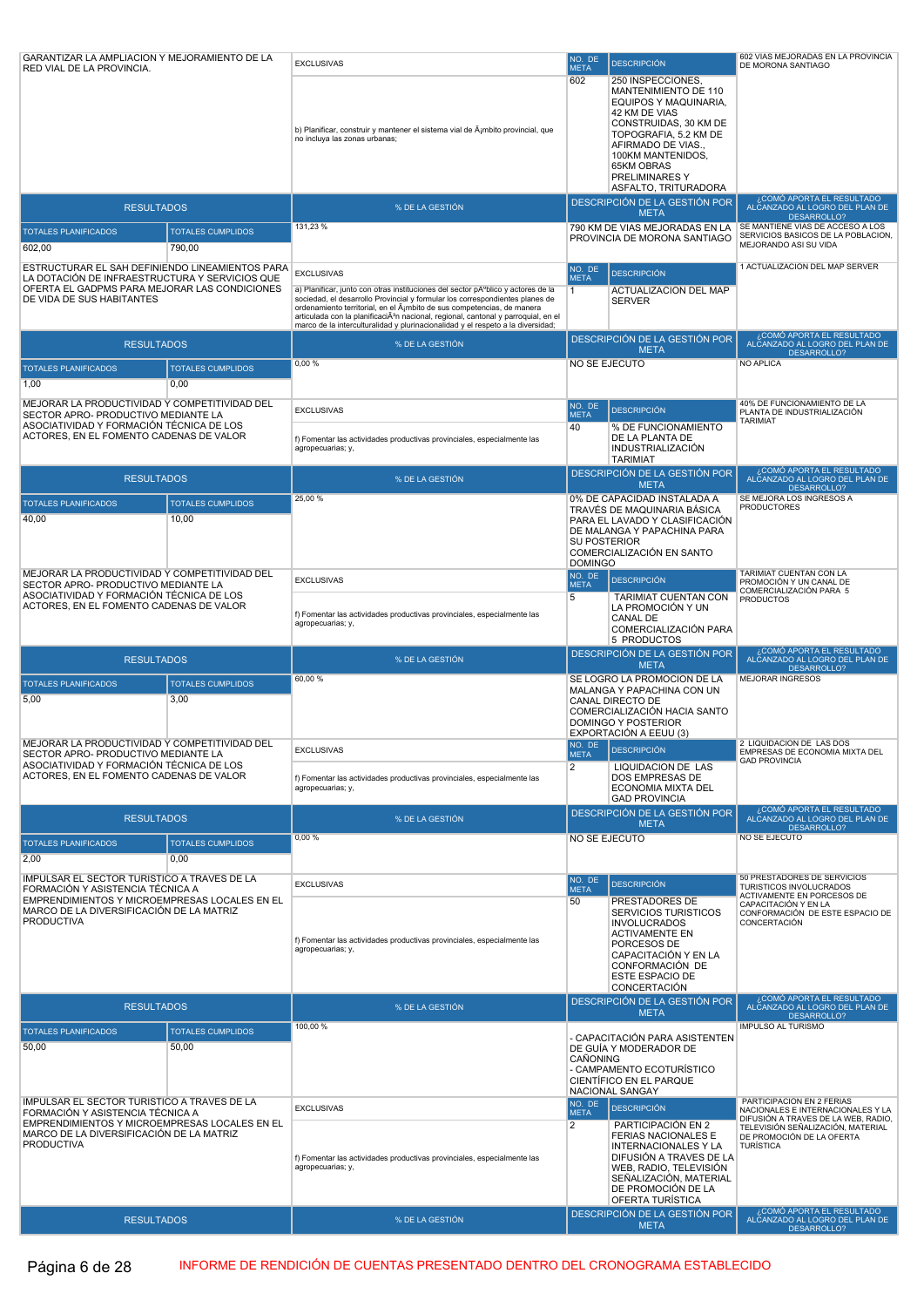| <b>TOTALES PLANIFICADOS</b>                                                            | <b>TOTALES CUMPLIDOS</b>          | 100,00 %                                                                     |                               | - BIODIVERSIDAD AMAZÓNICA<br>MEDIANTE TECNICA MAPING         | <b>IMPULSO A TURISMO</b>                                                           |
|----------------------------------------------------------------------------------------|-----------------------------------|------------------------------------------------------------------------------|-------------------------------|--------------------------------------------------------------|------------------------------------------------------------------------------------|
| 2,00                                                                                   | 2.00                              |                                                                              |                               | - COLONIA VACACIONAL MI SELVA<br>TU DESTINO 2019             |                                                                                    |
| FACILITAR LA VINCULACIÓN DE GRUPOS DE ATENCIÓN                                         |                                   | <b>EXCLUSIVAS</b>                                                            | NO. DE                        | <b>DESCRIPCIÓN</b>                                           | 52 INCLUSION DE NINAS, NINOS Y                                                     |
| PRIORITARIA POR MEDIO DE ORIENTACIÓN,<br>ENTRETENIMIENTO Y FORMACIÓN EN SALUD INTEGRAL |                                   |                                                                              | <b>META</b><br>52             | <b>INCLUSION DE NIÑAS,</b>                                   | ADOLESCENTES EN 52 ESCUELAS<br>DEPORTIVAS DEL GAD PROVINCIAL.                      |
| PARA QUE SE INSERTEN SOCIALMENTE Y CONTRIBUYAN<br>A MEJORAR LOS NIVEL                  |                                   | f) Fomentar las actividades productivas provinciales, especialmente las      |                               | NIÑOS Y ADOLESCENTES<br>EN 52 ESCUELAS                       |                                                                                    |
|                                                                                        |                                   | agropecuarias; y,                                                            |                               | DEPORTIVAS DEL GAD                                           |                                                                                    |
|                                                                                        |                                   |                                                                              |                               | PROVINCIAL.<br>DESCRIPCIÓN DE LA GESTIÓN POR                 | ¿COMÓ APORTA EL RESULTADO                                                          |
| <b>RESULTADOS</b>                                                                      |                                   | % DE LA GESTIÓN                                                              |                               | <b>META</b>                                                  | ALCANZADO AL LOGRO DEL PLAN DE<br>DESARROLLO?                                      |
| <b>TOTALES PLANIFICADOS</b>                                                            | <b>TOTALES CUMPLIDOS</b>          | 100,00 %                                                                     |                               | AÑO 2019 CON 4 CATEGORIAS                                    | 52 ESCUELAS APERTURADAS EN EL OCUPACION DEL TIEMPO LIBRE EN LA<br><b>POBLACION</b> |
| 52,00                                                                                  | 52,00                             |                                                                              |                               | CADA UNA DANDO UN TITAL DE<br>3500 NIÑOS, NIÑAS ASISTIENDO A |                                                                                    |
|                                                                                        |                                   |                                                                              | <b>LAS MISMAS</b>             |                                                              | 150000 M3 DE MATERIAL PÉTREO                                                       |
| GARANTIZAR LA AMPLIACION Y MEJORAMIENTO DE LA<br>RED VIAL DE LA PROVINCIA.             |                                   | <b>EXCLUSIVAS</b>                                                            | NO. DE<br><b>META</b>         | <b>DESCRIPCIÓN</b>                                           | <b>MINADOS</b>                                                                     |
|                                                                                        |                                   | e) Planificar, construir, operar y mantener sistemas de riego de acuerdo con | 150000                        | M3 DE MATERIAL PÉTREO<br><b>MINADOS</b>                      |                                                                                    |
|                                                                                        |                                   | la ConstituciÃ <sup>3</sup> n y la ley;                                      |                               |                                                              | ¿COMÓ APORTA EL RESULTADO                                                          |
| <b>RESULTADOS</b>                                                                      |                                   | % DE LA GESTIÓN                                                              |                               | DESCRIPCIÓN DE LA GESTIÓN POR<br><b>META</b>                 | ALCANZADO AL LOGRO DEL PLAN DE<br>DESARROLLO?                                      |
| <b>TOTALES PLANIFICADOS</b>                                                            | <b>TOTALES CUMPLIDOS</b>          | 86,23%                                                                       | <b>MINADOS</b>                | 129344 M3 DE MATERIAL PETREO                                 | MEJORAR LA RED VIAL DE MORONA<br>SANTIAGO                                          |
| 150000,00                                                                              | 129344.00                         |                                                                              |                               |                                                              |                                                                                    |
| MEJORAR LA PRODUCTIVIDAD Y COMPETITIVIDAD DEL                                          |                                   | <b>EXCLUSIVAS</b>                                                            | NO. DE                        | <b>DESCRIPCIÓN</b>                                           | PRODUCCION GANADERA EN CARNEY<br>LECHE S                                           |
| SECTOR APRO- PRODUCTIVO MEDIANTE LA<br>ASOCIATIVIDAD Y FORMACIÓN TÉCNICA DE LOS        |                                   |                                                                              | <b>META</b><br>15             | CONTRIBUCIÓN AL PIB DE                                       |                                                                                    |
| ACTORES, EN EL FOMENTO CADENAS DE VALOR                                                |                                   |                                                                              |                               | LA PRODUCCIÓN<br><b>GANADERA EN CARNEY</b>                   |                                                                                    |
|                                                                                        |                                   | f) Fomentar las actividades productivas provinciales, especialmente las      |                               | LECHE S INCREMENTA EN<br>UN 15%, APLICANDO                   |                                                                                    |
|                                                                                        |                                   | agropecuarias; y,                                                            |                               | TÉCNICAS DE MANEJO DE                                        |                                                                                    |
|                                                                                        |                                   |                                                                              |                               | PASTOS Y<br>MEJORAMIENTO DE                                  |                                                                                    |
|                                                                                        |                                   |                                                                              |                               | GANADO<br>DE LECHE Y CARNE.                                  |                                                                                    |
| <b>RESULTADOS</b>                                                                      |                                   | % DE LA GESTIÓN                                                              |                               | DESCRIPCIÓN DE LA GESTIÓN POR                                | ¿COMÓ APORTA EL RESULTADO<br>ALCANZADO AL LOGRO DEL PLAN DE                        |
|                                                                                        |                                   | 6,67%                                                                        |                               | <b>META</b><br>MEDIANTE TÉCNICA DE                           | DESARROLLO?<br><b>IMPLEMENTAR MECANISMOS DE</b>                                    |
| <b>TOTALES PLANIFICADOS</b><br>15,00                                                   | <b>TOTALES CUMPLIDOS</b><br>1,00  |                                                                              |                               | INSEMINACIÓN ARTIFICIAL SE<br>LOGRÓ BENEFICIAR A 100         | MEJORAMIENTO DE GANADERIA                                                          |
|                                                                                        |                                   |                                                                              |                               | GANADEROSCON 500 IA Y UNA                                    |                                                                                    |
|                                                                                        |                                   |                                                                              |                               | TAZA DE PREÑEZ DEL 60 %, SE<br>OBTUVO 300 PREÑECE S EN LOS   |                                                                                    |
|                                                                                        |                                   |                                                                              |                               | CANTONES DE MORONA, PABLO VI,<br>HUAMBOYA, PALORA Y SUCUA;   |                                                                                    |
|                                                                                        |                                   |                                                                              |                               | CON EL FIN DE MEJORAR LA<br><b>GANANCIA DE PESO Y</b>        |                                                                                    |
|                                                                                        |                                   |                                                                              |                               | PRODUCCIÓN DE LECHE, QUE                                     |                                                                                    |
|                                                                                        |                                   |                                                                              |                               | PERMITA MEJORAR LOS INGRESOS<br>ECONÓMICOS DEL PRODUCTOR     |                                                                                    |
| MEJORAR LA PRODUCTIVIDAD Y COMPETITIVIDAD DEL<br>SECTOR APRO- PRODUCTIVO MEDIANTE LA   |                                   | <b>EXCLUSIVAS</b>                                                            | NO. DE<br><b>META</b>         | <b>DESCRIPCIÓN</b>                                           | 40 EMPRESAS QUE GENERAN VALOR<br>AGREGADO A LA CARNE Y LECHE EN LA                 |
| ASOCIATIVIDAD Y FORMACIÓN TÉCNICA DE LOS<br>ACTORES, EN EL FOMENTO CADENAS DE VALOR    |                                   |                                                                              | 40                            | <b>EMPRESAS QUE</b><br><b>GENERAN VALOR</b>                  | PROVINCIA (INDUSCARMOS Y<br>PROLACMOS)                                             |
|                                                                                        |                                   | f) Fomentar las actividades productivas provinciales, especialmente las      |                               | AGREGADO A LA CARNE Y                                        |                                                                                    |
|                                                                                        |                                   | agropecuarias; y,                                                            |                               | LECHE EN LA PROVINCIA<br>(INDUSCARMOS Y                      |                                                                                    |
|                                                                                        |                                   |                                                                              |                               | PROLACMOS)<br>DESCRIPCIÓN DE LA GESTIÓN POR                  | COMÓ APORTA EL RESULTADO                                                           |
| <b>RESULTADOS</b>                                                                      |                                   | % DE LA GESTIÓN                                                              |                               | <b>META</b>                                                  | ALČANZADO AL LOGRO DEL PLAN DE<br>DESARROLLO?                                      |
| <b>TOTALES PLANIFICADOS</b>                                                            | <b>TOTALES CUMPLIDOS</b>          | 37,50 %                                                                      |                               | LA CAPACIDAD PRODUCTIVA DE LA<br>EMPRESA INDUSCARMOS SE      | MEJORAR LA PRODUCCION Y CALIDAD<br>DE PRODUCTOS DE LOS                             |
| 40,00                                                                                  | 15,00                             |                                                                              |                               | ENCUENTRA EN UN 10% DE<br>OPRETIVIDAD, REQUERIENDO UNA       | PRODUCTORES DE LA PROVINCIA                                                        |
|                                                                                        |                                   |                                                                              |                               | REPOTENCIACIÓN DE LA                                         |                                                                                    |
|                                                                                        |                                   |                                                                              |                               | MAQUINARÍA Y EQUIPOS PARA<br><b>MEJORAR EL RENDIMIENTO</b>   |                                                                                    |
|                                                                                        |                                   |                                                                              |                               | LA CAPACIDAD INSTALADA EN<br>PROLACMOSES DE 12000 LT/DÍA.    |                                                                                    |
|                                                                                        |                                   |                                                                              |                               | SIENDO UTILIZADA EL 5 %<br>REQUERIENDO MERCADOS DE           |                                                                                    |
|                                                                                        |                                   |                                                                              |                               | COMERCIALIZACIÓN QUE PERMITA<br>INCREMENTAR LA PRODUCCIÓN    |                                                                                    |
| MEJORAR LA PRODUCTIVIDAD Y COMPETITIVIDAD DEL                                          |                                   | <b>EXCLUSIVAS</b>                                                            | NO. DE                        | <b>DESCRIPCIÓN</b>                                           | 40 EMPRESAS CONSOLIDADAS<br>CUENTAN CON CANALES DE                                 |
| SECTOR APRO- PRODUCTIVO MEDIANTE LA<br>ASOCIATIVIDAD Y FORMACIÓN TÉCNICA DE LOS        |                                   |                                                                              | <b>META</b><br>$\overline{4}$ | <b>EMPRESAS</b>                                              | PROMOCIÓN Y COMERCIALIZACIÓN<br>PARA SUS PRODUCTOS                                 |
| ACTORES, EN EL FOMENTO CADENAS DE VALOR                                                |                                   | f) Fomentar las actividades productivas provinciales, especialmente las      |                               | <b>CONSOLIDADAS</b><br><b>CUENTAN CON CANALES</b>            |                                                                                    |
|                                                                                        |                                   | agropecuarias; y,                                                            |                               | DE PROMOCIÓN Y                                               |                                                                                    |
|                                                                                        |                                   |                                                                              |                               | COMERCIALIZACIÓN PARA<br><b>SUS PRODUCTOS</b>                |                                                                                    |
| <b>RESULTADOS</b>                                                                      |                                   | % DE LA GESTIÓN                                                              |                               | DESCRIPCIÓN DE LA GESTIÓN POR<br><b>META</b>                 | COMÓ APORTA EL RESULTADO<br>ALCANZADO AL LOGRO DEL PLAN DE                         |
| <b>TOTALES PLANIFICADOS</b>                                                            | <b>TOTALES CUMPLIDOS</b>          | 0,00%                                                                        |                               | <b>NO SE EJECUTA</b>                                         | <b>DESARROLLO?</b><br>NO APLICA                                                    |
| 4,00                                                                                   | 0,00                              |                                                                              |                               |                                                              |                                                                                    |
| MEJORAR LA PRODUCTIVIDAD Y COMPETITIVIDAD DEL                                          |                                   | <b>EXCLUSIVAS</b>                                                            | NO. DE                        | <b>DESCRIPCIÓN</b>                                           | BOVINOS DE PROPIEDAD DE GADPMS                                                     |
| SECTOR APRO- PRODUCTIVO MEDIANTE LA<br>ASOCIATIVIDAD Y FORMACIÓN TÉCNICA DE LOS        |                                   |                                                                              | <b>META</b><br>10             | 10 BOVINOS DE                                                |                                                                                    |
| ACTORES, EN EL FOMENTO CADENAS DE VALOR                                                |                                   | f) Fomentar las actividades productivas provinciales, especialmente las      |                               | PROPIEDAD DE GADPMS                                          |                                                                                    |
|                                                                                        |                                   | agropecuarias; y,                                                            |                               |                                                              |                                                                                    |
|                                                                                        |                                   |                                                                              |                               | DESCRIPCIÓN DE LA GESTIÓN POR                                | ¿COMÓ APORTA EL RESULTADO                                                          |
| <b>RESULTADOS</b>                                                                      |                                   | % DE LA GESTIÓN                                                              |                               | <b>META</b>                                                  | ALCANZADO AL LOGRO DEL PLAN DE<br>DESARROLLO?                                      |
| <b>TOTALES PLANIFICADOS</b><br>10,00                                                   | <b>TOTALES CUMPLIDOS</b><br>10,00 | 100,00 %                                                                     | <b>GADPMS</b>                 | 10 BOVINOS DE PROPIEDAD DE                                   | SE MEJORARIA LA CALIDAD DE<br>ANIMALES                                             |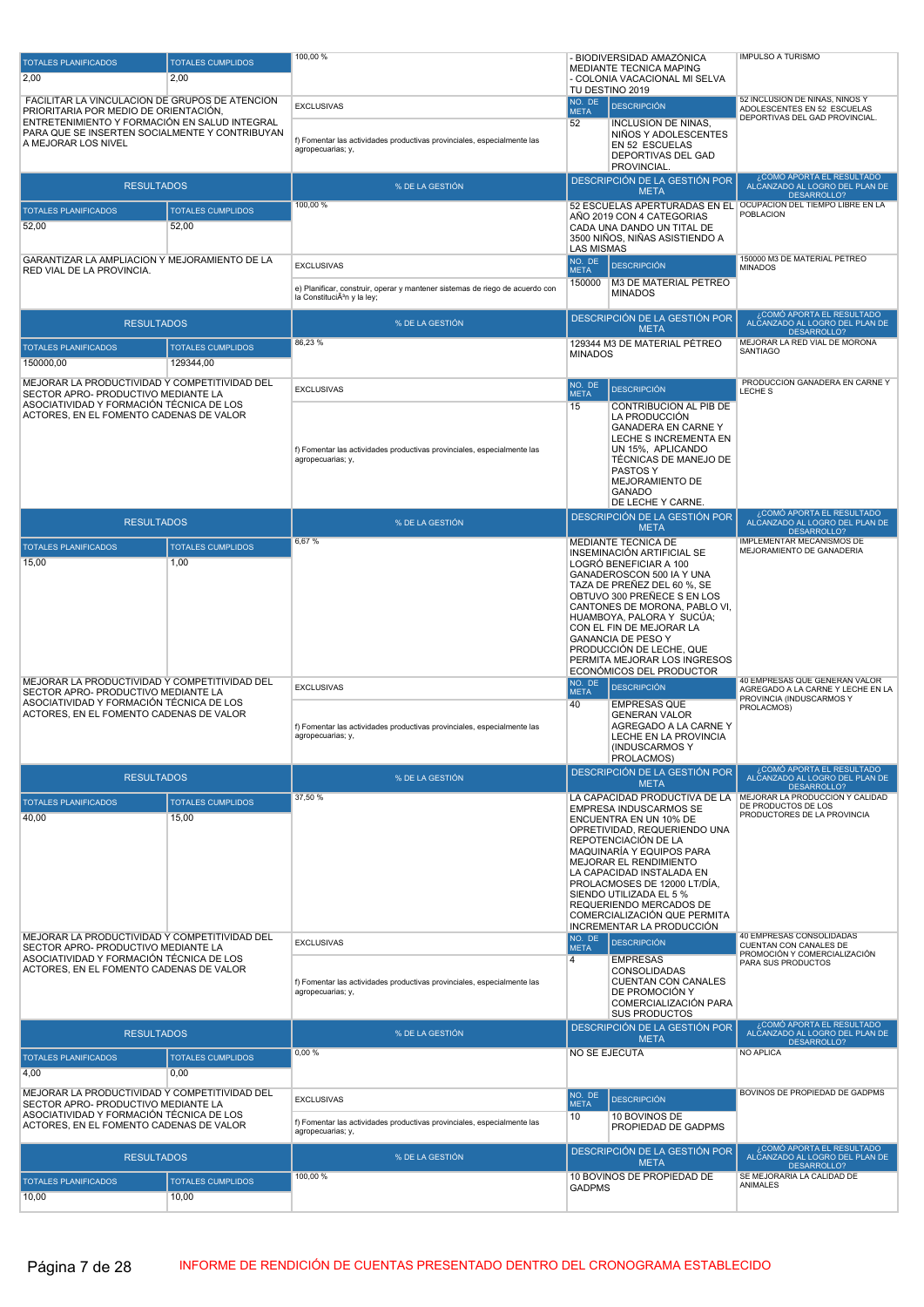| EMBRIONES, Y 500 ECOGRAFIAS<br>ASOCIATIVIDAD Y FORMACIÓN TÉCNICA DE LOS<br>618<br><b>IMPLEMENTACIÓN DE 1000</b><br>BOVINAS Y 6 PIV, PARA LOS<br>ACTORES, EN EL FOMENTO CADENAS DE VALOR<br>PROTOCOLOS DE IA, 12<br>GANADEROS DE LA PROVINCIA HASTA<br><b>LABADOS DE EMBRIONES.</b><br>DICIEMBRE DEL 2019.<br>Y 500 ECOGRAFIAS<br>f) Fomentar las actividades productivas provinciales, especialmente las<br>BOVINAS Y 6 PIV, PARA<br>agropecuarias; y,<br>LOS GANADEROS DE LA<br>PROVINCIA HASTA<br>DICIEMBRE DEL 2019.<br>¿COMÓ APORTA EL RESULTADO<br>DESCRIPCIÓN DE LA GESTIÓN POR<br>ALCANZADO AL LOGRO DEL PLAN DE<br><b>RESULTADOS</b><br>% DE LA GESTIÓN<br><b>META</b><br><b>DESARROLLO?</b><br>100,00 %<br>SE MEJORARIA LA CALIDAD DE RAZA<br>500 GANADEROS CON 1700 IA<br><b>TOTALES PLANIFICADOS</b><br><b>TOTALES CUMPLIDOS</b><br>ANIMAL, MEJORANDO ASI EL MERCADO<br>TENIENDO UNA TAZA DE PREÑEZ<br>618,00<br>618,00<br>DEL 60 %. SE OBTENDRÁ 1020<br>PREÑECES EN 12 LOS CANTONES:<br>CON EL FIN DE MEJORAR LA<br><b>GANANCIA DE PESO Y</b><br>PRODUCCIÓN DE LECHE, QUE<br>PERMITA MEJORAR LOS INGRESOS<br>ECONÓMICOS DEL PRODUCTOR<br>272 FAMILIAS AGRICULTORAS<br>MEJORAR LA PRODUCTIVIDAD Y COMPETITIVIDAD DEL<br>NO. DE<br><b>EXCLUSIVAS</b><br><b>DESCRIPCIÓN</b><br>INSERTADAS ANUALMENTE AL<br>SECTOR APRO- PRODUCTIVO MEDIANTE LA<br><b>META</b><br>FORTALECIMIENTO DE LA CADENA DE<br>ASOCIATIVIDAD Y FORMACIÓN TÉCNICA DE LOS<br>272<br><b>FAMILIAS AGRICULTORAS</b><br>VALOR DE PLÁTANO, TUBÉRCULOS<br>ACTORES, EN EL FOMENTO CADENAS DE VALOR<br><b>INSERTADAS</b><br>AMAZÓNICOY OTROS<br><b>ANUALMENTE AL</b><br>f) Fomentar las actividades productivas provinciales, especialmente las<br>FORTALECIMIENTO DE LA<br>agropecuarias; y,<br>CADENA DE VALOR DE<br>PLÁTANO, TUBÉRCULOS<br>AMAZÓNICOY OTROS<br>COMÓ APORTA EL RESULTADO،<br>DESCRIPCIÓN DE LA GESTIÓN POR<br><b>RESULTADOS</b><br>% DE LA GESTIÓN<br>ALCANZADO AL LOGRO DEL PLAN DE<br><b>META</b><br><b>DESARROLLO?</b><br>18,38%<br>PRODUCTORES DE MORONA SANTIAGO<br>SE LOGRÓ APOYAR A 50 FAMILIAS,<br><b>TOTALES PLANIFICADOS</b><br><b>TOTALES CUMPLIDOS</b><br>MEJORAN SUS INGRESOS<br>CON LA ENTREGA DE 2000 SACOS<br>272,00<br>50,00<br>PARA EL TRANSPORTE DE 2<br>TONELADAS DE MALANGA Y<br>PAPACHINA<br>4 EMPRESAS CONSOLIDADAS CUENTAN<br>MEJORAR LA PRODUCTIVIDAD Y COMPETITIVIDAD DEL<br>NO. DE<br><b>DESCRIPCIÓN</b><br><b>EXCLUSIVAS</b><br>CON CANALES DE PROMOCIÓN Y<br>SECTOR APRO- PRODUCTIVO MEDIANTE LA<br><b>META</b><br>COMERCIALIZACIÓN PARA SUS<br>ASOCIATIVIDAD Y FORMACIÓN TÉCNICA DE LOS<br>$\overline{4}$<br><b>EMPRESAS</b><br><b>PRODUCTOS</b><br>ACTORES, EN EL FOMENTO CADENAS DE VALOR<br>CONSOLIDADAS<br><b>CUENTAN CON CANALES</b><br>f) Fomentar las actividades productivas provinciales, especialmente las<br>DE PROMOCIÓN Y<br>agropecuarias; y,<br>COMERCIALIZACIÓN PARA<br><b>SUS PRODUCTOS</b><br>¿COMÓ APORTA EL RESULTADO<br>DESCRIPCIÓN DE LA GESTIÓN POR<br>ALCANZADO AL LOGRO DEL PLAN DE<br><b>RESULTADOS</b><br>% DE LA GESTIÓN<br><b>META</b><br><b>DESARROLLO?</b><br>0,00%<br>NO SE EJECUTO<br>NO SE EJECUTO<br><b>TOTALES PLANIFICADOS</b><br><b>TOTALES CUMPLIDOS</b><br>4,00<br>0,00<br>MEJORAR LA PRODUCTIVIDAD Y COMPETITIVIDAD DEL<br>1 CONSTRUCCION Y UN<br>NO. DE<br><b>EXCLUSIVAS</b><br><b>DESCRIPCIÓN</b><br>MANTENIMIENTO DE<br>SECTOR APRO- PRODUCTIVO MEDIANTE LA<br><b>META</b><br>INFRAESTRUCTURA PRODUCTIVA<br>ASOCIATIVIDAD Y FORMACIÓN TÉCNICA DE LOS<br>CONSTRUCCION Y UN<br>1.<br>ACTORES. EN EL FOMENTO CADENAS DE VALOR<br>MANTENIMIENTO DE<br>f) Fomentar las actividades productivas provinciales, especialmente las<br>agropecuarias; y,<br><b>INFRAESTRUCTURA</b><br><b>PRODUCTIVA</b><br>¿COMÓ APORTA EL RESULTADO<br>DESCRIPCIÓN DE LA GESTIÓN POR<br>% DE LA GESTIÓN<br>ALCANZADO AL LOGRO DEL PLAN DE<br><b>RESULTADOS</b><br><b>META</b><br>DESARROLLO?<br>MEJORAN EL NIVEL DE COMPETITIVIDAD<br>100,00 %<br>SE HA REALIZADO EL<br><b>TOTALES PLANIFICADOS</b><br><b>TOTALES CUMPLIDOS</b><br><b>PRODUCTIVA</b><br>MANTENIMIENTO CORRECTIVO DE<br>1,00<br>1,00<br>3 EQUIPOS DEL PROCESO PARA EL<br>MEJORA MIENTO DE LOS<br>SERVICIOS DE FAENAMIENTO<br>10 PERFILES REPRODUCTIVOS DE<br>MEJORAR LA PRODUCTIVIDAD Y COMPETITIVIDAD DEL<br>NO. DE<br><b>DESCRIPCIÓN</b><br><b>EXCLUSIVAS</b><br>BOVINOS Y 5 CURSOS DE<br>SECTOR APRO- PRODUCTIVO MEDIANTE LA<br><b>META</b><br>CAPACITACIÓN A BENEFICIARIOS DE LA<br>ASOCIATIVIDAD Y FORMACIÓN TÉCNICA DE LOS<br>10 PERFILES<br>15<br><b>PROVINCIA</b><br>ACTORES, EN EL FOMENTO CADENAS DE VALOR<br>REPRODUCTIVOS DE<br>BOVINOS Y 5 CURSOS DE<br>f) Fomentar las actividades productivas provinciales, especialmente las<br>agropecuarias; y,<br>CAPACITACIÓN A<br>BENEFICIARIOS DE LA<br><b>PROVINCIA</b><br>¿COMÓ APORTA EL RESULTADO<br>DESCRIPCIÓN DE LA GESTIÓN POR<br>ALČANZADO AL LOGRO DEL PLAN DE<br><b>RESULTADOS</b><br>% DE LA GESTIÓN<br><b>META</b><br>DESARROLLO?<br>MEJORA LA COMPETITIVIDAD<br>100,00 %<br>· PROCEDIMIENTOS DE<br><b>TOTALES PLANIFICADOS</b><br><b>TOTALES CUMPLIDOS</b><br><b>PRODUCTIVA</b><br>SUPÉROVULACIÓN, LAVADO Y<br>15,00<br>15,00<br>COLECTA DE EMBRIONES EN TRES<br>SEMOVIENTES DONANTES DEL<br>CANTÓN MORONA<br>· PROCEDIMIENTO DE<br>SINCRONIZACIÓN Y<br>TRANSFERENCIA DE EMBRIONES<br>EN 17 SEMOVIENTES RECEPTORES<br>EN EL CANTÓN MORONA<br>4 SITIOS CON FACILIDADES TURISTICAS<br>IMPULSAR EL SECTOR TURÍSTICO A TRAVÉS DE LA<br>NO. DE<br><b>DESCRIPCIÓN</b><br><b>EXCLUSIVAS</b><br>Y SE HA IMPLEMENTADO<br>FORMACIÓN Y ASISTENCIA TÉCNICA A<br><b>META</b><br>EMPRENDIMIENTOS Y MICROEMPRESAS LOCALES EN EL<br>SITIOS CON FACILIDADES<br>4<br>f) Fomentar las actividades productivas provinciales, especialmente las<br>MARCO DE LA DIVERSIFICACIÓN DE LA MATRIZ<br>TURISTICAS Y SE HA<br>agropecuarias; y,<br><b>PRODUCTIVA</b><br><b>IMPLEMENTADO</b><br>¿COMÓ APORTA EL RESULTADO<br>DESCRIPCIÓN DE LA GESTIÓN POR<br><b>RESULTADOS</b><br>ALCANZADO AL LOGRO DEL PLAN DE<br>% DE LA GESTIÓN<br><b>META</b><br><b>DESARROLLO?</b><br>50,00 %<br>REPOTENCIAR EL TURISMO<br>MANTENIMIENTO DE 2 SITIOS<br><b>TOTALES PLANIFICADOS</b><br><b>TOTALES CUMPLIDOS</b><br>TURÍSTICOS EMBLEMÁTICOS,<br>4,00<br>2,00<br>IMPULSAR EL SECTOR TURÍSTICO A TRAVÉS DE LA<br>5 EVENTOS CULTURALES,<br>NO. DE<br><b>DESCRIPCIÓN</b><br><b>EXCLUSIVAS</b><br>PARTICIPACIÓN EN FERIAS NACIONALES<br>FORMACIÓN Y ASISTENCIA TÉCNICA A<br><b>META</b><br>E INTERNACIONALES<br>EMPRENDIMIENTOS Y MICROEMPRESAS LOCALES EN EL<br>5<br><b>EVENTOS CULTURALES,</b><br>MARCO DE LA DIVERSIFICACIÓN DE LA MATRIZ<br>PARTICIPACIÓN EN<br>f) Fomentar las actividades productivas provinciales, especialmente las<br><b>PRODUCTIVA</b><br>agropecuarias; y,<br>FERIAS NACIONALES E<br><b>INTERNACIONALES</b><br>COMÓ APORTA EL RESULTADO<br>DESCRIPCIÓN DE LA GESTIÓN POR<br>ALČANZADO AL LOGRO DEL PLAN DE<br>% DE LA GESTIÓN<br><b>RESULTADOS</b><br><b>META</b><br>DESARROLLO? | MEJORAR LA PRODUCTIVIDAD Y COMPETITIVIDAD DEL<br>SECTOR APRO- PRODUCTIVO MEDIANTE LA | <b>EXCLUSIVAS</b> | NO. DE<br><b>META</b> | <b>DESCRIPCIÓN</b> | IMPLEMENTACIÓN DE 1000<br>PROTOCOLOS DE IA, 12 LABADOS DE |
|-----------------------------------------------------------------------------------------------------------------------------------------------------------------------------------------------------------------------------------------------------------------------------------------------------------------------------------------------------------------------------------------------------------------------------------------------------------------------------------------------------------------------------------------------------------------------------------------------------------------------------------------------------------------------------------------------------------------------------------------------------------------------------------------------------------------------------------------------------------------------------------------------------------------------------------------------------------------------------------------------------------------------------------------------------------------------------------------------------------------------------------------------------------------------------------------------------------------------------------------------------------------------------------------------------------------------------------------------------------------------------------------------------------------------------------------------------------------------------------------------------------------------------------------------------------------------------------------------------------------------------------------------------------------------------------------------------------------------------------------------------------------------------------------------------------------------------------------------------------------------------------------------------------------------------------------------------------------------------------------------------------------------------------------------------------------------------------------------------------------------------------------------------------------------------------------------------------------------------------------------------------------------------------------------------------------------------------------------------------------------------------------------------------------------------------------------------------------------------------------------------------------------------------------------------------------------------------------------------------------------------------------------------------------------------------------------------------------------------------------------------------------------------------------------------------------------------------------------------------------------------------------------------------------------------------------------------------------------------------------------------------------------------------------------------------------------------------------------------------------------------------------------------------------------------------------------------------------------------------------------------------------------------------------------------------------------------------------------------------------------------------------------------------------------------------------------------------------------------------------------------------------------------------------------------------------------------------------------------------------------------------------------------------------------------------------------------------------------------------------------------------------------------------------------------------------------------------------------------------------------------------------------------------------------------------------------------------------------------------------------------------------------------------------------------------------------------------------------------------------------------------------------------------------------------------------------------------------------------------------------------------------------------------------------------------------------------------------------------------------------------------------------------------------------------------------------------------------------------------------------------------------------------------------------------------------------------------------------------------------------------------------------------------------------------------------------------------------------------------------------------------------------------------------------------------------------------------------------------------------------------------------------------------------------------------------------------------------------------------------------------------------------------------------------------------------------------------------------------------------------------------------------------------------------------------------------------------------------------------------------------------------------------------------------------------------------------------------------------------------------------------------------------------------------------------------------------------------------------------------------------------------------------------------------------------------------------------------------------------------------------------------------------------------------------------------------------------------------------------------------------------------------------------------------------------------------------------------------------------------------------------------------------------------------------------------------------------------------------------------------------------------------------------------------------------------------------------------------------------------------------------------------------------------------------------------------------------------------------------------------------------------------------------------------------------------------------------------------------------------------------------------------------------------------------------------------------------------------------------------------------------------------------------------------------------------------------------------------------------------------------------------------------------------------------------------------------------------------------------------------------------------------------------------------------------------------------------------------------------------------------------------------------------------------------------------------------------------------------------------------------------------------------------------|--------------------------------------------------------------------------------------|-------------------|-----------------------|--------------------|-----------------------------------------------------------|
|                                                                                                                                                                                                                                                                                                                                                                                                                                                                                                                                                                                                                                                                                                                                                                                                                                                                                                                                                                                                                                                                                                                                                                                                                                                                                                                                                                                                                                                                                                                                                                                                                                                                                                                                                                                                                                                                                                                                                                                                                                                                                                                                                                                                                                                                                                                                                                                                                                                                                                                                                                                                                                                                                                                                                                                                                                                                                                                                                                                                                                                                                                                                                                                                                                                                                                                                                                                                                                                                                                                                                                                                                                                                                                                                                                                                                                                                                                                                                                                                                                                                                                                                                                                                                                                                                                                                                                                                                                                                                                                                                                                                                                                                                                                                                                                                                                                                                                                                                                                                                                                                                                                                                                                                                                                                                                                                                                                                                                                                                                                                                                                                                                                                                                                                                                                                                                                                                                                                                                                                                                                                                                                                                                                                                                                                                                                                                                                                                                                                                                                                                                                                                                                                                                                                                                                                                                                                                                                                                                                                                                         |                                                                                      |                   |                       |                    |                                                           |
|                                                                                                                                                                                                                                                                                                                                                                                                                                                                                                                                                                                                                                                                                                                                                                                                                                                                                                                                                                                                                                                                                                                                                                                                                                                                                                                                                                                                                                                                                                                                                                                                                                                                                                                                                                                                                                                                                                                                                                                                                                                                                                                                                                                                                                                                                                                                                                                                                                                                                                                                                                                                                                                                                                                                                                                                                                                                                                                                                                                                                                                                                                                                                                                                                                                                                                                                                                                                                                                                                                                                                                                                                                                                                                                                                                                                                                                                                                                                                                                                                                                                                                                                                                                                                                                                                                                                                                                                                                                                                                                                                                                                                                                                                                                                                                                                                                                                                                                                                                                                                                                                                                                                                                                                                                                                                                                                                                                                                                                                                                                                                                                                                                                                                                                                                                                                                                                                                                                                                                                                                                                                                                                                                                                                                                                                                                                                                                                                                                                                                                                                                                                                                                                                                                                                                                                                                                                                                                                                                                                                                                         |                                                                                      |                   |                       |                    |                                                           |
|                                                                                                                                                                                                                                                                                                                                                                                                                                                                                                                                                                                                                                                                                                                                                                                                                                                                                                                                                                                                                                                                                                                                                                                                                                                                                                                                                                                                                                                                                                                                                                                                                                                                                                                                                                                                                                                                                                                                                                                                                                                                                                                                                                                                                                                                                                                                                                                                                                                                                                                                                                                                                                                                                                                                                                                                                                                                                                                                                                                                                                                                                                                                                                                                                                                                                                                                                                                                                                                                                                                                                                                                                                                                                                                                                                                                                                                                                                                                                                                                                                                                                                                                                                                                                                                                                                                                                                                                                                                                                                                                                                                                                                                                                                                                                                                                                                                                                                                                                                                                                                                                                                                                                                                                                                                                                                                                                                                                                                                                                                                                                                                                                                                                                                                                                                                                                                                                                                                                                                                                                                                                                                                                                                                                                                                                                                                                                                                                                                                                                                                                                                                                                                                                                                                                                                                                                                                                                                                                                                                                                                         |                                                                                      |                   |                       |                    |                                                           |
|                                                                                                                                                                                                                                                                                                                                                                                                                                                                                                                                                                                                                                                                                                                                                                                                                                                                                                                                                                                                                                                                                                                                                                                                                                                                                                                                                                                                                                                                                                                                                                                                                                                                                                                                                                                                                                                                                                                                                                                                                                                                                                                                                                                                                                                                                                                                                                                                                                                                                                                                                                                                                                                                                                                                                                                                                                                                                                                                                                                                                                                                                                                                                                                                                                                                                                                                                                                                                                                                                                                                                                                                                                                                                                                                                                                                                                                                                                                                                                                                                                                                                                                                                                                                                                                                                                                                                                                                                                                                                                                                                                                                                                                                                                                                                                                                                                                                                                                                                                                                                                                                                                                                                                                                                                                                                                                                                                                                                                                                                                                                                                                                                                                                                                                                                                                                                                                                                                                                                                                                                                                                                                                                                                                                                                                                                                                                                                                                                                                                                                                                                                                                                                                                                                                                                                                                                                                                                                                                                                                                                                         |                                                                                      |                   |                       |                    |                                                           |
|                                                                                                                                                                                                                                                                                                                                                                                                                                                                                                                                                                                                                                                                                                                                                                                                                                                                                                                                                                                                                                                                                                                                                                                                                                                                                                                                                                                                                                                                                                                                                                                                                                                                                                                                                                                                                                                                                                                                                                                                                                                                                                                                                                                                                                                                                                                                                                                                                                                                                                                                                                                                                                                                                                                                                                                                                                                                                                                                                                                                                                                                                                                                                                                                                                                                                                                                                                                                                                                                                                                                                                                                                                                                                                                                                                                                                                                                                                                                                                                                                                                                                                                                                                                                                                                                                                                                                                                                                                                                                                                                                                                                                                                                                                                                                                                                                                                                                                                                                                                                                                                                                                                                                                                                                                                                                                                                                                                                                                                                                                                                                                                                                                                                                                                                                                                                                                                                                                                                                                                                                                                                                                                                                                                                                                                                                                                                                                                                                                                                                                                                                                                                                                                                                                                                                                                                                                                                                                                                                                                                                                         |                                                                                      |                   |                       |                    |                                                           |
|                                                                                                                                                                                                                                                                                                                                                                                                                                                                                                                                                                                                                                                                                                                                                                                                                                                                                                                                                                                                                                                                                                                                                                                                                                                                                                                                                                                                                                                                                                                                                                                                                                                                                                                                                                                                                                                                                                                                                                                                                                                                                                                                                                                                                                                                                                                                                                                                                                                                                                                                                                                                                                                                                                                                                                                                                                                                                                                                                                                                                                                                                                                                                                                                                                                                                                                                                                                                                                                                                                                                                                                                                                                                                                                                                                                                                                                                                                                                                                                                                                                                                                                                                                                                                                                                                                                                                                                                                                                                                                                                                                                                                                                                                                                                                                                                                                                                                                                                                                                                                                                                                                                                                                                                                                                                                                                                                                                                                                                                                                                                                                                                                                                                                                                                                                                                                                                                                                                                                                                                                                                                                                                                                                                                                                                                                                                                                                                                                                                                                                                                                                                                                                                                                                                                                                                                                                                                                                                                                                                                                                         |                                                                                      |                   |                       |                    |                                                           |
|                                                                                                                                                                                                                                                                                                                                                                                                                                                                                                                                                                                                                                                                                                                                                                                                                                                                                                                                                                                                                                                                                                                                                                                                                                                                                                                                                                                                                                                                                                                                                                                                                                                                                                                                                                                                                                                                                                                                                                                                                                                                                                                                                                                                                                                                                                                                                                                                                                                                                                                                                                                                                                                                                                                                                                                                                                                                                                                                                                                                                                                                                                                                                                                                                                                                                                                                                                                                                                                                                                                                                                                                                                                                                                                                                                                                                                                                                                                                                                                                                                                                                                                                                                                                                                                                                                                                                                                                                                                                                                                                                                                                                                                                                                                                                                                                                                                                                                                                                                                                                                                                                                                                                                                                                                                                                                                                                                                                                                                                                                                                                                                                                                                                                                                                                                                                                                                                                                                                                                                                                                                                                                                                                                                                                                                                                                                                                                                                                                                                                                                                                                                                                                                                                                                                                                                                                                                                                                                                                                                                                                         |                                                                                      |                   |                       |                    |                                                           |
|                                                                                                                                                                                                                                                                                                                                                                                                                                                                                                                                                                                                                                                                                                                                                                                                                                                                                                                                                                                                                                                                                                                                                                                                                                                                                                                                                                                                                                                                                                                                                                                                                                                                                                                                                                                                                                                                                                                                                                                                                                                                                                                                                                                                                                                                                                                                                                                                                                                                                                                                                                                                                                                                                                                                                                                                                                                                                                                                                                                                                                                                                                                                                                                                                                                                                                                                                                                                                                                                                                                                                                                                                                                                                                                                                                                                                                                                                                                                                                                                                                                                                                                                                                                                                                                                                                                                                                                                                                                                                                                                                                                                                                                                                                                                                                                                                                                                                                                                                                                                                                                                                                                                                                                                                                                                                                                                                                                                                                                                                                                                                                                                                                                                                                                                                                                                                                                                                                                                                                                                                                                                                                                                                                                                                                                                                                                                                                                                                                                                                                                                                                                                                                                                                                                                                                                                                                                                                                                                                                                                                                         |                                                                                      |                   |                       |                    |                                                           |
|                                                                                                                                                                                                                                                                                                                                                                                                                                                                                                                                                                                                                                                                                                                                                                                                                                                                                                                                                                                                                                                                                                                                                                                                                                                                                                                                                                                                                                                                                                                                                                                                                                                                                                                                                                                                                                                                                                                                                                                                                                                                                                                                                                                                                                                                                                                                                                                                                                                                                                                                                                                                                                                                                                                                                                                                                                                                                                                                                                                                                                                                                                                                                                                                                                                                                                                                                                                                                                                                                                                                                                                                                                                                                                                                                                                                                                                                                                                                                                                                                                                                                                                                                                                                                                                                                                                                                                                                                                                                                                                                                                                                                                                                                                                                                                                                                                                                                                                                                                                                                                                                                                                                                                                                                                                                                                                                                                                                                                                                                                                                                                                                                                                                                                                                                                                                                                                                                                                                                                                                                                                                                                                                                                                                                                                                                                                                                                                                                                                                                                                                                                                                                                                                                                                                                                                                                                                                                                                                                                                                                                         |                                                                                      |                   |                       |                    |                                                           |
|                                                                                                                                                                                                                                                                                                                                                                                                                                                                                                                                                                                                                                                                                                                                                                                                                                                                                                                                                                                                                                                                                                                                                                                                                                                                                                                                                                                                                                                                                                                                                                                                                                                                                                                                                                                                                                                                                                                                                                                                                                                                                                                                                                                                                                                                                                                                                                                                                                                                                                                                                                                                                                                                                                                                                                                                                                                                                                                                                                                                                                                                                                                                                                                                                                                                                                                                                                                                                                                                                                                                                                                                                                                                                                                                                                                                                                                                                                                                                                                                                                                                                                                                                                                                                                                                                                                                                                                                                                                                                                                                                                                                                                                                                                                                                                                                                                                                                                                                                                                                                                                                                                                                                                                                                                                                                                                                                                                                                                                                                                                                                                                                                                                                                                                                                                                                                                                                                                                                                                                                                                                                                                                                                                                                                                                                                                                                                                                                                                                                                                                                                                                                                                                                                                                                                                                                                                                                                                                                                                                                                                         |                                                                                      |                   |                       |                    |                                                           |
|                                                                                                                                                                                                                                                                                                                                                                                                                                                                                                                                                                                                                                                                                                                                                                                                                                                                                                                                                                                                                                                                                                                                                                                                                                                                                                                                                                                                                                                                                                                                                                                                                                                                                                                                                                                                                                                                                                                                                                                                                                                                                                                                                                                                                                                                                                                                                                                                                                                                                                                                                                                                                                                                                                                                                                                                                                                                                                                                                                                                                                                                                                                                                                                                                                                                                                                                                                                                                                                                                                                                                                                                                                                                                                                                                                                                                                                                                                                                                                                                                                                                                                                                                                                                                                                                                                                                                                                                                                                                                                                                                                                                                                                                                                                                                                                                                                                                                                                                                                                                                                                                                                                                                                                                                                                                                                                                                                                                                                                                                                                                                                                                                                                                                                                                                                                                                                                                                                                                                                                                                                                                                                                                                                                                                                                                                                                                                                                                                                                                                                                                                                                                                                                                                                                                                                                                                                                                                                                                                                                                                                         |                                                                                      |                   |                       |                    |                                                           |
|                                                                                                                                                                                                                                                                                                                                                                                                                                                                                                                                                                                                                                                                                                                                                                                                                                                                                                                                                                                                                                                                                                                                                                                                                                                                                                                                                                                                                                                                                                                                                                                                                                                                                                                                                                                                                                                                                                                                                                                                                                                                                                                                                                                                                                                                                                                                                                                                                                                                                                                                                                                                                                                                                                                                                                                                                                                                                                                                                                                                                                                                                                                                                                                                                                                                                                                                                                                                                                                                                                                                                                                                                                                                                                                                                                                                                                                                                                                                                                                                                                                                                                                                                                                                                                                                                                                                                                                                                                                                                                                                                                                                                                                                                                                                                                                                                                                                                                                                                                                                                                                                                                                                                                                                                                                                                                                                                                                                                                                                                                                                                                                                                                                                                                                                                                                                                                                                                                                                                                                                                                                                                                                                                                                                                                                                                                                                                                                                                                                                                                                                                                                                                                                                                                                                                                                                                                                                                                                                                                                                                                         |                                                                                      |                   |                       |                    |                                                           |
|                                                                                                                                                                                                                                                                                                                                                                                                                                                                                                                                                                                                                                                                                                                                                                                                                                                                                                                                                                                                                                                                                                                                                                                                                                                                                                                                                                                                                                                                                                                                                                                                                                                                                                                                                                                                                                                                                                                                                                                                                                                                                                                                                                                                                                                                                                                                                                                                                                                                                                                                                                                                                                                                                                                                                                                                                                                                                                                                                                                                                                                                                                                                                                                                                                                                                                                                                                                                                                                                                                                                                                                                                                                                                                                                                                                                                                                                                                                                                                                                                                                                                                                                                                                                                                                                                                                                                                                                                                                                                                                                                                                                                                                                                                                                                                                                                                                                                                                                                                                                                                                                                                                                                                                                                                                                                                                                                                                                                                                                                                                                                                                                                                                                                                                                                                                                                                                                                                                                                                                                                                                                                                                                                                                                                                                                                                                                                                                                                                                                                                                                                                                                                                                                                                                                                                                                                                                                                                                                                                                                                                         |                                                                                      |                   |                       |                    |                                                           |
|                                                                                                                                                                                                                                                                                                                                                                                                                                                                                                                                                                                                                                                                                                                                                                                                                                                                                                                                                                                                                                                                                                                                                                                                                                                                                                                                                                                                                                                                                                                                                                                                                                                                                                                                                                                                                                                                                                                                                                                                                                                                                                                                                                                                                                                                                                                                                                                                                                                                                                                                                                                                                                                                                                                                                                                                                                                                                                                                                                                                                                                                                                                                                                                                                                                                                                                                                                                                                                                                                                                                                                                                                                                                                                                                                                                                                                                                                                                                                                                                                                                                                                                                                                                                                                                                                                                                                                                                                                                                                                                                                                                                                                                                                                                                                                                                                                                                                                                                                                                                                                                                                                                                                                                                                                                                                                                                                                                                                                                                                                                                                                                                                                                                                                                                                                                                                                                                                                                                                                                                                                                                                                                                                                                                                                                                                                                                                                                                                                                                                                                                                                                                                                                                                                                                                                                                                                                                                                                                                                                                                                         |                                                                                      |                   |                       |                    |                                                           |
|                                                                                                                                                                                                                                                                                                                                                                                                                                                                                                                                                                                                                                                                                                                                                                                                                                                                                                                                                                                                                                                                                                                                                                                                                                                                                                                                                                                                                                                                                                                                                                                                                                                                                                                                                                                                                                                                                                                                                                                                                                                                                                                                                                                                                                                                                                                                                                                                                                                                                                                                                                                                                                                                                                                                                                                                                                                                                                                                                                                                                                                                                                                                                                                                                                                                                                                                                                                                                                                                                                                                                                                                                                                                                                                                                                                                                                                                                                                                                                                                                                                                                                                                                                                                                                                                                                                                                                                                                                                                                                                                                                                                                                                                                                                                                                                                                                                                                                                                                                                                                                                                                                                                                                                                                                                                                                                                                                                                                                                                                                                                                                                                                                                                                                                                                                                                                                                                                                                                                                                                                                                                                                                                                                                                                                                                                                                                                                                                                                                                                                                                                                                                                                                                                                                                                                                                                                                                                                                                                                                                                                         |                                                                                      |                   |                       |                    |                                                           |
|                                                                                                                                                                                                                                                                                                                                                                                                                                                                                                                                                                                                                                                                                                                                                                                                                                                                                                                                                                                                                                                                                                                                                                                                                                                                                                                                                                                                                                                                                                                                                                                                                                                                                                                                                                                                                                                                                                                                                                                                                                                                                                                                                                                                                                                                                                                                                                                                                                                                                                                                                                                                                                                                                                                                                                                                                                                                                                                                                                                                                                                                                                                                                                                                                                                                                                                                                                                                                                                                                                                                                                                                                                                                                                                                                                                                                                                                                                                                                                                                                                                                                                                                                                                                                                                                                                                                                                                                                                                                                                                                                                                                                                                                                                                                                                                                                                                                                                                                                                                                                                                                                                                                                                                                                                                                                                                                                                                                                                                                                                                                                                                                                                                                                                                                                                                                                                                                                                                                                                                                                                                                                                                                                                                                                                                                                                                                                                                                                                                                                                                                                                                                                                                                                                                                                                                                                                                                                                                                                                                                                                         |                                                                                      |                   |                       |                    |                                                           |
|                                                                                                                                                                                                                                                                                                                                                                                                                                                                                                                                                                                                                                                                                                                                                                                                                                                                                                                                                                                                                                                                                                                                                                                                                                                                                                                                                                                                                                                                                                                                                                                                                                                                                                                                                                                                                                                                                                                                                                                                                                                                                                                                                                                                                                                                                                                                                                                                                                                                                                                                                                                                                                                                                                                                                                                                                                                                                                                                                                                                                                                                                                                                                                                                                                                                                                                                                                                                                                                                                                                                                                                                                                                                                                                                                                                                                                                                                                                                                                                                                                                                                                                                                                                                                                                                                                                                                                                                                                                                                                                                                                                                                                                                                                                                                                                                                                                                                                                                                                                                                                                                                                                                                                                                                                                                                                                                                                                                                                                                                                                                                                                                                                                                                                                                                                                                                                                                                                                                                                                                                                                                                                                                                                                                                                                                                                                                                                                                                                                                                                                                                                                                                                                                                                                                                                                                                                                                                                                                                                                                                                         |                                                                                      |                   |                       |                    |                                                           |
|                                                                                                                                                                                                                                                                                                                                                                                                                                                                                                                                                                                                                                                                                                                                                                                                                                                                                                                                                                                                                                                                                                                                                                                                                                                                                                                                                                                                                                                                                                                                                                                                                                                                                                                                                                                                                                                                                                                                                                                                                                                                                                                                                                                                                                                                                                                                                                                                                                                                                                                                                                                                                                                                                                                                                                                                                                                                                                                                                                                                                                                                                                                                                                                                                                                                                                                                                                                                                                                                                                                                                                                                                                                                                                                                                                                                                                                                                                                                                                                                                                                                                                                                                                                                                                                                                                                                                                                                                                                                                                                                                                                                                                                                                                                                                                                                                                                                                                                                                                                                                                                                                                                                                                                                                                                                                                                                                                                                                                                                                                                                                                                                                                                                                                                                                                                                                                                                                                                                                                                                                                                                                                                                                                                                                                                                                                                                                                                                                                                                                                                                                                                                                                                                                                                                                                                                                                                                                                                                                                                                                                         |                                                                                      |                   |                       |                    |                                                           |
|                                                                                                                                                                                                                                                                                                                                                                                                                                                                                                                                                                                                                                                                                                                                                                                                                                                                                                                                                                                                                                                                                                                                                                                                                                                                                                                                                                                                                                                                                                                                                                                                                                                                                                                                                                                                                                                                                                                                                                                                                                                                                                                                                                                                                                                                                                                                                                                                                                                                                                                                                                                                                                                                                                                                                                                                                                                                                                                                                                                                                                                                                                                                                                                                                                                                                                                                                                                                                                                                                                                                                                                                                                                                                                                                                                                                                                                                                                                                                                                                                                                                                                                                                                                                                                                                                                                                                                                                                                                                                                                                                                                                                                                                                                                                                                                                                                                                                                                                                                                                                                                                                                                                                                                                                                                                                                                                                                                                                                                                                                                                                                                                                                                                                                                                                                                                                                                                                                                                                                                                                                                                                                                                                                                                                                                                                                                                                                                                                                                                                                                                                                                                                                                                                                                                                                                                                                                                                                                                                                                                                                         |                                                                                      |                   |                       |                    |                                                           |
|                                                                                                                                                                                                                                                                                                                                                                                                                                                                                                                                                                                                                                                                                                                                                                                                                                                                                                                                                                                                                                                                                                                                                                                                                                                                                                                                                                                                                                                                                                                                                                                                                                                                                                                                                                                                                                                                                                                                                                                                                                                                                                                                                                                                                                                                                                                                                                                                                                                                                                                                                                                                                                                                                                                                                                                                                                                                                                                                                                                                                                                                                                                                                                                                                                                                                                                                                                                                                                                                                                                                                                                                                                                                                                                                                                                                                                                                                                                                                                                                                                                                                                                                                                                                                                                                                                                                                                                                                                                                                                                                                                                                                                                                                                                                                                                                                                                                                                                                                                                                                                                                                                                                                                                                                                                                                                                                                                                                                                                                                                                                                                                                                                                                                                                                                                                                                                                                                                                                                                                                                                                                                                                                                                                                                                                                                                                                                                                                                                                                                                                                                                                                                                                                                                                                                                                                                                                                                                                                                                                                                                         |                                                                                      |                   |                       |                    |                                                           |
|                                                                                                                                                                                                                                                                                                                                                                                                                                                                                                                                                                                                                                                                                                                                                                                                                                                                                                                                                                                                                                                                                                                                                                                                                                                                                                                                                                                                                                                                                                                                                                                                                                                                                                                                                                                                                                                                                                                                                                                                                                                                                                                                                                                                                                                                                                                                                                                                                                                                                                                                                                                                                                                                                                                                                                                                                                                                                                                                                                                                                                                                                                                                                                                                                                                                                                                                                                                                                                                                                                                                                                                                                                                                                                                                                                                                                                                                                                                                                                                                                                                                                                                                                                                                                                                                                                                                                                                                                                                                                                                                                                                                                                                                                                                                                                                                                                                                                                                                                                                                                                                                                                                                                                                                                                                                                                                                                                                                                                                                                                                                                                                                                                                                                                                                                                                                                                                                                                                                                                                                                                                                                                                                                                                                                                                                                                                                                                                                                                                                                                                                                                                                                                                                                                                                                                                                                                                                                                                                                                                                                                         |                                                                                      |                   |                       |                    |                                                           |
|                                                                                                                                                                                                                                                                                                                                                                                                                                                                                                                                                                                                                                                                                                                                                                                                                                                                                                                                                                                                                                                                                                                                                                                                                                                                                                                                                                                                                                                                                                                                                                                                                                                                                                                                                                                                                                                                                                                                                                                                                                                                                                                                                                                                                                                                                                                                                                                                                                                                                                                                                                                                                                                                                                                                                                                                                                                                                                                                                                                                                                                                                                                                                                                                                                                                                                                                                                                                                                                                                                                                                                                                                                                                                                                                                                                                                                                                                                                                                                                                                                                                                                                                                                                                                                                                                                                                                                                                                                                                                                                                                                                                                                                                                                                                                                                                                                                                                                                                                                                                                                                                                                                                                                                                                                                                                                                                                                                                                                                                                                                                                                                                                                                                                                                                                                                                                                                                                                                                                                                                                                                                                                                                                                                                                                                                                                                                                                                                                                                                                                                                                                                                                                                                                                                                                                                                                                                                                                                                                                                                                                         |                                                                                      |                   |                       |                    |                                                           |
|                                                                                                                                                                                                                                                                                                                                                                                                                                                                                                                                                                                                                                                                                                                                                                                                                                                                                                                                                                                                                                                                                                                                                                                                                                                                                                                                                                                                                                                                                                                                                                                                                                                                                                                                                                                                                                                                                                                                                                                                                                                                                                                                                                                                                                                                                                                                                                                                                                                                                                                                                                                                                                                                                                                                                                                                                                                                                                                                                                                                                                                                                                                                                                                                                                                                                                                                                                                                                                                                                                                                                                                                                                                                                                                                                                                                                                                                                                                                                                                                                                                                                                                                                                                                                                                                                                                                                                                                                                                                                                                                                                                                                                                                                                                                                                                                                                                                                                                                                                                                                                                                                                                                                                                                                                                                                                                                                                                                                                                                                                                                                                                                                                                                                                                                                                                                                                                                                                                                                                                                                                                                                                                                                                                                                                                                                                                                                                                                                                                                                                                                                                                                                                                                                                                                                                                                                                                                                                                                                                                                                                         |                                                                                      |                   |                       |                    |                                                           |
|                                                                                                                                                                                                                                                                                                                                                                                                                                                                                                                                                                                                                                                                                                                                                                                                                                                                                                                                                                                                                                                                                                                                                                                                                                                                                                                                                                                                                                                                                                                                                                                                                                                                                                                                                                                                                                                                                                                                                                                                                                                                                                                                                                                                                                                                                                                                                                                                                                                                                                                                                                                                                                                                                                                                                                                                                                                                                                                                                                                                                                                                                                                                                                                                                                                                                                                                                                                                                                                                                                                                                                                                                                                                                                                                                                                                                                                                                                                                                                                                                                                                                                                                                                                                                                                                                                                                                                                                                                                                                                                                                                                                                                                                                                                                                                                                                                                                                                                                                                                                                                                                                                                                                                                                                                                                                                                                                                                                                                                                                                                                                                                                                                                                                                                                                                                                                                                                                                                                                                                                                                                                                                                                                                                                                                                                                                                                                                                                                                                                                                                                                                                                                                                                                                                                                                                                                                                                                                                                                                                                                                         |                                                                                      |                   |                       |                    |                                                           |
|                                                                                                                                                                                                                                                                                                                                                                                                                                                                                                                                                                                                                                                                                                                                                                                                                                                                                                                                                                                                                                                                                                                                                                                                                                                                                                                                                                                                                                                                                                                                                                                                                                                                                                                                                                                                                                                                                                                                                                                                                                                                                                                                                                                                                                                                                                                                                                                                                                                                                                                                                                                                                                                                                                                                                                                                                                                                                                                                                                                                                                                                                                                                                                                                                                                                                                                                                                                                                                                                                                                                                                                                                                                                                                                                                                                                                                                                                                                                                                                                                                                                                                                                                                                                                                                                                                                                                                                                                                                                                                                                                                                                                                                                                                                                                                                                                                                                                                                                                                                                                                                                                                                                                                                                                                                                                                                                                                                                                                                                                                                                                                                                                                                                                                                                                                                                                                                                                                                                                                                                                                                                                                                                                                                                                                                                                                                                                                                                                                                                                                                                                                                                                                                                                                                                                                                                                                                                                                                                                                                                                                         |                                                                                      |                   |                       |                    |                                                           |
|                                                                                                                                                                                                                                                                                                                                                                                                                                                                                                                                                                                                                                                                                                                                                                                                                                                                                                                                                                                                                                                                                                                                                                                                                                                                                                                                                                                                                                                                                                                                                                                                                                                                                                                                                                                                                                                                                                                                                                                                                                                                                                                                                                                                                                                                                                                                                                                                                                                                                                                                                                                                                                                                                                                                                                                                                                                                                                                                                                                                                                                                                                                                                                                                                                                                                                                                                                                                                                                                                                                                                                                                                                                                                                                                                                                                                                                                                                                                                                                                                                                                                                                                                                                                                                                                                                                                                                                                                                                                                                                                                                                                                                                                                                                                                                                                                                                                                                                                                                                                                                                                                                                                                                                                                                                                                                                                                                                                                                                                                                                                                                                                                                                                                                                                                                                                                                                                                                                                                                                                                                                                                                                                                                                                                                                                                                                                                                                                                                                                                                                                                                                                                                                                                                                                                                                                                                                                                                                                                                                                                                         |                                                                                      |                   |                       |                    |                                                           |
|                                                                                                                                                                                                                                                                                                                                                                                                                                                                                                                                                                                                                                                                                                                                                                                                                                                                                                                                                                                                                                                                                                                                                                                                                                                                                                                                                                                                                                                                                                                                                                                                                                                                                                                                                                                                                                                                                                                                                                                                                                                                                                                                                                                                                                                                                                                                                                                                                                                                                                                                                                                                                                                                                                                                                                                                                                                                                                                                                                                                                                                                                                                                                                                                                                                                                                                                                                                                                                                                                                                                                                                                                                                                                                                                                                                                                                                                                                                                                                                                                                                                                                                                                                                                                                                                                                                                                                                                                                                                                                                                                                                                                                                                                                                                                                                                                                                                                                                                                                                                                                                                                                                                                                                                                                                                                                                                                                                                                                                                                                                                                                                                                                                                                                                                                                                                                                                                                                                                                                                                                                                                                                                                                                                                                                                                                                                                                                                                                                                                                                                                                                                                                                                                                                                                                                                                                                                                                                                                                                                                                                         |                                                                                      |                   |                       |                    |                                                           |
|                                                                                                                                                                                                                                                                                                                                                                                                                                                                                                                                                                                                                                                                                                                                                                                                                                                                                                                                                                                                                                                                                                                                                                                                                                                                                                                                                                                                                                                                                                                                                                                                                                                                                                                                                                                                                                                                                                                                                                                                                                                                                                                                                                                                                                                                                                                                                                                                                                                                                                                                                                                                                                                                                                                                                                                                                                                                                                                                                                                                                                                                                                                                                                                                                                                                                                                                                                                                                                                                                                                                                                                                                                                                                                                                                                                                                                                                                                                                                                                                                                                                                                                                                                                                                                                                                                                                                                                                                                                                                                                                                                                                                                                                                                                                                                                                                                                                                                                                                                                                                                                                                                                                                                                                                                                                                                                                                                                                                                                                                                                                                                                                                                                                                                                                                                                                                                                                                                                                                                                                                                                                                                                                                                                                                                                                                                                                                                                                                                                                                                                                                                                                                                                                                                                                                                                                                                                                                                                                                                                                                                         |                                                                                      |                   |                       |                    |                                                           |
|                                                                                                                                                                                                                                                                                                                                                                                                                                                                                                                                                                                                                                                                                                                                                                                                                                                                                                                                                                                                                                                                                                                                                                                                                                                                                                                                                                                                                                                                                                                                                                                                                                                                                                                                                                                                                                                                                                                                                                                                                                                                                                                                                                                                                                                                                                                                                                                                                                                                                                                                                                                                                                                                                                                                                                                                                                                                                                                                                                                                                                                                                                                                                                                                                                                                                                                                                                                                                                                                                                                                                                                                                                                                                                                                                                                                                                                                                                                                                                                                                                                                                                                                                                                                                                                                                                                                                                                                                                                                                                                                                                                                                                                                                                                                                                                                                                                                                                                                                                                                                                                                                                                                                                                                                                                                                                                                                                                                                                                                                                                                                                                                                                                                                                                                                                                                                                                                                                                                                                                                                                                                                                                                                                                                                                                                                                                                                                                                                                                                                                                                                                                                                                                                                                                                                                                                                                                                                                                                                                                                                                         |                                                                                      |                   |                       |                    |                                                           |
|                                                                                                                                                                                                                                                                                                                                                                                                                                                                                                                                                                                                                                                                                                                                                                                                                                                                                                                                                                                                                                                                                                                                                                                                                                                                                                                                                                                                                                                                                                                                                                                                                                                                                                                                                                                                                                                                                                                                                                                                                                                                                                                                                                                                                                                                                                                                                                                                                                                                                                                                                                                                                                                                                                                                                                                                                                                                                                                                                                                                                                                                                                                                                                                                                                                                                                                                                                                                                                                                                                                                                                                                                                                                                                                                                                                                                                                                                                                                                                                                                                                                                                                                                                                                                                                                                                                                                                                                                                                                                                                                                                                                                                                                                                                                                                                                                                                                                                                                                                                                                                                                                                                                                                                                                                                                                                                                                                                                                                                                                                                                                                                                                                                                                                                                                                                                                                                                                                                                                                                                                                                                                                                                                                                                                                                                                                                                                                                                                                                                                                                                                                                                                                                                                                                                                                                                                                                                                                                                                                                                                                         |                                                                                      |                   |                       |                    |                                                           |
|                                                                                                                                                                                                                                                                                                                                                                                                                                                                                                                                                                                                                                                                                                                                                                                                                                                                                                                                                                                                                                                                                                                                                                                                                                                                                                                                                                                                                                                                                                                                                                                                                                                                                                                                                                                                                                                                                                                                                                                                                                                                                                                                                                                                                                                                                                                                                                                                                                                                                                                                                                                                                                                                                                                                                                                                                                                                                                                                                                                                                                                                                                                                                                                                                                                                                                                                                                                                                                                                                                                                                                                                                                                                                                                                                                                                                                                                                                                                                                                                                                                                                                                                                                                                                                                                                                                                                                                                                                                                                                                                                                                                                                                                                                                                                                                                                                                                                                                                                                                                                                                                                                                                                                                                                                                                                                                                                                                                                                                                                                                                                                                                                                                                                                                                                                                                                                                                                                                                                                                                                                                                                                                                                                                                                                                                                                                                                                                                                                                                                                                                                                                                                                                                                                                                                                                                                                                                                                                                                                                                                                         |                                                                                      |                   |                       |                    |                                                           |
|                                                                                                                                                                                                                                                                                                                                                                                                                                                                                                                                                                                                                                                                                                                                                                                                                                                                                                                                                                                                                                                                                                                                                                                                                                                                                                                                                                                                                                                                                                                                                                                                                                                                                                                                                                                                                                                                                                                                                                                                                                                                                                                                                                                                                                                                                                                                                                                                                                                                                                                                                                                                                                                                                                                                                                                                                                                                                                                                                                                                                                                                                                                                                                                                                                                                                                                                                                                                                                                                                                                                                                                                                                                                                                                                                                                                                                                                                                                                                                                                                                                                                                                                                                                                                                                                                                                                                                                                                                                                                                                                                                                                                                                                                                                                                                                                                                                                                                                                                                                                                                                                                                                                                                                                                                                                                                                                                                                                                                                                                                                                                                                                                                                                                                                                                                                                                                                                                                                                                                                                                                                                                                                                                                                                                                                                                                                                                                                                                                                                                                                                                                                                                                                                                                                                                                                                                                                                                                                                                                                                                                         |                                                                                      |                   |                       |                    |                                                           |
|                                                                                                                                                                                                                                                                                                                                                                                                                                                                                                                                                                                                                                                                                                                                                                                                                                                                                                                                                                                                                                                                                                                                                                                                                                                                                                                                                                                                                                                                                                                                                                                                                                                                                                                                                                                                                                                                                                                                                                                                                                                                                                                                                                                                                                                                                                                                                                                                                                                                                                                                                                                                                                                                                                                                                                                                                                                                                                                                                                                                                                                                                                                                                                                                                                                                                                                                                                                                                                                                                                                                                                                                                                                                                                                                                                                                                                                                                                                                                                                                                                                                                                                                                                                                                                                                                                                                                                                                                                                                                                                                                                                                                                                                                                                                                                                                                                                                                                                                                                                                                                                                                                                                                                                                                                                                                                                                                                                                                                                                                                                                                                                                                                                                                                                                                                                                                                                                                                                                                                                                                                                                                                                                                                                                                                                                                                                                                                                                                                                                                                                                                                                                                                                                                                                                                                                                                                                                                                                                                                                                                                         |                                                                                      |                   |                       |                    |                                                           |
|                                                                                                                                                                                                                                                                                                                                                                                                                                                                                                                                                                                                                                                                                                                                                                                                                                                                                                                                                                                                                                                                                                                                                                                                                                                                                                                                                                                                                                                                                                                                                                                                                                                                                                                                                                                                                                                                                                                                                                                                                                                                                                                                                                                                                                                                                                                                                                                                                                                                                                                                                                                                                                                                                                                                                                                                                                                                                                                                                                                                                                                                                                                                                                                                                                                                                                                                                                                                                                                                                                                                                                                                                                                                                                                                                                                                                                                                                                                                                                                                                                                                                                                                                                                                                                                                                                                                                                                                                                                                                                                                                                                                                                                                                                                                                                                                                                                                                                                                                                                                                                                                                                                                                                                                                                                                                                                                                                                                                                                                                                                                                                                                                                                                                                                                                                                                                                                                                                                                                                                                                                                                                                                                                                                                                                                                                                                                                                                                                                                                                                                                                                                                                                                                                                                                                                                                                                                                                                                                                                                                                                         |                                                                                      |                   |                       |                    |                                                           |
|                                                                                                                                                                                                                                                                                                                                                                                                                                                                                                                                                                                                                                                                                                                                                                                                                                                                                                                                                                                                                                                                                                                                                                                                                                                                                                                                                                                                                                                                                                                                                                                                                                                                                                                                                                                                                                                                                                                                                                                                                                                                                                                                                                                                                                                                                                                                                                                                                                                                                                                                                                                                                                                                                                                                                                                                                                                                                                                                                                                                                                                                                                                                                                                                                                                                                                                                                                                                                                                                                                                                                                                                                                                                                                                                                                                                                                                                                                                                                                                                                                                                                                                                                                                                                                                                                                                                                                                                                                                                                                                                                                                                                                                                                                                                                                                                                                                                                                                                                                                                                                                                                                                                                                                                                                                                                                                                                                                                                                                                                                                                                                                                                                                                                                                                                                                                                                                                                                                                                                                                                                                                                                                                                                                                                                                                                                                                                                                                                                                                                                                                                                                                                                                                                                                                                                                                                                                                                                                                                                                                                                         |                                                                                      |                   |                       |                    |                                                           |
|                                                                                                                                                                                                                                                                                                                                                                                                                                                                                                                                                                                                                                                                                                                                                                                                                                                                                                                                                                                                                                                                                                                                                                                                                                                                                                                                                                                                                                                                                                                                                                                                                                                                                                                                                                                                                                                                                                                                                                                                                                                                                                                                                                                                                                                                                                                                                                                                                                                                                                                                                                                                                                                                                                                                                                                                                                                                                                                                                                                                                                                                                                                                                                                                                                                                                                                                                                                                                                                                                                                                                                                                                                                                                                                                                                                                                                                                                                                                                                                                                                                                                                                                                                                                                                                                                                                                                                                                                                                                                                                                                                                                                                                                                                                                                                                                                                                                                                                                                                                                                                                                                                                                                                                                                                                                                                                                                                                                                                                                                                                                                                                                                                                                                                                                                                                                                                                                                                                                                                                                                                                                                                                                                                                                                                                                                                                                                                                                                                                                                                                                                                                                                                                                                                                                                                                                                                                                                                                                                                                                                                         |                                                                                      |                   |                       |                    |                                                           |
|                                                                                                                                                                                                                                                                                                                                                                                                                                                                                                                                                                                                                                                                                                                                                                                                                                                                                                                                                                                                                                                                                                                                                                                                                                                                                                                                                                                                                                                                                                                                                                                                                                                                                                                                                                                                                                                                                                                                                                                                                                                                                                                                                                                                                                                                                                                                                                                                                                                                                                                                                                                                                                                                                                                                                                                                                                                                                                                                                                                                                                                                                                                                                                                                                                                                                                                                                                                                                                                                                                                                                                                                                                                                                                                                                                                                                                                                                                                                                                                                                                                                                                                                                                                                                                                                                                                                                                                                                                                                                                                                                                                                                                                                                                                                                                                                                                                                                                                                                                                                                                                                                                                                                                                                                                                                                                                                                                                                                                                                                                                                                                                                                                                                                                                                                                                                                                                                                                                                                                                                                                                                                                                                                                                                                                                                                                                                                                                                                                                                                                                                                                                                                                                                                                                                                                                                                                                                                                                                                                                                                                         |                                                                                      |                   |                       |                    |                                                           |
|                                                                                                                                                                                                                                                                                                                                                                                                                                                                                                                                                                                                                                                                                                                                                                                                                                                                                                                                                                                                                                                                                                                                                                                                                                                                                                                                                                                                                                                                                                                                                                                                                                                                                                                                                                                                                                                                                                                                                                                                                                                                                                                                                                                                                                                                                                                                                                                                                                                                                                                                                                                                                                                                                                                                                                                                                                                                                                                                                                                                                                                                                                                                                                                                                                                                                                                                                                                                                                                                                                                                                                                                                                                                                                                                                                                                                                                                                                                                                                                                                                                                                                                                                                                                                                                                                                                                                                                                                                                                                                                                                                                                                                                                                                                                                                                                                                                                                                                                                                                                                                                                                                                                                                                                                                                                                                                                                                                                                                                                                                                                                                                                                                                                                                                                                                                                                                                                                                                                                                                                                                                                                                                                                                                                                                                                                                                                                                                                                                                                                                                                                                                                                                                                                                                                                                                                                                                                                                                                                                                                                                         |                                                                                      |                   |                       |                    |                                                           |
|                                                                                                                                                                                                                                                                                                                                                                                                                                                                                                                                                                                                                                                                                                                                                                                                                                                                                                                                                                                                                                                                                                                                                                                                                                                                                                                                                                                                                                                                                                                                                                                                                                                                                                                                                                                                                                                                                                                                                                                                                                                                                                                                                                                                                                                                                                                                                                                                                                                                                                                                                                                                                                                                                                                                                                                                                                                                                                                                                                                                                                                                                                                                                                                                                                                                                                                                                                                                                                                                                                                                                                                                                                                                                                                                                                                                                                                                                                                                                                                                                                                                                                                                                                                                                                                                                                                                                                                                                                                                                                                                                                                                                                                                                                                                                                                                                                                                                                                                                                                                                                                                                                                                                                                                                                                                                                                                                                                                                                                                                                                                                                                                                                                                                                                                                                                                                                                                                                                                                                                                                                                                                                                                                                                                                                                                                                                                                                                                                                                                                                                                                                                                                                                                                                                                                                                                                                                                                                                                                                                                                                         |                                                                                      |                   |                       |                    |                                                           |
|                                                                                                                                                                                                                                                                                                                                                                                                                                                                                                                                                                                                                                                                                                                                                                                                                                                                                                                                                                                                                                                                                                                                                                                                                                                                                                                                                                                                                                                                                                                                                                                                                                                                                                                                                                                                                                                                                                                                                                                                                                                                                                                                                                                                                                                                                                                                                                                                                                                                                                                                                                                                                                                                                                                                                                                                                                                                                                                                                                                                                                                                                                                                                                                                                                                                                                                                                                                                                                                                                                                                                                                                                                                                                                                                                                                                                                                                                                                                                                                                                                                                                                                                                                                                                                                                                                                                                                                                                                                                                                                                                                                                                                                                                                                                                                                                                                                                                                                                                                                                                                                                                                                                                                                                                                                                                                                                                                                                                                                                                                                                                                                                                                                                                                                                                                                                                                                                                                                                                                                                                                                                                                                                                                                                                                                                                                                                                                                                                                                                                                                                                                                                                                                                                                                                                                                                                                                                                                                                                                                                                                         |                                                                                      |                   |                       |                    |                                                           |
|                                                                                                                                                                                                                                                                                                                                                                                                                                                                                                                                                                                                                                                                                                                                                                                                                                                                                                                                                                                                                                                                                                                                                                                                                                                                                                                                                                                                                                                                                                                                                                                                                                                                                                                                                                                                                                                                                                                                                                                                                                                                                                                                                                                                                                                                                                                                                                                                                                                                                                                                                                                                                                                                                                                                                                                                                                                                                                                                                                                                                                                                                                                                                                                                                                                                                                                                                                                                                                                                                                                                                                                                                                                                                                                                                                                                                                                                                                                                                                                                                                                                                                                                                                                                                                                                                                                                                                                                                                                                                                                                                                                                                                                                                                                                                                                                                                                                                                                                                                                                                                                                                                                                                                                                                                                                                                                                                                                                                                                                                                                                                                                                                                                                                                                                                                                                                                                                                                                                                                                                                                                                                                                                                                                                                                                                                                                                                                                                                                                                                                                                                                                                                                                                                                                                                                                                                                                                                                                                                                                                                                         |                                                                                      |                   |                       |                    |                                                           |
|                                                                                                                                                                                                                                                                                                                                                                                                                                                                                                                                                                                                                                                                                                                                                                                                                                                                                                                                                                                                                                                                                                                                                                                                                                                                                                                                                                                                                                                                                                                                                                                                                                                                                                                                                                                                                                                                                                                                                                                                                                                                                                                                                                                                                                                                                                                                                                                                                                                                                                                                                                                                                                                                                                                                                                                                                                                                                                                                                                                                                                                                                                                                                                                                                                                                                                                                                                                                                                                                                                                                                                                                                                                                                                                                                                                                                                                                                                                                                                                                                                                                                                                                                                                                                                                                                                                                                                                                                                                                                                                                                                                                                                                                                                                                                                                                                                                                                                                                                                                                                                                                                                                                                                                                                                                                                                                                                                                                                                                                                                                                                                                                                                                                                                                                                                                                                                                                                                                                                                                                                                                                                                                                                                                                                                                                                                                                                                                                                                                                                                                                                                                                                                                                                                                                                                                                                                                                                                                                                                                                                                         |                                                                                      |                   |                       |                    |                                                           |
|                                                                                                                                                                                                                                                                                                                                                                                                                                                                                                                                                                                                                                                                                                                                                                                                                                                                                                                                                                                                                                                                                                                                                                                                                                                                                                                                                                                                                                                                                                                                                                                                                                                                                                                                                                                                                                                                                                                                                                                                                                                                                                                                                                                                                                                                                                                                                                                                                                                                                                                                                                                                                                                                                                                                                                                                                                                                                                                                                                                                                                                                                                                                                                                                                                                                                                                                                                                                                                                                                                                                                                                                                                                                                                                                                                                                                                                                                                                                                                                                                                                                                                                                                                                                                                                                                                                                                                                                                                                                                                                                                                                                                                                                                                                                                                                                                                                                                                                                                                                                                                                                                                                                                                                                                                                                                                                                                                                                                                                                                                                                                                                                                                                                                                                                                                                                                                                                                                                                                                                                                                                                                                                                                                                                                                                                                                                                                                                                                                                                                                                                                                                                                                                                                                                                                                                                                                                                                                                                                                                                                                         |                                                                                      |                   |                       |                    |                                                           |
|                                                                                                                                                                                                                                                                                                                                                                                                                                                                                                                                                                                                                                                                                                                                                                                                                                                                                                                                                                                                                                                                                                                                                                                                                                                                                                                                                                                                                                                                                                                                                                                                                                                                                                                                                                                                                                                                                                                                                                                                                                                                                                                                                                                                                                                                                                                                                                                                                                                                                                                                                                                                                                                                                                                                                                                                                                                                                                                                                                                                                                                                                                                                                                                                                                                                                                                                                                                                                                                                                                                                                                                                                                                                                                                                                                                                                                                                                                                                                                                                                                                                                                                                                                                                                                                                                                                                                                                                                                                                                                                                                                                                                                                                                                                                                                                                                                                                                                                                                                                                                                                                                                                                                                                                                                                                                                                                                                                                                                                                                                                                                                                                                                                                                                                                                                                                                                                                                                                                                                                                                                                                                                                                                                                                                                                                                                                                                                                                                                                                                                                                                                                                                                                                                                                                                                                                                                                                                                                                                                                                                                         |                                                                                      |                   |                       |                    |                                                           |
|                                                                                                                                                                                                                                                                                                                                                                                                                                                                                                                                                                                                                                                                                                                                                                                                                                                                                                                                                                                                                                                                                                                                                                                                                                                                                                                                                                                                                                                                                                                                                                                                                                                                                                                                                                                                                                                                                                                                                                                                                                                                                                                                                                                                                                                                                                                                                                                                                                                                                                                                                                                                                                                                                                                                                                                                                                                                                                                                                                                                                                                                                                                                                                                                                                                                                                                                                                                                                                                                                                                                                                                                                                                                                                                                                                                                                                                                                                                                                                                                                                                                                                                                                                                                                                                                                                                                                                                                                                                                                                                                                                                                                                                                                                                                                                                                                                                                                                                                                                                                                                                                                                                                                                                                                                                                                                                                                                                                                                                                                                                                                                                                                                                                                                                                                                                                                                                                                                                                                                                                                                                                                                                                                                                                                                                                                                                                                                                                                                                                                                                                                                                                                                                                                                                                                                                                                                                                                                                                                                                                                                         |                                                                                      |                   |                       |                    |                                                           |
|                                                                                                                                                                                                                                                                                                                                                                                                                                                                                                                                                                                                                                                                                                                                                                                                                                                                                                                                                                                                                                                                                                                                                                                                                                                                                                                                                                                                                                                                                                                                                                                                                                                                                                                                                                                                                                                                                                                                                                                                                                                                                                                                                                                                                                                                                                                                                                                                                                                                                                                                                                                                                                                                                                                                                                                                                                                                                                                                                                                                                                                                                                                                                                                                                                                                                                                                                                                                                                                                                                                                                                                                                                                                                                                                                                                                                                                                                                                                                                                                                                                                                                                                                                                                                                                                                                                                                                                                                                                                                                                                                                                                                                                                                                                                                                                                                                                                                                                                                                                                                                                                                                                                                                                                                                                                                                                                                                                                                                                                                                                                                                                                                                                                                                                                                                                                                                                                                                                                                                                                                                                                                                                                                                                                                                                                                                                                                                                                                                                                                                                                                                                                                                                                                                                                                                                                                                                                                                                                                                                                                                         |                                                                                      |                   |                       |                    |                                                           |
|                                                                                                                                                                                                                                                                                                                                                                                                                                                                                                                                                                                                                                                                                                                                                                                                                                                                                                                                                                                                                                                                                                                                                                                                                                                                                                                                                                                                                                                                                                                                                                                                                                                                                                                                                                                                                                                                                                                                                                                                                                                                                                                                                                                                                                                                                                                                                                                                                                                                                                                                                                                                                                                                                                                                                                                                                                                                                                                                                                                                                                                                                                                                                                                                                                                                                                                                                                                                                                                                                                                                                                                                                                                                                                                                                                                                                                                                                                                                                                                                                                                                                                                                                                                                                                                                                                                                                                                                                                                                                                                                                                                                                                                                                                                                                                                                                                                                                                                                                                                                                                                                                                                                                                                                                                                                                                                                                                                                                                                                                                                                                                                                                                                                                                                                                                                                                                                                                                                                                                                                                                                                                                                                                                                                                                                                                                                                                                                                                                                                                                                                                                                                                                                                                                                                                                                                                                                                                                                                                                                                                                         |                                                                                      |                   |                       |                    |                                                           |
|                                                                                                                                                                                                                                                                                                                                                                                                                                                                                                                                                                                                                                                                                                                                                                                                                                                                                                                                                                                                                                                                                                                                                                                                                                                                                                                                                                                                                                                                                                                                                                                                                                                                                                                                                                                                                                                                                                                                                                                                                                                                                                                                                                                                                                                                                                                                                                                                                                                                                                                                                                                                                                                                                                                                                                                                                                                                                                                                                                                                                                                                                                                                                                                                                                                                                                                                                                                                                                                                                                                                                                                                                                                                                                                                                                                                                                                                                                                                                                                                                                                                                                                                                                                                                                                                                                                                                                                                                                                                                                                                                                                                                                                                                                                                                                                                                                                                                                                                                                                                                                                                                                                                                                                                                                                                                                                                                                                                                                                                                                                                                                                                                                                                                                                                                                                                                                                                                                                                                                                                                                                                                                                                                                                                                                                                                                                                                                                                                                                                                                                                                                                                                                                                                                                                                                                                                                                                                                                                                                                                                                         |                                                                                      |                   |                       |                    |                                                           |
|                                                                                                                                                                                                                                                                                                                                                                                                                                                                                                                                                                                                                                                                                                                                                                                                                                                                                                                                                                                                                                                                                                                                                                                                                                                                                                                                                                                                                                                                                                                                                                                                                                                                                                                                                                                                                                                                                                                                                                                                                                                                                                                                                                                                                                                                                                                                                                                                                                                                                                                                                                                                                                                                                                                                                                                                                                                                                                                                                                                                                                                                                                                                                                                                                                                                                                                                                                                                                                                                                                                                                                                                                                                                                                                                                                                                                                                                                                                                                                                                                                                                                                                                                                                                                                                                                                                                                                                                                                                                                                                                                                                                                                                                                                                                                                                                                                                                                                                                                                                                                                                                                                                                                                                                                                                                                                                                                                                                                                                                                                                                                                                                                                                                                                                                                                                                                                                                                                                                                                                                                                                                                                                                                                                                                                                                                                                                                                                                                                                                                                                                                                                                                                                                                                                                                                                                                                                                                                                                                                                                                                         |                                                                                      |                   |                       |                    |                                                           |
|                                                                                                                                                                                                                                                                                                                                                                                                                                                                                                                                                                                                                                                                                                                                                                                                                                                                                                                                                                                                                                                                                                                                                                                                                                                                                                                                                                                                                                                                                                                                                                                                                                                                                                                                                                                                                                                                                                                                                                                                                                                                                                                                                                                                                                                                                                                                                                                                                                                                                                                                                                                                                                                                                                                                                                                                                                                                                                                                                                                                                                                                                                                                                                                                                                                                                                                                                                                                                                                                                                                                                                                                                                                                                                                                                                                                                                                                                                                                                                                                                                                                                                                                                                                                                                                                                                                                                                                                                                                                                                                                                                                                                                                                                                                                                                                                                                                                                                                                                                                                                                                                                                                                                                                                                                                                                                                                                                                                                                                                                                                                                                                                                                                                                                                                                                                                                                                                                                                                                                                                                                                                                                                                                                                                                                                                                                                                                                                                                                                                                                                                                                                                                                                                                                                                                                                                                                                                                                                                                                                                                                         |                                                                                      |                   |                       |                    |                                                           |
|                                                                                                                                                                                                                                                                                                                                                                                                                                                                                                                                                                                                                                                                                                                                                                                                                                                                                                                                                                                                                                                                                                                                                                                                                                                                                                                                                                                                                                                                                                                                                                                                                                                                                                                                                                                                                                                                                                                                                                                                                                                                                                                                                                                                                                                                                                                                                                                                                                                                                                                                                                                                                                                                                                                                                                                                                                                                                                                                                                                                                                                                                                                                                                                                                                                                                                                                                                                                                                                                                                                                                                                                                                                                                                                                                                                                                                                                                                                                                                                                                                                                                                                                                                                                                                                                                                                                                                                                                                                                                                                                                                                                                                                                                                                                                                                                                                                                                                                                                                                                                                                                                                                                                                                                                                                                                                                                                                                                                                                                                                                                                                                                                                                                                                                                                                                                                                                                                                                                                                                                                                                                                                                                                                                                                                                                                                                                                                                                                                                                                                                                                                                                                                                                                                                                                                                                                                                                                                                                                                                                                                         |                                                                                      |                   |                       |                    |                                                           |
|                                                                                                                                                                                                                                                                                                                                                                                                                                                                                                                                                                                                                                                                                                                                                                                                                                                                                                                                                                                                                                                                                                                                                                                                                                                                                                                                                                                                                                                                                                                                                                                                                                                                                                                                                                                                                                                                                                                                                                                                                                                                                                                                                                                                                                                                                                                                                                                                                                                                                                                                                                                                                                                                                                                                                                                                                                                                                                                                                                                                                                                                                                                                                                                                                                                                                                                                                                                                                                                                                                                                                                                                                                                                                                                                                                                                                                                                                                                                                                                                                                                                                                                                                                                                                                                                                                                                                                                                                                                                                                                                                                                                                                                                                                                                                                                                                                                                                                                                                                                                                                                                                                                                                                                                                                                                                                                                                                                                                                                                                                                                                                                                                                                                                                                                                                                                                                                                                                                                                                                                                                                                                                                                                                                                                                                                                                                                                                                                                                                                                                                                                                                                                                                                                                                                                                                                                                                                                                                                                                                                                                         |                                                                                      |                   |                       |                    |                                                           |
|                                                                                                                                                                                                                                                                                                                                                                                                                                                                                                                                                                                                                                                                                                                                                                                                                                                                                                                                                                                                                                                                                                                                                                                                                                                                                                                                                                                                                                                                                                                                                                                                                                                                                                                                                                                                                                                                                                                                                                                                                                                                                                                                                                                                                                                                                                                                                                                                                                                                                                                                                                                                                                                                                                                                                                                                                                                                                                                                                                                                                                                                                                                                                                                                                                                                                                                                                                                                                                                                                                                                                                                                                                                                                                                                                                                                                                                                                                                                                                                                                                                                                                                                                                                                                                                                                                                                                                                                                                                                                                                                                                                                                                                                                                                                                                                                                                                                                                                                                                                                                                                                                                                                                                                                                                                                                                                                                                                                                                                                                                                                                                                                                                                                                                                                                                                                                                                                                                                                                                                                                                                                                                                                                                                                                                                                                                                                                                                                                                                                                                                                                                                                                                                                                                                                                                                                                                                                                                                                                                                                                                         |                                                                                      |                   |                       |                    |                                                           |
|                                                                                                                                                                                                                                                                                                                                                                                                                                                                                                                                                                                                                                                                                                                                                                                                                                                                                                                                                                                                                                                                                                                                                                                                                                                                                                                                                                                                                                                                                                                                                                                                                                                                                                                                                                                                                                                                                                                                                                                                                                                                                                                                                                                                                                                                                                                                                                                                                                                                                                                                                                                                                                                                                                                                                                                                                                                                                                                                                                                                                                                                                                                                                                                                                                                                                                                                                                                                                                                                                                                                                                                                                                                                                                                                                                                                                                                                                                                                                                                                                                                                                                                                                                                                                                                                                                                                                                                                                                                                                                                                                                                                                                                                                                                                                                                                                                                                                                                                                                                                                                                                                                                                                                                                                                                                                                                                                                                                                                                                                                                                                                                                                                                                                                                                                                                                                                                                                                                                                                                                                                                                                                                                                                                                                                                                                                                                                                                                                                                                                                                                                                                                                                                                                                                                                                                                                                                                                                                                                                                                                                         |                                                                                      |                   |                       |                    |                                                           |
|                                                                                                                                                                                                                                                                                                                                                                                                                                                                                                                                                                                                                                                                                                                                                                                                                                                                                                                                                                                                                                                                                                                                                                                                                                                                                                                                                                                                                                                                                                                                                                                                                                                                                                                                                                                                                                                                                                                                                                                                                                                                                                                                                                                                                                                                                                                                                                                                                                                                                                                                                                                                                                                                                                                                                                                                                                                                                                                                                                                                                                                                                                                                                                                                                                                                                                                                                                                                                                                                                                                                                                                                                                                                                                                                                                                                                                                                                                                                                                                                                                                                                                                                                                                                                                                                                                                                                                                                                                                                                                                                                                                                                                                                                                                                                                                                                                                                                                                                                                                                                                                                                                                                                                                                                                                                                                                                                                                                                                                                                                                                                                                                                                                                                                                                                                                                                                                                                                                                                                                                                                                                                                                                                                                                                                                                                                                                                                                                                                                                                                                                                                                                                                                                                                                                                                                                                                                                                                                                                                                                                                         |                                                                                      |                   |                       |                    |                                                           |
|                                                                                                                                                                                                                                                                                                                                                                                                                                                                                                                                                                                                                                                                                                                                                                                                                                                                                                                                                                                                                                                                                                                                                                                                                                                                                                                                                                                                                                                                                                                                                                                                                                                                                                                                                                                                                                                                                                                                                                                                                                                                                                                                                                                                                                                                                                                                                                                                                                                                                                                                                                                                                                                                                                                                                                                                                                                                                                                                                                                                                                                                                                                                                                                                                                                                                                                                                                                                                                                                                                                                                                                                                                                                                                                                                                                                                                                                                                                                                                                                                                                                                                                                                                                                                                                                                                                                                                                                                                                                                                                                                                                                                                                                                                                                                                                                                                                                                                                                                                                                                                                                                                                                                                                                                                                                                                                                                                                                                                                                                                                                                                                                                                                                                                                                                                                                                                                                                                                                                                                                                                                                                                                                                                                                                                                                                                                                                                                                                                                                                                                                                                                                                                                                                                                                                                                                                                                                                                                                                                                                                                         |                                                                                      |                   |                       |                    |                                                           |
|                                                                                                                                                                                                                                                                                                                                                                                                                                                                                                                                                                                                                                                                                                                                                                                                                                                                                                                                                                                                                                                                                                                                                                                                                                                                                                                                                                                                                                                                                                                                                                                                                                                                                                                                                                                                                                                                                                                                                                                                                                                                                                                                                                                                                                                                                                                                                                                                                                                                                                                                                                                                                                                                                                                                                                                                                                                                                                                                                                                                                                                                                                                                                                                                                                                                                                                                                                                                                                                                                                                                                                                                                                                                                                                                                                                                                                                                                                                                                                                                                                                                                                                                                                                                                                                                                                                                                                                                                                                                                                                                                                                                                                                                                                                                                                                                                                                                                                                                                                                                                                                                                                                                                                                                                                                                                                                                                                                                                                                                                                                                                                                                                                                                                                                                                                                                                                                                                                                                                                                                                                                                                                                                                                                                                                                                                                                                                                                                                                                                                                                                                                                                                                                                                                                                                                                                                                                                                                                                                                                                                                         |                                                                                      |                   |                       |                    |                                                           |
|                                                                                                                                                                                                                                                                                                                                                                                                                                                                                                                                                                                                                                                                                                                                                                                                                                                                                                                                                                                                                                                                                                                                                                                                                                                                                                                                                                                                                                                                                                                                                                                                                                                                                                                                                                                                                                                                                                                                                                                                                                                                                                                                                                                                                                                                                                                                                                                                                                                                                                                                                                                                                                                                                                                                                                                                                                                                                                                                                                                                                                                                                                                                                                                                                                                                                                                                                                                                                                                                                                                                                                                                                                                                                                                                                                                                                                                                                                                                                                                                                                                                                                                                                                                                                                                                                                                                                                                                                                                                                                                                                                                                                                                                                                                                                                                                                                                                                                                                                                                                                                                                                                                                                                                                                                                                                                                                                                                                                                                                                                                                                                                                                                                                                                                                                                                                                                                                                                                                                                                                                                                                                                                                                                                                                                                                                                                                                                                                                                                                                                                                                                                                                                                                                                                                                                                                                                                                                                                                                                                                                                         |                                                                                      |                   |                       |                    |                                                           |
|                                                                                                                                                                                                                                                                                                                                                                                                                                                                                                                                                                                                                                                                                                                                                                                                                                                                                                                                                                                                                                                                                                                                                                                                                                                                                                                                                                                                                                                                                                                                                                                                                                                                                                                                                                                                                                                                                                                                                                                                                                                                                                                                                                                                                                                                                                                                                                                                                                                                                                                                                                                                                                                                                                                                                                                                                                                                                                                                                                                                                                                                                                                                                                                                                                                                                                                                                                                                                                                                                                                                                                                                                                                                                                                                                                                                                                                                                                                                                                                                                                                                                                                                                                                                                                                                                                                                                                                                                                                                                                                                                                                                                                                                                                                                                                                                                                                                                                                                                                                                                                                                                                                                                                                                                                                                                                                                                                                                                                                                                                                                                                                                                                                                                                                                                                                                                                                                                                                                                                                                                                                                                                                                                                                                                                                                                                                                                                                                                                                                                                                                                                                                                                                                                                                                                                                                                                                                                                                                                                                                                                         |                                                                                      |                   |                       |                    |                                                           |
|                                                                                                                                                                                                                                                                                                                                                                                                                                                                                                                                                                                                                                                                                                                                                                                                                                                                                                                                                                                                                                                                                                                                                                                                                                                                                                                                                                                                                                                                                                                                                                                                                                                                                                                                                                                                                                                                                                                                                                                                                                                                                                                                                                                                                                                                                                                                                                                                                                                                                                                                                                                                                                                                                                                                                                                                                                                                                                                                                                                                                                                                                                                                                                                                                                                                                                                                                                                                                                                                                                                                                                                                                                                                                                                                                                                                                                                                                                                                                                                                                                                                                                                                                                                                                                                                                                                                                                                                                                                                                                                                                                                                                                                                                                                                                                                                                                                                                                                                                                                                                                                                                                                                                                                                                                                                                                                                                                                                                                                                                                                                                                                                                                                                                                                                                                                                                                                                                                                                                                                                                                                                                                                                                                                                                                                                                                                                                                                                                                                                                                                                                                                                                                                                                                                                                                                                                                                                                                                                                                                                                                         |                                                                                      |                   |                       |                    |                                                           |
|                                                                                                                                                                                                                                                                                                                                                                                                                                                                                                                                                                                                                                                                                                                                                                                                                                                                                                                                                                                                                                                                                                                                                                                                                                                                                                                                                                                                                                                                                                                                                                                                                                                                                                                                                                                                                                                                                                                                                                                                                                                                                                                                                                                                                                                                                                                                                                                                                                                                                                                                                                                                                                                                                                                                                                                                                                                                                                                                                                                                                                                                                                                                                                                                                                                                                                                                                                                                                                                                                                                                                                                                                                                                                                                                                                                                                                                                                                                                                                                                                                                                                                                                                                                                                                                                                                                                                                                                                                                                                                                                                                                                                                                                                                                                                                                                                                                                                                                                                                                                                                                                                                                                                                                                                                                                                                                                                                                                                                                                                                                                                                                                                                                                                                                                                                                                                                                                                                                                                                                                                                                                                                                                                                                                                                                                                                                                                                                                                                                                                                                                                                                                                                                                                                                                                                                                                                                                                                                                                                                                                                         |                                                                                      |                   |                       |                    |                                                           |
|                                                                                                                                                                                                                                                                                                                                                                                                                                                                                                                                                                                                                                                                                                                                                                                                                                                                                                                                                                                                                                                                                                                                                                                                                                                                                                                                                                                                                                                                                                                                                                                                                                                                                                                                                                                                                                                                                                                                                                                                                                                                                                                                                                                                                                                                                                                                                                                                                                                                                                                                                                                                                                                                                                                                                                                                                                                                                                                                                                                                                                                                                                                                                                                                                                                                                                                                                                                                                                                                                                                                                                                                                                                                                                                                                                                                                                                                                                                                                                                                                                                                                                                                                                                                                                                                                                                                                                                                                                                                                                                                                                                                                                                                                                                                                                                                                                                                                                                                                                                                                                                                                                                                                                                                                                                                                                                                                                                                                                                                                                                                                                                                                                                                                                                                                                                                                                                                                                                                                                                                                                                                                                                                                                                                                                                                                                                                                                                                                                                                                                                                                                                                                                                                                                                                                                                                                                                                                                                                                                                                                                         |                                                                                      |                   |                       |                    |                                                           |
|                                                                                                                                                                                                                                                                                                                                                                                                                                                                                                                                                                                                                                                                                                                                                                                                                                                                                                                                                                                                                                                                                                                                                                                                                                                                                                                                                                                                                                                                                                                                                                                                                                                                                                                                                                                                                                                                                                                                                                                                                                                                                                                                                                                                                                                                                                                                                                                                                                                                                                                                                                                                                                                                                                                                                                                                                                                                                                                                                                                                                                                                                                                                                                                                                                                                                                                                                                                                                                                                                                                                                                                                                                                                                                                                                                                                                                                                                                                                                                                                                                                                                                                                                                                                                                                                                                                                                                                                                                                                                                                                                                                                                                                                                                                                                                                                                                                                                                                                                                                                                                                                                                                                                                                                                                                                                                                                                                                                                                                                                                                                                                                                                                                                                                                                                                                                                                                                                                                                                                                                                                                                                                                                                                                                                                                                                                                                                                                                                                                                                                                                                                                                                                                                                                                                                                                                                                                                                                                                                                                                                                         |                                                                                      |                   |                       |                    |                                                           |
|                                                                                                                                                                                                                                                                                                                                                                                                                                                                                                                                                                                                                                                                                                                                                                                                                                                                                                                                                                                                                                                                                                                                                                                                                                                                                                                                                                                                                                                                                                                                                                                                                                                                                                                                                                                                                                                                                                                                                                                                                                                                                                                                                                                                                                                                                                                                                                                                                                                                                                                                                                                                                                                                                                                                                                                                                                                                                                                                                                                                                                                                                                                                                                                                                                                                                                                                                                                                                                                                                                                                                                                                                                                                                                                                                                                                                                                                                                                                                                                                                                                                                                                                                                                                                                                                                                                                                                                                                                                                                                                                                                                                                                                                                                                                                                                                                                                                                                                                                                                                                                                                                                                                                                                                                                                                                                                                                                                                                                                                                                                                                                                                                                                                                                                                                                                                                                                                                                                                                                                                                                                                                                                                                                                                                                                                                                                                                                                                                                                                                                                                                                                                                                                                                                                                                                                                                                                                                                                                                                                                                                         |                                                                                      |                   |                       |                    |                                                           |
|                                                                                                                                                                                                                                                                                                                                                                                                                                                                                                                                                                                                                                                                                                                                                                                                                                                                                                                                                                                                                                                                                                                                                                                                                                                                                                                                                                                                                                                                                                                                                                                                                                                                                                                                                                                                                                                                                                                                                                                                                                                                                                                                                                                                                                                                                                                                                                                                                                                                                                                                                                                                                                                                                                                                                                                                                                                                                                                                                                                                                                                                                                                                                                                                                                                                                                                                                                                                                                                                                                                                                                                                                                                                                                                                                                                                                                                                                                                                                                                                                                                                                                                                                                                                                                                                                                                                                                                                                                                                                                                                                                                                                                                                                                                                                                                                                                                                                                                                                                                                                                                                                                                                                                                                                                                                                                                                                                                                                                                                                                                                                                                                                                                                                                                                                                                                                                                                                                                                                                                                                                                                                                                                                                                                                                                                                                                                                                                                                                                                                                                                                                                                                                                                                                                                                                                                                                                                                                                                                                                                                                         |                                                                                      |                   |                       |                    |                                                           |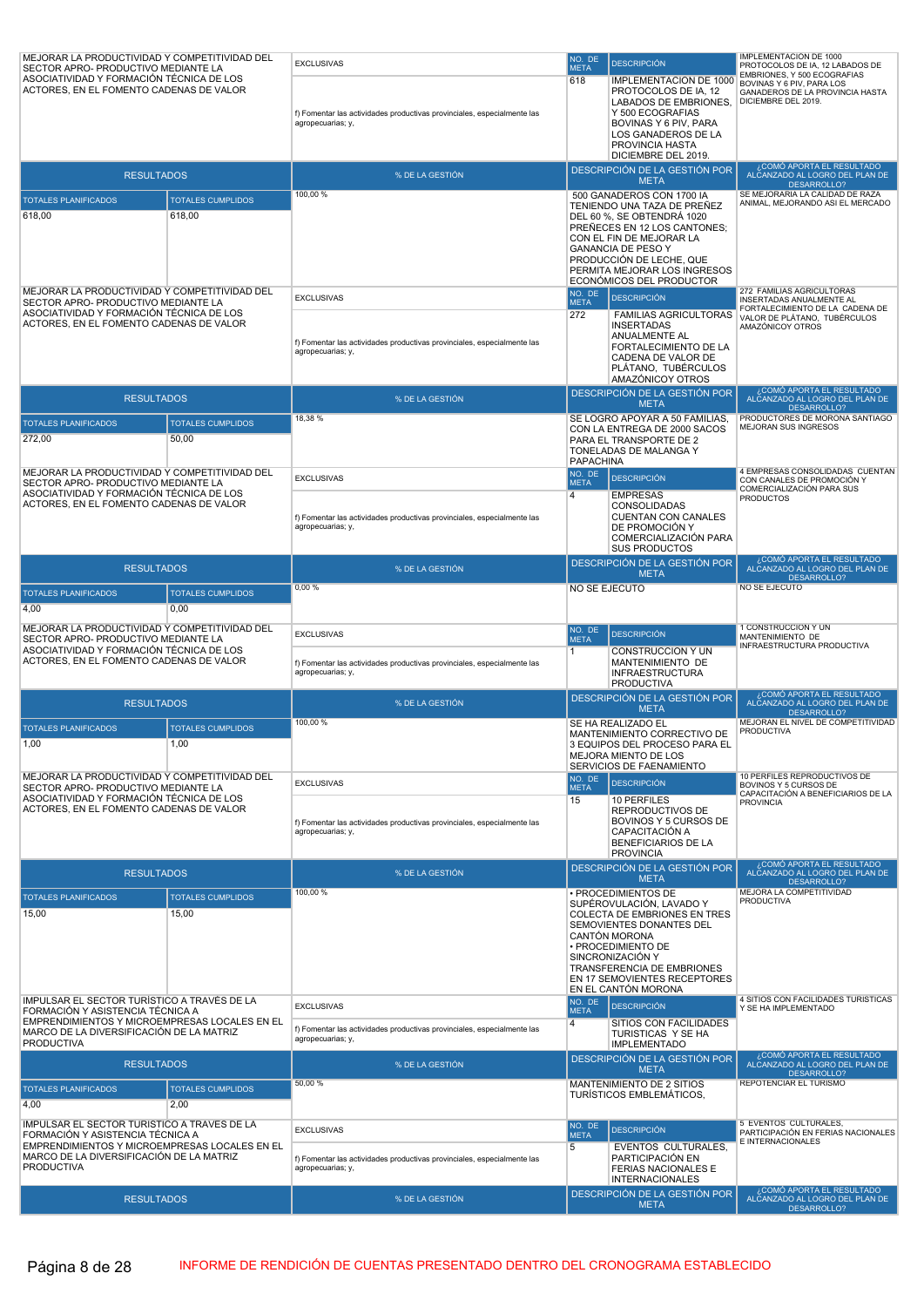| <b>TOTALES PLANIFICADOS</b>                                                                     | <b>TOTALES CUMPLIDOS</b> | 100,00 %                                                                                     | - CARNAVAL PLURICULTURAL MS<br>ES SANGAY CON LA PROMOCIÓN   | IMPULSO A TURISMO                                                                 |
|-------------------------------------------------------------------------------------------------|--------------------------|----------------------------------------------------------------------------------------------|-------------------------------------------------------------|-----------------------------------------------------------------------------------|
| 5,00                                                                                            | 5,00                     |                                                                                              | TURÍSTICA DE LA CULTURA Y                                   |                                                                                   |
|                                                                                                 |                          |                                                                                              | <b>TRADICIONES</b><br>- COLOCACIÓN DE SEÑALÉTICA            |                                                                                   |
|                                                                                                 |                          |                                                                                              | TURÍSTICA EN EL MUSEO                                       |                                                                                   |
|                                                                                                 |                          |                                                                                              | ETNOGRÁFICO TEMPLO DE LA<br>AMAZÓNIA                        |                                                                                   |
|                                                                                                 |                          |                                                                                              | - ADMINISTRACIÓN, GUIANZA Y                                 |                                                                                   |
|                                                                                                 |                          |                                                                                              | TALLERES DEL MUSEO                                          |                                                                                   |
|                                                                                                 |                          |                                                                                              | ETNOGRÁFICO TEMPLO DE LA<br>AMAZÓNIAA TRAVES DEL            |                                                                                   |
|                                                                                                 |                          |                                                                                              | CONVENIO CON LA CASA DE LA                                  |                                                                                   |
|                                                                                                 |                          |                                                                                              | <b>CULTURA</b><br>- GUÍA Y FUNDASTURÍSTICAS                 |                                                                                   |
| IMPULSAR EL SECTOR TURÍSTICO A TRAVÉS DE LA                                                     |                          | <b>EXCLUSIVAS</b>                                                                            | NO. DE<br><b>DESCRIPCIÓN</b>                                | 6 SITIOS TURISTICOS CON LA                                                        |
| FORMACIÓN Y ASISTENCIA TÉCNICA A<br>EMPRENDIMIENTOS Y MICROEMPRESAS LOCALES EN EL               |                          |                                                                                              | <b>META</b>                                                 | CONSTRUCCIÓN Y MANTENIMIENTO DE<br>INFRAESTRUCTURA Y FACILIDADES                  |
| MARCO DE LA DIVERSIFICACIÓN DE LA MATRIZ                                                        |                          |                                                                                              | 6<br>SITIOS TURISTICOS CON<br>LA CONSTRUCCIÓN Y             |                                                                                   |
| <b>PRODUCTIVA</b>                                                                               |                          | f) Fomentar las actividades productivas provinciales, especialmente las<br>agropecuarias; y, | MANTENIMIENTO DE                                            |                                                                                   |
|                                                                                                 |                          |                                                                                              | <b>INFRAESTRUCTURA Y</b><br><b>FACILIDADES</b>              |                                                                                   |
|                                                                                                 |                          |                                                                                              | DESCRIPCIÓN DE LA GESTIÓN POR                               | ¿COMÓ APORTA EL RESULTADO<br>ALCANZADO AL LOGRO DEL PLAN DE                       |
| <b>RESULTADOS</b>                                                                               |                          | % DE LA GESTIÓN                                                                              | <b>META</b>                                                 | DESARROLLO?                                                                       |
| <b>TOTALES PLANIFICADOS</b>                                                                     | <b>TOTALES CUMPLIDOS</b> | 33,33 %                                                                                      | 2 SITIOS TURISTICOS CON LA<br>CONSTRUCCIÓN Y                | <b>IMPULSO AL TURISMO</b>                                                         |
| 6,00                                                                                            | 2,00                     |                                                                                              | MANTENIMIENTO DE                                            |                                                                                   |
| IMPULSAR EL SECTOR TURÍSTICO A TRAVÉS DE LA                                                     |                          |                                                                                              | INFRAESTRUCTURA Y FACILIDADES                               | EVENTOS, OPERADORES DE TURISMOS                                                   |
| FORMACIÓN Y ASISTENCIA TÉCNICA A                                                                |                          | <b>EXCLUSIVAS</b>                                                                            | NO. DE<br><b>DESCRIPCIÓN</b><br><b>META</b>                 |                                                                                   |
| EMPRENDIMIENTOS Y MICROEMPRESAS LOCALES EN EL<br>MARCO DE LA DIVERSIFICACIÓN DE LA MATRIZ       |                          | f) Fomentar las actividades productivas provinciales, especialmente las                      | 17<br>17 EVENTOS,                                           |                                                                                   |
| <b>PRODUCTIVA</b>                                                                               |                          | agropecuarias; y,                                                                            | OPERADORES DE<br><b>TURISMOS</b>                            |                                                                                   |
| <b>RESULTADOS</b>                                                                               |                          | % DE LA GESTIÓN                                                                              | DESCRIPCIÓN DE LA GESTIÓN POR                               | ¿COMÓ APORTA EL RESULTADO                                                         |
|                                                                                                 |                          |                                                                                              | <b>META</b>                                                 | ALCANZADO AL LOGRO DEL PLAN DE<br>DESARROLLO?                                     |
| <b>TOTALES PLANIFICADOS</b>                                                                     | <b>TOTALES CUMPLIDOS</b> | 23,53 %                                                                                      | REALIZACIÓN DE 4 EVENTOS                                    | <b>IMPULSO A TURISMO</b>                                                          |
| 17,00                                                                                           | 4.00                     |                                                                                              |                                                             |                                                                                   |
| FACILITAR LA VINCULACIÓN DE GRUPOS DE ATENCIÓN                                                  |                          | <b>EXCLUSIVAS</b>                                                                            | NO. DE<br><b>DESCRIPCIÓN</b>                                | 3 PARTICIPACIONES EN DIFERENTS                                                    |
| PRIORITARIA POR MEDIO DE ORIENTACIÓN,                                                           |                          |                                                                                              | <b>META</b>                                                 | DISCIPLINAS DEPORTIVAS CON LA<br>ASISTENCIA DE 160 DEPORTISTAS.                   |
| ENTRETENIMIENTO Y FORMACIÓN EN SALUD INTEGRAL<br>PARA QUE SE INSERTEN SOCIALMENTE Y CONTRIBUYAN |                          |                                                                                              | 3<br>PARTICIPACIONES EN<br>DIFERENTS DISCIPLINAS            |                                                                                   |
| A MEJORAR LOS NIVEL                                                                             |                          | f) Fomentar las actividades productivas provinciales, especialmente las<br>agropecuarias; y, | DEPORTIVAS CON LA                                           |                                                                                   |
|                                                                                                 |                          |                                                                                              | ASISTENCIA DE 160<br>DEPORTISTAS.                           |                                                                                   |
|                                                                                                 |                          |                                                                                              | DESCRIPCIÓN DE LA GESTIÓN POR                               | , COMÓ APORTA EL RESULTADO                                                        |
| <b>RESULTADOS</b>                                                                               |                          | % DE LA GESTIÓN                                                                              | <b>META</b>                                                 | ALČANZADO AL LOGRO DEL PLAN DE<br>DESARROLLO?                                     |
| <b>TOTALES PLANIFICADOS</b>                                                                     | <b>TOTALES CUMPLIDOS</b> | 100,00 %                                                                                     | SE HAN REALIZADO 3                                          | USO DE TIEMPO LIBRE                                                               |
| 3,00                                                                                            | 3,00                     |                                                                                              | CAMPEONATOS: GIMNASIA EN LA<br>CIUDAD DE GUAYAQUIL Y MACAS, |                                                                                   |
|                                                                                                 |                          |                                                                                              | CAMPEONATO DE TEKWONDO EN                                   |                                                                                   |
|                                                                                                 |                          |                                                                                              | LA PARROQUIA SEVILLA DON<br><b>BOSCO</b>                    |                                                                                   |
| FACILITAR LA VINCULACIÓN DE GRUPOS DE ATENCIÓN                                                  |                          | <b>EXCLUSIVAS</b>                                                                            | NO. DE<br><b>DESCRIPCIÓN</b>                                | 1 CAMPEONATO INTERNACIONAL DE<br>AJEDREZ CON LA PARTICIPACION DE                  |
| PRIORITARIA POR MEDIO DE ORIENTACIÓN,<br>ENTRETENIMIENTO Y FORMACIÓN EN SALUD INTEGRAL          |                          |                                                                                              | <b>META</b><br>CAMPEONATO<br>1                              | 1200 DEPORTISTAS.                                                                 |
| PARA QUE SE INSERTEN SOCIALMENTE Y CONTRIBUYAN                                                  |                          | f) Fomentar las actividades productivas provinciales, especialmente las                      | <b>INTERNACIONAL DE</b>                                     |                                                                                   |
| A MEJORAR LOS NIVEL                                                                             |                          | agropecuarias; y,                                                                            | AJEDREZ CON LA<br>PARTICIPACION DE 1200                     |                                                                                   |
|                                                                                                 |                          |                                                                                              | DEPORTISTAS.                                                |                                                                                   |
| <b>RESULTADOS</b>                                                                               |                          | % DE LA GESTIÓN                                                                              | DESCRIPCIÓN DE LA GESTIÓN POR                               | ¿COMÓ APORTA EL RESULTADO<br>ALCANZADO AL LOGRO DEL PLAN DE                       |
|                                                                                                 |                          | 100,00 %                                                                                     | <b>META</b>                                                 | <b>DESARROLLO?</b><br>IMPULSO A LOS DEPORTISTAS                                   |
| <b>TOTALES PLANIFICADOS</b>                                                                     | <b>TOTALES CUMPLIDOS</b> |                                                                                              | 1 CAMPEONATO INTERNACIONAL<br>DE AJEDREZ CON LA             |                                                                                   |
| 1,00                                                                                            | 1,00                     |                                                                                              | PARTICIPACION DE 1200                                       |                                                                                   |
| FACILITAR LA VINCULACIÓN DE GRUPOS DE ATENCIÓN                                                  |                          |                                                                                              | DEPORTISTAS.<br>NO. DE                                      | 1ER ENCUENTRO DE COPA CAMPEONES                                                   |
| PRIORITARIA POR MEDIO DE ORIENTACIÓN,                                                           |                          | <b>EXCLUSIVAS</b>                                                                            | <b>DESCRIPCIÓN</b><br><b>META</b>                           | AÑO 2019 CON LA PARTICIPACION DE 24<br>ESCUELAS Y 3 CLUBES INVITADOS UN           |
| ENTRETENIMIENTO Y FORMACIÓN EN SALUD INTEGRAL<br>PARA QUE SE INSERTEN SOCIALMENTE Y CONTRIBUYAN |                          |                                                                                              | <b>1ER ENCUENTRO DE</b><br>1<br>COPA CAMPEONES AÑO          | TOTAL DE 576 DEPORTISTAS.                                                         |
| A MEJORAR LOS NIVEL                                                                             |                          | f) Fomentar las actividades productivas provinciales, especialmente las                      | 2019 CON LA                                                 |                                                                                   |
|                                                                                                 |                          | agropecuarias; y,                                                                            | PARTICIPACION DE 24<br><b>ESCUELAS Y 3 CLUBES</b>           |                                                                                   |
|                                                                                                 |                          |                                                                                              | INVITADOS UN TOTAL DE                                       |                                                                                   |
|                                                                                                 |                          |                                                                                              | 576 DEPORTISTAS.                                            | ¿COMÓ APORTA EL RESULTADO                                                         |
| <b>RESULTADOS</b>                                                                               |                          | % DE LA GESTIÓN                                                                              | DESCRIPCIÓN DE LA GESTIÓN POR<br><b>META</b>                | ALCANZADO AL LOGRO DEL PLAN DE<br>DESARROLLO?                                     |
| <b>TOTALES PLANIFICADOS</b>                                                                     | <b>TOTALES CUMPLIDOS</b> | 100,00 %                                                                                     | SE EJECUTO EL 1ER ENCUENTRO                                 | SE DINAMIZO LAS ACTIVIDADES                                                       |
| 1,00                                                                                            | 1,00                     |                                                                                              | DE COPA DE CAMPEONES AÑO<br>2019 CON LA PARTICIPACION DE    | DEPORTIVAS Y DE EMPRENDIMIENTOS                                                   |
|                                                                                                 |                          |                                                                                              | 576 JUGADORES DE 4 CATEGORIAS                               |                                                                                   |
| FACILITAR LA VINCULACIÓN DE GRUPOS DE ATENCIÓN<br>PRIORITARIA POR MEDIO DE ORIENTACIÓN.         |                          | <b>EXCLUSIVAS</b>                                                                            | NO. DE<br><b>DESCRIPCIÓN</b><br><b>META</b>                 | 1 5TO FESTIVAL INTERESCUELAS DEL<br><b>GAD PROVINCIAL</b>                         |
| ENTRETENIMIENTO Y FORMACIÓN EN SALUD INTEGRAL                                                   |                          |                                                                                              | 5TO FESTIVAL<br>1                                           |                                                                                   |
| PARA QUE SE INSERTEN SOCIALMENTE Y CONTRIBUYAN<br>A MEJORAR LOS NIVEL                           |                          | f) Fomentar las actividades productivas provinciales, especialmente las                      | <b>INTERESCUELAS DEL GAD</b>                                |                                                                                   |
|                                                                                                 |                          | agropecuarias; y,                                                                            |                                                             |                                                                                   |
|                                                                                                 |                          |                                                                                              | <b>PROVINCIAL</b>                                           | ,COMÓ APORTA EL RESULTADO                                                         |
| <b>RESULTADOS</b>                                                                               |                          | % DE LA GESTIÓN                                                                              | DESCRIPCIÓN DE LA GESTIÓN POR<br><b>META</b>                | ALCANZADO AL LOGRO DEL PLAN DE<br>DESARROLLO?                                     |
| <b>TOTALES PLANIFICADOS</b>                                                                     | <b>TOTALES CUMPLIDOS</b> | 100,00 %                                                                                     | SE REALIZO EL 5TO FESTIVAL                                  | SE DINAMIZO LA ECONOMIA                                                           |
| 1,00                                                                                            | 1.00                     |                                                                                              | INTERESCUELAS DE 8 SEDES EN<br>LOS CANTONES DE SUCUA Y      |                                                                                   |
|                                                                                                 |                          |                                                                                              | <b>MACAS</b>                                                |                                                                                   |
| FACILITAR LA VINCULACIÓN DE GRUPOS DE ATENCIÓN<br>PRIORITARIA POR MEDIO DE ORIENTACIÓN,         |                          | <b>EXCLUSIVAS</b>                                                                            | NO. DE<br><b>DESCRIPCIÓN</b><br><b>META</b>                 | 1 CONVENIO ENTREGADO EL APORTE A<br>LA FDMS PARA EL APOYO A                       |
| ENTRETENIMIENTO Y FORMACIÓN EN SALUD INTEGRAL                                                   |                          |                                                                                              | $\overline{1}$<br>CONVENIO ENTREGADO                        | ACTIVIDADES DEPORTIVAS                                                            |
| PARA QUE SE INSERTEN SOCIALMENTE Y CONTRIBUYAN                                                  |                          | f) Fomentar las actividades productivas provinciales, especialmente las                      | EL APORTE A LA FDMS                                         |                                                                                   |
| A MEJORAR LOS NIVEL                                                                             |                          | agropecuarias; y,                                                                            | PARA EL APOYO A<br><b>ACTIVIDADES</b>                       |                                                                                   |
|                                                                                                 |                          |                                                                                              | <b>DEPORTIVAS</b>                                           |                                                                                   |
| <b>RESULTADOS</b>                                                                               |                          | % DE LA GESTIÓN                                                                              | DESCRIPCIÓN DE LA GESTIÓN POR<br><b>META</b>                | ¿COMÓ APORTA EL RESULTADO<br>ALCANZADO AL LOGRO DEL PLAN DE<br><b>DESARROLLO?</b> |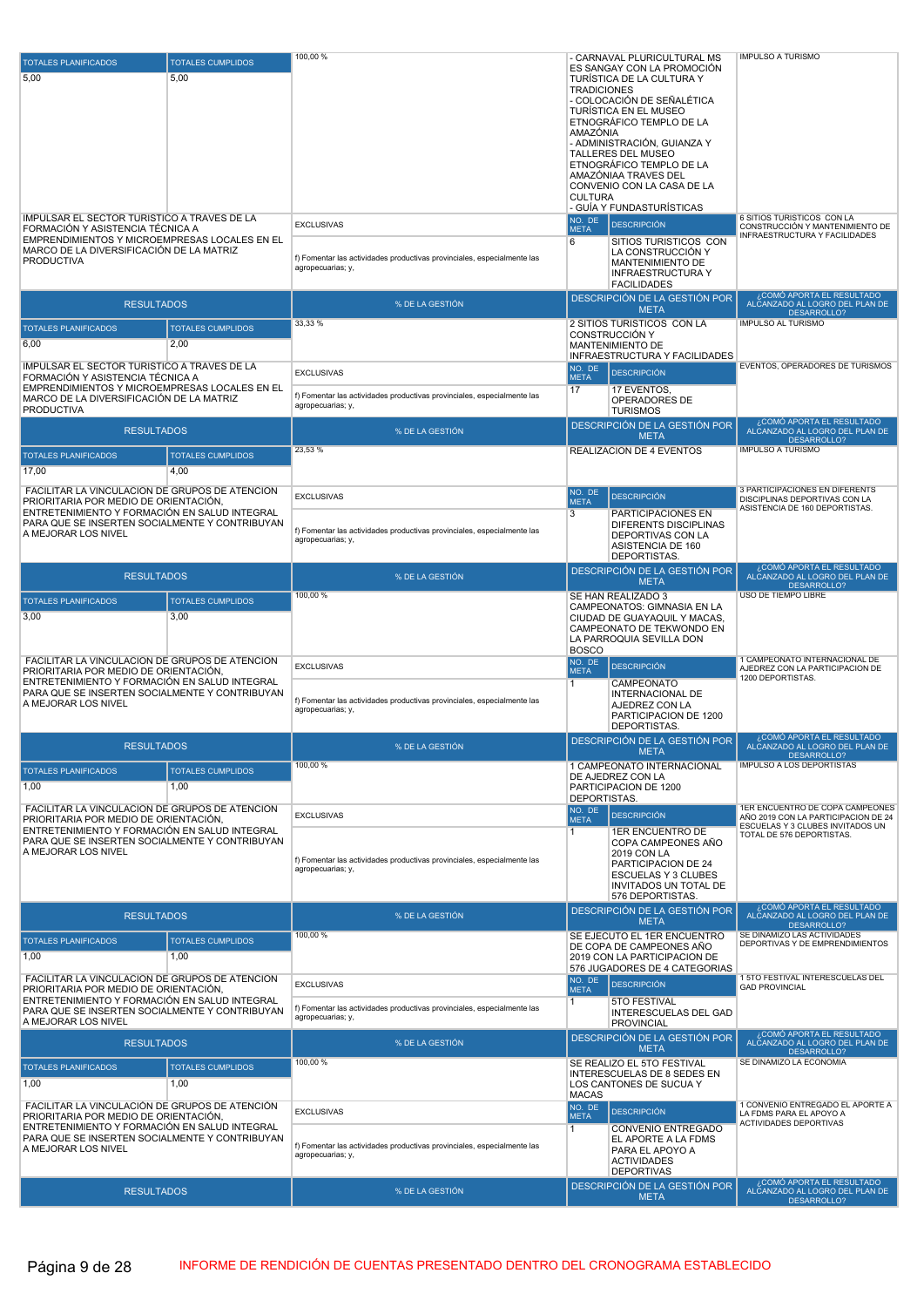| <b>TOTALES PLANIFICADOS</b>                                                                     | <b>TOTALES CUMPLIDOS</b>          | 100,00%                                                                                      | SE REALIZO LA ENTREGA DEL<br>APORTE SIGNIFICATIVO A            | SE FACILITO INVERSION PARA<br>DEPORTISTAS DE MORONA SANTIAGO                                           |
|-------------------------------------------------------------------------------------------------|-----------------------------------|----------------------------------------------------------------------------------------------|----------------------------------------------------------------|--------------------------------------------------------------------------------------------------------|
| 1,00                                                                                            | 1,00                              |                                                                                              | FEDERACION DEPORTIVA DE<br>MORONA SANTIAGO POR UN              |                                                                                                        |
| FACILITAR LA VINCULACIÓN DE GRUPOS DE ATENCIÓN                                                  |                                   |                                                                                              | MONTO DE 60.000 VIA CONVENIO<br>NO. DE                         | 1504 ENTREGA DE IMPLEMENTOS                                                                            |
| PRIORITARIA POR MEDIO DE ORIENTACIÓN,<br>ENTRETENIMIENTO Y FORMACIÓN EN SALUD INTEGRAL          |                                   | <b>EXCLUSIVAS</b>                                                                            | <b>DESCRIPCIÓN</b><br><b>META</b><br>1504<br><b>ENTREGA DE</b> | DEPORTIVOS, UNIFORMES, INFORMES<br>ARBITRALES Y ACTAS DE JUEGO.                                        |
| PARA QUE SE INSERTEN SOCIALMENTE Y CONTRIBUYAN<br>A MEJORAR LOS NIVEL                           |                                   |                                                                                              | <b>IMPLEMENTOS</b>                                             |                                                                                                        |
|                                                                                                 |                                   | f) Fomentar las actividades productivas provinciales, especialmente las<br>agropecuarias; y, | DEPORTIVOS,<br>UNIFORMES, INFORMES                             |                                                                                                        |
|                                                                                                 |                                   |                                                                                              | ARBITRALES Y ACTAS DE<br>JUEGO.                                |                                                                                                        |
| <b>RESULTADOS</b>                                                                               |                                   | % DE LA GESTIÓN                                                                              | DESCRIPCIÓN DE LA GESTIÓN POR<br><b>META</b>                   | ¿COMÓ APORTA EL RESULTADO<br>ALCANZADO AL LOGRO DEL PLAN DE<br>DESARROLLO?                             |
| <b>TOTALES PLANIFICADOS</b>                                                                     | <b>TOTALES CUMPLIDOS</b>          | 100,00 %                                                                                     | SE REALIZO LA ENTREGA DE                                       | FACILITA INVERSION PARA EL<br>DESEMPEÑO DE DEPORTISTAS                                                 |
| 1504,00                                                                                         | 1504,00                           |                                                                                              | UNIFORMES E IMPLEMENTOS<br>DEPORTIVOS, ACTAS E INFORMES        |                                                                                                        |
|                                                                                                 |                                   |                                                                                              | ARBITRALES PARA EL<br>DESARROLLO DEL CAMPEONATO                |                                                                                                        |
|                                                                                                 |                                   |                                                                                              | INTERPARROQUIAL ESTO SE<br>REALIZO EN CADA CANTON DE LA        |                                                                                                        |
| FACILITAR LA VINCULACIÓN DE GRUPOS DE ATENCIÓN                                                  |                                   |                                                                                              | PROVINCIA.<br>NO. DE                                           | CAPACITACION A 500 PERSONAS DE                                                                         |
| PRIORITARIA POR MEDIO DE ORIENTACIÓN,                                                           |                                   | <b>EXCLUSIVAS</b>                                                                            | <b>DESCRIPCIÓN</b><br><b>META</b>                              | DISTITNTAS PARROQUIAS ATRAVES DE 4<br>TALLERES SOBRE ARBITRAJE Y                                       |
| ENTRETENIMIENTO Y FORMACIÓN EN SALUD INTEGRAL<br>PARA QUE SE INSERTEN SOCIALMENTE Y CONTRIBUYAN |                                   |                                                                                              | 500<br>CAPACITACION A 500<br>PERSONAS DE                       | ENTRENAMIETNOS DEPORTIVOS.                                                                             |
| A MEJORAR LOS NIVEL                                                                             |                                   | f) Fomentar las actividades productivas provinciales, especialmente las                      | <b>DISTITNTAS PARROQUIAS</b><br>ATRAVES DE 4 TALLERES          |                                                                                                        |
|                                                                                                 |                                   | agropecuarias; y,                                                                            | SOBRE ARBITRAJE Y<br><b>ENTRENAMIETNOS</b>                     |                                                                                                        |
|                                                                                                 |                                   |                                                                                              | DEPORTIVOS.                                                    | ¿COMÓ APORTA EL RESULTADO                                                                              |
| <b>RESULTADOS</b>                                                                               |                                   | % DE LA GESTIÓN                                                                              | DESCRIPCIÓN DE LA GESTIÓN POR<br><b>META</b>                   | ALCANZADO AL LOGRO DEL PLAN DE<br>DESARROLLO?                                                          |
| <b>TOTALES PLANIFICADOS</b>                                                                     | <b>TOTALES CUMPLIDOS</b>          | 100,00 %                                                                                     | CAPACITACION A 500 PERSONAS<br>DE DISTITNTAS PARROQUIAS        |                                                                                                        |
| 500,00                                                                                          | 500,00                            |                                                                                              | ATRAVES DE 4 TALLERES SOBRE<br>ARBITRAJE Y ENTRENAMIETNOS      |                                                                                                        |
|                                                                                                 |                                   |                                                                                              | DEPORTIVOS.                                                    | INAGURACION DE LOS TORNEOS, BASE                                                                       |
| FACILITAR LA VINCULACIÓN DE GRUPOS DE ATENCIÓN<br>PRIORITARIA POR MEDIO DE ORIENTACIÓN,         |                                   | <b>EXCLUSIVAS</b>                                                                            | NO. DE<br><b>DESCRIPCIÓN</b><br><b>META</b>                    | PARROQUIAL CON LA PARTICIPACION DE<br>1280 DEPORTISTAS                                                 |
| ENTRETENIMIENTO Y FORMACIÓN EN SALUD INTEGRAL<br>PARA QUE SE INSERTEN SOCIALMENTE Y CONTRIBUYAN |                                   |                                                                                              | 1280<br><b>INAGURACION DE LOS</b><br>TORNEOS, BASE             |                                                                                                        |
| A MEJORAR LOS NIVEL                                                                             |                                   | f) Fomentar las actividades productivas provinciales, especialmente las<br>agropecuarias; y, | PARROQUIAL CON LA<br>PARTICIPACION DE 1280                     |                                                                                                        |
|                                                                                                 |                                   |                                                                                              | <b>DEPORTISTAS</b>                                             | ¿COMÓ APORTA EL RESULTADO                                                                              |
| <b>RESULTADOS</b>                                                                               |                                   | % DE LA GESTIÓN                                                                              | DESCRIPCIÓN DE LA GESTIÓN POR<br><b>META</b>                   | ALCANZADO AL LOGRO DEL PLAN DE<br>DESARROLLO?                                                          |
| <b>TOTALES PLANIFICADOS</b>                                                                     | <b>TOTALES CUMPLIDOS</b>          | 100,00 %                                                                                     | INAGURACION DE LOS TORNEOS,<br><b>BASE PARROQUIAL CON LA</b>   |                                                                                                        |
|                                                                                                 |                                   |                                                                                              |                                                                |                                                                                                        |
| 1280,00                                                                                         | 1280,00                           |                                                                                              | PARTICIPACION DE 1280<br><b>DEPORTISTAS</b>                    |                                                                                                        |
| FACILITAR LA VINCULACIÓN DE GRUPOS DE ATENCIÓN<br>PRIORITARIA POR MEDIO DE ORIENTACIÓN,         |                                   | <b>EXCLUSIVAS</b>                                                                            | NO. DE<br><b>DESCRIPCIÓN</b><br><b>META</b>                    | CAMPEONATO INTERPARROQUIAL DE<br>FUTBOL CATEOGRIA DAMAS Y VARONES                                      |
| ENTRETENIMIENTO Y FORMACIÓN EN SALUD INTEGRAL<br>PARA QUE SE INSERTEN SOCIALMENTE Y CONTRIBUYAN |                                   |                                                                                              | 256<br>CAMPEONATO                                              | CON UN TOTAL DE 8 EQUIPOS DANDO<br>UN TOTAL DE 256 DEPORTISTAS.                                        |
| A MEJORAR LOS NIVEL                                                                             |                                   | f) Fomentar las actividades productivas provinciales, especialmente las                      | INTERPARROQUIAL DE<br><b>FUTBOL CATEOGRIA</b>                  |                                                                                                        |
|                                                                                                 |                                   | agropecuarias; y,                                                                            | DAMAS Y VARONES CON<br>UN TOTAL DE 8 EQUIPOS                   |                                                                                                        |
|                                                                                                 |                                   |                                                                                              | DANDO UN TOTAL DE 256<br>DEPORTISTAS.                          |                                                                                                        |
| <b>RESULTADOS</b>                                                                               |                                   | % DE LA GESTIÓN                                                                              | <b>DESCRIPCIÓN DE LA GESTIÓN POR</b><br><b>META</b>            | ¿COMÓ APORTA EL RESULTADO<br>O DEL PLAN DE<br>DESARROLLO?                                              |
| <b>TOTALES PLANIFICADOS</b>                                                                     | <b>TOTALES CUMPLIDOS</b>          | 100,00 %                                                                                     | SE REALIZO LA GRAN FINAL DE                                    |                                                                                                        |
| 256,00                                                                                          | 256,00                            |                                                                                              | CAMPEONATO INTERPARROQUIAL<br>REALIZADO EN LA CIUDAD DE        |                                                                                                        |
|                                                                                                 |                                   |                                                                                              | MACAS, ESTADIO TITO NAVARRETE<br>QUEDANDO CAMPEON EN LAS DOS   |                                                                                                        |
|                                                                                                 |                                   |                                                                                              | CATEGORIAS DAMAS Y VARONES<br>LA PARROQUIA SEVILLA DON         |                                                                                                        |
|                                                                                                 |                                   |                                                                                              | BOSCO. CON LA PARTICIPACION DE<br>256 DEPORTISTAS              |                                                                                                        |
| FACILITAR LA VINCULACIÓN DE GRUPOS DE ATENCIÓN<br>PRIORITARIA POR MEDIO DE ORIENTACIÓN.         |                                   | <b>EXCLUSIVAS</b>                                                                            | NO. DE<br><b>DESCRIPCIÓN</b><br><b>META</b>                    | 50 PRESENTACION DANCISTICAS CON<br>UN TOTAL DE 5000 PERSONAS QUE                                       |
| ENTRETENIMIENTO Y FORMACIÓN EN SALUD INTEGRAL<br>PARA QUE SE INSERTEN SOCIALMENTE Y CONTRIBUYAN |                                   |                                                                                              | 50<br>50 PRESENTACION                                          | ACUDEN A DISFRUTE DE LAS<br><b>PROGRAMACIONES</b>                                                      |
| A MEJORAR LOS NIVEL                                                                             |                                   | f) Fomentar las actividades productivas provinciales, especialmente las                      | DANCISTICAS CON UN<br>TOTAL DE 5000 PERSONAS                   |                                                                                                        |
|                                                                                                 |                                   | agropecuarias; y,                                                                            | QUE ACUDEN A DISFRUTE<br>DE LAS                                |                                                                                                        |
|                                                                                                 |                                   |                                                                                              | <b>PROGRAMACIONES</b><br>DESCRIPCIÓN DE LA GESTIÓN POR         |                                                                                                        |
| <b>RESULTADOS</b>                                                                               |                                   | % DE LA GESTIÓN<br>20,00 %                                                                   | <b>META</b>                                                    | ¿COMÓ APORTA EL RESULTADO<br>ALCANZADO AL LOGRO DEL PLAN DE<br>DESARROLLO?                             |
| <b>TOTALES PLANIFICADOS</b><br>50,00                                                            | <b>TOTALES CUMPLIDOS</b><br>10,00 |                                                                                              | 10 PRESENTACION DANCISTICAS<br>CON UN TOTAL DE 5000 PERSONAS   |                                                                                                        |
|                                                                                                 |                                   |                                                                                              | QUE ACUDEN A DISFRUTE DE LAS<br><b>PROGRAMACIONES</b>          |                                                                                                        |
| FACILITAR LA VINCULACIÓN DE GRUPOS DE ATENCIÓN<br>PRIORITARIA POR MEDIO DE ORIENTACIÓN,         |                                   | <b>EXCLUSIVAS</b>                                                                            | NO. DE<br><b>DESCRIPCIÓN</b><br><b>META</b>                    | 70 ALUMNOS ASISTENTES A LA ESCUELA<br>DE MUSICA DOMINAN TODOS LOS<br>INTRUMENTOS MUSICALES, SE INICIAN |
| ENTRETENIMIENTO Y FORMACIÓN EN SALUD INTEGRAL<br>PARA QUE SE INSERTEN SOCIALMENTE Y CONTRIBUYAN |                                   |                                                                                              | 70<br>ALUMNOS ASISTENTES A<br>LA ESCUELA DE MUSICA             | EN CANTO Y PERCUSION                                                                                   |
| A MEJORAR LOS NIVEL                                                                             |                                   | f) Fomentar las actividades productivas provinciales, especialmente las<br>agropecuarias; y, | DOMINAN TODOS LOS<br><b>INTRUMENTOS</b>                        |                                                                                                        |
|                                                                                                 |                                   |                                                                                              | MUSICALES, SE INICIAN<br>EN CANTO Y PERCUSION                  |                                                                                                        |
| <b>RESULTADOS</b>                                                                               |                                   | % DE LA GESTIÓN                                                                              | DESCRIPCIÓN DE LA GESTIÓN POR                                  | ¿COMÓ APORTA EL RESULTADO<br>ALCANZADO AL LOGRO DEL PLAN DE                                            |
|                                                                                                 |                                   | 100,00 %                                                                                     | <b>META</b><br>1 ESCUELA DE MUSICA                             | DESARROLLO?                                                                                            |
| <b>TOTALES PLANIFICADOS</b><br>70,00                                                            | <b>TOTALES CUMPLIDOS</b><br>70,00 |                                                                                              | APERTURADA CON UN TOTAL DE 70<br>ALUMNOS ASISTIENDO            |                                                                                                        |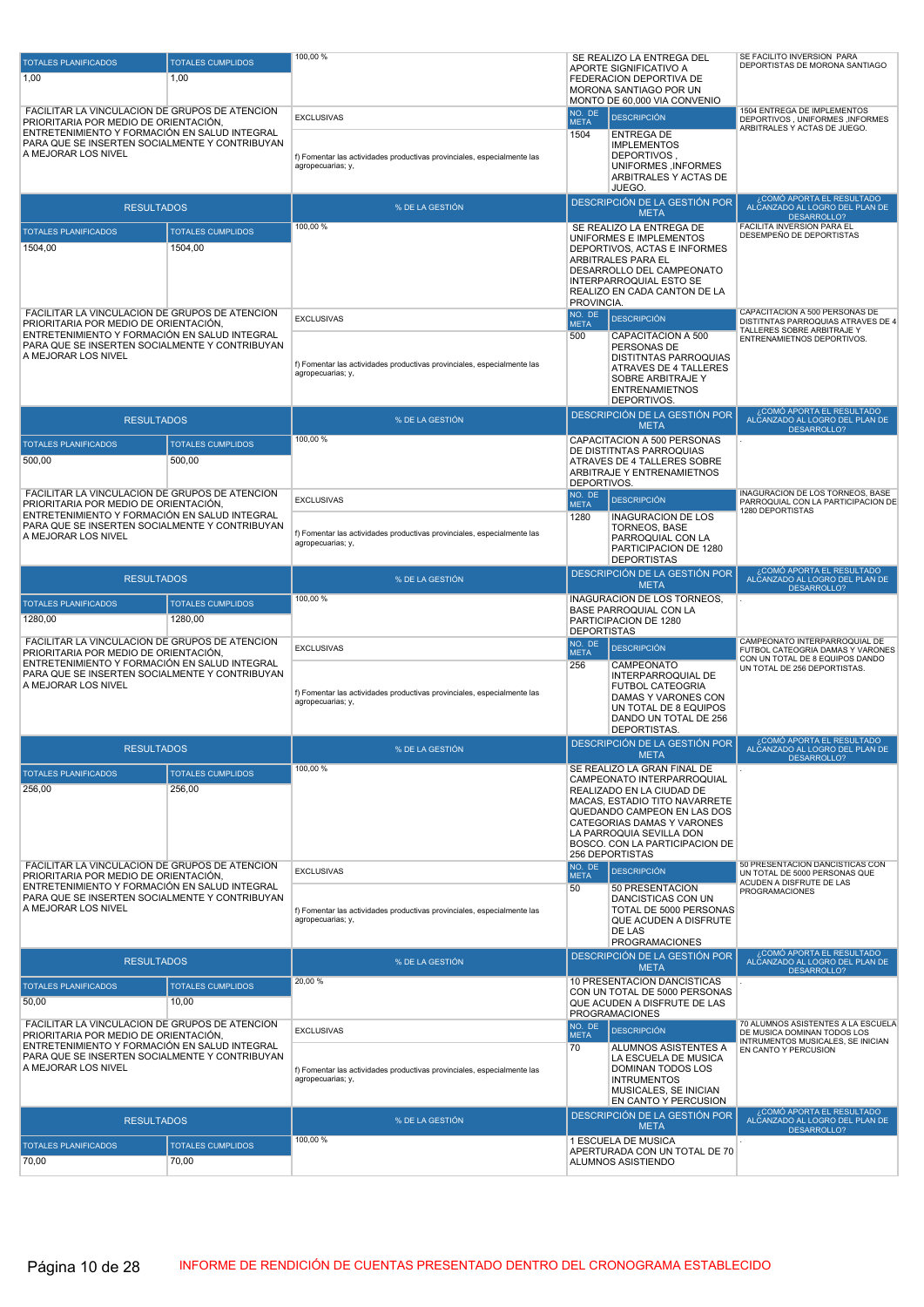| FACILITAR LA VINCULACIÓN DE GRUPOS DE ATENCIÓN<br>PRIORITARIA POR MEDIO DE ORIENTACIÓN,                                                                                                                           |                                     | <b>EXCLUSIVAS</b>                                                                                                 | NO. DE<br><b>META</b>                                                                                                                                                                                  | <b>DESCRIPCIÓN</b>                                                                                                                                                                                                                                                                                                   | 7 PRESENTACION ARTISTICAS Y<br>CULTURALES, CON LA ASISTENCIA DE                                                                                                                                                                                 |  |
|-------------------------------------------------------------------------------------------------------------------------------------------------------------------------------------------------------------------|-------------------------------------|-------------------------------------------------------------------------------------------------------------------|--------------------------------------------------------------------------------------------------------------------------------------------------------------------------------------------------------|----------------------------------------------------------------------------------------------------------------------------------------------------------------------------------------------------------------------------------------------------------------------------------------------------------------------|-------------------------------------------------------------------------------------------------------------------------------------------------------------------------------------------------------------------------------------------------|--|
| ENTRETENIMIENTO Y FORMACIÓN EN SALUD INTEGRAL<br>PARA QUE SE INSERTEN SOCIALMENTE Y CONTRIBUYAN<br>A MEJORAR LOS NIVEL                                                                                            |                                     | f) Fomentar las actividades productivas provinciales, especialmente las<br>agropecuarias; y,                      | 17                                                                                                                                                                                                     | <b>PRESENTACION</b><br><b>ARTISTICAS Y</b><br>CULTURALES, CON LA<br>ASISTENCIA DE 1400<br>PERSONAS.<br>APOYO A ACTORES O<br><b>GRUPO DE ACTORES</b><br><b>CULTURALES EN</b><br><b>DIVERSAS EXPRESIONES</b><br><b>ARTISTICAS Y</b><br><b>CULTURALES</b>                                                               | 1400 PERSONAS. 10 APOYO A ACTORES<br>O GRUPO DE ACTORES CULTURALES EN<br>DIVERSAS EXPRESIONES ARTISTICAS Y<br><b>CULTURALES</b>                                                                                                                 |  |
| <b>RESULTADOS</b>                                                                                                                                                                                                 |                                     | % DE LA GESTIÓN                                                                                                   |                                                                                                                                                                                                        | DESCRIPCIÓN DE LA GESTIÓN POR<br><b>META</b>                                                                                                                                                                                                                                                                         | , COMÓ APORTA EL RESULTADO<br>ALCANZADO AL LOGRO DEL PLAN DE<br><b>DESARROLLO?</b>                                                                                                                                                              |  |
| <b>TOTALES PLANIFICADOS</b><br>17,00<br>FACILITAR LA VINCULACIÓN DE GRUPOS DE ATENCIÓN                                                                                                                            | <b>TOTALES CUMPLIDOS</b><br>20,00   | 117,65 %                                                                                                          | 10 PRESENTACION ARTISTICAS Y<br>CULTURALES, CON LA ASISTENCIA<br>DE 1400 PERSONAS.<br>10 APOYO A ACTORES O GRUPO DE<br>ACTORES CULTURALES EN<br><b>DIVERSAS EXPRESIONES</b><br>ARTISTICAS Y CULTURALES |                                                                                                                                                                                                                                                                                                                      |                                                                                                                                                                                                                                                 |  |
| PRIORITARIA POR MEDIO DE ORIENTACIÓN,<br>ENTRETENIMIENTO Y FORMACIÓN EN SALUD INTEGRAL<br>PARA QUE SE INSERTEN SOCIALMENTE Y CONTRIBUYAN                                                                          |                                     | <b>EXCLUSIVAS</b><br>f) Fomentar las actividades productivas provinciales, especialmente las<br>agropecuarias; y, | NO. DE<br><b>META</b><br>19                                                                                                                                                                            | <b>DESCRIPCIÓN</b><br>MISIONES DE SALUD DE<br><b>ESPECIALIDAD Y</b>                                                                                                                                                                                                                                                  | 19 MISIONES DE SALUD DE<br>ESPECIALIDAD Y HUMANITARIAS                                                                                                                                                                                          |  |
| A MEJORAR LOS NIVEL<br><b>RESULTADOS</b>                                                                                                                                                                          |                                     | % DE LA GESTIÓN                                                                                                   |                                                                                                                                                                                                        | <b>HUMANITARIAS</b><br>DESCRIPCIÓN DE LA GESTIÓN POR                                                                                                                                                                                                                                                                 | COMÓ APORTA EL RESULTADO،<br>ALCANZADO AL LOGRO DEL PLAN DE                                                                                                                                                                                     |  |
| <b>TOTALES PLANIFICADOS</b>                                                                                                                                                                                       | <b>TOTALES CUMPLIDOS</b>            | 63,16%                                                                                                            |                                                                                                                                                                                                        | <b>META</b><br>12 MISIONES DE SALUD DE                                                                                                                                                                                                                                                                               | <b>DESARROLLO?</b><br>MEJORAMIENTO DE HABITOS DE SALUD                                                                                                                                                                                          |  |
| 19,00                                                                                                                                                                                                             | 12,00                               |                                                                                                                   |                                                                                                                                                                                                        | ESPECIALIDAD Y HUMANITARIAS                                                                                                                                                                                                                                                                                          |                                                                                                                                                                                                                                                 |  |
| FACILITAR LA VINCULACIÓN DE GRUPOS DE ATENCIÓN                                                                                                                                                                    |                                     | <b>EXCLUSIVAS</b>                                                                                                 | NO. DE<br><b>META</b>                                                                                                                                                                                  | <b>DESCRIPCIÓN</b>                                                                                                                                                                                                                                                                                                   | 8853 ATENCIONES MEDICAS;<br>ODONTOLOGICAS, LABORATORIO<br>CLINICO, PREVENCION Y ATENCION                                                                                                                                                        |  |
| PRIORITARIA POR MEDIO DE ORIENTACIÓN,<br>ENTRETENIMIENTO Y FORMACIÓN EN SALUD INTEGRAL<br>PARA QUE SE INSERTEN SOCIALMENTE Y CONTRIBUYAN<br>A MEJORAR LOS NIVEL                                                   |                                     | f) Fomentar las actividades productivas provinciales, especialmente las<br>agropecuarias; y,                      | 8853                                                                                                                                                                                                   | <b>ATENCIONES MEDICAS:</b><br>ODONTOLOGICAS,<br>LABORATORIO CLINICO,<br>PREVENCION Y ATENCION<br>PSICOLOGICA,<br>REHABILITACION,<br><b>SUPLEMENTOS</b><br>ALIMENTICIOS, AYUDAS<br>TECNICAS, TERAPIAS<br>EQUINOTERAPIA,<br><b>TRATAMIENTO DE</b><br><b>ENFERMEDADES</b><br><b>METABOLICAS Y</b><br>OSTEODEGENERATIVAS | PSICOLOGICA, REHABILITACION,<br>SUPLEMENTOS ALIMENTICIOS, AYUDAS<br>TECNICAS, TERAPIAS EQUINOTERAPIA,<br>TRATAMIENTO DE ENFERMEDADES<br><b>METABOLICAS Y</b><br><b>OSTEODEGENERATIVAS</b>                                                       |  |
| <b>RESULTADOS</b>                                                                                                                                                                                                 |                                     | % DE LA GESTIÓN                                                                                                   |                                                                                                                                                                                                        | DESCRIPCIÓN DE LA GESTIÓN POR<br><b>META</b>                                                                                                                                                                                                                                                                         | ¿COMÓ APORTA EL RESULTADO<br>ALCANZADO AL LOGRO DEL PLAN DE<br><b>DESARROLLO?</b>                                                                                                                                                               |  |
|                                                                                                                                                                                                                   |                                     |                                                                                                                   |                                                                                                                                                                                                        |                                                                                                                                                                                                                                                                                                                      |                                                                                                                                                                                                                                                 |  |
| <b>TOTALES PLANIFICADOS</b><br>8853,00                                                                                                                                                                            | <b>TOTALES CUMPLIDOS</b><br>4858,00 | 54,87%                                                                                                            |                                                                                                                                                                                                        | 4858 ATENCIONES MEDICAS;<br>ODONTOLOGICAS, LABORATORIO<br>CLINICO, PREVENCION Y ATENCION<br>PSICOLOGICA, REHABILITACION,<br>SUPLEMENTOS ALIMENTICIOS,<br>AYUDAS TECNICAS, TERAPIAS<br>EQUINOTERAPIA, TRATAMIENTO DE<br>ENFERMEDADES METABOLICAS Y<br>OSTEODEGENERATIVAS                                              | REDUCCION DE BRECHAS DE<br>DESIGUALDAD                                                                                                                                                                                                          |  |
| FACILITAR LA VINCULACIÓN DE GRUPOS DE ATENCIÓN<br>PRIORITARIA POR MEDIO DE ORIENTACIÓN,<br>ENTRETENIMIENTO Y FORMACIÓN EN SALUD INTEGRAL<br>PARA QUE SE INSERTEN SOCIALMENTE Y CONTRIBUYAN<br>A MEJORAR LOS NIVEL |                                     | <b>EXCLUSIVAS</b><br>f) Fomentar las actividades productivas provinciales, especialmente las<br>agropecuarias; y, | NO. DE<br><b>META</b><br>2800                                                                                                                                                                          | <b>DESCRIPCIÓN</b><br><b>BENEFICIARIOS EN</b><br>MODULOS EN EL MANEJO<br>DE CULTIVOS, AVES,<br>CUYES Y PECE, CACAO.<br>CAFE, ALEVINES,<br><b>ASESORIAS Y</b>                                                                                                                                                         | 2800 BENEFICIARIOS EN MODULOS EN<br>EL MANEJO DE CULTIVOS, AVES, CUYES<br>Y PECE, CACAO, CAFE, ALEVINES,<br>ASESORIAS Y CAPACITADAS.                                                                                                            |  |
| <b>RESULTADOS</b>                                                                                                                                                                                                 |                                     | % DE LA GESTIÓN                                                                                                   |                                                                                                                                                                                                        | CAPACITADAS.<br>DESCRIPCIÓN DE LA GESTIÓN POR<br><b>META</b>                                                                                                                                                                                                                                                         |                                                                                                                                                                                                                                                 |  |
| <b>TOTALES PLANIFICADOS</b><br>2800,00                                                                                                                                                                            | <b>TOTALES CUMPLIDOS</b><br>2054,00 | 73,36 %                                                                                                           | CAPACITADAS.                                                                                                                                                                                           | 2054 BENEFICIARIOS EN MODULOS<br>EN EL MANEJO DE CULTIVOS, AVES,<br>CUYES Y PECE, CACAO, CAFE,<br>ALEVINES, ASESORIAS Y                                                                                                                                                                                              | ¿COMÓ APORTA EL RESULTADO<br>ALCANZADO AL LOGRO DEL PLAN DE<br>DESARROLLO?                                                                                                                                                                      |  |
| FACILITAR LA VINCULACIÓN DE GRUPOS DE ATENCIÓN<br>PRIORITARIA POR MEDIO DE ORIENTACIÓN,                                                                                                                           |                                     | <b>EXCLUSIVAS</b>                                                                                                 | NO. DE<br><b>META</b>                                                                                                                                                                                  | <b>DESCRIPCIÓN</b>                                                                                                                                                                                                                                                                                                   | 40 HECTAREAS DE DIFERENTES<br>CULTIVOS MECANIZADOS EN LA                                                                                                                                                                                        |  |
| ENTRETENIMIENTO Y FORMACIÓN EN SALUD INTEGRAL<br>PARA QUE SE INSERTEN SOCIALMENTE Y CONTRIBUYAN<br>A MEJORAR LOS NIVEL                                                                                            |                                     | f) Fomentar las actividades productivas provinciales, especialmente las<br>agropecuarias; y,                      | 40                                                                                                                                                                                                     | <b>HECTAREAS DE</b><br>DIFERENTES CULTIVOS<br>MECANIZADOS EN LA<br>PROVINCIA DE MORONA<br><b>SANTIAGO</b>                                                                                                                                                                                                            | PROVINCIA DE MORONA SANTIAGO                                                                                                                                                                                                                    |  |
| <b>RESULTADOS</b>                                                                                                                                                                                                 |                                     | % DE LA GESTIÓN                                                                                                   |                                                                                                                                                                                                        | DESCRIPCIÓN DE LA GESTIÓN POR<br><b>META</b>                                                                                                                                                                                                                                                                         | COMÓ APORTA EL RESULTADO<br>ALCANZADO AL LOGRO DEL PLAN DE<br>DESARROLLO?                                                                                                                                                                       |  |
| <b>TOTALES PLANIFICADOS</b><br>40,00                                                                                                                                                                              | <b>TOTALES CUMPLIDOS</b><br>20,00   | 50,00 %                                                                                                           |                                                                                                                                                                                                        | 20 HECTAREAS DE DIFERENTES<br>CULTIVOS MECANIZADOS EN LA<br>PROVINCIA DE MORONA SANTIAGO                                                                                                                                                                                                                             | MEJORAR INGRESOS DE LAS FAMILIAS<br>DE MORONA SANTIAGO                                                                                                                                                                                          |  |
| FACILITAR LA VINCULACIÓN DE GRUPOS DE ATENCIÓN<br>PRIORITARIA POR MEDIO DE ORIENTACIÓN,<br>ENTRETENIMIENTO Y FORMACIÓN EN SALUD INTEGRAL<br>PARA QUE SE INSERTEN SOCIALMENTE Y CONTRIBUYAN<br>A MEJORAR LOS NIVEL |                                     | <b>EXCLUSIVAS</b><br>f) Fomentar las actividades productivas provinciales, especialmente las<br>agropecuarias; y, | NO. DE<br><b>META</b><br>88                                                                                                                                                                            | <b>DESCRIPCIÓN</b><br>SE ENTREGAN KITS<br>AGROPECUARIOS EN LAS<br><b>88 FERIAS AGRICOLAS</b><br>CANTONALES,<br>PARROQUIALES COMO<br><b>INCENTIVOS</b><br>MOTIVADORES A LOS<br><b>PRODUCTORES</b><br>AGROPECUARIOS DE LA<br><b>PROVINCIA</b><br>DESCRIPCIÓN DE LA GESTIÓN POR                                         | 88 SE ENTREGAN KITS<br>AGROPECUARIOS EN LAS 88 FERIAS<br>AGRICOLAS CANTONALES,<br>PARROQUIALES COMO INCENTIVOS<br>MOTIVADORES A LOS PRODUCTORES<br>AGROPECUARIOS DE LA PROVINCIA<br>¿COMÓ APORTA EL RESULTADO<br>ALCANZADO AL LOGRO DEL PLAN DE |  |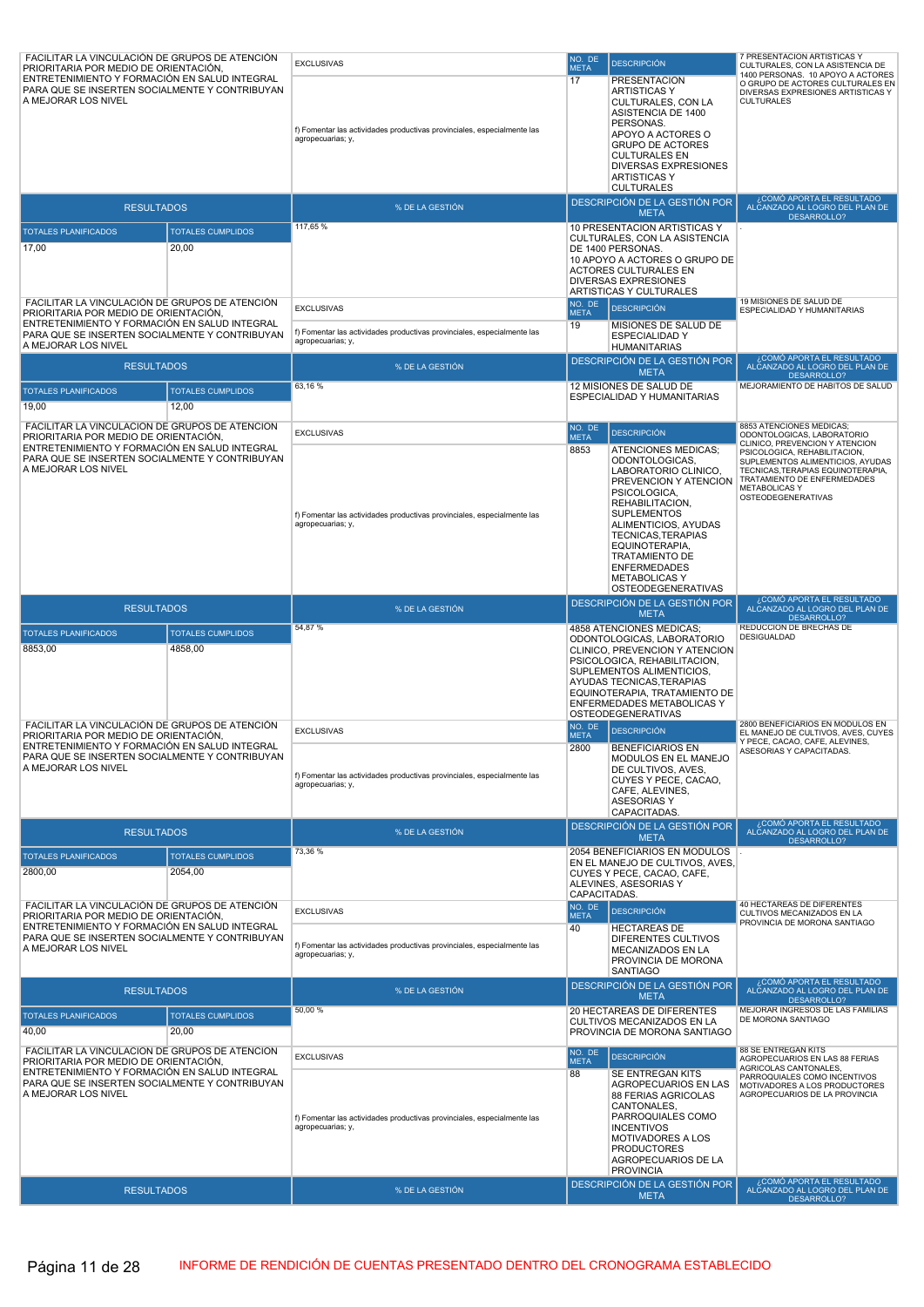| <b>TOTALES PLANIFICADOS</b>                                                                                            | <b>TOTALES CUMPLIDOS</b> | 34.09%                                                                                       | SE HA APOYADO CON KITS<br>AGROPECUARIOS A 30 FERIAS.                                                                                                            |
|------------------------------------------------------------------------------------------------------------------------|--------------------------|----------------------------------------------------------------------------------------------|-----------------------------------------------------------------------------------------------------------------------------------------------------------------|
| 88,00                                                                                                                  | 30.00                    |                                                                                              | MEDIANTE LA ADQUISICION DE<br><b>INCENTIVOS PARA FERIAS</b><br><b>AGROPECUARIAS</b>                                                                             |
| FACILITAR LA VINCULACIÓN DE GRUPOS DE ATENCIÓN<br>PRIORITARIA POR MEDIO DE ORIENTACIÓN.                                |                          | <b>EXCLUSIVAS</b>                                                                            | 200 MARQUESINAS CONSTRUIDAS EN<br>NO. DE<br><b>DESCRIPCIÓN</b><br>APOYO PARA EL MANEJO POST<br><b>META</b><br>COSECHA DE LAS CADENAS                            |
| ENTRETENIMIENTO Y FORMACIÓN EN SALUD INTEGRAL<br>PARA QUE SE INSERTEN SOCIALMENTE Y CONTRIBUYAN<br>A MEJORAR LOS NIVEL |                          | f) Fomentar las actividades productivas provinciales, especialmente las<br>agropecuarias; y, | 200<br><b>MARQUESINAS</b><br>AGROPRODUCTIVAS.<br>CONSTRUIDAS EN APOYO<br>PARA EL MANEJO POST<br><b>COSECHA DE LAS</b><br><b>CADENAS</b><br>AGROPRODUCTIVAS.     |
| <b>RESULTADOS</b>                                                                                                      |                          | % DE LA GESTIÓN                                                                              | ¿COMÓ APORTA EL RESULTADO<br>DESCRIPCIÓN DE LA GESTIÓN POR<br>ALCANZADO AL LOGRO DEL PLAN DE<br><b>META</b><br>DESARROLLO?                                      |
| <b>TOTALES PLANIFICADOS</b>                                                                                            | <b>TOTALES CUMPLIDOS</b> | 150,00 %                                                                                     | 300 MARQUESINAS EN APOYO<br>PARA EL MANEJO POST COSECHA                                                                                                         |
| 200,00                                                                                                                 | 300.00                   |                                                                                              | DE LAS CADENAS<br>AGROPRODUCTIVAS.                                                                                                                              |
| FACILITAR LA VINCULACIÓN DE GRUPOS DE ATENCIÓN<br>PRIORITARIA POR MEDIO DE ORIENTACIÓN,                                |                          | <b>EXCLUSIVAS</b>                                                                            | 3 RUEDAS DE NEGOCIOS CON LOS<br>NO. DE<br><b>DESCRIPCIÓN</b><br>EMPRENDEDORES QUE POSEAN<br><b>META</b><br>PRODUCTOS NORMALIZADOS Y                             |
| ENTRETENIMIENTO Y FORMACIÓN EN SALUD INTEGRAL<br>PARA QUE SE INSERTEN SOCIALMENTE Y CONTRIBUYAN<br>A MEJORAR LOS NIVEL |                          | f) Fomentar las actividades productivas provinciales, especialmente las<br>agropecuarias; y, | $\overline{3}$<br><b>RUEDAS DE NEGOCIOS</b><br>LEGALIZADOS.<br>CON LOS<br><b>EMPRENDEDORES QUE</b><br>POSEAN PRODUCTOS<br><b>NORMALIZADOS Y</b><br>LEGALIZADOS. |
| <b>RESULTADOS</b>                                                                                                      |                          | % DE LA GESTIÓN                                                                              | ¿COMÓ APORTA EL RESULTADO<br>DESCRIPCIÓN DE LA GESTIÓN POR<br>ALCANZADO AL LOGRO DEL PLAN DE<br><b>META</b><br><b>DESARROLLO?</b>                               |
| <b>TOTALES PLANIFICADOS</b>                                                                                            | <b>TOTALES CUMPLIDOS</b> | 100,00 %                                                                                     | 3 EXPOSICIÓN Y NEGOCIACIONES<br>DE MUESTRAS DE PRODUCTOS                                                                                                        |
| 3,00                                                                                                                   | 3,00                     |                                                                                              | CHANGUINA (ARTESANÍAS, VINO,<br>CHOCOLATES, LICORES, CAFÉ.<br>ETC.                                                                                              |
| FACILITAR LA VINCULACIÓN DE GRUPOS DE ATENCIÓN<br>PRIORITARIA POR MEDIO DE ORIENTACIÓN.                                |                          | <b>EXCLUSIVAS</b>                                                                            | 250000 PRODUCCION DE ALEVINES EN<br>NO. DE<br><b>DESCRIPCIÓN</b><br>EL LABORATORIO DEL GADPMS<br><b>META</b>                                                    |
| ENTRETENIMIENTO Y FORMACIÓN EN SALUD INTEGRAL<br>PARA QUE SE INSERTEN SOCIALMENTE Y CONTRIBUYAN<br>A MEJORAR LOS NIVEL |                          | f) Fomentar las actividades productivas provinciales, especialmente las<br>agropecuarias; y, | <b>PRODUCCION DE</b><br>250000<br>ALEVINES EN EL<br><b>LABORATORIO DEL</b><br><b>GADPMS</b>                                                                     |
| <b>RESULTADOS</b>                                                                                                      |                          | % DE LA GESTIÓN                                                                              | ¿COMÓ APORTA EL RESULTADO<br>DESCRIPCIÓN DE LA GESTIÓN POR<br>ALCANZADO AL LOGRO DEL PLAN DE<br><b>META</b><br>DESARROLLO?                                      |
| <b>TOTALES PLANIFICADOS</b>                                                                                            | <b>TOTALES CUMPLIDOS</b> | 100,00 %                                                                                     | 250000 PRODUCCION DE ALEVINES<br>EN EL LABORATORIO DEL GADPMS                                                                                                   |
| 250000.00                                                                                                              | 250000.00                |                                                                                              |                                                                                                                                                                 |
| TOTAL % CUMPLIMIENTO DE LA GESTIÓN:                                                                                    |                          | 80,557                                                                                       |                                                                                                                                                                 |

PLAN DE DESARROLLO: REPORTE EL AVANCE RESPECTO A TODOS LOS OBJETIVOS INGRESADOS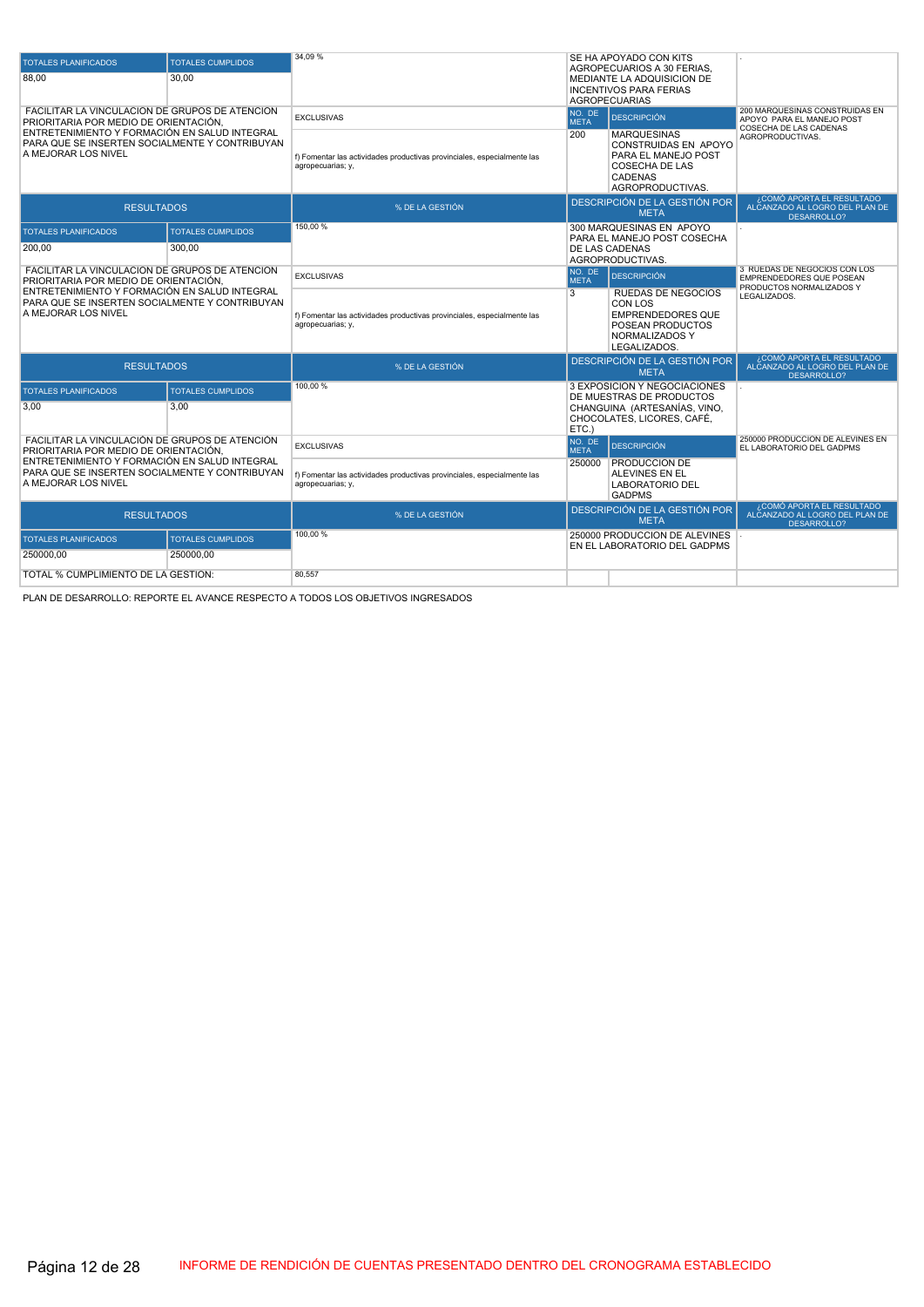| OBJETIVO DEL PLAN DE DESARROLLO                                                                                                                                                                                                      | PORCENTAJE DE<br><b>AVANCE ACUMULADO</b><br>DE LA GESTIÓN DEL<br><b>OBJETIVO</b> | QUÉ NO SE AVANZÓ Y ¿POR QUÉ?                                                                                                                                                                                  |
|--------------------------------------------------------------------------------------------------------------------------------------------------------------------------------------------------------------------------------------|----------------------------------------------------------------------------------|---------------------------------------------------------------------------------------------------------------------------------------------------------------------------------------------------------------|
|                                                                                                                                                                                                                                      |                                                                                  | NO SE REALIZO LOS 2 INTERCAMBIOS DE EXPERIENCIAS EN TEMAS RELACIONADOS<br>A PROCESOS DE INDUSTRIALIZACIÓN.                                                                                                    |
| FORTALECER ACTIVIDADES PRODUCTIVAS SUSTENTABLES A TRAVÉS DE<br>PROCESOS DE DIÁLOGO DE SABERES ENTRE EL PUEBLO MESTIZO Y LAS                                                                                                          | 79,00                                                                            | NO SE REALIZARON LA IMPRESIÓN DE 1000 EJEMPLARES DE LA GACETA<br>INSTITUCIONAL.                                                                                                                               |
| NACIONALIDADES, DE ACUERDO A LAS POTENCIALIDADES DE CADA ZONA.                                                                                                                                                                       |                                                                                  | NO SE REALIZO LAS CAPACITACIONES SOBRE FORMULACIONES DE PROYECTOS.                                                                                                                                            |
|                                                                                                                                                                                                                                      |                                                                                  | NO SE REPORTA LA CANTIDAD DE NOTIFICACIONES Y RESOLUCIONES DE<br><b>TERMINACION DE CONTRATOS</b>                                                                                                              |
| MEJORAR LA PRODUCTIVIDAD Y COMPETITIVIDAD DEL SECTOR APRO-<br>PRODUCTIVO MEDIANTE LA ASOCIATIVIDAD Y FORMACIÓN TÉCNICA DE LOS<br>ACTORES. EN EL FOMENTO CADENAS DE VALOR                                                             | 88,00                                                                            | FALTA LA ACTUALIZACION DE TODAS LAS FICHAS SOCIALES                                                                                                                                                           |
| IMPULSAR EL SECTOR TURÍSTICO A TRAVÉS DE LA FORMACIÓN Y ASISTENCIA<br>TÉCNICA A EMPRENDIMIENTOS Y MICROEMPRESAS LOCALES EN EL MARCO DE   92,00<br>LA DIVERSIFICACIÓN DE LA MATRIZ PRODUCTIVA                                         |                                                                                  | NO SE REALIZARON LAS ASAMBLEAS ZONALES PREPARATORIAS YA QUE EXISTIO EL<br>CAMBIO DE ADMINISTRACION Y SOLO SE AVANZO A REALIZAR LAS ASAMBLEAS<br>ZONALES CIUDADANAS                                            |
| ESTRUCTURAR EL SAH DEFINIENDO LINEAMIENTOS PARA LA DOTACIÓN DE<br>INFRAESTRUCTURA Y SERVICIOS QUE OFERTA EL GADPMS PARA MEJORAR LAS 36,00<br>CONDICIONES DE VIDA DE SUS HABITANTES                                                   |                                                                                  | DOCUMENTO PDOT 2019-2023 EN UN 58% (EVALUACION 100%, DIAGNOSTICO 55%,<br>PROPUESTA 20%); Y NO SE ACTUALIZO EL MAP SERVER, SE ACTUALIZO EL MAPA<br>BASE DE LA PROVINCIA.                                       |
| GENERAR PROPUESTAS ALTERNATIVAS EN LA PRODUCCIÓN Y EL ACCESO A<br>SERVICIOS QUE OFERTA EL GADPMD DE ACUERDO A LAS COT PROVINCIALES Y 100,00<br>AL CONTEXTO SOCIO CULTURAL.                                                           |                                                                                  |                                                                                                                                                                                                               |
| GARANTIZAR LA AMPLIACION Y MEJORAMIENTO DE LA RED VIAL DE LA<br>PROVINCIA.                                                                                                                                                           | 100,00                                                                           | NO SE REALIZO 0.200 KM DE VÍAS RURALES CONSTRUIDAS POR CONTRATACIÓN,<br>PUES SE ARRASTRA PARA EL AÑO 2020 Y NO SE REALIZÓ 2 PROCESOS DEBIDO A QUE<br>SE TENÍAN RECURSOS DE ECODESARROLLO.                     |
| MEDIOS ALTERNATIVOS DE CONECTIVIDAD MANTENIDOS.                                                                                                                                                                                      | 100,00                                                                           | SE HAN REALIZADO SOLO 19 PROCESOS DE CONTRATACIÓN PARA LA<br>CONSTRUCCIÓN Y MANTENIMIENTO DE PUENTES                                                                                                          |
| MEJORAR EL SISTEMA DE CONECTIVIDAD DE LA RED FLUVIAL DE LA<br>PROVINCIA.                                                                                                                                                             | 100,00                                                                           |                                                                                                                                                                                                               |
|                                                                                                                                                                                                                                      |                                                                                  | CONVENIO INTERINSTITUCIONAL DE CONSERVACIÓN EN AREAS DE CONSERVACIÓN<br>MUNICIPAL TINAJILLAS - SIETE IGLESIAS - RUNAHURCO PERTENECIENTES A LOS<br>CANTONES DE LIMÓN INDANZA PARROQUIA GENERAL LEONIDAS PLAZA. |
|                                                                                                                                                                                                                                      |                                                                                  | NO SE REALIZO LOS 3 PLAN DE MANEJO AMBIENTAL PARA LA CONSERVACIÓN Y<br>RESTAURACIÓN DE LA ÁREAS CON POTENCIAL HIDRICO POR FALTA DE PERSONAL.                                                                  |
|                                                                                                                                                                                                                                      | 85,00                                                                            | NO SE EJECUTA LA CONSULTORIA PARA DETERMINAR LA FACTIBILIDAD DE LA<br>IMPLEMENTACIÓN DEL PROYECTO Y APROBACIÓN DE LA PRDENANZA EN LA CAMARA<br>PROVINCIAL.                                                    |
| CONTRIBUIR A LA REGULACIÓN DEL APROVECHAMIENTO DE LOS<br>ECOSISTEMAS Y EL MANEJO INTEGRAL DE LAS CUENCAS HIDROGRÁFICAS<br>MEDIANTE SUPERVISIÓN Y CONTROL PARA LA DISMINUCIÓN DE CONFLICTOS                                           |                                                                                  | NO SE REALIZO LA CONSULTORIA CON INFORMACION INHERENTE A LAS AVES DEL<br>ÁREA DE CONSERVACIÓN MUNICIPAL.                                                                                                      |
| SOCIO AMBIENTALE                                                                                                                                                                                                                     |                                                                                  | NO SE REALIZA LA ADQUISICIÓN DE EQUIPOS Y MATERIALES PARA LA OBTENCION DE<br><b>BASE DE DATOS.</b>                                                                                                            |
|                                                                                                                                                                                                                                      |                                                                                  | NO SE REALIZA LA FORMACION Y SOPORTE A PERSONAL TECNICO Y POBLACIÓN DE<br>LAS AREAS DE INFLUENCIA.                                                                                                            |
|                                                                                                                                                                                                                                      |                                                                                  | NO SE HACE LA ADQUISICIÓN DE PLANTAS, ABONOS Y HERRAMIENTAS PARA EL<br>PROCESO DE REFORESTACIÓN.                                                                                                              |
|                                                                                                                                                                                                                                      |                                                                                  | NO SE REALIZA LOS ANALISIS QUIMICO, FISICO Y ORGANICO DE SUELO Y AGUA, SE<br>POSTERGA PARA EL AÑO 2020.                                                                                                       |
| IMPLEMENTAR UN SIST. DE MONITOREO AMB PROVINC PARA MEDIR Y<br>OBSERVAR EL CUMPLIMIENTO DE LOS ESTÁNDARES AMB Y LA EFECTIVIDAD DE<br>LAS MEDIDAS DE CONSERVACIÓN, PREVENCIÓN Y MITIGACIÓN QUE<br>ESTABLECEN LOS PLANES DE MANEJO AMB. | 83.00                                                                            | NO EXISTIO RECURSOS PARA IMPLEMENTAR EL SOFTWARE QUE UNIFIQUE TODO EL<br>SISTEMA DE MONITOREO AMBIENTAL.                                                                                                      |
| FORTALECER ACTIVIDADES PRODUCTIVAS SUSTENTABLES A TRAVÉS DE<br>PROCESOS DE DIÁLOGO DE SABERES ENTRE EL PUEBLO MESTIZO Y LAS                                                                                                          | 65,00                                                                            | NO SE SEMBRO LAS ESPECIES EN LOS MARGENES DE LOS CANALES DE DRENAJE.                                                                                                                                          |
| NACIONALIDADES, DE ACUERDO A LAS POTENCIALIDADES DE CADA ZONA.<br>MEJORAR LA PRODUCTIVIDAD Y COMPETITIVIDAD DEL SECTOR APRO-                                                                                                         |                                                                                  | NO SE CUENTA CON LOS RECURSOS DE FINGAD II; NO SE ADQUIERE REPUESTOS, NO<br>SE IMPLEMENTA EL LABORATORIO NI SE REALIZAN ANALISIS                                                                              |
| PRODUCTIVO MEDIANTE LA ASOCIATIVIDAD Y FORMACIÓN TÉCNICA DE LOS<br>ACTORES, EN EL FOMENTO CADENAS DE VALOR                                                                                                                           | 56,00                                                                            | NO SE COMPRO LOS 10 PERFILES REPRODUCTIVOS DE BOVINO                                                                                                                                                          |
| IMPULSAR EL SECTOR TURÍSTICO A TRAVÉS DE LA FORMACIÓN Y ASISTENCIA<br>TÉCNICA A EMPRENDIMIENTOS Y MICROEMPRESAS LOCALES EN EL MARCO DE 58,00<br>LA DIVERSIFICACIÓN DE LA MATRIZ PRODUCTIVA                                           |                                                                                  | NO SE INVOLUCRA EN PROCESOS DE CAPACITACION A NINGUN POTENCIAL<br>TURISTICO POR FALTA DE LIQUIDEZ PRESUPUESTARIA                                                                                              |
|                                                                                                                                                                                                                                      |                                                                                  | NO SE REALIZA LA EVALUACION POR LA VINCULACION ENTRENADOR, PPFF Y<br>DEPORTISTA.                                                                                                                              |
|                                                                                                                                                                                                                                      |                                                                                  | NO SE EJECUTO LAS CAPACITACIONES EN FORMACIÓN DE BRIGADAS DE<br>EMERGENCIA.                                                                                                                                   |
|                                                                                                                                                                                                                                      |                                                                                  | NO SE EJECUTAN LAS CAPACITACIONES EN RESCATE DE JUEGOS TRADICIONALES<br>EN LAS COMUNIDADES.                                                                                                                   |
| FACILITAR LA VINCULACIÓN DE GRUPOS DE ATENCIÓN PRIORITARIA POR<br>MEDIO DE ORIENTACIÓN, ENTRETENIMIENTO Y FORMACIÓN EN SALUD                                                                                                         |                                                                                  | NO SE AYUDO A FAMILIAS DE LOS GRUPOS DE ATENCIÓN PRIORITARIA CON<br>SOLUCIONES HABITACIONALES DIGNAS, NUEVAS O RECONSTRUIDAS.                                                                                 |
| INTEGRAL PARA QUE SE INSERTEN SOCIALMENTE Y CONTRIBUYAN A MEJORAR<br><b>LOS NIVEL</b>                                                                                                                                                | 90,00                                                                            | NO SE REALIZARON CAPACITACIONES PLANIFICADAS.                                                                                                                                                                 |
|                                                                                                                                                                                                                                      |                                                                                  | NO SE ATENDIÓ A PERSONAS ADULTA MAYOR EN EL TRATAMIENTO DE<br>ENFERMEDADES METABOLICAS Y OSTEODEGENERATIVAS ATENDIDAS.                                                                                        |
|                                                                                                                                                                                                                                      |                                                                                  | NO SE REALIZO LA FUCIONALIDAD Y OPERATIVIDAD DE LAS DOS EMPRESAS DE<br>ECONOMIA MIXTA DEL GAD PROVINCIAL.                                                                                                     |
|                                                                                                                                                                                                                                      |                                                                                  | NO SE LIQUIDARON LAS DOS EMPRESAS DE ECONOMIA MIXTA DEL GADPMS, POR<br>FALTA DE LIQUIDEZ.                                                                                                                     |
|                                                                                                                                                                                                                                      |                                                                                  | NO SE LIQUIDO A LOS ACCIONISTAS DE LAS 2 EMPRESAS DE ECONOMIA MIXTA                                                                                                                                           |

PLAN DE TRABAJO (OFERTA ELECTORAL)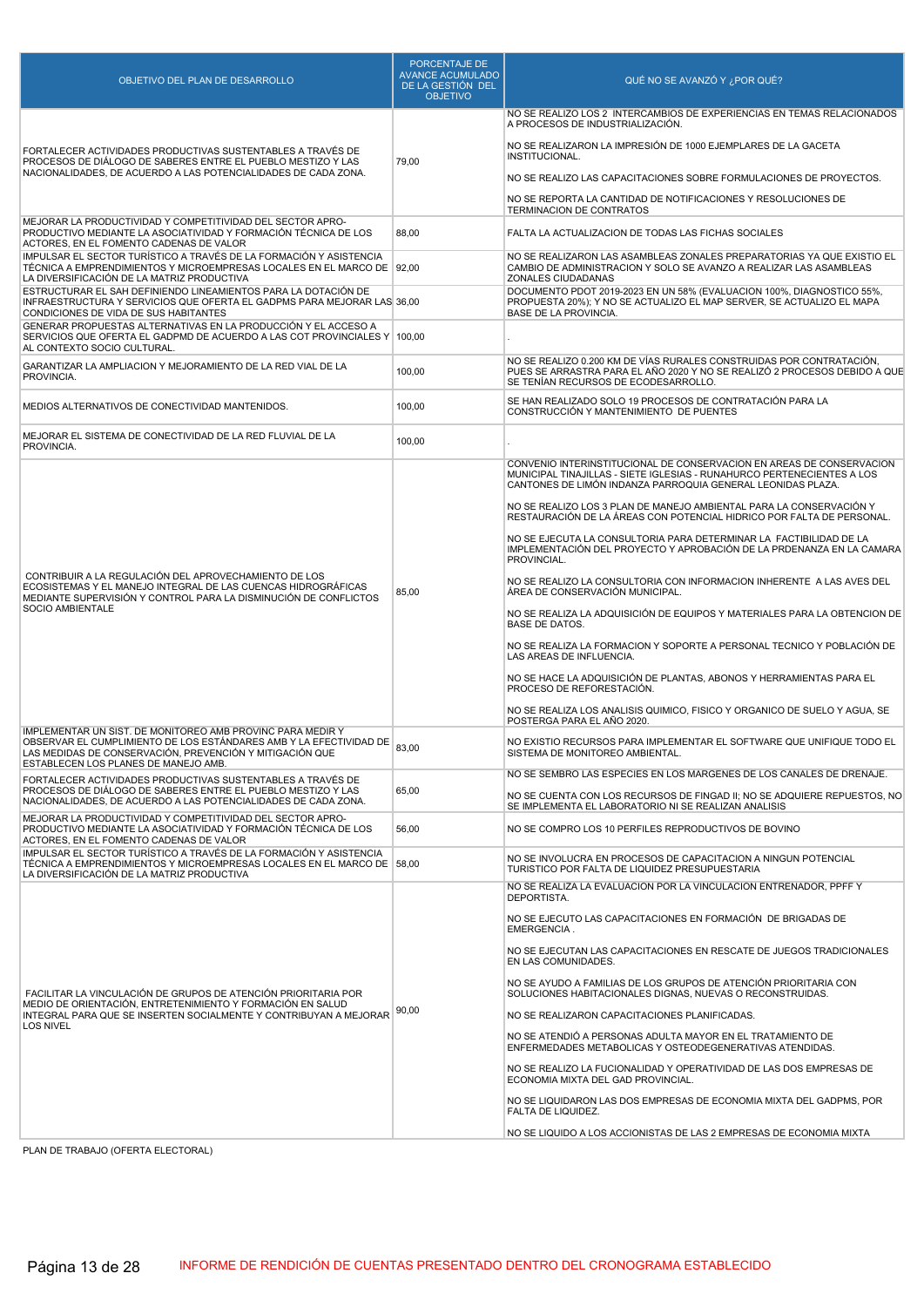| DESCRIBA LOS OBJETIVOS/ OFERTAS DEL PLAN DE<br><b>TRABAJO</b>                                                                                                                                                                                                                                                                                                             | <b>DESCRIBA LOS PROGRAMAS /</b><br>PROYECTOS RELACIONADOS CON EL<br>OBJETIVO DEL PLAN DE TRABAJO                                                                                                                                                                                                                                                   | PORCENTAJE DE<br><b>AVANCE</b> | <b>DESCRIBA LOS RESULTADOS ALCANZADOS</b>                                                                                                                           |
|---------------------------------------------------------------------------------------------------------------------------------------------------------------------------------------------------------------------------------------------------------------------------------------------------------------------------------------------------------------------------|----------------------------------------------------------------------------------------------------------------------------------------------------------------------------------------------------------------------------------------------------------------------------------------------------------------------------------------------------|--------------------------------|---------------------------------------------------------------------------------------------------------------------------------------------------------------------|
| ACTUALIZAR EL PLAN DE DESARROLLO Y<br>ORDENAMIENTO TERRITORIAL PROVINCIAL Y LA<br>PLANIFICACIÓN CUATRIENAL EN COORDINACIÓN CON<br>LOS OTROS NIVELES DE GOBIERNO, PARA ORIENTAR<br>EL PRESUPUESTO INSTITUCIONAL HACIA UNA<br>CORRECTA ASIGNACIÓN DE RECURSOS, QUE<br>PERMITAN EL CUMPLIMIENTO DE LOS OBJETIVOS Y<br><b>METAS PROGRAMADOS</b>                               | FORTALECIMIENTO DE LOS SISTEMAS<br>DE PLANIFICACIÓN, MONITOREO Y<br>EVALUACIÓN DEL CUMPLIMENTO DE<br><b>LOS PLANES Y</b><br>PRESUPUESTOS.                                                                                                                                                                                                          | 96,00                          | EVALUACIONES TRIMESTRALES, ESTRUCTURA Y CONSOLIDACION DE<br>POA Y REFORMAS.                                                                                         |
| ACTUALIZAR EL PLAN DE DESARROLLO Y<br>ORDENAMIENTO TERRITORIAL PROVINCIAL Y LA<br>PLANIFICACIÓN CUATRIENAL EN COORDINACIÓN CON<br>LOS OTROS NIVELES DE GOBIERNO, PARA ORIENTAR<br>EL PRESUPUESTO INSTITUCIONAL HACIA UNA<br>CORRECTA ASIGNACIÓN DE RECURSOS, QUE<br>PERMITAN EL CUMPLIMIENTO DE LOS OBJETIVOS Y<br><b>METAS PROGRAMADOS</b>                               | ACTUALIZACIÓN DEL PLANDOT 2017-<br>2023.                                                                                                                                                                                                                                                                                                           | 58,00                          | DOCUMENTO PDOT 2019-2023 EN UN 58% (EVALUACION 100%,<br>DIAGNOSTICO 55%, PROPUESTA 20%)                                                                             |
| AMPLIAR LA COBERTURA DE LA RED PROVINCIAL DE<br>CONECTIVIDAD Y MEJORAR SU CAPACIDAD<br>OPERATIVA, PROPICIANDO EL ACCESO DE LOS<br>ASENTAMIENTOS HUMANOS A LOS SERVICIOS<br>PÚBLICOS Y PRIVADOS, A TRAVÉS DE LA<br>CONSTRUCCIÓN DE CORREDORES Y ANILLOS DE<br>COMUNICACIÓN.                                                                                                | RECONSTRUIR A NIVEL DE ASFALTO LOS<br>EJES VIALES INTERPARROQUIALES E<br>INTERCOMUNITARIOS PARA UNIR CON<br>LOS EJES ESTATALES.                                                                                                                                                                                                                    | 100,00                         | EN TOTAL 76,48 KM DE VIAS SE ASFALTAN                                                                                                                               |
| AMPLIAR LA COBERTURA DE LA RED PROVINCIAL DE<br>CONECTIVIDAD Y MEJORAR SU CAPACIDAD<br>OPERATIVA, PROPICIANDO EL ACCESO DE LOS<br>ASENTAMIENTOS HUMANOS A LOS SERVICIOS<br>PÚBLICOS Y PRIVADOS. A TRAVÉS DE LA<br>CONSTRUCCIÓN DE CORREDORES Y ANILLOS DE<br>COMUNICACIÓN.                                                                                                | AMPLIACIÓN Y CONSTRUCCIÓN DE VÍAS<br>DE ACCESO HACIA LOS CENTROS Y<br>COMUNIDADES RURALES, ZONAS DE<br>INTERÉS AGRÍCOLA Y SUS UNIDADES<br><b>PRODUCTIVAS</b>                                                                                                                                                                                       | 93,00                          | EN TOTAL 45,5 KM DE VIAS ENTRE QUE SE CONSTRUYEN Y SE AFIRMAN                                                                                                       |
| AMPLIAR LA COBERTURA DE LA RED PROVINCIAL DE<br>CONECTIVIDAD Y MEJORAR SU CAPACIDAD<br>OPERATIVA, PROPICIANDO EL ACCESO DE LOS<br>ASENTAMIENTOS HUMANOS A LOS SERVICIOS<br>PUBLICOS Y PRIVADOS, A TRAVÉS DE LA<br>CONSTRUCCIÓN DE CORREDORES Y ANILLOS DE<br>COMUNICACIÓN.                                                                                                | MANTENIMIENTO DE LOS EJES VIALES<br>DE SEGUNDO Y TERCER ORDEN DE<br>COMPETENCIA EXCLUSIVA DEL GAD<br>PROVINCIAL, EN COORDINACIÓN CON<br>LOS OTROS NIVELES DE GOBIERNO,<br>COMO SON LOS 12 GADS MUNICIPALES<br>Y 46 GADS PARROQUIALES, A TRAVÉS<br>DE LA FIRMA DE CONVENIOS DE<br>COOPERACIÓN INTERINSTITUCIONALES<br>DE DELEGACIÓN DE COMPETENCIAS | 100,00                         | SE MANTIENEN 260 KM DE VIAS EN LA PROVINCIA                                                                                                                         |
| AMPLIAR LA COBERTURA DE LA RED PROVINCIAL DE<br>CONECTIVIDAD Y MEJORAR SU CAPACIDAD<br>OPERATIVA, PROPICIANDO EL ACCESO DE LOS<br>ASENTAMIENTOS HUMANOS A LOS SERVICIOS<br>PÚBLICOS Y PRIVADOS, A TRAVÉS DE LA<br>CONSTRUCCIÓN DE CORREDORES Y ANILLOS DE<br>COMUNICACIÓN.                                                                                                | IMPLEMENTACIÓN DE PLAN PUENTE,<br>QUE PERMITA CONECTAR LOS<br>PRINCIPALES CORREDORES Y ANILLOS<br>VIALES DE LA PROVINCIA.                                                                                                                                                                                                                          | 70,00                          | SE HAN REALIZADO 19 PROCESOS DE CONTRATACIÓN PARA LA<br>CONSTRUCCIÓN Y MANTENIMIENTO DE PUENTES                                                                     |
| LA GESTIÓN AMBIENTAL, SE IMPLEMENTARÀ EN TODOS<br>LOS PROYECTOS ORIENTADOS A LA OBRA PÚBLICA,<br>ASÍ COMO TAMBIÉN PRESTAR ASESORÍA A<br>INSTITUCIONES Y ORGANIZACIONES COMUNITARIAS,<br>EN LOS PROCESOS DE MANTENIMIENTO SOSTENIBLE<br>DE LAS FRONTERAS AGRÍCOLAS. AL MISMO TIEMPO<br>QUE SE COORDINARÁ CON EL MINISTERIO DEL<br>AMBIENTE, PARA LA EJECUCIÓN DE PROYECTOS | <b>INCORPORAR LA NORMATIVA</b><br>AMBIENTAL EN LA PLANIFICACIÓN Y<br>EJECUCIÓN DE PROYECTOS.                                                                                                                                                                                                                                                       | 100,00                         | SE OBTIENE LA APROBACION DEL MAE PARA LA EJECUCION DE LOS<br>PROYECTOS PLANTEADOS PARA EL AÑO 2019 EN UN 100%                                                       |
| LA GESTIÓN AMBIENTAL, SE IMPLEMENTARA EN TODOS<br>LOS PROYECTOS ORIENTADOS A LA OBRA PÚBLICA,<br>ASÍ COMO TAMBIÉN PRESTAR ASESORÍA A<br>INSTITUCIONES Y ORGANIZACIONES COMUNITARIAS,<br>EN LOS PROCESOS DE MANTENIMIENTO SOSTENIBLE<br>DE LAS FRONTERAS AGRICOLAS, AL MISMO TIEMPO<br>QUE SE COORDINARÁ CON EL MINISTERIO DEL<br>AMBIENTE, PARA LA EJECUCIÓN DE PROYECTOS | CAPACITACIÓN DE LA POBLACIÓN<br>SOBRE LAS FUNCIONES DE CUENCAS<br>HIDROGRÁFICAS E<br>INTERRELACIONES FÍSICAS,<br>BIOLOGICAS, SOCIALES Y<br>ECONÓMICAS.                                                                                                                                                                                             | 60,00                          | SE EJECUTARON 12 CAPACITAIONES Y NO SE LOGRO LLEGAR AL<br>OBJETIVO YA QUE NO SE CONTABA CON EL PERSONAL Y MOVILIZACION                                              |
| LA GESTIÓN AMBIENTAL, SE IMPLEMENTARÀ EN TODOS<br>LOS PROYECTOS ORIENTADOS A LA OBRA PÚBLICA,<br>ASÍ COMO TAMBIÉN PRESTAR ASESORÍA A<br>INSTITUCIONES Y ORGANIZACIONES COMUNITARIAS,<br>EN LOS PROCESOS DE MANTENIMIENTO SOSTENIBLE<br>DE LAS FRONTERAS AGRÍCOLAS, AL MISMO TIEMPO<br>QUE SE COORDINARÁ CON EL MINISTERIO DEL<br>AMBIENTE, PARA LA EJECUCIÓN DE PROYECTOS | APOYO A LA ELABORACIÓN DEL PLAN<br>DE MANEJO INTEGRADO DE LAS SUB-<br>CUENCAS.                                                                                                                                                                                                                                                                     | 0,00                           | <b>NO EJECUTADO</b>                                                                                                                                                 |
| LA GESTIÓN AMBIENTAL, SE IMPLEMENTARA EN TODOS<br>LOS PROYECTOS ORIENTADOS A LA OBRA PÚBLICA,<br>ASÍ COMO TAMBIÉN PRESTAR ASESORÍA A<br>INSTITUCIONES Y ORGANIZACIONES COMUNITARIAS,<br>EN LOS PROCESOS DE MANTENIMIENTO SOSTENIBLE<br>DE LAS FRONTERAS AGRÍCOLAS, AL MISMO TIEMPO<br>QUE SE COORDINARÁ CON EL MINISTERIO DEL<br>AMBIENTE, PARA LA EJECUCIÓN DE PROYECTOS | APOYO A LA IMPLEMENTACIÓN DE LOS<br>PLANES DE MANEJO ÁREAS<br>PROTEGIDAS.                                                                                                                                                                                                                                                                          | 0,00                           | NO EJECUTADO                                                                                                                                                        |
| LA GESTIÓN AMBIENTAL, SE IMPLEMENTARÀ EN TODOS<br>LOS PROYECTOS ORIENTADOS A LA OBRA PÚBLICA,<br>ASÍ COMO TAMBIÉN PRESTAR ASESORÍA A<br>INSTITUCIONES Y ORGANIZACIONES COMUNITARIAS,<br>EN LOS PROCESOS DE MANTENIMIENTO SOSTENIBLE<br>DE LAS FRONTERAS AGRÍCOLAS, AL MISMO TIEMPO<br>QUE SE COORDINARÁ CON EL MINISTERIO DEL<br>AMBIENTE, PARA LA EJECUCIÓN DE PROYECTOS | IMPLEMENTACIÓN DE PROGRAMA DE<br>REFORESTACIÓN PROVINCIAL.                                                                                                                                                                                                                                                                                         | 100,00                         | IMPLEMENTACION DE 1000 KILOMETROS LINEALES DE AREAS<br>REFORESTADAS EN PROCESO DE DEGRADACIÓN Y SE REALIZO EL<br>CONTROL Y SEGUIMIENTO EN LAS 10 AREAS REFORESTADAS |
| MEJORAR LA DISTRIBUCIÓN EQUITATIVA Y<br>CONSERVACIÓN DEL RECURSO HÍDRICO EN LA<br>PROVINCIA, A TRAVÉS DE UN MANEJO RESPONSABLE<br>DE LA COMPETENCIA DE RIEGO Y DRENAJE QUE<br>APORTE AL DESARROLLO DE LA AGRICULTURA Y<br>GANADERÍA SOSTENIBLE, A TRAVÉS DE LA<br>IMPLEMENTACIÓN DE SISTEMAS SILVOPASTORILES.                                                             | REALIZAR ESTUDIOS PARA EJECUTAR<br>OBRAS DE DRENAJE, DE MANERA<br>ESPECIAL EN LAS ZONAS BAJAS PARA<br>INCREMENTAR LA CAPACIDAD<br>PRODUCTIVA DE LOS SUELOS                                                                                                                                                                                         | 0,00                           | <b>NO EJECUTADO</b>                                                                                                                                                 |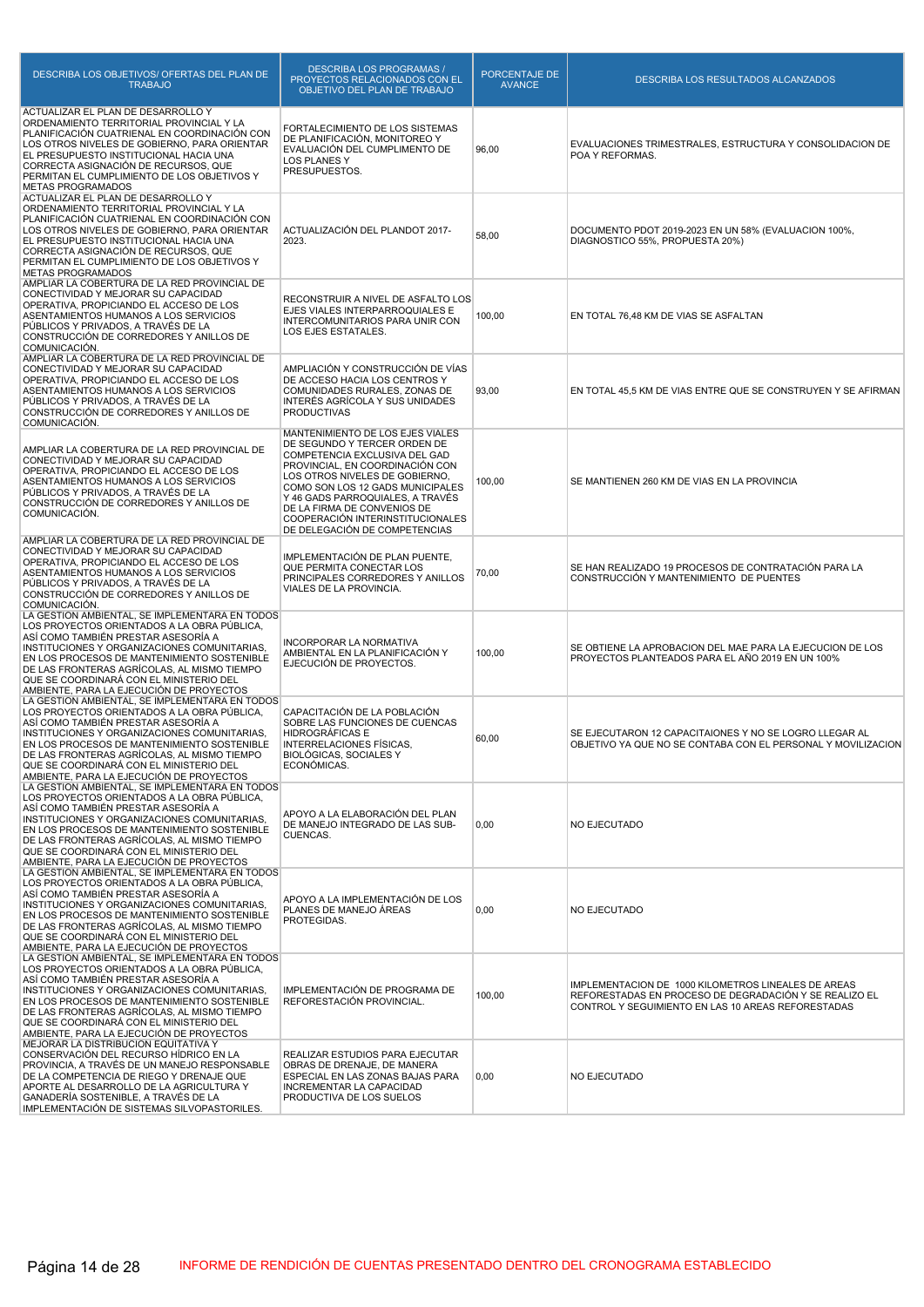|                                                                                                                                                                                                                                                                                                               |                                                                                                                                                             |        | 3 MICROCUENCAS RECUPERAN SU FUNCIONALIDAD.                                                                                                                                                                                                                                                                                                                                                                                                                                                                                                                                                                                                                                                                                                                                                                                                                                                                          |
|---------------------------------------------------------------------------------------------------------------------------------------------------------------------------------------------------------------------------------------------------------------------------------------------------------------|-------------------------------------------------------------------------------------------------------------------------------------------------------------|--------|---------------------------------------------------------------------------------------------------------------------------------------------------------------------------------------------------------------------------------------------------------------------------------------------------------------------------------------------------------------------------------------------------------------------------------------------------------------------------------------------------------------------------------------------------------------------------------------------------------------------------------------------------------------------------------------------------------------------------------------------------------------------------------------------------------------------------------------------------------------------------------------------------------------------|
| MEJORAR LA DISTRIBUCIÓN EQUITATIVA Y<br>CONSERVACIÓN DEL RECURSO HÍDRICO EN LA<br>PROVINCIA, A TRAVÉS DE UN MANEJO RESPONSABLE<br>DE LA COMPETENCIA DE RIEGO Y DRENAJE QUE<br>APORTE AL DESARROLLO DE LA AGRICULTURA Y<br>GANADERÍA SOSTENIBLE, A TRAVÉS DE LA<br>IMPLEMENTACIÓN DE SISTEMAS SILVOPASTORILES. | MEJORAMIENTO DEL SISTEMA DRENAJE<br>DE SUELOS EN ZONAS PRODUCTIVAS<br>SELECCIONADAS.                                                                        | 93,00  | A DICIEMBRE DE 2019 SE HAN IDENTIFIFCADO POR LO MENOS 13<br>LUGARES DE INTERVENCIÓN DE DRENAJE AGRÍCOLA (YUNGANZA,<br>ROSARIO, TAYUZA, PATUCA, SAN LUIS DEL ACHO, MENDEZ, LOGROÑO,<br>SHIMPIS, HUAMBOYA, CHIGUAZA, SEVILLA DON BOSCO, SINAÍA,<br>HUAMBI).<br>64000 METROS DE CAUSE NATURAL REHABILITADO.<br>75824 ESPECIES SEMBRADA EN LOS MARGENES DE LOS CANALES DE<br>DRENAJE.<br>SEÑALIZACIÓN DE CANALES DE DRENAJE REHABILITADO.<br>ANALISIS DE AGUA Y SUELO EN LOS LUGARES DE DRENAJE.                                                                                                                                                                                                                                                                                                                                                                                                                        |
| FOMENTAR LA COMPETITIVIDAD DEL SECTOR<br>AGROPECUARIO, MEDIANTE EL FORTALECIMIENTO DE<br>LAS CADENAS PRODUCTIVAS CON VALOR AGREGADO.<br>PROMOVIENDO LA UTILIZACIÓN DE TECNOLOGÍAS<br>AMIGABLES CON EL AMBIENTE, CON EL FIN DE<br>DINAMIZAR LA ECONOMÍA RURAL PROVINCIAL.                                      | DISEÑO Y APLICACIÓN DE UNA AGENDA<br>PRODUCTIVA AGROPECUARIA<br>PROVINCIAL 2017-2023 MARCADO EN EL<br>CAMBIO DE<br>LA MATRIZ PRODUCTIVA DE LA<br>PROVINCIA. | 0.00   | <b>NO EJECUTADA</b>                                                                                                                                                                                                                                                                                                                                                                                                                                                                                                                                                                                                                                                                                                                                                                                                                                                                                                 |
| FOMENTAR LA COMPETITIVIDAD DEL SECTOR<br>AGROPECUARIO, MEDIANTE EL FORTALECIMIENTO DE<br>LAS CADENAS PRODUCTIVAS CON VALOR AGREGADO,<br>PROMOVIENDO LA UTILIZACIÓN DE TECNOLOGÍAS<br>AMIGABLES CON EL AMBIENTE, CON EL FIN DE<br>DINAMIZAR LA ECONOMÍA RURAL PROVINCIAL.                                      | FORTALECIMIENTO DE LA CADENA DE<br>VALOR Y EL DESARROLLO DE LA<br>ASOCIATIVIDAD EMPRESARIAL DE<br>PRODUCTOS AGRÍCOLAS                                       | 73,00  | MANTENIMIENTO DE PASTO E INFRAESTRUCTURA PARA EL MANEJO DE<br>LOS 10 BOVINOS DE PROPIEDAD DEL GADPMS.<br>SE LOGRÓ APOYAR A 50 FAMILIAS, CON LA ENTREGA DE 2000 SACOS<br>PARA EL TRANSPORTE DE 2 TONELADAS DE MALANGA Y PAPACHINA<br>SE HA REALIZADO EL MANTENIMIENTO CORRECTIVO DE 3 EQUIPOS<br>DEL PROCESO PARA EL MEJORA MIENTO DE LOS SERVICIOS DE<br><b>FAENAMIENTO</b>                                                                                                                                                                                                                                                                                                                                                                                                                                                                                                                                         |
| FOMENTAR LA COMPETITIVIDAD DEL SECTOR<br>AGROPECUARIO. MEDIANTE EL FORTALECIMIENTO DE<br>LAS CADENAS PRODUCTIVAS CON VALOR AGREGADO,<br>PROMOVIENDO LA UTILIZACIÓN DE TECNOLOGÍAS<br>AMIGABLES CON EL AMBIENTE, CON EL FIN DE<br>DINAMIZAR LA ECONOMÍA RURAL PROVINCIAL.                                      | PROMOCIÓN DE SISTEMAS<br>SEMITECNIFICADOS EN LA<br>PRODUCCIÓN PISCICULTURA.<br>GANADERÍA BOVINA.                                                            | 87,00  | MEDIANTE TÉCNICA DE INSEMINACIÓN ARTIFICIAL SE LOGRO<br>BENEFICIAR A 100 GANADEROSCON 500 IA Y UNA TAZA DE PREÑEZ DEL<br>60 %, SE OBTUVO 300 PREÑECE S EN LOS CANTONES DE MORONA,<br>PABLO VI, HUAMBOYA, PALORA Y SUCÚA; CON EL FIN DE MEJORAR LA<br>GANANCIA DE PESO Y PRODUCCIÓN DE LECHE, QUE PERMITA<br>MEJORAR LOS INGRESOS ECONÓMICOS DEL PRODUCTOR.<br>MEDIANTE TÉCNICA DE INSEMINACIÓN ARTIFICIAL<br>SE APOYO A 30 BENEFICIARIOS CON LA CAPACITACIÓN EN<br>INSEMINACIÓN ARTIFICIAL PARA BOVINOS EN LOS CANTONES: LIMÓN<br>INDANZA, MORONA Y PABLO VI.<br>• PROCEDIMIENTOS DE SUPÉROVULACIÓN, LAVADO Y COLECTA DE<br>EMBRIONES EN TRES SEMOVIENTES DONANTES DEL CANTÓN MORONA<br>• PROCEDIMIENTO DE SINCRONIZACIÓN Y TRANSFERENCIA DE<br>EMBRIONES EN 17 SEMOVIENTES RECEPTORES EN EL CANTÓN<br><b>MORONA</b>                                                                                                |
| FOMENTAR LA COMPETITIVIDAD DEL SECTOR<br>AGROPECUARIO. MEDIANTE EL FORTALECIMIENTO DE<br>LAS CADENAS PRODUCTIVAS CON VALOR AGREGADO.<br>PROMOVIENDO LA UTILIZACIÓN DE TECNOLOGÍAS<br>AMIGABLES CON EL AMBIENTE, CON EL FIN DE<br>DINAMIZAR LA ECONOMÍA RURAL PROVINCIAL.                                      | PROCESAMIENTO DE PRODUCTOS<br>AGROPECUARIOS, (PARQUE<br>INDUSTRIAL)                                                                                         | 31,00  | LA CAPACIDAD PRODUCTIVA DE LA EMPRESA INDUSCARMOS SE<br>ENCUENTRA EN UN 10% DE OPRETIVIDAD, REQUERIENDO UNA<br>REPOTENCIACIÓN DE LA MAQUINARÍA Y EQUIPOS PARA MEJORAR EL<br>RENDIMIENTO.<br>SE HA LOGRADO EL IMPULSO CON LA PROMOCIÓN Y<br>COMERCIALIZACIÓN DE LOS PRODUCTOS PROCESADOS DE<br>INDUSCARMOS Y PROLACMOS A TRAVES DEL ETIQUETADO Y<br>EMBASADO DE 3000 PRODUCTOSLOCALES.<br>SE CUENTA CON EL 10% DE CAPACIDAD INSTALADA A TRAVÉS DE<br>MAQUINARIA BÁSICA PARA EL LAVADO Y CLASIFICACIÓN DE MALANGA Y<br>PAPACHINA PARA SU POSTERIOR COMERCIALIZACIÓN EN SANTO<br>DOMINGO.<br>SE LOGRÓ LA PROMOCIÓN DE LA MALANGA Y PAPACHINA CON UN<br>CANAL DIRECTO DE COMERCIALIZACIÓN HACIA SANTO DOMINGO Y<br>POSTERIOR EXPORTACIÓN A EEUU                                                                                                                                                                         |
| IMPULSAR EL DESARROLLO TURÍSTICO DE LA<br>PROVINCIA DE MORONA SANTIAGO A TRAVÉS DE<br>PLANES, PROGRAMAS Y PROYECTOS DE INVERSIONES FORTALECIMIENTO<br>TURÍSTICAS PARA CONSOLIDAR Y POSICIONAR A LA<br>PROVINCIA EN EL ÁMBITO NACIONAL E<br>INTERNACIONAL.                                                     | FORMACIÓN Y CONSOLIDACIÓN DE UNA<br>COORDINADORA PARA EL<br>DEL ÁREA DE TURISMO CON LOS<br>ACTORES DEL SECTOR PÚBLICO Y<br>PRIVADO.                         | 0,00   | NO EJECUTADO                                                                                                                                                                                                                                                                                                                                                                                                                                                                                                                                                                                                                                                                                                                                                                                                                                                                                                        |
| IMPULSAR EL DESARROLLO TURÍSTICO DE LA<br>PROVINCIA DE MORONA SANTIAGO A TRAVÉS DE<br>PLANES, PROGRAMAS Y PROYECTOS DE INVERSIONES TURÍSTICOS QUE SE INTEGRAN EN LA<br>TURÍSTICAS PARA CONSOLIDAR Y POSICIONAR A LA<br>PROVINCIA EN EL ÁMBITO NACIONAL E<br>INTERNACIONAL.                                    | CREACIÓN DE REDES DE PRODUCTOS<br>CONFORMACIÓN DEL CORREDOR<br>TURÍSTICO.                                                                                   | 0,00   | NO EJECUTADO                                                                                                                                                                                                                                                                                                                                                                                                                                                                                                                                                                                                                                                                                                                                                                                                                                                                                                        |
| IMPULSAR EL DESARROLLO TURÍSTICO DE LA<br>PROVINCIA DE MORONA SANTIAGO A TRAVÉS DE<br>PLANES. PROGRAMAS Y PROYECTOS DE INVERSIONES<br>TURÍSTICAS PARA CONSOLIDAR Y POSICIONAR A LA<br>PROVINCIA EN EL ÁMBITO NACIONAL E<br>INTERNACIONAL.                                                                     | ENCADENAMIENTO DEL ÁREA DE<br>TURISMO CON LOS DEMÁS SECTORES<br>ECONÓMICOS DE LA PROVINCIA COMO<br>AGROPECUARIO,<br>AGROINDUSTRIAL Y ARTESANAL.             | 100,00 | "CAPACITACIÓN EN TEMAS DE TURISMO DE AVENTURA Y ECOTURISMO<br>MEDIANTE LA REALIZACIÓN DE 2 TALLERES:<br>- CAPACITACIÓN PARA ASISTENTEN DE GUÍA Y MODERADOR DE<br>CAÑONING<br>- CAMPAMENTO ECOTURÍSTICO CIENTÍFICO EN EL PARQUE NACIONAL<br><b>SANGAY</b> "                                                                                                                                                                                                                                                                                                                                                                                                                                                                                                                                                                                                                                                          |
| IMPULSAR EL DESARROLLO TURÍSTICO DE LA<br>PROVINCIA DE MORONA SANTIAGO A TRAVÉS DE<br>PLANES, PROGRAMAS Y PROYECTOS DE INVERSIONES<br>TURÍSTICAS PARA CONSOLIDAR Y POSICIONAR A LA<br>PROVINCIA EN EL ÁMBITO NACIONAL E<br>INTERNACIONAL.                                                                     | ARTICULACIÓN DE LAS EXPRESIONES<br>CULTURALES CON LA ACTIVIDAD<br>TURÍSTICA.                                                                                | 100,00 | PROMOCIÓN DEL TURISMO Y LA REALIZACIÓN:<br>- CARNAVAL PLURICULTURAL MS ES SANGAY CON LA PROMOCIÓN<br>TURÍSTICA DE LA CULTURA Y TRADICIONES<br>- COLOCACIÓN DE SEÑALÉTICA TURÍSTICA EN EL MUSEO<br>ETNOGRÁFICO TEMPLO DE LA AMAZÓNIA<br>- ADMINISTRACIÓN, GUIANZA Y TALLERES DEL MUSEO ETNOGRÁFICO<br>TEMPLO DE LA AMAZÓNIAA TRAVES DEL CONVENIO CON LA CASA DE LA<br><b>CULTURA</b><br>- GUÍA Y FUNDASTURÍSTICAS.<br>PROMOCIÓN DEL TURISMO Y LA REALIZACIÓN DE 4 EVENTOS:<br>- BIODIVERSIDAD AMAZÓNICA MEDIANTE TECNICA MAPING<br>- COLONIA VACACIONAL MI SELVA TU DESTINO 2019<br>- LANZAMIENTO OFICIAL DE LA DECLARATORIA DEL MES DEL<br><b>AVITURISMO EN MS</b><br>- FOMENTO Y PROMOCIÓN DEL TURISMO RELIGIOSO EN EL MIRADOR<br>DEL KILAMO, SERVICIO DE GESTORES CULTURALES Y FIGURAS<br><b>ARTÍSTICAS</b><br>PROMOCIÓN DEL TURISMO Y ATREVÉS DE:<br>- LA COLOCACIÓN DE LETRAS 3D GRAN FORMATO "MORONA SANTIAGO" |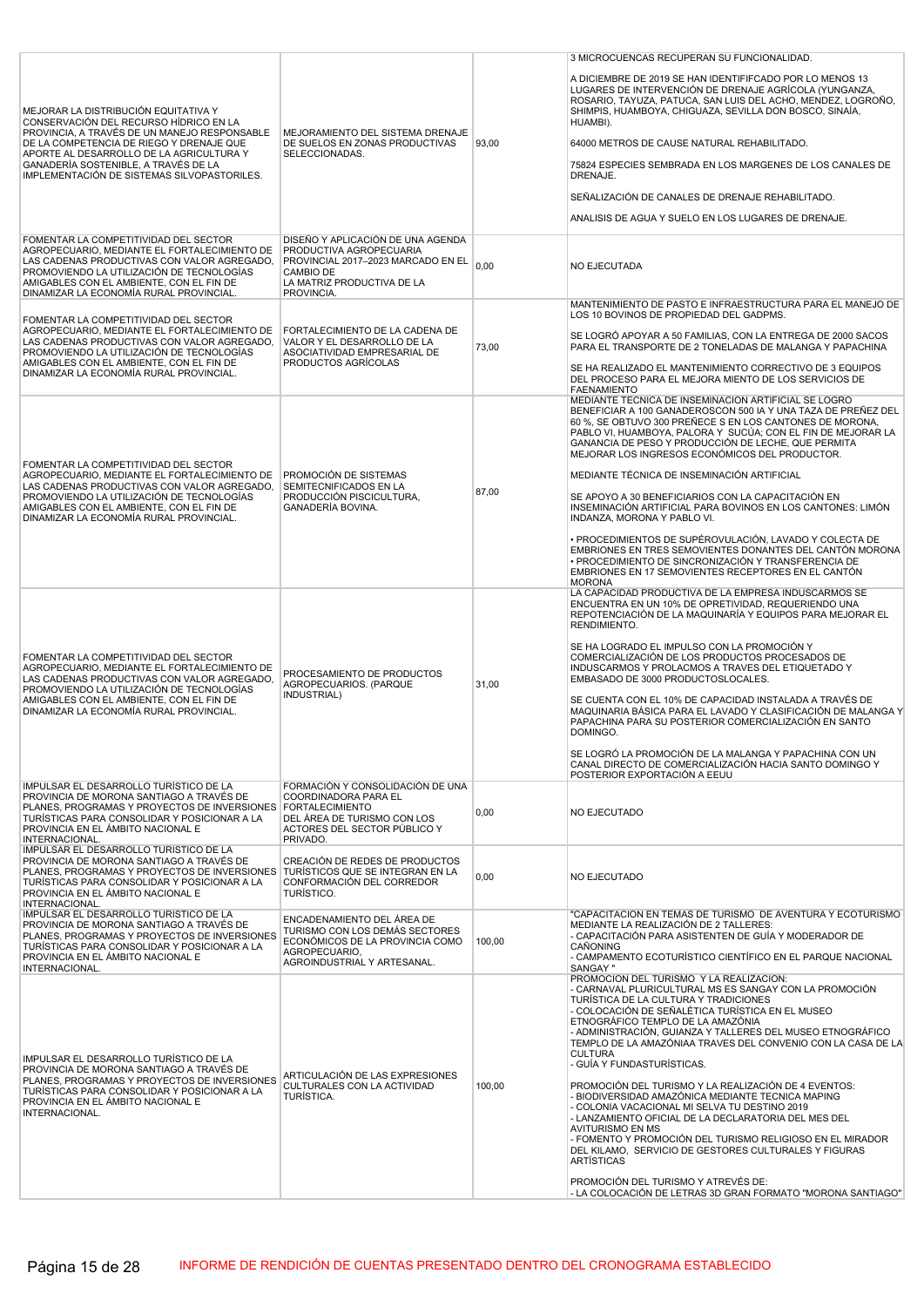| IMPULSAR EL DESARROLLO TURÍSTICO DE LA<br>PROVINCIA DE MORONA SANTIAGO A TRAVÉS DE<br>PLANES, PROGRAMAS Y PROYECTOS DE INVERSIONES<br>TURÍSTICAS PARA CONSOLIDAR Y POSICIONAR A LA<br>PROVINCIA EN EL ÁMBITO NACIONAL E<br>INTERNACIONAL.                                                                             | <b>IMPULSAR EL SECTOR TURÍSTICO</b><br>MEDIANTE LA CONSTRUCCIÓN DE<br><b>INFRAESTRUCTURA TURISTICA Y</b><br>CONECTIVIDAD QUE PERMITA EL<br>ACCESO A LOS DIFERENTES<br>ATRACTIVOS, CON LA FINALIDAD DE<br>TRANSFORMAR EN PUNTOS<br>ESTRATÉGICOS DE RECREACIÓN Y<br>DESCANSO. | 42,00  | MANTENIMIENTO DE 2 SITIOS TURÍSTICOS EMBLEMÁTICOS:<br>- VIRGEN PURÍSIMA DE MACAS EN EL MIRADOR EL KILAMO<br>- MUSEO ETNOGRÁFICO CULTURAL TURÍSTICO TEMPLO DE DE LA<br>AMAZONÍA.<br>MANTENIMIENTO DE 2 SITIOS TURÍSTICOS EMBLEMÁTICOS:<br>- VIRGEN PURÍSIMA DE MACAS EN EL MIRADOR EL KILAMO<br>- CABAÑAS DEL TEMPLO DE LA AMAZONÍA                                                                                                                                                                                                                                                                                                                                                                                                                                                                                                                                                                                                                                                                  |
|-----------------------------------------------------------------------------------------------------------------------------------------------------------------------------------------------------------------------------------------------------------------------------------------------------------------------|-----------------------------------------------------------------------------------------------------------------------------------------------------------------------------------------------------------------------------------------------------------------------------|--------|-----------------------------------------------------------------------------------------------------------------------------------------------------------------------------------------------------------------------------------------------------------------------------------------------------------------------------------------------------------------------------------------------------------------------------------------------------------------------------------------------------------------------------------------------------------------------------------------------------------------------------------------------------------------------------------------------------------------------------------------------------------------------------------------------------------------------------------------------------------------------------------------------------------------------------------------------------------------------------------------------------|
| COMPLEMENTAR LOS RECURSOS TÉCNICOS Y<br>FINANCIEROS PARA CUMPLIR CON LOS OBJETIVOS DE<br>DESARROLLO PROVINCIAL, A TRAVÉS DE LA GESTIÓN<br>DE LA COOPERACIÓN INTERNACIONAL.                                                                                                                                            | POSESIONAR EL TERRITORIO A NIVEL<br>INTERNACIONAL COMO OFERTA PARA<br>ATRAER INVERSIONES Y COOPERACIÓN<br><b>TÉCNICA A</b><br>BASE DEL BANCO DE PROYECTOS DEL<br>GADP.                                                                                                      | 0.00   | NO EJECUTADO                                                                                                                                                                                                                                                                                                                                                                                                                                                                                                                                                                                                                                                                                                                                                                                                                                                                                                                                                                                        |
| COMPLEMENTAR LOS RECURSOS TÉCNICOS Y<br>FINANCIEROS PARA CUMPLIR CON LOS OBJETIVOS DE<br>DESARROLLO PROVINCIAL, A TRAVÉS DE LA GESTIÓN<br>DE LA COOPERACIÓN INTERNACIONAL.                                                                                                                                            | OBTENCIÓN DE ASISTENCIA TÉCNICA EN<br>FUNCIÓN DE UN INTERCAMBIO DE<br><b>BUENAS</b><br>PRÁCTICAS Y EXPERIENCIAS.                                                                                                                                                            | 0,00   | NO EJECUTADO                                                                                                                                                                                                                                                                                                                                                                                                                                                                                                                                                                                                                                                                                                                                                                                                                                                                                                                                                                                        |
| MEJORAR LA CONVIVENCIA INTERCULTURAL,<br>MEDIANTE LA CREACIÓN DE ESPACIOS DE<br>ENCUENTRO E INTERCAMBIO CULTURAL Y DEPORTIVO, FEDERACIONES DE LAS<br>FOMENTANDO LA INTEGRACIÓN SOCIAL CON<br>ORIENTACIÓN FORMATIVA Y RECREATIVA, CON<br>ÉNFASIS EN LAS ZONAS RURALES Y EN<br>COORDINACIÓN CON LOS GADS.               | <b>FORTALECIMIENTO DE LAS</b><br>NACIONALIDADES Y ORGANIZACIONES<br>SOCIALES CON INCIDENCIA<br>PROVINCIAL.                                                                                                                                                                  | 0,00   | NO EJECUTADO                                                                                                                                                                                                                                                                                                                                                                                                                                                                                                                                                                                                                                                                                                                                                                                                                                                                                                                                                                                        |
| MEJORAR LA CONVIVENCIA INTERCULTURAL,<br>MEDIANTE LA CREACIÓN DE ESPACIOS DE<br>ENCUENTRO E INTERCAMBIO CULTURAL Y DEPORTIVO, FORTALECIMIENTO DE LA ESCUELA DE<br>FOMENTANDO LA INTEGRACIÓN SOCIAL CON<br>ORIENTACIÓN FORMATIVA Y RECREATIVA, CON<br>ÉNFASIS EN LAS ZONAS RURALES Y EN<br>COORDINACIÓN CON LOS GADS.  | FORMACIÓN CIUDADANA, PARA LÍDERES 0.00<br>Y LIDERESAS DE LA PROVINCIA.                                                                                                                                                                                                      |        | <b>NO EJECUTADO</b>                                                                                                                                                                                                                                                                                                                                                                                                                                                                                                                                                                                                                                                                                                                                                                                                                                                                                                                                                                                 |
| MEJORAR LA CONVIVENCIA INTERCULTURAL,<br>MEDIANTE LA CREACIÓN DE ESPACIOS DE<br>ENCUENTRO E INTERCAMBIO CULTURAL Y DEPORTIVO, DE VALORIZACIÓN Y DIFUSIÓN DE LAS<br>FOMENTANDO LA INTEGRACIÓN SOCIAL CON<br>ORIENTACIÓN FORMATIVA Y RECREATIVA, CON<br>ÉNFASIS EN LAS ZONAS RURALES Y EN<br>COORDINACIÓN CON LOS GADS. | IMPLEMENTACIÓN DE UN PROGRAMA<br>EXPRESIONES SOCIALES, CULTURALES   70,00<br>Y MANIFESTACIONES POPULARES DE LA<br>PROVINCIA.                                                                                                                                                |        | 10 GRUPOS CULTURALES BENEFICIADOS EN LOS DIFERENTES<br>EVENTOS CULTURALES REALIZADOS.<br>SE REALIZARON 10 PRESENTACIONES DANCISTICAS EN CANTONES,<br>PARROQUIAS Y COMUNIDADES QUE PIDIERON LA COLABORACION.<br>ESCUELA DE MUSICA APERTURADA CON UN TOTAL DE 70 ALUMNOS<br>ASISTIENDO.                                                                                                                                                                                                                                                                                                                                                                                                                                                                                                                                                                                                                                                                                                               |
| MEJORAR LA CONVIVENCIA INTERCULTURAL,<br>MEDIANTE LA CREACIÓN DE ESPACIOS DE<br>ENCUENTRO E INTERCAMBIO CULTURAL Y DEPORTIVO,<br>FOMENTANDO LA INTEGRACIÓN SOCIAL CON<br>ORIENTACIÓN FORMATIVA Y RECREATIVA, CON<br>ÉNFASIS EN LAS ZONAS RURALES Y EN<br>COORDINACIÓN CON LOS GADS.                                   | PROMOCIÓN DE EVENTOS CULTURALES<br>Y FESTIVIDADES TRADICIONALES A<br>NIVEL LOCAL, NACIONAL E<br>INTERNACIONAL.                                                                                                                                                              | 100,00 | 1 EVENTO INTERCULTURAL (PREGON) REALIZADO CON UN TOTAL DE<br>5000 ASISTENTES.<br>1 EVENTO CULTURAL REALIZADO CON REPRESENTANTES DE LOS 12<br>CANTONES DE LA PROVINCIA CON 3000 ASISTENTES.<br>1 EVENTO SOCIAL DESFILE CIVICO REALIZADO CON 2500 ASISTENTES.<br>4 EVENTOS CULTURALES REALIZADOS EN EL MES DE LA<br>INTERCULTURALIDAD, CON 2000 ASISTENTES.<br>1 EVENTO CULTURAL REALIZADO EN NOVIEMBRE "MES DE<br>INTERCULTURALIDAD" DANDO REALCE A LA IMAGEN PROVINCIAL                                                                                                                                                                                                                                                                                                                                                                                                                                                                                                                             |
| MEJORAR LA CONVIVENCIA INTERCULTURAL,<br>MEDIANTE LA CREACIÓN DE ESPACIOS DE<br>ENCUENTRO E INTERCAMBIO CULTURAL Y DEPORTIVO,<br>FOMENTANDO LA INTEGRACIÓN SOCIAL CON<br>ORIENTACIÓN FORMATIVA Y RECREATIVA, CON<br>ÉNFASIS EN LAS ZONAS RURALES Y EN<br>COORDINACIÓN CON LOS GADS.                                   | FORTALECIMIENTO DE LA ACTIVIDAD<br>DEPORTIVA EN LAS COMUNIDADES<br>RURALES EN BENEFICIO DE LA<br>COLECTIVIDAD.                                                                                                                                                              | 100,00 | 52 ESCUELAS APERTURADAS CON 4 CATEGORIAS CADA UNA DANDO<br>UN TITAL DE 3500 NIÑOS, NIÑAS Y DOTADAS DE KITS DEPORTIVOS.<br>SE HAN REALIZADO 3 CAMPEONATOS: GIMNASIA EN LA CIUDAD DE<br>GUAYAQUIL Y MACAS, CAMPEONATO DE TEKWONDO EN LA PARROQUIA<br>SEVILLA DON BOSCO.<br>1ER CAMPEONATO DE AJEDREZ INTERNACIONAL CON LA<br>PARTICIPACION DE LAS DELEGACIONES INTERNACIONALES.<br>1ER ENCUENTRO DE COPA DE CAMPEONES AÑO 2019 CON LA<br>PARTICIPACION DE 576 JUGADORES DE 4 CATEGORIAS.<br>5TO FESTIVAL INTERESCUELAS DE 8 SEDES EN LOS CANTONES DE<br>SUCUA Y MACAS.<br>CONVENIO CON FEDERACION DEPORTIVA DE MORONA SANTIAGO POR<br>UN MONTO DE 60,000.<br>CAMPEONATO INTERPARROQUIAL EN CADA CANTON DE LA PROVINCIA.<br>4 TALLERES DE ARBITRAJE DE FUTBOL Y ORGANIZACIÓN DEPORTIVA<br>EN LOS CANTONES TAISHA, TIWINTZA, GUALAQUIZA Y A NIVEL<br>PROVINCIAL EN EL CANTON MORONA MACAS.<br>CAMPEONATO INTERPARROQUIAL FASE CANTONAL Y ZONAL EN LOS<br>CANTONES MORONA, GUALAQUIZA, PALORA Y LOGROÑO. |

CUMPLIMIENTO DE LA EJECUCIÓN PRESUPUESTARIA: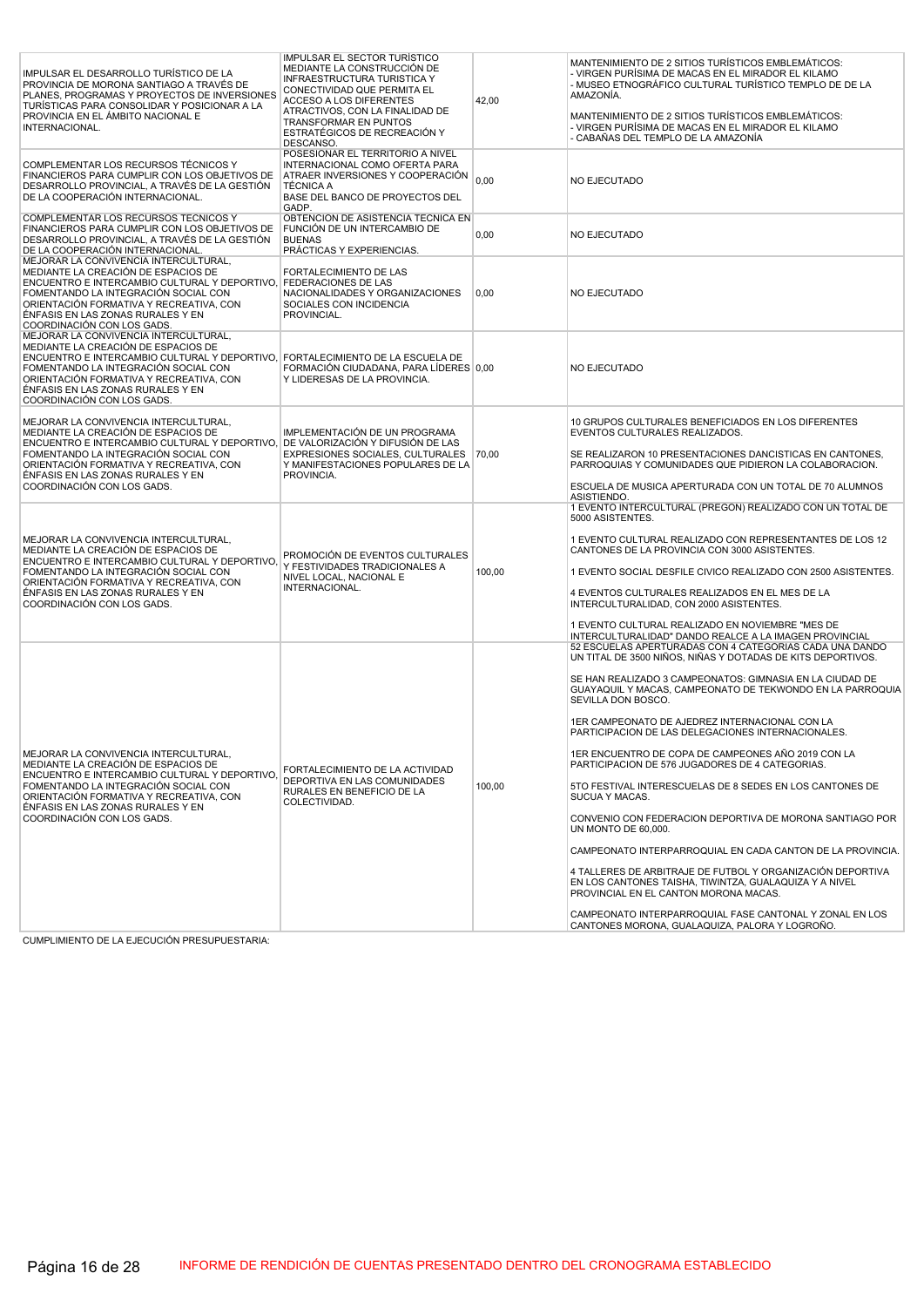| <b>TIPO</b>           | ELIJA Ó DESCRIBA                                              | <b>PRESUPUESTO</b><br><b>PLANIFICADO</b> | <b>PRESUPUESTO</b><br><b>EJECUTADO</b> | % CUMPLIMIENTO<br><b>DEL PRESUPUESTO</b> | LINK AL MEDIO DE VERIFICACIÓN<br>PUBLICADO EN LA PÁG. WEB DE LA<br><b>INSTITUCIÓN</b>        |
|-----------------------|---------------------------------------------------------------|------------------------------------------|----------------------------------------|------------------------------------------|----------------------------------------------------------------------------------------------|
| PROGRAMA Y/O PROYECTO | 008 DIRECCIÓN DE COOPERACIÓN<br><b>INTERNACIONAL</b>          | \$36,364.70                              | \$26.991.17                            | 74.22 %                                  | https://moronasantiago.gob.ec/wp-<br>content/uploads/2020/07/CEDULAS-<br>PRESUPUESTARIAS.pdf |
| PROGRAMA Y/O PROYECTO | 009 DIRECCIÓN DE FISCALIZACIÓN                                | \$49.873,05                              | \$16,703.67                            | 33,49 %                                  | https://moronasantiago.gob.ec/wp-<br>content/uploads/2020/07/CEDULAS-<br>PRESUPUESTARIAS.pdf |
| PROGRAMA Y/O PROYECTO | 010 DIRECCIÓN DE PARTICIPACIÓN SOCIAL                         | \$222.920.19                             | \$202,549.59                           | 90.86%                                   | https://moronasantiago.gob.ec/wp-<br>content/uploads/2020/07/CEDULAS-<br>PRESUPUESTARIAS.pdf |
| PROGRAMA Y/O PROYECTO | 011 DIRECCIÓN ADMINISTRATIVA                                  | \$1.529.388.39                           | \$1.058.030.44                         | 69.18%                                   | https://moronasantiago.gob.ec/wp-<br>content/uploads/2020/07/CEDULAS-<br>PRESUPUESTARIAS.pdf |
| PROGRAMA Y/O PROYECTO | 22 COMUNICACIÓN Y TRANSPORTE<br><b>MULTIMODAL</b>             | \$68.043.175.93                          | \$20,606,395.16                        | 30,28%                                   | https://moronasantiago.gob.ec/wp-<br>content/uploads/2020/07/CEDULAS-<br>PRESUPUESTARIAS.pdf |
| PROGRAMA Y/O PROYECTO | 23 PROTECCIÓN AMBIENTAL RIEGO Y<br><b>DRENAJE</b>             | \$4,189,610.52                           | \$1.101.301.23                         | 26.29 %                                  | https://moronasantiago.gob.ec/wp-<br>content/uploads/2020/07/CEDULAS-<br>PRESUPUESTARIAS.pdf |
| PROGRAMA Y/O PROYECTO | 24 DESARROLLO PRODUCTIVO                                      | \$5.042.087.31                           | \$1,517,606.69                         | 30.10%                                   | https://moronasantiago.gob.ec/wp-<br>content/uploads/2020/07/CEDULAS-<br>PRESUPUESTARIAS.pdf |
| PROGRAMA Y/O PROYECTO | 1 DESARROLLO INSTITUCIONAL                                    | \$3.133.818,59                           | \$2,838,793,96                         | 90.59%                                   | https://moronasantiago.gob.ec/wp-<br>content/uploads/2020/07/CEDULAS-<br>PRESUPUESTARIAS.pdf |
| PROGRAMA Y/O PROYECTO | 001 PREFECTURA                                                | \$59,568.61                              | \$34.636.01                            | 58.14%                                   | https://moronasantiago.gob.ec/wp-<br>content/uploads/2020/07/CEDULAS-<br>PRESUPUESTARIAS.pdf |
| PROGRAMA Y/O PROYECTO | 002 VICEPREFECTURA                                            | \$40,663.16                              | \$15,872.91                            | 39.04 %                                  | https://moronasantiago.gob.ec/wp-<br>content/uploads/2020/07/CEDULAS-<br>PRESUPUESTARIAS.pdf |
| PROGRAMA Y/O PROYECTO | 003 SECRETARIA GENERAL                                        | \$132.823,48                             | \$97.965,51                            | 73.76%                                   | https://moronasantiago.gob.ec/wp-<br>content/uploads/2020/07/CEDULAS-<br>PRESUPUESTARIAS.pdf |
| PROGRAMA Y/O PROYECTO | 004 PROCURADURÍA GENERAL                                      | \$77.119.34                              | \$48.405,58                            | 62.77%                                   | https://moronasantiago.gob.ec/wp-<br>content/uploads/2020/07/CEDULAS-<br>PRESUPUESTARIAS.pdf |
| PROGRAMA Y/O PROYECTO | 005 DIRECCIÓN FINANCIERA                                      | \$101.397,16                             | \$50,557.81                            | 49.86%                                   | https://moronasantiago.gob.ec/wp-<br>content/uploads/2020/07/CEDULAS-<br>PRESUPUESTARIAS.pdf |
| PROGRAMA Y/O PROYECTO | 006 DIRECCIÓN DE DESARROLLO DE TALENTO \$358.090,83<br>HUMANO |                                          | \$218.230,05                           | 60.94%                                   | https://moronasantiago.gob.ec/wp-<br>content/uploads/2020/07/CEDULAS-<br>PRESUPUESTARIAS.pdf |
| PROGRAMA Y/O PROYECTO | 007 DIRECCIÓN DE COMUNICACIÓN SOCIAL                          | \$445,507.94                             | \$121.909.18                           | 27,36 %                                  | https://moronasantiago.gob.ec/wp-<br>content/uploads/2020/07/CEDULAS-<br>PRESUPUESTARIAS.pdf |
| PROGRAMA Y/O PROYECTO | 21 PLANIFICACIÓN Y ORDENAMIENTO<br><b>TERRITORIAL</b>         | \$2,788,886.60                           | \$604.978.00                           | 21.69%                                   | https://moronasantiago.gob.ec/wp-<br>content/uploads/2020/07/CEDULAS-<br>PRESUPUESTARIAS.pdf |
| PROGRAMA Y/O PROYECTO | 25 INCLUSIÓN SOCIAL CULTURA Y DEPORTE                         | \$1.419.232.60                           | \$1.259.100,25                         | 88.72%                                   | https://moronasantiago.gob.ec/wp-<br>content/uploads/2020/07/CEDULAS-<br>PRESUPUESTARIAS.pdf |
| PROGRAMA Y/O PROYECTO | 001 PROYECTOS ADMINISTRADOS POR EL<br><b>CEFAS</b>            | \$1.716.114,06                           | \$1.230.450.69                         | 71.70%                                   | https://moronasantiago.gob.ec/wp-<br>content/uploads/2020/07/CEDULAS-<br>PRESUPUESTARIAS.pdf |
|                       | <b>TOTAL:</b>                                                 | \$89,386,642.46                          | \$31.050.477.90 34.74                  |                                          |                                                                                              |

#### PRESUPUESTO INSTITUCIONAL:

| <b>TOTAL DE PRESUPUESTO</b><br>INSTITUCIONAL CODIFICADO | <b>GASTO CORRIENTE PLANIFICADO</b> | <b>GASTO CORRIENTE EJECUTADO</b> | <b>GASTO DE</b><br><b>INVERSIÓN</b><br><b>PLANIFICADO</b> | <b>GASTO DE</b><br><b>INVERSIÓN</b><br><b>EJECUTADO</b> | 「% EJECUCIÓN PRESUPUESTARIA」 |
|---------------------------------------------------------|------------------------------------|----------------------------------|-----------------------------------------------------------|---------------------------------------------------------|------------------------------|
| \$89,386,642,46                                         | \$4,658,432,45                     | \$3,756,273,32                   | \$84.728.210.01                                           | \$25,863,155.69                                         | 33.14 %                      |

PRESUPUESTO PARTICIPATIVO

| MARQUE SI O NO | <b>TOTAL DE</b><br><b>PRESUPUESTO DE 1</b><br>LA INSTITUCIÓN | PRESUPUESTO TOTAL ASIGNADO AL<br>PRESUPUESTO ASIGNADO PARA<br><b>PRESUPUESTOS PARTICIPATIVOS</b> | PORCENTAJE DE PRESUPUESTO INSTITUCIONAL<br>I ASIGNADO PARA PRESUPUESTOS PARTICIPATIVOS I | MEDIOS DE VERIFICACIÓN (ACTO<br>NORMATIVO DE PRESUPUESTO<br>PARTICIPATIVO)                   |
|----------------|--------------------------------------------------------------|--------------------------------------------------------------------------------------------------|------------------------------------------------------------------------------------------|----------------------------------------------------------------------------------------------|
| <b>SI</b>      | \$89.386.642.46                                              | \$65,512,492.94                                                                                  | 73,29                                                                                    | https://moronasantiago.gob.ec/wp-<br>content/uploads/2020/07/CEDULAS-<br>PRESUPUESTARIAS.pdf |

### FASES DEL PRESUPUESTO PARTICIPATIVO:

| <b>FASES DEL PRESUPUESTO</b><br><b>PARTICIPATIVO</b>                                                                                                               | PONGA SI O NO | CON QUÉ ACTOR SE REALIZO | SE DISCUTIÓ DESDE:                                                                                                 | LINK AL MEDIO DE VERIFICACIÓN                                                                                                                                                                                                                                                                                                                                                                |
|--------------------------------------------------------------------------------------------------------------------------------------------------------------------|---------------|--------------------------|--------------------------------------------------------------------------------------------------------------------|----------------------------------------------------------------------------------------------------------------------------------------------------------------------------------------------------------------------------------------------------------------------------------------------------------------------------------------------------------------------------------------------|
| SE REALIZÓ LA DEFINICIÓN<br>PARTICIPATIVA DE PRIORIDADES<br>DE INVERSIÓN DEL AÑO<br>SIGUIENTE:                                                                     | SI            |                          | 23/08/2019:ZONA 3<br>26/08/2019: ZONA MATRIZ<br>28/08/2019: ZONA 1<br>30/08/2019: ZONA 2, Y;<br>02/09/2019: ZONA 4 | https://moronasantiago.gob.ec/wp-<br>content/uploads/2020/07/ZONA-3.pdf.<br>https://moronasantiago.gob.ec/wp-<br>content/uploads/2020/07/ZONA-MATRIZ.pdf.<br>https://moronasantiago.gob.ec/wp-<br>content/uploads/2020/07/ZONA-1.pdf.<br>https://moronasantiago.gob.ec/wp-<br>content/uploads/2020/07/ZONA-2.pdf<br>https://moronasantiago.gob.ec/wp-<br>content/uploads/2020/07/ZONA-4.pdf. |
| PARA LA ELABORACIÓN DE LOS<br>PROGRAMAS SUBPROGRAMAS Y<br>PROYECTOS SE INCORPORÓ LA<br>PRIORIZACIÓN DE LA INVERSIÓN<br>QUE REALIZÓ LA POBLACIÓN DEL<br>TERRITORIO: | SI            |                          |                                                                                                                    |                                                                                                                                                                                                                                                                                                                                                                                              |

DETALLE DEL PRESUPUESTO PARTICIPATIVO: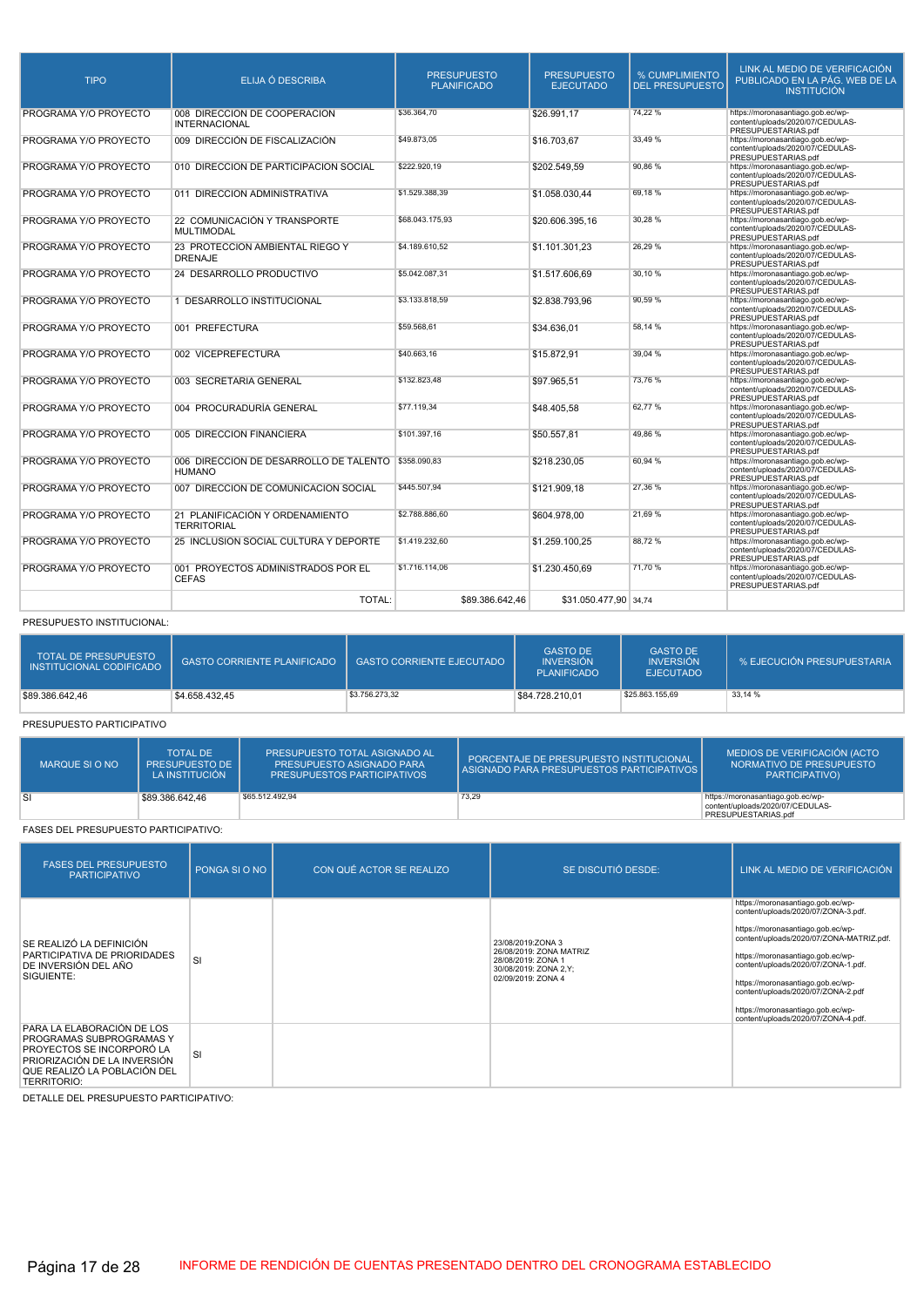| Describa los programas y proyectos generados a<br>partir de la priorización participativa de la inversión | Monto Panificado | Monto Eiecutado | % de avance de la<br>implementación del<br>programa/proyecto | <b>Observaciones</b>                                                                                                                                                                                            | Link al Medio de Verificación                                                                |
|-----------------------------------------------------------------------------------------------------------|------------------|-----------------|--------------------------------------------------------------|-----------------------------------------------------------------------------------------------------------------------------------------------------------------------------------------------------------------|----------------------------------------------------------------------------------------------|
| 21 PLANIFICACIÓN Y ORDENAMIENTO<br><b>TERRITORIAL</b>                                                     | \$2.085.245.84   | \$356.85        | $1 - 25$                                                     | PROYECTOS FINANCIADOS CON CREDITO BEDE CUYOS<br>VALORES NO SE TRANSFIEREN AL GADPMS                                                                                                                             | https://moronasantiago.gob.ec/wp-<br>content/uploads/2020/07/CEDULAS-<br>PRESUPUESTARIAS.pdf |
| 25 INCLUSIÓN SOCIAL CULTURA Y DEPORTE                                                                     | \$1.194.378.25   | \$1.089.296.40  | 76-100                                                       | PROYECTOS FINANCIADOS CON FONDOS DE<br>ECODESARROLLO, CTEA QUE NO SE TRANSFIRIERON AL<br><b>GADPMS</b>                                                                                                          | https://moronasantiago.gob.ec/wp-<br>content/uploads/2020/07/CEDULAS-<br>PRESUPUESTARIAS.pdf |
| PROYECTOS ADMINISTRADOS POR EL CEFAS                                                                      | \$1,716,114.06   | \$1,230,450.69  | 51-75                                                        | POR PARTE DE LA CTEA NO SE TRANSFIERE LOS FONDOS<br>EN SU TOTALIDAD AL GADPMS                                                                                                                                   | https://moronasantiago.gob.ec/wp-<br>content/uploads/2020/07/CEDULAS-<br>PRESUPUESTARIAS.pdf |
| 22 COMUNICACIÓN Y TRANSPORTE<br><b>MULTIMODAL</b>                                                         | \$54.752.258.41  | \$11.786.029.51 | $1 - 25$                                                     | SE PRETENDIO ADQUIRIR MAQUINARIA CON<br>FINANCIAMIENTO DEL BDE, REALIZAR PROYECTOS<br>FINANCIADOS FONDOS DE ECODESARROLLO, CTEA,<br>DEVOLUCIÓN DEL IVA MISMOS QUE NO SE<br>TRANSFIRIERON A LAS ARCAS DEL GADPMS | https://moronasantiago.gob.ec/wp-<br>content/uploads/2020/07/CEDULAS-<br>PRESUPUESTARIAS.pdf |
| 23 PROTECCIÓN AMBIENTAL RIEGO Y DRENAJE                                                                   | \$3.402.139.64   | \$478,829.73    | $1 - 25$                                                     | PROYECTOS FINANCIADOS CON FONDOS DE<br>ECODESARROLLO. CTEA QUE NO SE TRANSFIRIERON AL<br><b>GADPMS</b>                                                                                                          | https://moronasantiago.gob.ec/wp-<br>content/uploads/2020/07/CEDULAS-<br>PRESUPUESTARIAS.pdf |
| 24 DESARROLLO PRODUCTIVO                                                                                  | \$2,362,356.74   | \$608,006.89    | 26-50                                                        | PROYECTOS FINANCIADOS CON FONDOS DE<br>ECODESARROLLO, CTEA QUE NO SE TRANSFIRIERON AL<br><b>GADPMS</b>                                                                                                          | https://moronasantiago.gob.ec/wp-<br>content/uploads/2020/07/CEDULAS-<br>PRESUPUESTARIAS.pdf |

## ANTEPROYECTO DEL PRESUPUESTO PARTICIPATIVO:

|                                                                                                              | PONGA SI O NO | CON QUÉ ACTOR SE REALIZÓ |
|--------------------------------------------------------------------------------------------------------------|---------------|--------------------------|
| El Anteproyecto del Presupuesto participativo se dió a conocer a la ciudadanía del 20 al NO<br>31 de Octubre |               |                          |
|                                                                                                              |               |                          |

|                                                                                                | <b>FECHA</b> |
|------------------------------------------------------------------------------------------------|--------------|
| El Anteproyecto del Presupuesto participativo se presentó ante el legislativo del GAD hasta el | 22/11/2020   |
|                                                                                                |              |

|                                                                                                                       | PONGA SI O NO | ATRAVÉS DE QUÉ MEDIO                   |
|-----------------------------------------------------------------------------------------------------------------------|---------------|----------------------------------------|
| Una vez que el legislativo aprobó el anteproyecto del Presupuesto Participativo se dió a<br>l conocer a la Ciudadanía | ∣SI           | http://192.168.0.25/planificacion/poa/ |

IMPLEMENTACIÓN DE POLÍTICAS PÚBLICAS PARA LA IGUALDAD:PRESUPUESTO

| Se Asignó un Porcentaje de los Ingresos Tributarios del GAD a los Grupos de Atención<br>Prioritaria | Indique el % del Presupuesto Total | Identifique a qué Grupo de Atención<br>PrioritariaS | Que Porcentaje se Asigno a Los<br>Distintos Grupos |                                         |
|-----------------------------------------------------------------------------------------------------|------------------------------------|-----------------------------------------------------|----------------------------------------------------|-----------------------------------------|
|                                                                                                     |                                    | Personas adultas Mayores                            | 13,61                                              |                                         |
|                                                                                                     |                                    | Niñas, niños y adolecentes                          | 52,89                                              |                                         |
|                                                                                                     |                                    | Mujeres Embarazadas                                 | 4,65                                               |                                         |
|                                                                                                     |                                    | Personas con Discapacidad                           | 9,39                                               |                                         |
|                                                                                                     | 100,00                             | Movilidad Humana                                    | 0,38                                               |                                         |
| SI                                                                                                  |                                    |                                                     |                                                    | Personas Privadas de Libertad           |
|                                                                                                     |                                    | Personas con Enfermedades Catastróficas             | 14,90                                              |                                         |
|                                                                                                     |                                    | Personas en Situación de Riesgos                    | 0,86                                               |                                         |
|                                                                                                     |                                    |                                                     |                                                    | Víctima de violencia Doméstica y Sexual |
|                                                                                                     |                                    | Maltrato Infantil                                   | 0,85                                               |                                         |
|                                                                                                     |                                    | Desastres Naturales o Antropogénicos                | 0,38                                               |                                         |

IMPLEMENTACIÓN DE POLÍTICAS PÚBLICAS PARA LA IGUALDAD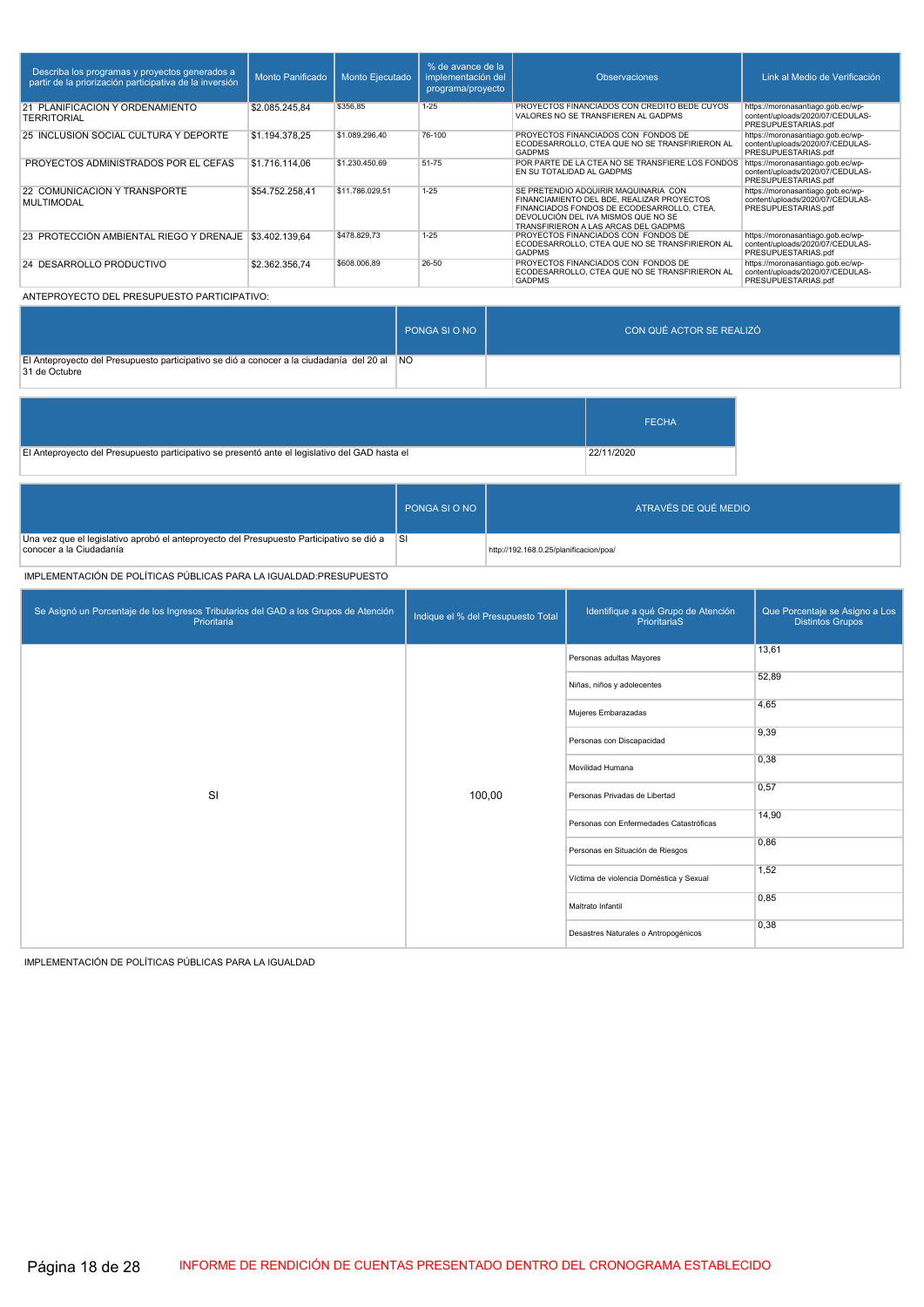| IMPLEMENTACIÓN DE POLÍTICAS PÚBLICAS PARA LA<br><b>IGUALDAD</b>  |           | PONGA SI O NO DESCRIBA LA POLÍTICA IMPLEMENTADA                                                             | <b>DETALLE PRINCIPALES</b><br><b>RESULTADOS OBTENIDOS</b>                                                                                                                                                                                                                                                                                                                                                                                                                                                                                                                                                                                                                                                                                                                                                                                                                                                                                                                                                                                                                                         | EXPLIQUE CÓMO APORTAR EL<br>RESULTADO AL CUMPLIMIENTO<br>DE LAS AGENDAS DE IGUALDAD                                                                                                                                                                                      |
|------------------------------------------------------------------|-----------|-------------------------------------------------------------------------------------------------------------|---------------------------------------------------------------------------------------------------------------------------------------------------------------------------------------------------------------------------------------------------------------------------------------------------------------------------------------------------------------------------------------------------------------------------------------------------------------------------------------------------------------------------------------------------------------------------------------------------------------------------------------------------------------------------------------------------------------------------------------------------------------------------------------------------------------------------------------------------------------------------------------------------------------------------------------------------------------------------------------------------------------------------------------------------------------------------------------------------|--------------------------------------------------------------------------------------------------------------------------------------------------------------------------------------------------------------------------------------------------------------------------|
| IMPLEMENTACIÓN DE POLÍTICAS PÚBLICAS<br><b>INTERCULTURALES</b>   | SI        | Generar una convivencia armónica basada<br>en valores de interculturalidad y<br>plurinacionalidad           | 70 niños, niñas y adolescentes<br>participan de las colonias<br>vacacionales Morona Santiago<br>2019.<br>10 grupos culturales beneficiados<br>en los diferentes eventos culturales<br>realizados.<br>Se realizaron 10 presentaciones<br>dancisticas en cantones, parroquias<br>y comunidades que pidieron la<br>colaboracion.<br>Escuela de musica aperturada con<br>un total de 70 alumnos asistiendo.<br>campeonato interparroquial<br>realizado en la ciudad de Macas,<br>Estadio Tito Navarrete, con 256<br>personas participantes.<br>5to festival interescuelas de 8<br>sedes en los cantones de Sucua y<br>Macas.<br>1er encuentro de copa de<br>campeones año 2019 con la<br>participacion de 576 jugadores de 4<br>categorias.<br>1er campeonato de Ajedrez<br>internacional con la participacion de<br>las delegaciones internacionales.<br>3 campeonatos: Gimnasia en la<br>ciudad de Guayaquil y Macas,<br>Campeonato de Tekwondo en la<br>parroquia Sevilla Don Bosco.<br>52 escuelas aperturadas en el año<br>2019 con 4 categorias cada una<br>dando un total de 3500 niños, niñas | Resuelve las inequidades sociales y<br>culturales existentes en las diferentes<br>generaciones para promover el<br>relacionamiento, inclusión y ejercicio<br>de derechos del coniunto de la<br>sociedad con respeto, calidez e<br>igualdad.                              |
| IMPLEMENTACIÓN DE POLÍTICAS PÚBLICAS GENERACIONALES SI           |           | Equilibrar las brechas sociales enfatizando<br>los grupos de atención prioritaria y la<br>equidad de género | asistiendo.<br>Los GADs parroquiales de Tayuza y Vincula y sensibiliza a la sociedad<br>San Francisco de Chinimbimi<br>recibieron ayuda en alimentacion<br>para mejorar la dieta alimenticia de<br>los adultos mayores, personas.<br>Mejoramiento de la dieta alimenticia<br>de los adultos mayores, mejorando<br>su estilo de vida, 75 personas.<br>280 Capacitados en los talleres<br>para el emprendimiento generan<br>ingresos propios y contribuven al<br>mejoramiento del buen vivir de las<br>familias.                                                                                                                                                                                                                                                                                                                                                                                                                                                                                                                                                                                    | civil y grupos organizados en la<br>necesidad del proyecto, aportando<br>asi el cumplimiento de la politica<br>publica y dando solución.                                                                                                                                 |
| IMPLEMENTACIÓN DE POLÍTICAS PÚBLICAS DE<br><b>DISCAPACIDADES</b> | SI        | Equilibrar las brechas sociales enfatizando<br>los grupos de atención prioritaria y la<br>equidad de género | 50 niños, niñas y adolescentes<br>reciben terapias de equinoterapia.<br>29 personas no videntes reciben<br>ayudas tecnicas.<br>80 personas con discapacitades<br>diferentes reciben apoyo<br>institucional.<br>2298 sesiones en rehabilitacion<br>fisica atendidos durante el año<br>2019.<br>50 Personas discapacitadas,<br>refuerzan sus conocimientos para<br>que sus derechos no sean<br>vulneradas.                                                                                                                                                                                                                                                                                                                                                                                                                                                                                                                                                                                                                                                                                          | Resuelve las inequidades sociales,<br>económicas y culturales existentes en<br>las diferentes generaciones para<br>promover el relacionamiento,<br>inclusión y ejercicio de derechos del<br>conjunto de la sociedad en<br>condiciones de respeto, calidez e<br>igualdad. |
| IMPLEMENTACIÓN DE POLÍTICAS PÚBLICAS DE GÉNERO                   | <b>NO</b> |                                                                                                             |                                                                                                                                                                                                                                                                                                                                                                                                                                                                                                                                                                                                                                                                                                                                                                                                                                                                                                                                                                                                                                                                                                   |                                                                                                                                                                                                                                                                          |
| IMPLEMENTACIÓN DE POLÍTICAS PÚBLICAS DE MOVILIDAD<br>HUMANA      | <b>NO</b> |                                                                                                             |                                                                                                                                                                                                                                                                                                                                                                                                                                                                                                                                                                                                                                                                                                                                                                                                                                                                                                                                                                                                                                                                                                   |                                                                                                                                                                                                                                                                          |

PARTICIPACIÓN CIUDADANA: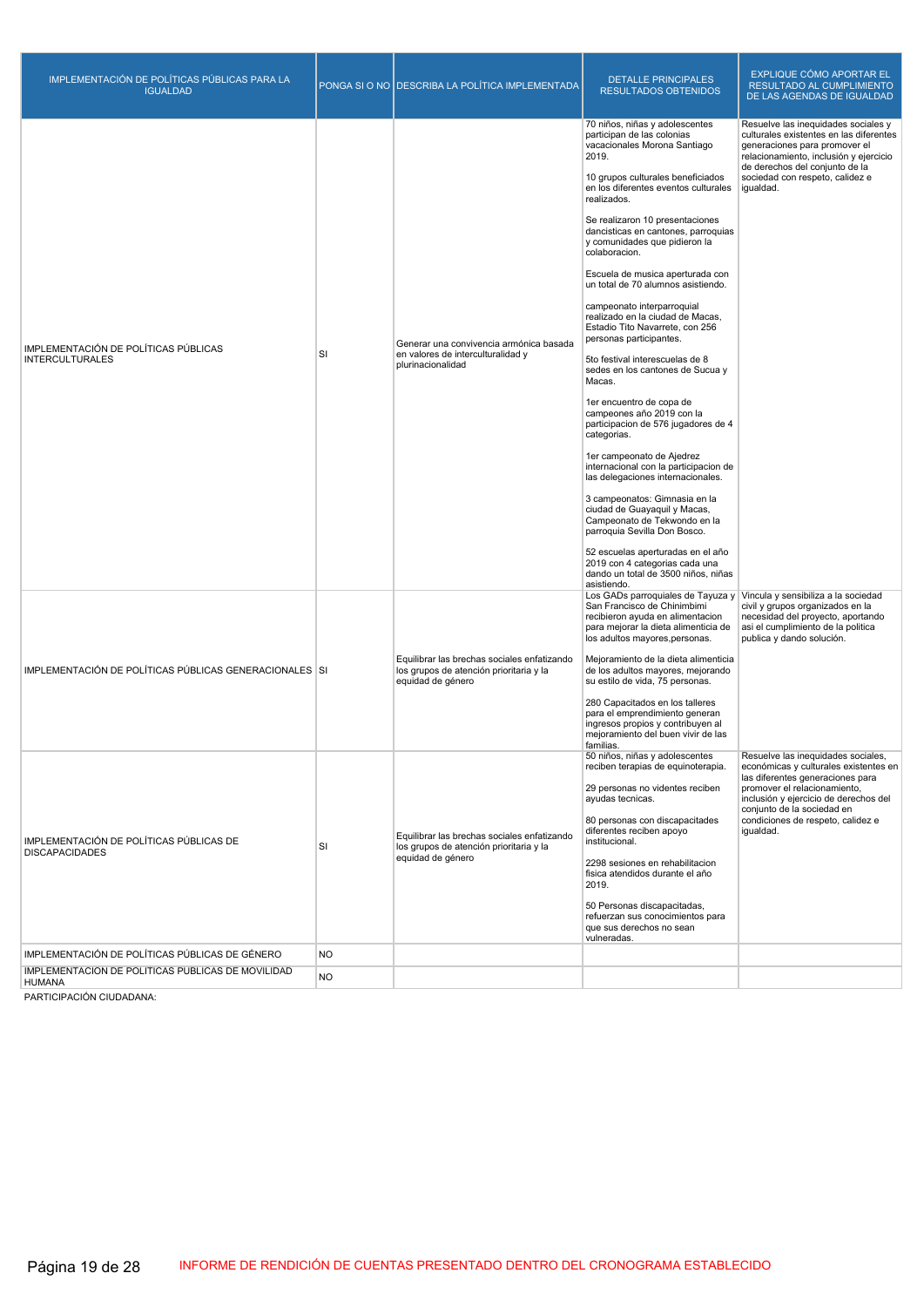| SISTEMA DE PARTICIPACIÓN CIUDADANA (COOTAD Art. 304)                                                               | PONGA SLO NO                                                                      | LINK AL MEDIO DE VERIFICACIÓN PUBLICADO EN LA PÁG. WEB DE LA INSTITUCIÓN                                           |  |  |  |  |
|--------------------------------------------------------------------------------------------------------------------|-----------------------------------------------------------------------------------|--------------------------------------------------------------------------------------------------------------------|--|--|--|--|
| ¿Cuenta con un SISTEMA DE PARTICIPACIÓN CIUDADANA Art. 304 en SI<br>funcionamiento?                                |                                                                                   | https://moronasantiago.gob.ec/wp-content/uploads/2020/07/REFORMA-A-LA-ORDENANZA-DE-<br>PARTICIPACION-CIUDADANA.pdf |  |  |  |  |
| ¿Está normado el sistema de participación por medio de una Ordenanza/<br>Resolución?                               | SI                                                                                | https://moronasantiago.gob.ec/wp-content/uploads/2020/07/REFORMA-A-LA-ORDENANZA-DE-<br>PARTICIPACION-CIUDADANA.pdf |  |  |  |  |
| ¿Participó la ciudadanía en la elaboración de esta Ordenanza /<br>Resolución?                                      | SI                                                                                | https://moronasantiago.gob.ec/wp-content/uploads/2020/07/REFORMA-A-LA-ORDENANZA-DE-<br>PARTICIPACION-CIUDADANA.pdf |  |  |  |  |
| La Ordenanza / Resolución fue difundida y socializada a la ciudadanía? SI                                          |                                                                                   | https://moronasantiago.gob.ec/wp-content/uploads/2020/07/REFORMA-A-LA-ORDENANZA-DE-<br>PARTICIPACION-CIUDADANA.pdf |  |  |  |  |
| ¿La Ordenanza / Resolución tiene reglamentos que norman los<br>procedimientos referidos en la misma?               | <b>NO</b>                                                                         | <b>NO APLICA</b>                                                                                                   |  |  |  |  |
| ¿Cuáles son esos reglamentos?                                                                                      | NO.                                                                               | <b>NO APLICA</b>                                                                                                   |  |  |  |  |
| ¿Se implementó en este periodo el sistema de participación de acuerdo<br>a la Ordenanza / Resolución y Reglamento? | SI                                                                                | https://moronasantiago.gob.ec/wp-content/uploads/2020/07/REFORMA-A-LA-ORDENANZA-DE-<br>PARTICIPACION-CIUDADANA.pdf |  |  |  |  |
| Describa los resultados alcanzados por el Sistema de Participación                                                 |                                                                                   | IMPLEMENTACIÓN DE SEGUIMIENTO A OBRAS DEL GADPMS POR PARTE DEL CPCCS DEL GADPMS.                                   |  |  |  |  |
|                                                                                                                    |                                                                                   |                                                                                                                    |  |  |  |  |
|                                                                                                                    | REUNIONES DE EVALUACIÓN CON DIRECCIONES OPERATIVAS A OBRAS QUE EJECUTA EL GADPMS. |                                                                                                                    |  |  |  |  |
| ELABORACIÓN DEL PRESUPUESTO PARTICIPATIVO.                                                                         |                                                                                   |                                                                                                                    |  |  |  |  |

#### MECANISMOS DE PARTICIPACION CIUDADANA:

| <b>ESPACIO-MECANISMOS DE PARTICIPACIÓN</b><br><b>CIUDADANA</b> | PONGA SI O<br><b>NO</b> | <b>CUANTAS</b><br><b>VECES</b><br><b>CONVOCÓ AL</b><br><b>GAD</b> | QUÉ ACTORES<br><b>PARTICIPARON</b>                           | DESCRIBA LOS LOGROS ALCANZADOS EN<br>EL AÑO                                                        | LINK AL MEDIO DE VERIFICACIÓN<br>PUBLICADO EN LA PÁG. WEB DE LA<br><b>INSTITUCIÓN</b>          |
|----------------------------------------------------------------|-------------------------|-------------------------------------------------------------------|--------------------------------------------------------------|----------------------------------------------------------------------------------------------------|------------------------------------------------------------------------------------------------|
| INSTANCIA DE PARTICIPACIÓN                                     | SI                      |                                                                   | <b>ENTIDADES</b><br><b>OTROS</b>                             | EXCELENTE LA PARTICIPACIÓN DE LA CIUDADANÍA.                                                       | https://moronasantiago.gob.ec/wp-<br>content/uploads/2020/07/MECANISMOS-PART-<br>CIUDADANA.pdf |
| <b>AUDIENCIA PUBLICA</b>                                       | SI                      | 800                                                               | <b>SECTORES</b><br><b>ENTIDADES</b><br><b>ORGANIZACIONES</b> | EXCELENTE COMUNICACIÓN Y POSICIONAMIENTO<br>DEL TRABAJO DEL GOBIERNO PROVINCIAL EN LA<br>COMUNIDAD | https://moronasantiago.gob.ec/wp-<br>content/uploads/2020/07/MECANISMOS-PART-<br>CIUDADANA.pdf |
| CABILDO POPULAR                                                | <b>NO</b>               | $\Omega$                                                          |                                                              | NO APLICA                                                                                          | <b>NO APLICA</b>                                                                               |
| CONSEJO DE PLANIFICACIÓN LOCAL                                 | SI                      | 3                                                                 | <b>SECTORES</b><br><b>ENTIDADES</b><br><b>ORGANIZACIONES</b> | EXCELENTE LA PARTICIPACI`+ON DE LOS<br><b>CIUDADANOS</b>                                           | https://moronasantiago.gob.ec/wp-<br>content/uploads/2020/07/MECANISMOS-PART-<br>CIUDADANA.pdf |
| <b>SILLA VACIA</b>                                             | SI                      | 7                                                                 | <b>SECTORES</b><br><b>ENTIDADES</b><br><b>ORGANIZACIONES</b> | EXCELENTE SE ESCUCHA LA VOZ DE LA CIUDADANÍA                                                       | https://moronasantiago.gob.ec/wp-<br>content/uploads/2020/07/MECANISMOS-PART-<br>CIUDADANA.pdf |
| <b>CONSEJOS CONSULTIVOS</b>                                    | SI                      | $\overline{2}$                                                    | <b>ENTIDADES</b>                                             | MUY BUENA COORDINACIÓN                                                                             | https://moronasantiago.gob.ec/wp-<br>content/uploads/2020/07/MECANISMOS-PART-<br>CIUDADANA.pdf |
| <b>OTROS</b>                                                   | <b>SI</b>               | 120                                                               | <b>SECTORES</b><br><b>ENTIDADES</b><br><b>ORGANIZACIONES</b> | BUENA PARTICIPACIÓN DE CIUDAANOS                                                                   | https://moronasantiago.gob.ec/wp-<br>content/uploads/2020/07/MECANISMOS-PART-<br>CIUDADANA.pdf |

#### ASAMBLEA CIUDADANA:

| MECANISMOS - ESPACIOS DE<br>PARTICIPACIÓN                                | <b>EXISTE UNA</b><br><b>ASAMBLEA</b><br><b>CIUDADANA</b><br><b>EN SU</b><br><b>TERRITORIO</b> | SOLO SÍ CONTESTÓ SI<br><b>INGRESE LOS DATOS DEL</b><br><b>REPRESENTANTE</b> |                                                                                                      | <b>PLANIFICO LA</b><br><b>GESTIÓN DEL</b><br><b>TERRITORIO</b><br><b>CON LA</b><br>PARTICIPACIÓN<br><b>CIUDADANA</b> | ¿EN QUÉ FASES DE LA<br>PLANIFICACIÓN<br><b>PARTICIPARON LAS</b><br><b>ASAMBLEAS</b><br>DE LA ASAMBLEA CIUDADANAS Y CÓMO? | <b>QUE ACTORES</b><br><b>PARTICIPARON</b>                         | DESCRIBA LOS LOGROS ALCANZADOS EN<br>EL AÑO                                                                                     |                                                          |
|--------------------------------------------------------------------------|-----------------------------------------------------------------------------------------------|-----------------------------------------------------------------------------|------------------------------------------------------------------------------------------------------|----------------------------------------------------------------------------------------------------------------------|--------------------------------------------------------------------------------------------------------------------------|-------------------------------------------------------------------|---------------------------------------------------------------------------------------------------------------------------------|----------------------------------------------------------|
| ASAMBLEA CIUDADANA LOCAL<br>(DEFINICIÓN EXTRAIDA DE LA<br>LOPC, ART, 65) | <b>SI</b>                                                                                     | Nombre:<br>Email:                                                           | <b>PATRICIA ADELITA SI</b><br><b>RIVADENEIRA</b><br><b>RIVADENEIRA</b><br>adelytach@hotmail.c<br>om. |                                                                                                                      | DEFINICION DE OBEJTIVOS Y<br>METAS, PRIORIZACIÓN DE<br>PROYECTOS, SEGUIMIENTO                                            | <b>GRUPOS DE ATENCIÓN</b><br><b>PRIORITARIA</b><br><b>GREMIAL</b> | * IMPLEMENTACIÓN DE SEGUIMIENTO A<br>OBRAS DEL GADPMS POR PARTE DEL<br><b>CPCCS DEL GADPMS.</b><br>*REUNIONES DE EVALUACIÓN CON |                                                          |
|                                                                          |                                                                                               | Teléfono:                                                                   | 0992164662                                                                                           |                                                                                                                      | DEL PLAN ANUAL OPERATIVO<br>SOCIO ORGANIZATIVA<br><b>DEL GADPMS</b>                                                      |                                                                   |                                                                                                                                 | DIRECCIONES OPERATIVAS A OBRAS QUE<br>EJECUTA EL GADPMS. |

MECANISMOS DE CONTROL SOCIAL:

| MECANISMOS DE CONTROL SOCIAL GENERADOS POR LA<br><b>COMUNIDAD</b> | PONGA SLO<br><b>NO</b> | NÚMERO DE MECANISMOS<br>IMPLEMENTADOS EN EL AÑO | LINK AL MEDIO DE VERIFICACIÓN PUBLICADO EN LA PÁG. WEB DE LA<br><b>INSTITUCIÓN</b>         |
|-------------------------------------------------------------------|------------------------|-------------------------------------------------|--------------------------------------------------------------------------------------------|
| <b>VEEDURIAS CIUDADANAS:</b>                                      | SI                     |                                                 | https://moronasantiago.gob.ec/wp-content/uploads/2020/07/MECANISMOS-<br>CONTROL-SOCIAL.pdf |
| <b>OBSERVATORIOS CIUDADANOS:</b>                                  | <b>NO</b>              |                                                 | <b>NO APLICA</b>                                                                           |
| DEFENSORIAS COMUNITARIAS:                                         | <b>NO</b>              |                                                 | <b>NO APLICA</b>                                                                           |
| COMITÉS DE USUARIOS DE SERVICIOS:                                 | <b>NO</b>              |                                                 | <b>NO APLICA</b>                                                                           |
| <b>OTROS</b>                                                      | <b>SI</b>              |                                                 | https://moronasantiago.gob.ec/wp-content/uploads/2020/07/MECANISMOS-<br>CONTROL-SOCIAL.pdf |

PROCESO DE RENDICION DE CUENTAS:

FASE 1: Planificación y facilitación del proceso desde la asamblea ciudadana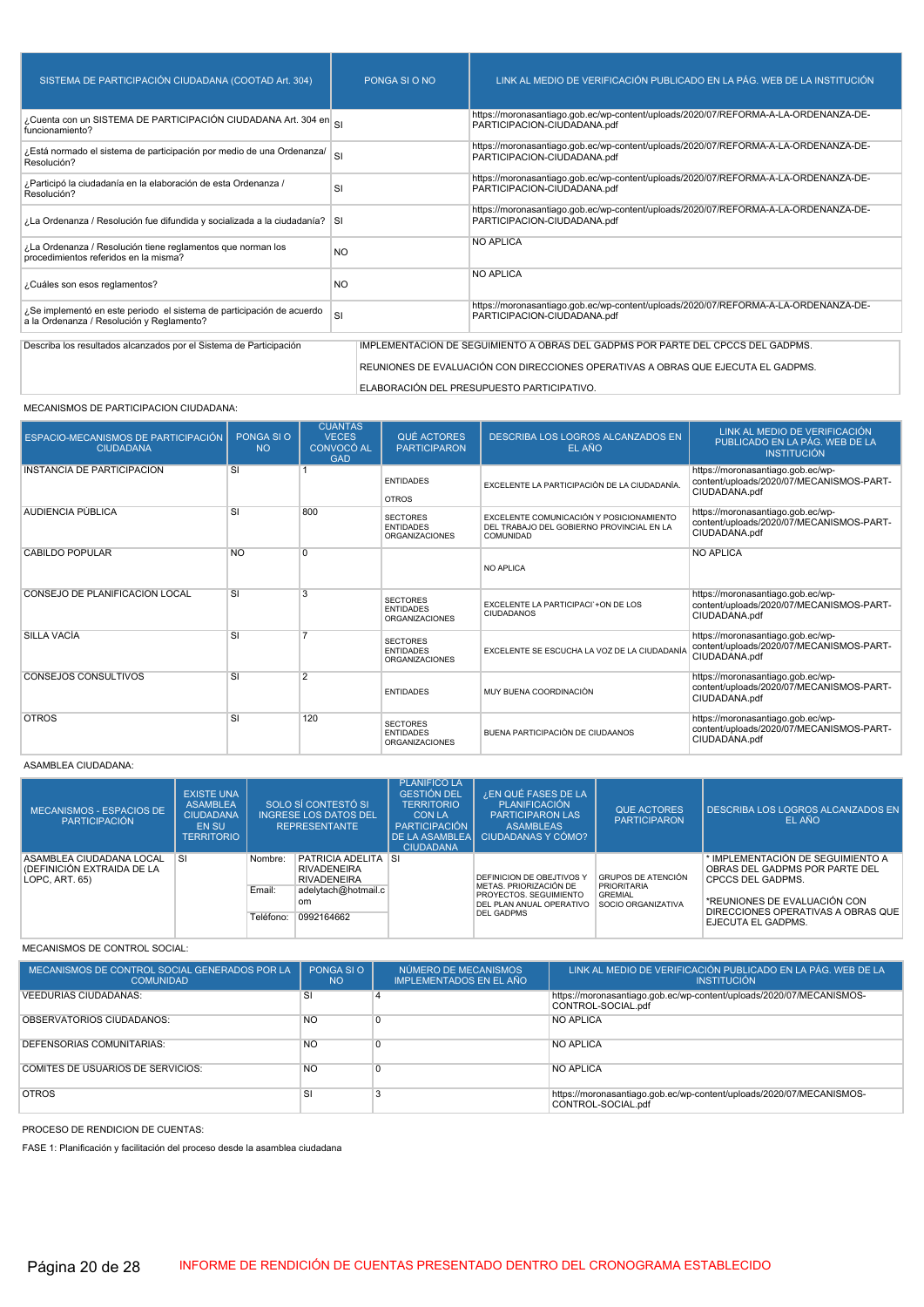| PROCESO DE RENDICIÓN DE CUENTAS                                                                                                                                                                                                                             | PONGA SI O NO           | <b>DESCRIBA LA EJECUCIÓN</b><br><b>DE ESTE MOMENTO</b>                                                                                                                                                                                                                                                                                                                                                                                                                                                                                                                                                                  | LINK AL MEDIO DE VERIFICACIÓN                                                                                   | <b>OBSERVACIONES</b> |
|-------------------------------------------------------------------------------------------------------------------------------------------------------------------------------------------------------------------------------------------------------------|-------------------------|-------------------------------------------------------------------------------------------------------------------------------------------------------------------------------------------------------------------------------------------------------------------------------------------------------------------------------------------------------------------------------------------------------------------------------------------------------------------------------------------------------------------------------------------------------------------------------------------------------------------------|-----------------------------------------------------------------------------------------------------------------|----------------------|
| 1. LA CIUDADANÍA / ASAMBLEA LOCAL<br>CIUDADANA PRESENTÓ LA LISTA DE<br>TEMAS SOBRE LOS QUE DESEA SER<br><b>INFORMADA</b>                                                                                                                                    | SI                      | CIUDADANOS DEL CONSEJO<br>DE PLANIFICACIÓN Y/O<br><b>CIUDADANOS DE LA</b><br><b>INSTANCIA DE</b><br>PARTICIPACIÓN O LOS<br><b>CIUDADANOS DESDE LA</b><br>CONVOCATORIA DIRECTA<br><b>DEL GAD</b>                                                                                                                                                                                                                                                                                                                                                                                                                         | https://moronasantiago.gob.ec/wp-<br>content/uploads/2020/07/6-TEMAS-CONSULTA-<br>CIUDADANA.pdf                 |                      |
| 2. LA INSTANCIA DE PARTICIPACIÓN DEL<br>TERRITORIO / GAD CREÓ EL EQUIPO<br><b>TÉCNICO MIXTO Y PARITARIO</b><br>(CIUDADANOS Y<br>AUTORIDADES/TÉCNICOS DEL GAD) QUE<br>SE ENCARGARÁ DE ORGANIZAR Y<br><b>FACILITAR EL PROCESO</b>                             | $\overline{\mathsf{S}}$ | EN SESION DEL CONSEJO<br><b>DE PARTICIPACION</b><br>CIUDADANA Y CONTROL<br>SOCIAL DE LA PROVINCIA DE<br>MORONA SANTIAGO.<br>DESARROLLADA EL DIA 20<br>DE FEBRERO DE 2020.                                                                                                                                                                                                                                                                                                                                                                                                                                               | https://moronasantiago.gob.ec/wp-<br>content/uploads/2020/07/2-CONFORMACION-DEL-<br>EQUIPO-TECNICO-MIXTO-RC.pdf |                      |
| 3. EL EQUIPO TÉCNICO MIXTO Y<br>PARITARIO (CIUDADANOS Y<br>AUTORIDADES/TÉCNICOS DEL GAD)<br>CONFORMÓ DOS SUBCOMISIONES PARA<br>LA IMPLEMENTACIÓN DEL PROCESO: UNA<br>LIDERADA POR EL GAD Y UNA LIDERADA<br>POR LA CIUDADANÍA / ASAMBLEA<br><b>CIUDADANA</b> | SI                      | UNA VEZ INSTALADA LA<br>SESION DEL CONSEJO DE<br>PARTICIPACION CIUDADANA<br>Y CONTROL SOCIAL POR<br>PARTE DE LA DIRECCIÓN DE<br>PLANIFICACION SE DA A<br><b>CONOCER LA</b><br><b>METODOLOGIA DE</b><br><b>RENDICION DE CUENTAS Y</b><br><b>EL CRONOGRAMA</b><br><b>ESTABLECIDO PARA EL</b><br>EFECTO, SEGUIDAMENTE<br>SE PROCEDE A NOMBRAR A<br><b>LOS MIEMBROS POR PARTE</b><br>DEL GADPMS Y A<br>MIIEMBROS POR PARTE DE<br>LA CIUDADANIA. EN DONDE<br>LUEGO DE DISCUTIR CON<br><b>TODOS LOS PRESENTES</b><br>CON 8 VOTOS RESUELVEN<br><b>APROBAR LA</b><br><b>CONFORMACION DE LA</b><br><b>COMISION TECNICA MIXTA</b> | https://moronasantiago.gob.ec/wp-<br>content/uploads/2020/07/2-CONFORMACION-DEL-<br>EQUIPO-TECNICO-MIXTO-RC.pdf |                      |

FASE 2: Evaluación de la gestión y redacción del informe de la institución

| PROCESO DE RENDICIÓN DE CUENTAS                                                                                                                                                                                                                                    | PONGA SLO NO | <b>DESCRIBA LA EJECUCIÓN</b><br>DE ESTE MOMENTO                                                                                                                                                                                                                 | LINK AL MEDIO DE VERIFICACIÓN                                                                            | <b>OBSERVACIONES</b> |
|--------------------------------------------------------------------------------------------------------------------------------------------------------------------------------------------------------------------------------------------------------------------|--------------|-----------------------------------------------------------------------------------------------------------------------------------------------------------------------------------------------------------------------------------------------------------------|----------------------------------------------------------------------------------------------------------|----------------------|
| 1. LA COMISIÓN CONFORMADA POR EL<br>EQUIPO TÉCNICO MIXTO LIDERADA POR<br>EL GAD REALIZÓ LA EVALUACIÓN DE LA<br><b>GESTIÓN INSTITUCIONAL</b>                                                                                                                        | <b>SI</b>    | MEDIANTE LA DIRECCION<br><b>GENERAL DE</b><br>PLANIFICACION SE RECABA<br>INFORMACION PARA LUEGO<br>EN REUNION DE LA<br><b>COMISION SE ANALICE LA</b><br><b>INFORMACION Y SE</b><br>REDACTE EL INFORME DE<br><b>RENDICION DE CUENTAS</b><br>AÑO 2019 DEL GADPMS. | https://moronasantiago.gob.ec/wp-<br>content/uploads/2020/09/ACTA-COMISION-LIDERADA-<br>POR-EL-GAD.pdf   |                      |
| 2. LA COMISIÓN LIDERADA POR EL GAD<br>REDACTÓ EL INFORME PARA LA<br>CIUDADANÍA, EN EL CUAL RESPONDIÓ<br>LAS DEMANDAS DE LA CIUDADANÍA Y<br>MOSTRÓ AVANCES PARA DISMINUIR<br>BRECHAS DE DESIGUALDAD Y OTRAS<br>DIRIGIDAS A GRUPOS DE ATENCIÓN<br><b>PRIORITARIA</b> | <b>SI</b>    | LA COMISION LIDERADA<br>POR EL GADPMS PROCEDE<br>A REDACTAR EL INFORME<br>DE RENDICION DE CUENTAS<br>AÑO 2019 DEL GADPMS.<br>MISMO QUE ES REMITIDO A<br>LA CIUDADANIA                                                                                           | https://moronasantiago.gob.ec/wp-<br>content/uploads/2020/09/ENVIO-INFORME-A-LA-<br>CIUDADANIA.pdf       |                      |
| 2. LA COMISIÓN LIDERADA POR EL GAD<br>LLENÓ EL FORMULARIO DE INFORME DE<br>RENDICIÓN DE CUENTAS ESTABLECIDO<br><b>POR EL CPCCS</b>                                                                                                                                 | <b>SI</b>    | SE PROCEDE A BAJAR EL<br><b>FORMULARIO PARA SER</b><br>LLENADO CON LA<br><b>INFORMACION OBTENIDA</b>                                                                                                                                                            | https://moronasantiago.gob.ec/wp-<br>content/uploads/2020/09/ENVIO-INFORME-A-LA-<br>CIUDADANIA.pdf       |                      |
| 3. TANTO EL INFORME DE RENDICIÓN DE SI<br><b>CUENTAS PARA EL CPCCS</b><br>(FORMULARIO), COMO EL INFORME DE<br>RENDICIÓN DE CUENTAS PARA LA<br>CIUDADANÍA FUERON APROBADOS POR<br>LA AUTORIDAD DEL GAD                                                              |              | MEDIANTE DOCUMENTO<br>NRO. GADPMS-P-2020-0444-<br>O LA MAXIMA AUTORIDAD<br>APRUEBA EL INFORME DE<br><b>RENDICION DE CUENTAS</b><br>AÑO 2019.                                                                                                                    | https://moronasantiago.gob.ec/wp-<br>content/uploads/2020/09/APROBACION-INFORME-<br>MAXIMA-AUTORIDAD.pdf |                      |
| 4. EL GAD ENVIO EL INFORME DE<br>RENDICIÓN DE CUENTAS INSTITUCIONAL<br>A LA INSTANCIA DE PARTICIPACIÓN Y A LA<br>ASAMBLEA CIUDADANA                                                                                                                                | <b>SI</b>    | <b>MAS DIAS</b>                                                                                                                                                                                                                                                 | https://moronasantiago.gob.ec/wp-<br>content/uploads/2020/09/ENVIO-INFORME-A-LA-<br>CIUDADANIA.pdf       |                      |

FASE 3: Evaluación ciudadana del informe institucional.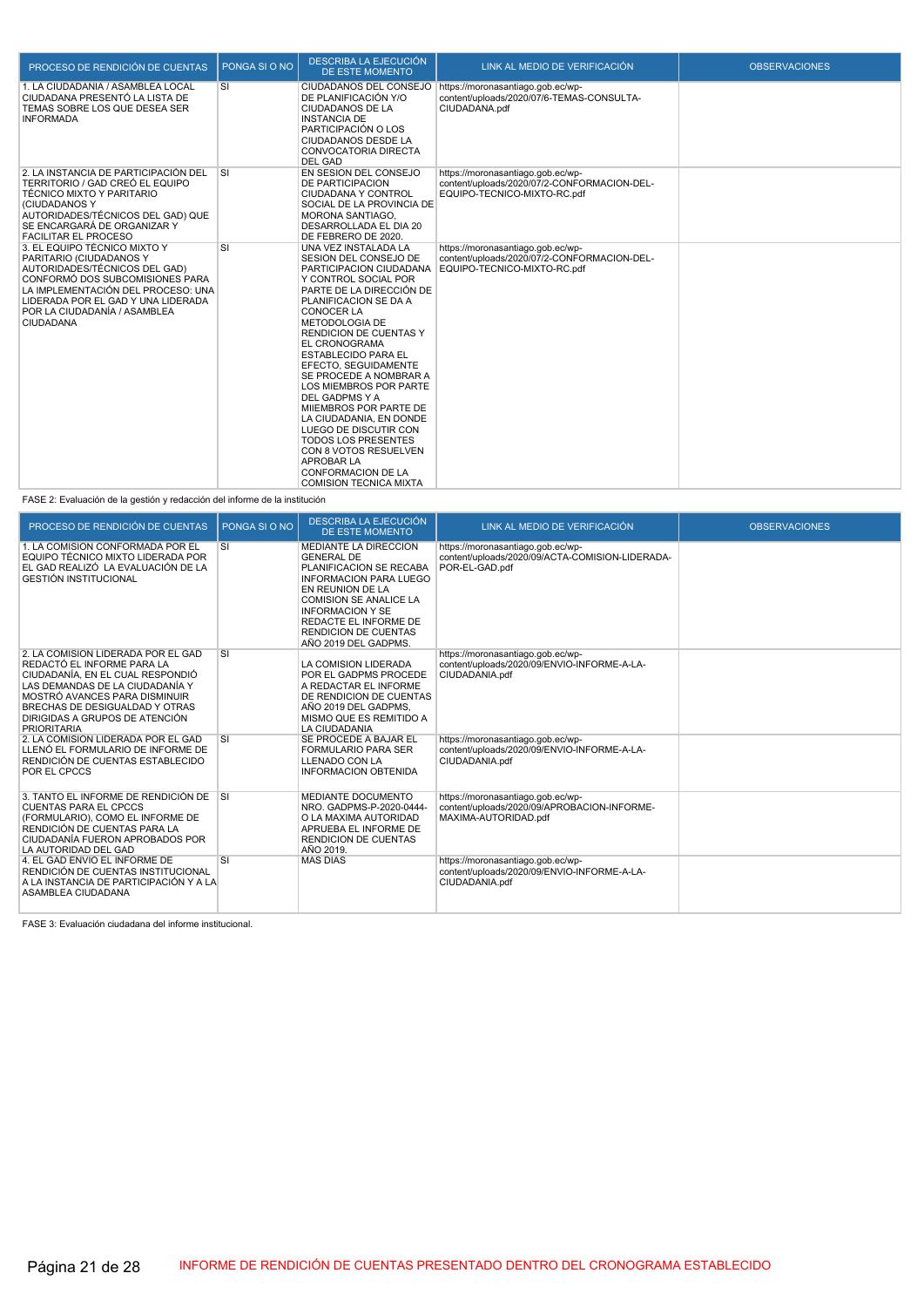| PROCESO DE RENDICIÓN DE CUENTAS                                                                                                                                                                                                 | PONGA SI O NO | DESCRIBA LA EJECUCIÓN<br>DE ESTE MOMENTO        | LINK AL MEDIO DE VERIFICACIÓN                                                                      | <b>OBSERVACIONES</b> |
|---------------------------------------------------------------------------------------------------------------------------------------------------------------------------------------------------------------------------------|---------------|-------------------------------------------------|----------------------------------------------------------------------------------------------------|----------------------|
| 1. EL GAD DIFUNDIÓ EL INFORME DE<br>RENDICIÓN DE CUENTAS A TRAVÉS DE<br>QUÉ MEDIOS                                                                                                                                              | SI            | PAG WEB<br><b>REDES SOCIALES</b><br>CARTELERAS  | https://moronasantiago.gob.ec/wp-<br>content/uploads/2020/09/ENVIO-INFORME-A-LA-<br>CIUDADANIA.pdf |                      |
| 2. EL GAD INVITÓ A LA DELIBERACIÓN<br>PÚBLICA Y EVALUACIÓN CIUDADANA DEL<br>INFORME DE RENDICIÓN DE CUENTAS A<br>LOS ACTORES SOCIALES DEL MAPEO DE<br>ACTORES QUE ENTREGÓ LA ASAMBLEA<br><b>CIUDADANA</b>                       | SI            | <b>FISICA DIGITAL</b>                           | https://moronasantiago.gob.ec/wp-<br>content/uploads/2020/10/INVITACIONES-RC-2019.pdf              |                      |
| 3. LA DELIBERACIÓN PUBLICA Y<br>EVALUACIÓN CIUDADANA DEL INFORME<br>INSTITUCIONAL SE REALIZÓ DE FORMA<br><b>PRESENCIAL</b>                                                                                                      | SI            | ACTA DE DELIBERACION PUBLICA                    | https://moronasantiago.gob.ec/wp-<br>content/uploads/2020/10/ACTA-RENDICION-<br>CUENTAS.pdf        |                      |
| 4. LA ASAMBLEA CIUDADANA /<br>CIUDADANÍA CONTÓ CON UN TIEMPO DE<br>EXPOSICIÓN EN LA AGENDA DE LA<br>DELIBERACIÓN PÚBLICA Y EVALUACIÓN<br>CIUDADANA DEL INFORME DE RENDICIÓN<br>DE CUENTAS DEL GAD                               | SI            | 0-30 min                                        | https://www.facebook.com/PrefecturaMS/videos/4809353<br>56234025                                   |                      |
| 5. UNA VEZ QUE LA ASAMBLEA<br>CIUDADANA / CIUDADANÍA PRESENTÓ<br>SUS OPINIONES, LA MÁXIMA AUTORIDAD<br>DEL GAD EXPUSO SU INFORME DE<br>RENDICIÓN DE CUENTAS                                                                     | SI            | <b>EVENTO DE DELIBERACION</b><br><b>PUBLICA</b> | https://www.facebook.com/PrefecturaMS/videos/4809353<br>56234025                                   |                      |
| 6. EN LA DELIBERACIÓN PÚBLICA DE<br>RENDICIÓN DE CUENTAS, LA MÁXIMA<br>AUTORIDAD DEL GAD RESPONDIÓ LAS<br><b>DEMANDAS CIUDADANAS</b>                                                                                            | <b>NO</b>     |                                                 | <b>NO APLICA</b>                                                                                   |                      |
| 7. EN LA DELIBERACIÓN PÚBLICA DE<br>RENDICIÓN DE CUENTAS SE REALIZARON<br>MESAS DE TRABAJO O COMISIONES PARA<br>QUE LOS CIUDADANOS Y CIUDADANAS<br>DEBATAN Y ELABOREN LAS<br>RECOMENDACIONES PARA MEJORAR LA<br>GESTIÓN DEL GAD | <b>NO</b>     |                                                 | <b>NO APLICA</b>                                                                                   |                      |
| 8. LA COMISIÓN LIDERADA POR LA<br>CIUDADANÍA - RECOGIÓ LAS<br>SUGERENCIAS CIUDADANAS DE CADA<br>MESA QUE SE PRESENTARON EN<br><b>PLENARIA</b>                                                                                   | SI            | ACTA DE SUGERENCIAS Y<br><b>RECOMENDACIONES</b> | https://moronasantiago.gob.ec/wp-<br>content/uploads/2020/10/SUGERENCIAS-Y-<br>RECOMEDACIONES.pdf  |                      |
| 9. LOS REPRESENTANTES CIUDADANOS / SI<br>ASAMBLEA CIUDADANA FIRMARON EL<br>ACTA EN LA QUE SE RECOGIÓ LAS<br>SUGERENCIAS CIUDADANAS QUE SE<br>PRESENTARON EN LA PLENARIA                                                         |               | ACTA DE SUGERENCIAS Y<br><b>RECOMENDACIONES</b> | https://moronasantiago.gob.ec/wp-<br>content/uploads/2020/10/SUGERENCIAS-Y-<br>RECOMEDACIONES.pdf  |                      |
| FASE 4: Incorporación de la opinión ciudadana, retroalimentación y seguimiento.                                                                                                                                                 |               |                                                 |                                                                                                    |                      |

| PROCESO DE RENDICIÓN DE CUENTAS                                                                                                                                  | PONGA SI O NO | DESCRIBA LA EJECUCIÓN<br>DE ESTE MOMENTO            | LINK AL MEDIO DE VERIFICACIÓN                                                                     | <b>OBSERVACIONES</b> |
|------------------------------------------------------------------------------------------------------------------------------------------------------------------|---------------|-----------------------------------------------------|---------------------------------------------------------------------------------------------------|----------------------|
| . EL GAD ELABORÓ UN PLAN DE<br>TRABAJO PARA INCORPORAR LAS<br>SUGERENCIAS CIUDADANAS EN SU<br>GESTIÓN                                                            | <b>SI</b>     | PLAN DE TRABAJO                                     | https://moronasantiago.gob.ec/wp-<br>content/uploads/2020/10/PLAN-DE-TRABAJO.pdf                  |                      |
| 2. EL GAD ENTREGO EL PLAN DE<br>TRABAJO A LA ASAMBLEA CIUDADANA, AL<br>CONSEJO DE PLANIFICACIÓN Y A LA<br>INSTANCIA DE PARTICIPACIÓN PARA SU<br><b>MONITOREO</b> | 'SI           | LA ASAMBLEA CIUDADANA<br>INSTANCIA DE PARTICIPACIÓN | https://moronasantiago.gob.ec/wp-<br>content/uploads/2020/10/DISTRIBUCION-PLAN-DE-<br>TRABAJO.pdf |                      |

DATOS DE LA DELIBERACIÓN PÚBLICA Y EVALUACIÓN CIUDADANA DE RENDICIÓN DE CUENTAS:

| Fecha en que se realizó la deliberación pública y evaluación ciudadana<br>de rendición de cuentas: | NO. DE<br><b>USUARIOS</b> | <b>GÉNERO</b>    |                 | PUEBLOS Y NACIONALIDADES |                   |                |                |                 |                        |
|----------------------------------------------------------------------------------------------------|---------------------------|------------------|-----------------|--------------------------|-------------------|----------------|----------------|-----------------|------------------------|
| 30/9/2020                                                                                          | 683                       | <b>MASCULINO</b> | <b>FEMENINO</b> | <b>I</b> GLBTI           | <b>I</b> MONTUBIO | <b>MESTIZO</b> | <b>I</b> CHOLO | <b>INDIGENA</b> | <b>AFROECUATORIANO</b> |
|                                                                                                    |                           | 449              | 234             | 0                        |                   | 286            |                | 397             |                        |

DESCRIBA LAS SUGERENCIAS CIUDADANAS PLANTEADAS A LA GESTIÓN DEL GAD EN LA DELIBERACIÓN PÚBLICA Y EVALUACIÓN CIUDADANA: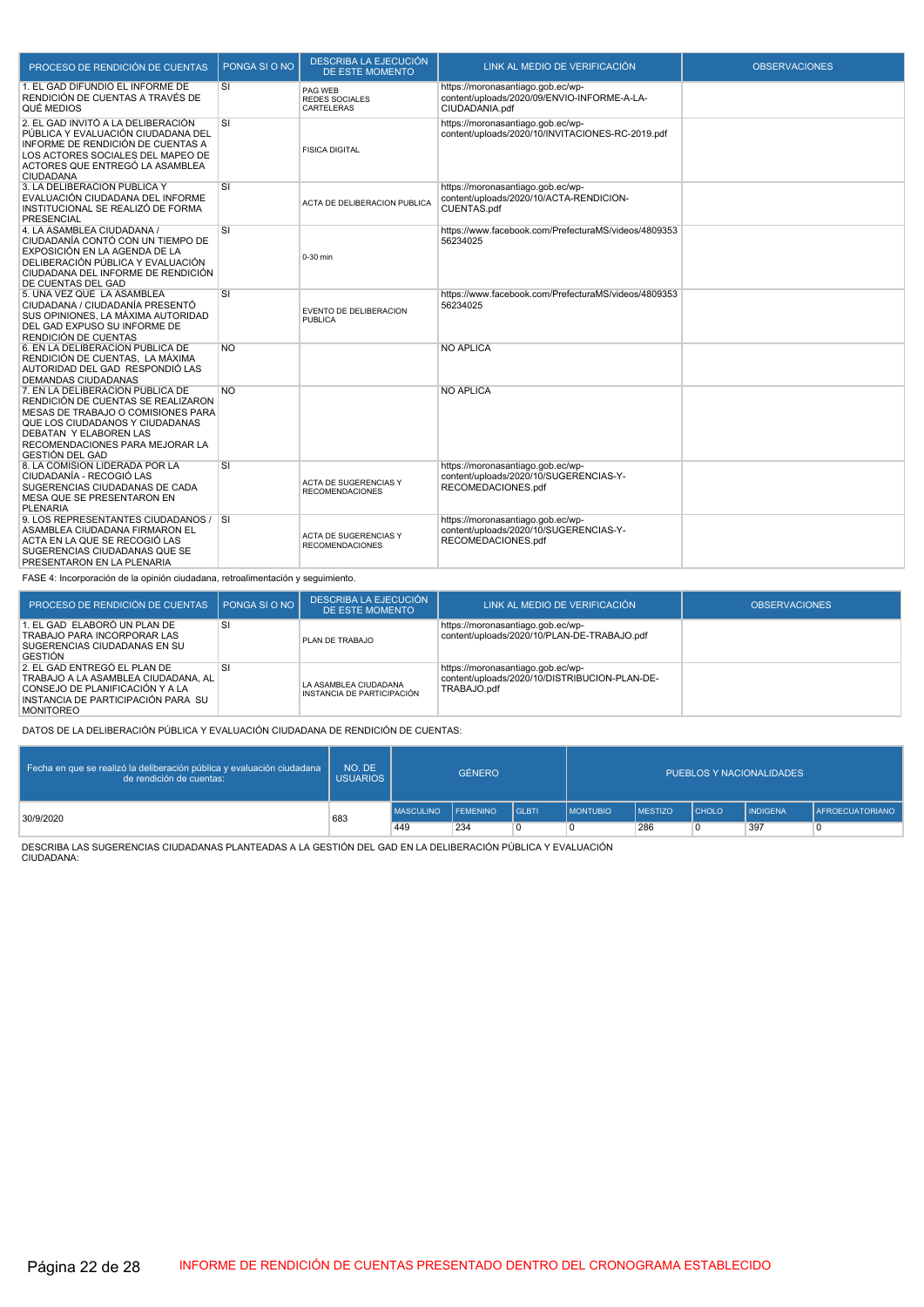| ENLISTE LAS DEMANDAS PLANTEADAS POR LA ASAMBLEA CIUDADANA / CIUDADANÍA                                                                                                                            | ¿SE TRANSFORMÓ EN COMPROMISO<br>EN LA DELIBERACIÓN PÚBLICA DE<br><b>RENDICIÓN DE CUENTAS?</b> | LINK AL MEDIO DE VERIFICACIÓN (Acta de la<br>deliberación pública firmada por los delegados de la<br>Asamblea / ciudadanía) |
|---------------------------------------------------------------------------------------------------------------------------------------------------------------------------------------------------|-----------------------------------------------------------------------------------------------|-----------------------------------------------------------------------------------------------------------------------------|
| QUE PROGRAMAS SE IMPLEMENTARÁ EN EL CEFAS PARA EL PRÓXIMO AÑO.                                                                                                                                    | N <sub>O</sub>                                                                                | <b>NO APLICA</b>                                                                                                            |
| PARA CUANDO SE REALIZARÁ LAS ENTREGAS DE SEMILLAS, Y LA ENTREGA DE ALEVINES EN<br>NUESTRAS ZONAS.                                                                                                 | <b>SI</b>                                                                                     | https://moronasantiago.gob.ec/wp-<br>content/uploads/2020/10/PLAN-DE-TRABAJO.pdf                                            |
| A TODOS LOS CENTROS Y COMUNIDADES SE IMPLEMENTARÁ EL PROYECTO DE MEJORAMIENTO<br><b>GENÉTICO</b>                                                                                                  | <b>SI</b>                                                                                     | https://moronasantiago.gob.ec/wp-<br>content/uploads/2020/10/PLAN-DE-TRABAJO.pdf                                            |
| SE CONTINUARA CON EL PROYECTO DE ESCUELAS DE FUTBOL, Y SE REALIZARA CONVENIOS<br>CON LAS JUNTAS PARROQUIALES. Y FIRMARÁ CONVENIOS EN MANTENIMIENTO DE VÍAS TAMBIÉN SI<br>CON JUNTAS PARROQUIALES. |                                                                                               | https://moronasantiago.gob.ec/wp-<br>content/uploads/2020/10/PLAN-DE-TRABAJO.pdf                                            |
| CUANDO SE REALIZAN LOS TRABAJOS DE ASFALTADO DE LA VÍA EN EL CENTRO SHUAR<br>GUADALUPE Y ÁNGEL RUBÍ.                                                                                              | <b>SI</b>                                                                                     | https://moronasantiago.gob.ec/wp-<br>content/uploads/2020/10/PLAN-DE-TRABAJO.pdf                                            |
| SEÑOR PREFECTO SE CONTINUARA CON LOS TRABAJOS EN LA VÍA A WARINTS.                                                                                                                                | <b>SI</b>                                                                                     | https://moronasantiago.gob.ec/wp-<br>content/uploads/2020/10/PLAN-DE-TRABAJO.pdf                                            |
| SE CONTINUARÁ CON LAS VÍAS DEL CANTÓN TIWINTZA.                                                                                                                                                   | <b>SI</b>                                                                                     | https://moronasantiago.gob.ec/wp-<br>content/uploads/2020/10/PLAN-DE-TRABAJO.pdf                                            |
| SE REALIZARÁ EL MANTENIMIENTO DE LAS VÍA A PUERTO NUNKUI. CANTÓN TAISHA.                                                                                                                          | <b>SI</b>                                                                                     | https://moronasantiago.gob.ec/wp-<br>content/uploads/2020/10/PLAN-DE-TRABAJO.pdf                                            |
| SE CUMPLIRÁ CON EL PLAN DE DRENAJE SOLICITADO Y PARA QUÉ FECHA.                                                                                                                                   | <b>SI</b>                                                                                     | https://moronasantiago.gob.ec/wp-<br>content/uploads/2020/10/PLAN-DE-TRABAJO.pdf                                            |
| SEÑOR PREFECTO FELICITACIONES POR EL TRABAJO REALIZADO.                                                                                                                                           | <b>NO</b>                                                                                     | <b>NO APLICA</b>                                                                                                            |
| FELICITACIONES A LA SEÑORA VICE PREFECTA.                                                                                                                                                         | N <sub>O</sub>                                                                                | <b>NO APLICA</b>                                                                                                            |
| FELICITACIONES SEÑOR PREFECTO POR EL TRABAJO REALIZADO.                                                                                                                                           | <b>NO</b>                                                                                     | <b>NO APLICA</b>                                                                                                            |
| FELICITACIONES SEÑOR PREFECTO Y GESTIONES MÁS RECURSOS PARA MORONA SANTIAGO.                                                                                                                      | <b>NO</b>                                                                                     | <b>NO APLICA</b>                                                                                                            |

CUMPLIMIENTO DEL PLAN DE SUGERENCIAS CIUDADANAS DEL AÑO ANTERIOR IMPLEMENTADAS EN LA GESTIÓN INSTITUCIONAL: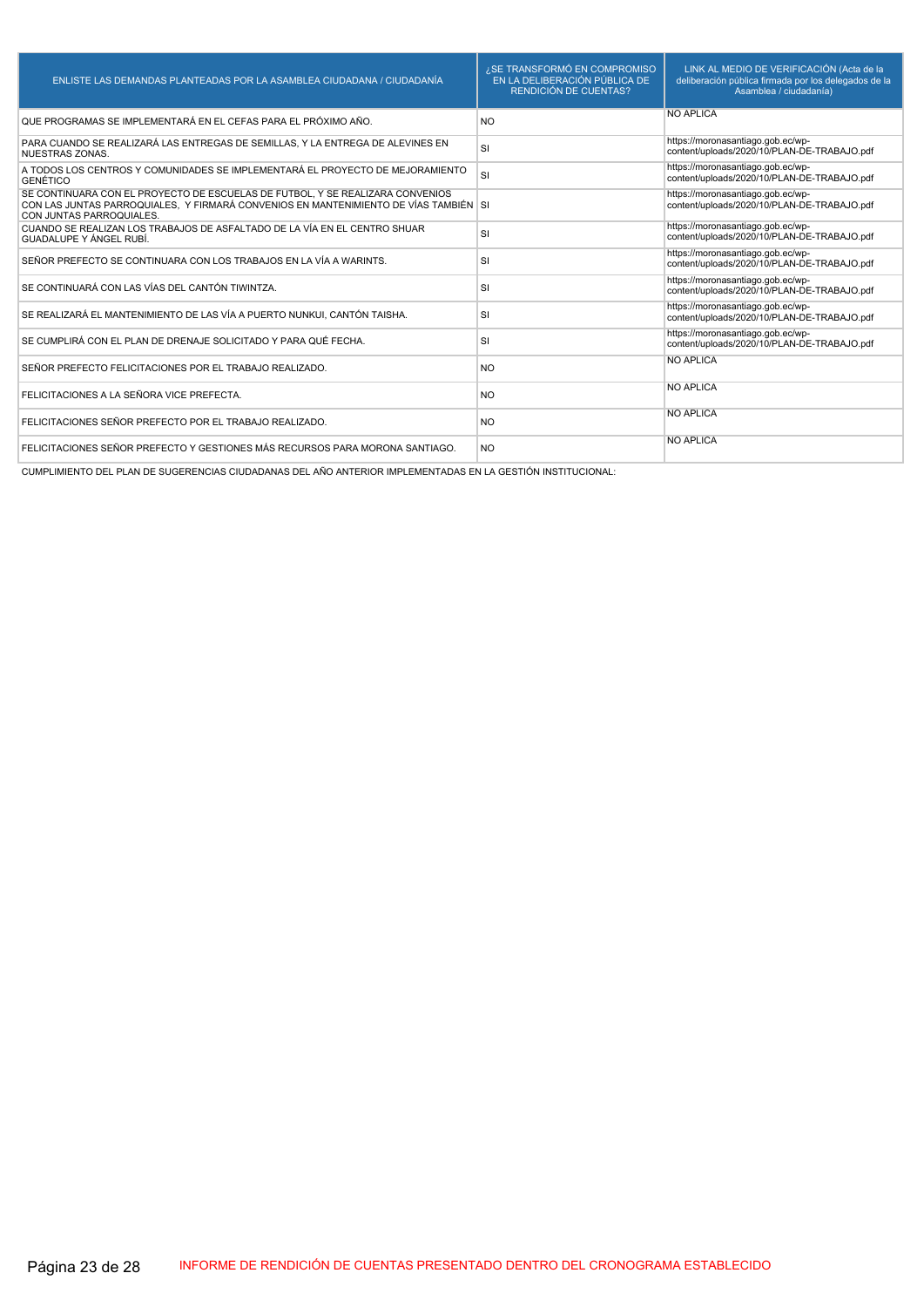| SUGERENCIA DE LA COMUNIDAD                                                                                                                                                                                                                                                                                | RESULTADOS DE LA IMPLEMENTACIÓN DE<br>LA SUGERENCIA CIUDADANA                                                                                                                                                                                                                                    | PORCENTAJE DE AVANCE<br>DE LA IMPLEMENTACIÓN | LINK AL MEDIO DE VERIFICACIÓN PUBLICADO EN<br>LA PÁG. WEB DE LA INSTITUCIÓN                                        |
|-----------------------------------------------------------------------------------------------------------------------------------------------------------------------------------------------------------------------------------------------------------------------------------------------------------|--------------------------------------------------------------------------------------------------------------------------------------------------------------------------------------------------------------------------------------------------------------------------------------------------|----------------------------------------------|--------------------------------------------------------------------------------------------------------------------|
| SR. PREFECTO. COMO QUEDA LA CONSTRUCCION DEL ASFALTO<br>DE LA VIA CHUMPIAS - KUMCHAIM? PORQUE USTED SE<br>MANIFESTO ANTE NUESTRA COMUNIDAD                                                                                                                                                                | SE REALIZÓ LA CONTRATCIÓN DEL ASFALTO<br>DE LA VIA CHUMPIAS NAPURA POR UN<br>VALOR REFERENCIAL DE 652209.60<br>ACTALMENTE ESTA EN EJECUCIÓN.                                                                                                                                                     | 0,00                                         | https://moronasantiago.gob.ec/wp-<br>content/uploads/2020/07/CUMPLIMIENTO-<br>SUGERENCIAS-A%C3%91OS-ANTERIORES.pdf |
| COMO Y CUANDO ENTREGARA EL ASFALTO A MACAS Y A LA<br>PROVINCIA HASTA MACAS AL KILAMO (VIA A LA VIRGEN)                                                                                                                                                                                                    | LA VÍA MACAS - KILAMO SE ENCUENTRA<br>CONCLUIDA CON OBSERVACIONES PREVIO<br>A LA RECEPCIÓN DEFINITIVA, LAS MISMAS<br>QUE DEBEN SER SUBSANADAS POR EL<br>CONTRATISTA.                                                                                                                             | 100,00                                       | https://moronasantiago.gob.ec/wp-<br>content/uploads/2020/07/CUMPLIMIENTO-<br>SUGERENCIAS-A%C3%91OS-ANTERIORES.pdf |
| LA APERTURA DE LA VIA WAPIS YUKUTAIES SI VA A TERMINAR<br>EN EL TIEMPO PROPUESTO POR USTED SR. PREFECTO?                                                                                                                                                                                                  | SE ENCUENTRA APERTURADO WAPIS - TINK<br>- YUKUTEI, DE LOS CUALES ESTA AFIRMADO<br>WAPIS - TINK Y EN ESTE AÑO SE VA A<br>PROCEDER CON EL AFIRMADO DE LA VÍA<br>EN EL TRAMO TINK YUKUTEIS.                                                                                                         | 0,00                                         | https://moronasantiago.gob.ec/wp-<br>content/uploads/2020/07/CUMPLIMIENTO-<br>SUGERENCIAS-A%C3%91OS-ANTERIORES.pdf |
| LA CONSTRUCCION DEL PUENTE TAHUAL, EN QUE ESTADO<br>QUEDA SI SE VA A CONSTRUIRSI O NO?                                                                                                                                                                                                                    | EN LA ADMINSITRACIÓN ANTERIOR SE<br>REALZIARON DOS ESTUDIOS DEL PUENTE<br>LOS CUALES NO PUDIERON CONCRETARSE<br>POR PRESENTAR FALENCIAS, SIN<br>EMBARGO ESTA ADMINISTRACIÓN REALIZA<br>UN NUEVO ESTUDIO PARA UN CREDITO CON<br>EL BDE EL MISMO QUE YA SE CUENTA CON<br>UN CUPO PREAPROBADO.      | 0,00                                         | https://moronasantiago.gob.ec/wp-<br>content/uploads/2020/07/CUMPLIMIENTO-<br>SUGERENCIAS-A%C3%91OS-ANTERIORES.pdf |
| PORQUE NO SE CONSTRUYÓ EN ESTOS 9 AÑOS DE<br>ADMINISTRACION LA VIA CARROZABLE DESDE PUERTO<br><b>MORONA A MIASAL?</b>                                                                                                                                                                                     | SE HA CONSTRUIDO LA VÍA DESDE PUERTO<br>MORONA HASTA SAN PEDRO. EXISTE UN<br>AREA PROTEGIDA EN LA QUE YA NO SE<br>PUEDE SEGUIR CONSTRUYENDO LA VÍA<br>SEGÚN LA NORMATIVA DEL MAE.                                                                                                                | 0,00                                         | https://moronasantiago.gob.ec/wp-<br>content/uploads/2020/07/CUMPLIMIENTO-<br>SUGERENCIAS-A%C3%91OS-ANTERIORES.pdf |
| GUALAQUIZA.- VIA POR AFIRMARSE, SAN LUIS DE ROLDOS 1,200<br>MTS (NO AFIRMADA)                                                                                                                                                                                                                             | ESTA VÍA NO HA SIDO PRIORIZADA EN EL<br>PRESUPUESTO PARTICIPATIVO                                                                                                                                                                                                                                | 0,00                                         | https://moronasantiago.gob.ec/wp-<br>content/uploads/2020/07/CUMPLIMIENTO-<br>SUGERENCIAS-A%C3%91OS-ANTERIORES.pdf |
| PUENTE SOBRE EL RIO KUNCHAIM - KAYANTS, CHATOS, SHAYME SE ENCUENTRA CONSTRUIDO Y EN<br>Y ORQUIDEAS                                                                                                                                                                                                        | SERVICIO DE LA CIUDADANÍA.                                                                                                                                                                                                                                                                       | 100,00                                       | https://moronasantiago.gob.ec/wp-<br>content/uploads/2020/07/CUMPLIMIENTO-<br>SUGERENCIAS-A%C3%91OS-ANTERIORES.pdf |
| EN QUE CONDICIONES QUEDA EL ASFALTADO DE LA VIA<br>CHUMPIAS?                                                                                                                                                                                                                                              | SE REALIZÓ LA CONTRATCIÓN DEL ASFALTO<br>DE LA VIA CHUMPIAS NAPURA POR UN<br>VALOR REFERENCIAL DE 652209.60<br>ACTALMENTE ESTA EN EJECUCIÓN.                                                                                                                                                     | 0,00                                         | https://moronasantiago.gob.ec/wp-<br>content/uploads/2020/07/CUMPLIMIENTO-<br>SUGERENCIAS-A%C3%91OS-ANTERIORES.pdf |
| LA TERMINACION DEL ASFALTADO DE LAS CALLES DE LA CIUDAD<br>DE LOGROÑO, SE CONCLUIRA ANTES DEL TERMINO DE SU<br>GESTION?, PUESTO QUE LA MUNICIPALIDAD DE LOGROÑO HA<br>CONCLUIDO CON EL COMPROMISO DEL CONVENIO LO QUE ES<br>PREPARACION Y ADECUACION DEL SUELO Y DEMAS QUE SE<br>REQUIERE PARA EL ASFALTO | HASTA EL MOMENTO NO SE HA CONCLUIDO,<br>PERO ES POLÍTICA DE ESTA<br>ADMINISTRACIÓN IR TERMINANDO LOS<br>COMPROMISOS PENDIENTES QUE SE HAN<br>FIRMADO CON LOS GADS.                                                                                                                               | 0,00                                         | https://moronasantiago.gob.ec/wp-<br>content/uploads/2020/07/CUMPLIMIENTO-<br>SUGERENCIAS-A%C3%91OS-ANTERIORES.pdf |
| QUE PASARA CON EL AFIRMADO DE LA VIA COMUNIDAD WAWAIM ESTA VÍA NO HA SIDO PRIORIZADA EN EL<br>- TUNA CHIWIANS - SAAR ENTZA - SEPTIMA.                                                                                                                                                                     | PRESUPUESTO PARTICIPATIVO                                                                                                                                                                                                                                                                        | 0,00                                         | https://moronasantiago.gob.ec/wp-<br>content/uploads/2020/07/CUMPLIMIENTO-<br>SUGERENCIAS-A%C3%91OS-ANTERIORES.pdf |
| POR EL GADPMS NO CONSTRUYO EL PUENTE SOBRE EL RIO<br>MACUMA PASO A PUMPUENTZA, PUESTO QUE DECLARO EN<br>ESTADO DE EMERGENCIA.                                                                                                                                                                             | EL MUNICIPIO SE ENCUENTRA HACIENDO LA<br>CONSULTORÍA DEL PUENTE SOBRE EL RÍO<br>MACUMA PASO A PUMPUENTSA PARA LA<br>FUTURA GESTIÓN DE LOS RECURSOS.                                                                                                                                              | 0,00                                         | https://moronasantiago.gob.ec/wp-<br>content/uploads/2020/07/CUMPLIMIENTO-<br>SUGERENCIAS-A%C3%91OS-ANTERIORES.pdf |
| INFORMAR SOBRE LA AMPLIACION DE LA DELAGACION DE<br>COMPETENCIA SOBRE EL RIO NACUMA PASO A PUMPUETZA Y<br>RIO PANKI PASO A PIMPINTS                                                                                                                                                                       | "EL MUNICIPIO SE ENCUENTRA HACIENDO<br>LA CONSULTORÍA DEL PUENTE SOBRE EL<br>RÍO MACUMA PASO A PUMPUENTSA PARA LA<br>FUTURA GESTIÓN DE LOS RECURSOS.<br>LA REPARACIÓN DEL PUENTE SOBRE EL RÍO<br>PANKI SE ENCUENTRA ELABORADO EL<br>INFORME TÉCNICO PARA LA CONTRATACIÓN<br>EN EL PRESENTE AÑO." | 0,00                                         | https://moronasantiago.gob.ec/wp-<br>content/uploads/2020/07/CUMPLIMIENTO-<br>SUGERENCIAS-A%C3%91OS-ANTERIORES.pdf |
| SI VA A QUEDAR CONTRATADO EL MANTENIMIENTO DEL TRAMO<br>SAMIKIN - NACUMA                                                                                                                                                                                                                                  | EN LA ADMINISTRACIÓN ANTERIOR SE<br>CONTRATÓ, PERO EN LA ACTUAL<br>ADMINISTRACIÓN CON EL FIN DE AHORRAR<br>RECURSOS PROCEDE A TRABAJAR<br>MEDIANTE MINGAS INTERINSTITUCIONALES<br>Y PRIVADOS PARA EL MANTENIMIENTO DE<br>LA VÍA.                                                                 | 100,00                                       | https://moronasantiago.gob.ec/wp-<br>content/uploads/2020/07/CUMPLIMIENTO-<br>SUGERENCIAS-A%C3%91OS-ANTERIORES.pdf |
| COMO SE DEALIZAXON LA DELEGACIONES EN VIALIDAD Y<br>PUENTES NO SE HICIERON CON RECURSOS                                                                                                                                                                                                                   | LAS DELEGACIONES DE COMPETENCIAS<br>ESTA EN BASE A LOS PEDIDOS DE LOS<br>GADS, PUEDEN SER CON RECURSOS O SIN<br>RECURSOS, TAMBIÉN SE REALZIAN OTROS<br>CONVENIOS DE COMPENSACIÓN DE<br>TRABAJOS POR INTERVENIR EN ÁREAS<br>URBANAS.                                                              | 0,00                                         | https://moronasantiago.gob.ec/wp-<br>content/uploads/2020/07/CUMPLIMIENTO-<br>SUGERENCIAS-A%C3%91OS-ANTERIORES.pdf |
| CUANTO ES EL PRESUPUESTO QUE SE HA CONSIDERADO PARA<br>LA CONSTRUCCION DEL PUENTE SOBRE EL RIO UPANO PASO A<br>SAN JUAN - KUMPAS Y CUMBATZA EN LA PARROQUIA HUAMBI-<br><b>CANTON SUCUA?</b>                                                                                                               | ESTE PROYECTO NO HA SIDO PRIORIZADO<br>EN EL PRESUPUESTO PARTICIPATIVO                                                                                                                                                                                                                           | 0,00                                         | https://moronasantiago.gob.ec/wp-<br>content/uploads/2020/07/CUMPLIMIENTO-<br>SUGERENCIAS-A%C3%91OS-ANTERIORES.pdf |
| CUAL FUE EL MOTIVO POR EL QUE SE CERRO LA ESCUELA DE<br>BOXEO)                                                                                                                                                                                                                                            | RENUNCIA DEL ENTRENADOR DE BOX Y NO<br>HUBO INTERESADO EN OCUPAR LA<br><b>VACANTE</b>                                                                                                                                                                                                            | 0,00                                         | https://moronasantiago.gob.ec/wp-<br>content/uploads/2020/07/CUMPLIMIENTO-<br>SUGERENCIAS-A%C3%91OS-ANTERIORES.pdf |
| POR QUE MOTIVO NO SE EJECUTO EL DRENAJE QUE FUE<br>APROBADO POR USTED SOBRE EL VALLE DEL RIO<br>CHUCHUMBLEZA, QUE DECÍA REALIZARSE SOBRE CENTRO<br>CHUMIAS, NAPURAK Y KUNCHAIM DE LA PARROQUIA BOMBOIZA                                                                                                   | SE REALIZO LA VISITA TÉCNICA EL 20 DE<br>MAYO DE 2019 PARA SACAR EL NUEVO<br>LISTADO DE BENEFICIARIOS Y SE INGRESO<br>A REALIZAR LOS TRABAJOS EL 09 DE<br>SEPTIEMBRE DE 2019                                                                                                                     | 85,00                                        | https://moronasantiago.gob.ec/wp-<br>content/uploads/2020/07/CUMPLIMIENTO-<br>SUGERENCIAS-A%C3%91OS-ANTERIORES.pdf |

DIFUSIÓN Y COMUNICACIÓN DE LA GESTIÓN INSTITUCIONAL: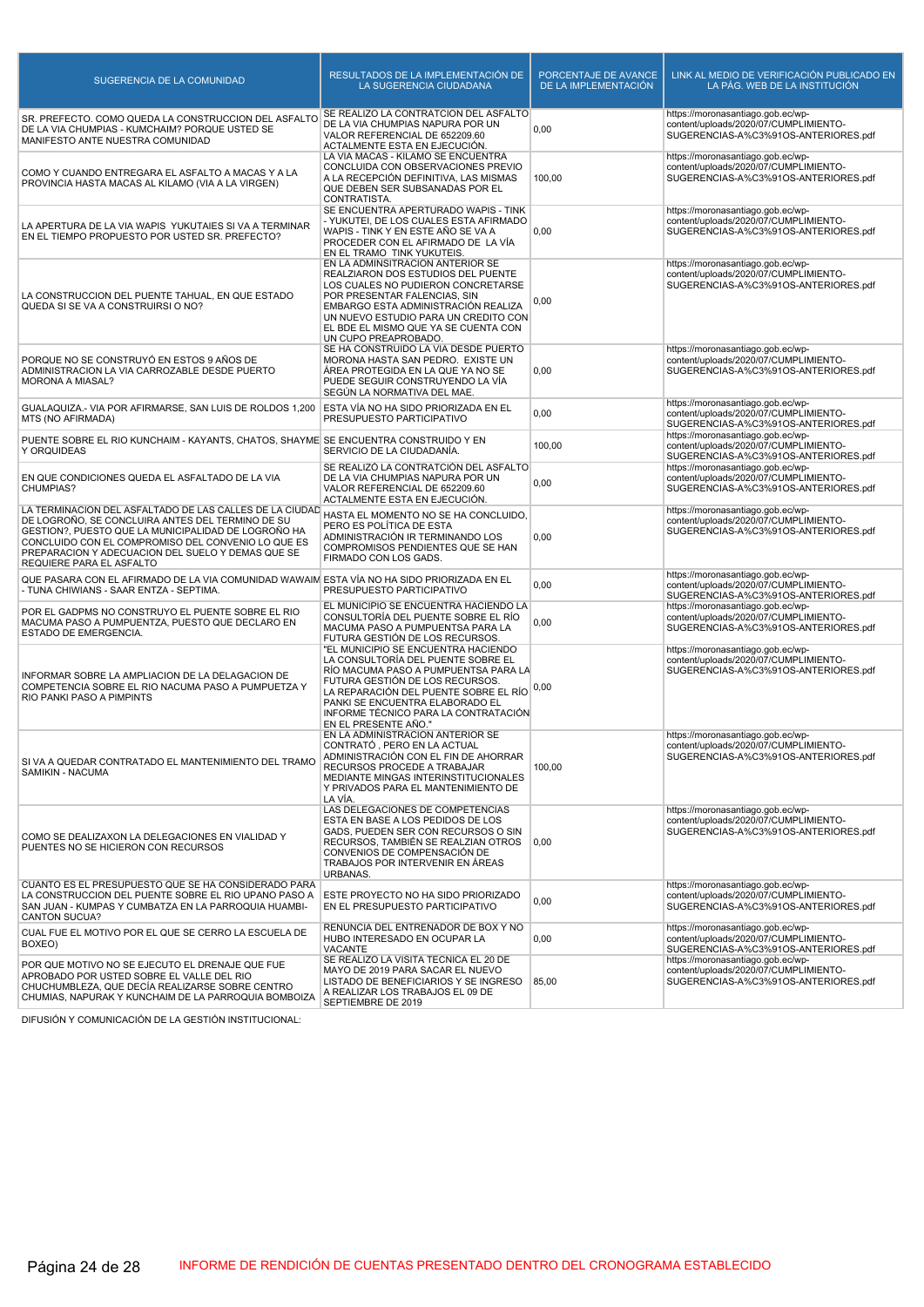| <b>MEDIOS DE</b><br><b>COMUNICACIÓN</b> | NO. DE<br><b>MEDIOS</b> | <b>PORCENTAJE</b><br>DEL PPTO. DEL<br>PAUTAJE QUE SE<br><b>DESTINÓ A</b><br><b>MEDIOS</b><br>LOCALES Y<br><b>REGIONALES</b> | PORCENTAJE DEL<br>PPTO. DEL<br>PAUTAJE QUE SE<br><b>DESTINÓ A MEDIOS</b><br><b>NACIONAL</b> | PORCENTAJE DEL<br>PPTO DEL PAUTAJE<br>QUE SE DESTINÓ A<br><b>MEDIOS</b><br><b>INTERNACIONALES</b> | LINK AL MEDIO DE VERIFICACIÓN<br>PUBLICADO EN LA PAG. WEB DE LA<br><b>INSTITUCIÓN</b> | <b>NOMBRE DEL</b><br><b>MEDIO</b>                    | <b>MONTO</b><br><b>CONTRATADO</b> | <b>MINUTOS</b><br><b>PAUTADOS</b> |
|-----------------------------------------|-------------------------|-----------------------------------------------------------------------------------------------------------------------------|---------------------------------------------------------------------------------------------|---------------------------------------------------------------------------------------------------|---------------------------------------------------------------------------------------|------------------------------------------------------|-----------------------------------|-----------------------------------|
| <b>RADIO</b>                            | 14                      | 95,00                                                                                                                       | 5,00                                                                                        | 0,00                                                                                              | https://moronasantiago.gob.ec/wp-<br>content/uploads/2020/07/MEDIOS-                  | <b>MIA</b>                                           | 6900,00                           | 200                               |
|                                         |                         |                                                                                                                             |                                                                                             |                                                                                                   | COMUNICACION.pdf                                                                      | <b>CENEPA</b>                                        | 6500,00                           | 180                               |
|                                         |                         |                                                                                                                             |                                                                                             |                                                                                                   |                                                                                       | <b>LA RADIO</b>                                      | 6600,00                           | 197                               |
|                                         |                         |                                                                                                                             |                                                                                             |                                                                                                   |                                                                                       | VOZ DE LAS<br>CASACADAS                              | 2700,00                           | 60                                |
|                                         |                         |                                                                                                                             |                                                                                             |                                                                                                   |                                                                                       | <b>RADIO</b><br><b>ENCANTO</b>                       | 900,00                            | 45                                |
|                                         |                         |                                                                                                                             |                                                                                             |                                                                                                   |                                                                                       | RADIO K1                                             | 850,00                            | 40                                |
|                                         |                         |                                                                                                                             |                                                                                             |                                                                                                   |                                                                                       | <b>RADIO</b><br><b>SUPREMA</b>                       | 850,00                            | 40                                |
|                                         |                         |                                                                                                                             |                                                                                             |                                                                                                   |                                                                                       | CORAPE                                               | 400,00                            | 21                                |
|                                         |                         |                                                                                                                             |                                                                                             |                                                                                                   |                                                                                       | RADIO VOZ<br><b>DEL UPANO</b>                        | 3900,00                           | 120                               |
|                                         |                         |                                                                                                                             |                                                                                             |                                                                                                   |                                                                                       | <b>RADIO</b><br><b>MORONA</b>                        | 10800,00                          | 240                               |
|                                         |                         |                                                                                                                             |                                                                                             |                                                                                                   |                                                                                       | <b>SHALOM</b>                                        | 8700,00                           | 210                               |
|                                         |                         |                                                                                                                             |                                                                                             |                                                                                                   |                                                                                       | <b>OLIMPICA</b>                                      | 6800,00                           | 192                               |
|                                         |                         |                                                                                                                             |                                                                                             |                                                                                                   |                                                                                       | SENTIMIENTO 6200,00                                  |                                   | 160                               |
|                                         |                         |                                                                                                                             |                                                                                             |                                                                                                   |                                                                                       | CANELA<br>CORP                                       | 900,00                            | 45                                |
| <b>PRENSA</b>                           | $\overline{4}$          | 100,00<br>0,00<br>0,00<br>https://moronasantiago.gob.ec/wp-<br>content/uploads/2020/07/MEDIOS-<br>COMUNICACION.pdf          |                                                                                             | <b>RASHID</b><br><b>CUEVA</b>                                                                     | 3000,00                                                                               | $\overline{1}$                                       |                                   |                                   |
|                                         |                         |                                                                                                                             |                                                                                             |                                                                                                   |                                                                                       | <b>FERNANDO</b><br>COBEÑA                            | 5000,00                           | $\overline{1}$                    |
|                                         |                         |                                                                                                                             |                                                                                             |                                                                                                   |                                                                                       | <b>OBSERVADO</b><br>R                                | 1000,00                           | $\overline{1}$                    |
|                                         |                         |                                                                                                                             |                                                                                             |                                                                                                   |                                                                                       | <b>IMPRESA</b>                                       | 1000,00                           | $\overline{1}$                    |
| <b>TELEVISION</b>                       | 6                       | 90, 15                                                                                                                      | 9,85                                                                                        | 0,00                                                                                              | https://moronasantiago.gob.ec/wp-<br>content/uploads/2020/07/MEDIOS-                  | CABLE<br><b>MAGICO</b>                               | 12700,00                          | 230                               |
|                                         |                         |                                                                                                                             |                                                                                             |                                                                                                   | COMUNICACION.pdf                                                                      | <b>DIGITAL TV</b>                                    | 12500,00                          | 210                               |
|                                         |                         |                                                                                                                             |                                                                                             |                                                                                                   |                                                                                       | <b>SUCUA TV</b>                                      | 11400,00                          | 170                               |
|                                         |                         |                                                                                                                             |                                                                                             |                                                                                                   |                                                                                       | <b>UNSION TV</b>                                     | 1200,00                           | 75                                |
|                                         |                         |                                                                                                                             |                                                                                             |                                                                                                   |                                                                                       | <b>PANTALLA</b><br>MOLL DEL RIO                      | 1800,00                           | 110                               |
|                                         |                         |                                                                                                                             |                                                                                             |                                                                                                   |                                                                                       | <b>MULTICINES</b><br><b>MILENIUM</b>                 | 1000,00                           | 65                                |
| <b>MEDIOS</b><br><b>DIGITALES</b>       | 10                      | 100,00                                                                                                                      | 0,00                                                                                        | 0,00                                                                                              | https://moronasantiago.gob.ec/wp-<br>content/uploads/2020/07/MEDIOS-                  | <b>IRIS TV</b>                                       | 3500,00                           | 240                               |
|                                         |                         |                                                                                                                             |                                                                                             |                                                                                                   | COMUNICACION.pdf                                                                      | <b>MORONA</b><br><b>SANTIAGO</b>                     | 1000,00                           | 70                                |
|                                         |                         |                                                                                                                             |                                                                                             |                                                                                                   |                                                                                       | RED<br>AMAZONIA ON 800,00                            |                                   | 60                                |
|                                         |                         |                                                                                                                             |                                                                                             |                                                                                                   |                                                                                       | LINE<br><b>LANCEROS</b>                              | 460,00                            | 40                                |
|                                         |                         |                                                                                                                             |                                                                                             |                                                                                                   |                                                                                       | <b>DIGITALES</b><br><b>SUCUA TV</b>                  | 2000,00                           | 160                               |
|                                         |                         |                                                                                                                             |                                                                                             |                                                                                                   | ONLINE<br>LA FRONTERA 800,00                                                          |                                                      | 60                                |                                   |
|                                         |                         |                                                                                                                             |                                                                                             |                                                                                                   |                                                                                       | RADIO LIMON 3500,00                                  |                                   | 250                               |
|                                         |                         |                                                                                                                             |                                                                                             |                                                                                                   |                                                                                       | <b>RADIO</b>                                         | 4000,00                           | 260                               |
|                                         |                         |                                                                                                                             |                                                                                             |                                                                                                   |                                                                                       | <b>CANELA FM</b><br>ONLINE                           |                                   |                                   |
|                                         |                         |                                                                                                                             |                                                                                             |                                                                                                   |                                                                                       | <b>EXPRESATE</b><br><b>MORONA</b><br><b>SANTIAGO</b> | 6500,00                           | 500                               |
|                                         |                         |                                                                                                                             |                                                                                             |                                                                                                   |                                                                                       | CAMARA<br><b>VIAJERA</b>                             | 2000,00                           | 160                               |

TRANSPARENCIA Y ACCESO A LA INFORMACIÓN DE LA GESTIÓN INSTITUCIONAL Y DE SU RENDICIÓN DE CUENTAS:

| MECANISMOS ADOPTADOS                                                                                                                                 | PONGA SI O NO | LINK AL MEDIO DE VERIFICACIÓN PUBLICADO EN LA PÁG. WEB DE LA<br><b>INSTITUCIÓN</b>                                                    |
|------------------------------------------------------------------------------------------------------------------------------------------------------|---------------|---------------------------------------------------------------------------------------------------------------------------------------|
| PUBLICACIÓN EN LA PAG. WEB DE LOS CONTENIDOS ESTABLECIDOS EN EL ART. 7 DE LA LOTAIP                                                                  | .SI           | https://moronasantiago.gob.ec/lotaip-2019/                                                                                            |
| PUBLICACIÓN EN LA PÁG. WEB DEL INFORME DE RENDICIÓN DE CUENTAS Y SUS MEDIOS DE<br>VERIFICACIÓN ESTABLECIDOS EN EL LITERAL M. DEL ART. 7 DE LA LOTAIP | <b>SI</b>     | https://moronasantiago.gob.ec/wp-content/uploads/2020/01/Literal_m-<br>Mecanismos de rendicion de cuentas a la ciudadania-01-2019.pdf |

ESTADO DE OBRAS PÚBLICAS DE ADMINISTRACIONES ANTERIORES: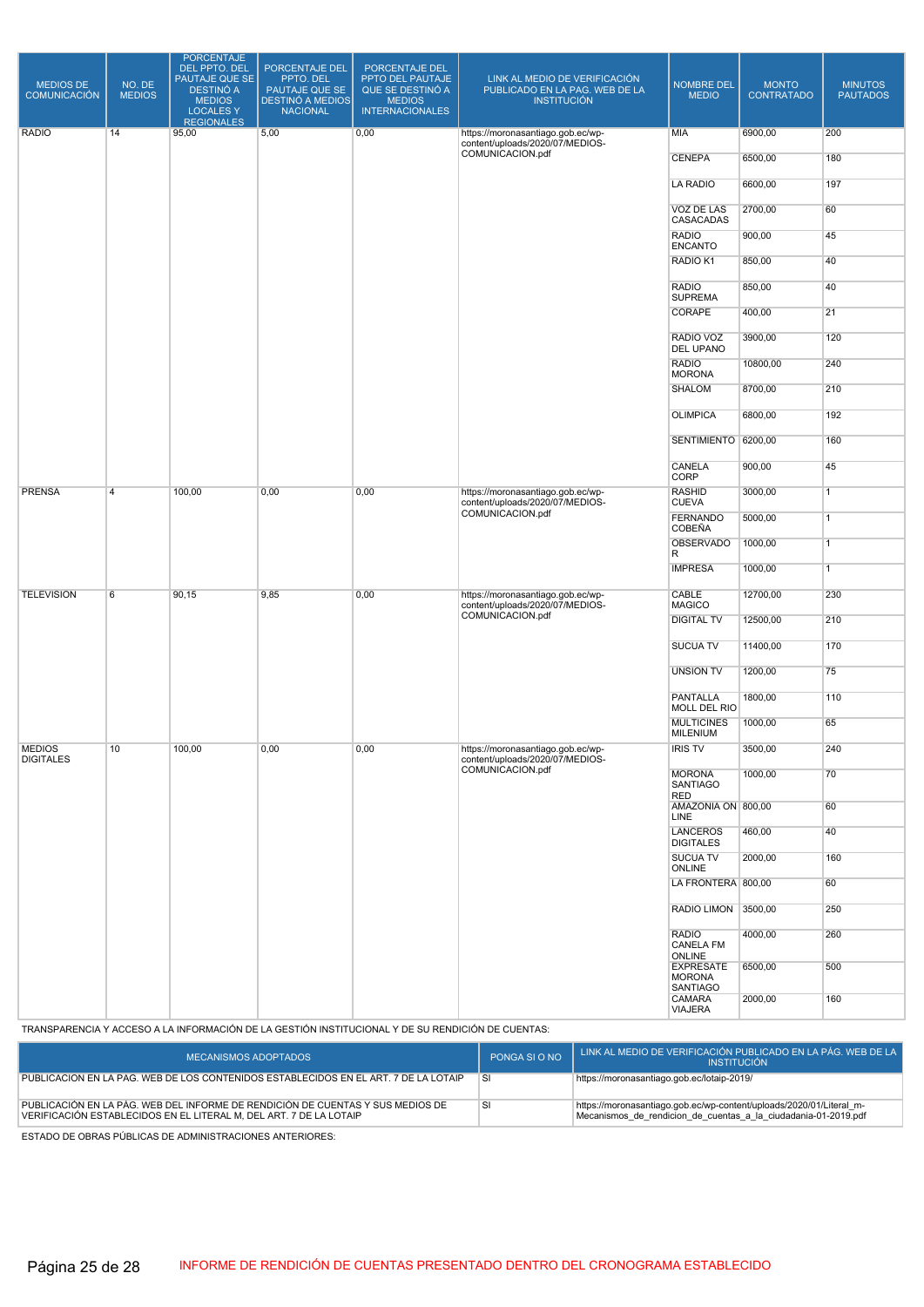| DESCRIPCIÓN DE OBRAS PÚBLICAS                                                                                                                                                                                                                                                                                                                                                                                        | <b>VALOR</b>   | <b>ESTADO ACTUAL</b> | <b>OBSERVACIONES</b>                                      | LINK AL MEDIO DE VERIFICACIÓN EN LA PÁG.<br><b>WEB</b>                                                                   |
|----------------------------------------------------------------------------------------------------------------------------------------------------------------------------------------------------------------------------------------------------------------------------------------------------------------------------------------------------------------------------------------------------------------------|----------------|----------------------|-----------------------------------------------------------|--------------------------------------------------------------------------------------------------------------------------|
| EMERGENCIA VIAL EN LA PARROQUIA SAN<br>ANTONIO, PARA LA REHABILTIACIÓN Y<br>MEJORAMIENTO DE LA VÍA VICTORIA -<br><b>WARINTS</b>                                                                                                                                                                                                                                                                                      | \$2.666.176,56 | 45                   | Convenio en ejecución                                     | https://moronasantiago.gob.ec/wp-<br>content/uploads/2020/07/OBRAS-ADMINISTRACIONES-<br>ANTERIORES.pdf                   |
| CONVENIO ESPECIFICO DE DELEACIÓN DE<br>COMPETENCIAS CON TRANSFERENCIA DE<br>RECURSOS PARA LA CONSTRUCCIÓN DE LA<br>VÍA DESDE LA COMUNIDAD DE CHICHIS HASTA                                                                                                                                                                                                                                                           | \$62.500,00    | 65                   | Convenio en ejecución                                     | https://moronasantiago.gob.ec/wp-<br>content/uploads/2020/07/OBRAS-ADMINISTRACIONES-<br>ANTERIORES.pdf                   |
| LA COMUNUDAD SHUAR PITIU<br>CONSTRUCCIÓN DEL PUENTE SOBRE EL RÍO<br>PUCHIMI YAKUAN (BDE)                                                                                                                                                                                                                                                                                                                             | \$330.772,13   | 98                   | <b>OBRA</b>                                               | https://moronasantiago.gob.ec/wp-<br>content/uploads/2020/07/OBRAS-ADMINISTRACIONES-                                     |
| ALQUILER DE MAQUINARIA PARA<br>PRODUCCIÓN DE BASE CLASE I                                                                                                                                                                                                                                                                                                                                                            | \$258.825,60   | 74                   | OBRA EN EJECUCION                                         | ANTERIORES.pdf<br>https://moronasantiago.gob.ec/wp-<br>content/uploads/2020/07/OBRAS-ADMINISTRACIONES-                   |
| ALQUILER DE VOLQUETAS PARA<br>TRANSPORTE DE MATERIAL PÉTREO Y<br>MÉZCLA ASFÁLTICA PARA EL MEJORAMIENTO<br>VIAL DE VARIOS PROYECTOS EN LA<br>PROVINCIAL DE MORONA SANTIAGO                                                                                                                                                                                                                                            | \$0,00         | 80                   | OBRA EN EJECUCION                                         | ANTERIORES.pdf<br>https://moronasantiago.gob.ec/wp-<br>content/uploads/2020/07/OBRAS-ADMINISTRACIONES-<br>ANTERIORES.pdf |
| OBRAS PRELIMINARES Y COMPLEMENTARIAS, \$999.830,77<br>PREVIO AL ASFALTADO DE LA VÍA MOJON -<br>SANGAY - ARAPICOS LONGITUD A<br>CONTRATARSE 6KM.                                                                                                                                                                                                                                                                      |                | 81                   | EN EJECUCION                                              | https://moronasantiago.gob.ec/wp-<br>content/uploads/2020/07/OBRAS-ADMINISTRACIONES-<br>ANTERIORES.pdf                   |
| CONVENIO ESPECÍFICO DE COOPERACIÓN<br>INTERINSTITUCIONAL Y DELEGACIÓN DE<br>COMPETENCIAS ENTRE EL GAD PROVINCIAL<br>DE MORONA SNTIAGO, EL GAD MUNICIPAL<br>DEL CANTÓN SANTIAGO Y EL GAD<br>PARROQUIAL DE COPAL, PARA EL<br>MANTENIMIENTO DEL ANILLO VIAL YUBIMI -<br>COPAL - PARTIDERO, EN LOS TRAMOS 1<br>(YUNBIMI - LA DOLOROSA - RÍO NEGRO), 2<br>(PARTIDERO - COPAL - RÍO NEGRO), 3<br>(PARTIDERO - SAN ANTONIO) | \$0,00         | 50                   | Convenio para liquidar                                    | https://moronasantiago.gob.ec/wp-<br>content/uploads/2020/07/OBRAS-ADMINISTRACIONES-<br>ANTERIORES.pdf                   |
| CONVENIO ESPEFICICO DE COOPERACIÓN<br>INTERINSTITUCIONAL Y DELEGACIÓN DE<br>COMPETENCIAS DE FORMA CONCURRENTE<br>SIN RECURSOS QUE CELEBRA EL GADPMS Y<br>EL GAD PARROQUIAL DE SAN FRANCISCO DE<br>CHINIMBIMI, GAD PARROQUIAL DE PATUCA,<br>GAD PARROQUIAL DE SAN LUIS DEL ACHO,<br>GAD PARROQUIAL DE COPAL, GAD<br>PARROQUIAL DE TAYUZA, PARA EL<br>MANTENIMIENTO VIAL RURAL Y URBANO EN<br>EL CANTÓN SANTIAGO       | \$618.614,07   | 85                   | Convenio para liquidar                                    | https://moronasantiago.gob.ec/wp-<br>content/uploads/2020/07/OBRAS-ADMINISTRACIONES-<br>ANTERIORES.pdf                   |
| CONVENIO ESPECIFICO DE COOPERACIÓN<br>INTERINSTITUCIONAL Y DELEGACIÓN DE<br>COMPETENCIAS DE FORMA CONCURRENTE<br>QUE CELEBRA EL GOBIERNO AUTONOMO<br>DESCENTRALIZADO PROVINCIAL DE MORONA<br>SANTIAGO Y EL GAD MUNICIPAL DE CANTÓN<br>SUCÚA, PARA LA REHABILITACIÓN DEL<br>PUENTE BAILEY SOBRE EL RÍO CHINGANAZA                                                                                                     | \$0,00         | 70                   | Convenio para liquidación                                 | https://moronasantiago.gob.ec/wp-<br>content/uploads/2020/07/OBRAS-ADMINISTRACIONES-<br>ANTERIORES.pdf                   |
| CONVENIO ESPECIFICO DE COOPERACIÓN<br>INTERNACIONAL QUE CELEBRA EL GADPMS Y<br>EL GAD PARROQUIAL RURAL DE GENERAL<br>PROAÑO PARA EJECUTAR EL PROYECTO:<br>"ASFALTADO DE LA VÍA PROAÑO-PACCHA"                                                                                                                                                                                                                        | \$0,00         | 60                   | Convenio aún no se liquida                                | https://moronasantiago.gob.ec/wp-<br>content/uploads/2020/07/OBRAS-ADMINISTRACIONES-<br>ANTERIORES.pdf                   |
| ALQUILER DE MAQUINARIA Y VEHICULO PARA \$152.493,48<br>LA CONSTRUCCIÓN DE ALGUNOS TRAMOS DE<br>LAS VÍAS EN LA PARROQUIA SEVILLA DON<br>BOSCO DEL CANTÓN MORONA                                                                                                                                                                                                                                                       |                | 100                  | LIQUIDADA                                                 | https://moronasantiago.gob.ec/wp-<br>content/uploads/2020/07/OBRAS-ADMINISTRACIONES-<br>ANTERIORES.pdf                   |
| CONVENIO ESPECIFICO DE COOPERACIÓN<br>INTERINSTITUCIONAL Y DELEGACIÓN DE<br>COMPETENCIAS DE FORMA CONCURRENTE<br>QUE CELEBRA EL GADPMS Y EL GOBIERNO<br>AUTONOMO DESCENTRALIZADO MUNICIPAL<br>DE HUAMBOYA PARA LA COLOCACIÓN DE LA<br>CARPETA ASFALTICA EN AL VÍA TRONCAL<br>AMAZONICA - RIO TUNA CHIGUAZA                                                                                                           | \$183.448,81   | 80                   | EN EJECUCION                                              | https://moronasantiago.gob.ec/wp-<br>content/uploads/2020/07/OBRAS-ADMINISTRACIONES-<br>ANTERIORES.pdf                   |
| CONVENIO ESPECIFICO DE DELEGACIÓN DE<br>COMPTENCIAS DE FORMA CONCURRENTE SIN<br>RECURSOS QUE CELEBRA EL GOBIERNO<br>AUTÓNOMO DESCENTRALIZADO PROVINCIAL<br>DE MORONA SANTIAGO Y EL GOBIENRO<br>AUTÓNOMO DESCENTRALIZADO MUNICIPAL<br>DE HUAMBOYA, PARA EL MANTENIMIENTO DE<br>LA RED VIAL RURAL DEL CANTÓN HUAMBOYA                                                                                                  | \$0,00         | 30                   | EN EJECUCION                                              | https://moronasantiago.gob.ec/wp-<br>content/uploads/2020/07/OBRAS-ADMINISTRACIONES-<br>ANTERIORES.pdf                   |
| CONSTRUCCIÓN DE LA PRIMERA ETAPA DE LA \$149.953,40<br>VIA AMBUSHA - PARQUE NACIOANL SANGAY,<br>DISTANCIA (0+000-0+680)                                                                                                                                                                                                                                                                                              |                | 60                   | EN EJECUCION                                              | https://moronasantiago.gob.ec/wp-<br>content/uploads/2020/07/OBRAS-ADMINISTRACIONES-<br>ANTERIORES.pdf                   |
| OBRAS PRELIMINARES Y COMPLEMENTARIAS \$1.047.312,82<br>PREVIO AL ASFALTO DE LA VÍA TRONCAL<br>AMAZÓNICA CHUMPIAS NAPURAK -<br>KUNCHAIM, CANTÓN GUALAQUIZA, LOGUITUD<br>A CONTRATSER 8.6 KM.                                                                                                                                                                                                                          |                | 80                   | Obra, en ejecución tramitada hasta la<br>planilla Nro. 05 | https://moronasantiago.gob.ec/wp-<br>content/uploads/2020/07/OBRAS-ADMINISTRACIONES-<br>ANTERIORES.pdf                   |
| CONVENIO CONCURRENTE DE DELEGACIÓN<br>DE COMPETENCIAS SIN RECURSOS PARA LA<br>INTERVENCIÓN EN VIALIDAD RURAL DE LA<br>PARROQUIA, POR PARTE DEL GOBIERNO<br>AUTÓNOMO DESCENTRALIZADO PROVINCIAL<br>DE MORONA SANTIAGO A FAVOR DEL<br>GOBIERNO AUTÓNOMO DESCENTRALIZADO<br>PARROQUIAL DE BERMEJOS                                                                                                                      | \$735.897,79   | 50                   | Convenio que aún no se liquida                            | https://moronasantiago.gob.ec/wp-<br>content/uploads/2020/07/OBRAS-ADMINISTRACIONES-<br>ANTERIORES.pdf                   |
| CONVENIO DE DELEGACIÓN DE<br>COMPETENCIAS SIN RECURSIS PARA LA<br>EJECUCIÓN DEL PROYECTO: CONSTRUCCIÓN<br>DEL PUENTE CARROZABLE SOBRE LA<br>QUEBRADA LOS TRES CHORROS, PARROQUIA<br>EL IDEAL                                                                                                                                                                                                                         | \$0,00         | 50                   | Convenio que aún no se liquida                            | https://moronasantiago.gob.ec/wp-<br>content/uploads/2020/07/OBRAS-ADMINISTRACIONES-<br>ANTERIORES.pdf                   |
| CONVENIO DE DELEGACIÓN DE<br>COMPETENCIAS SIN RECURSOS PARA<br>MEJORAMIENTO DE LA VÍA PRODUCTIVA<br>PIAMONTE - MIRAFLROES, POR PARTE DEL<br>GADPMS A FAVOR DE GAD PARROQUIAL DE<br>PAN DE AZUCAR.                                                                                                                                                                                                                    | \$20.394,72    | 80                   | OBRA EN EJECUCIÓN                                         | https://moronasantiago.gob.ec/wp-<br>content/uploads/2020/07/OBRAS-ADMINISTRACIONES-<br>ANTERIORES.pdf                   |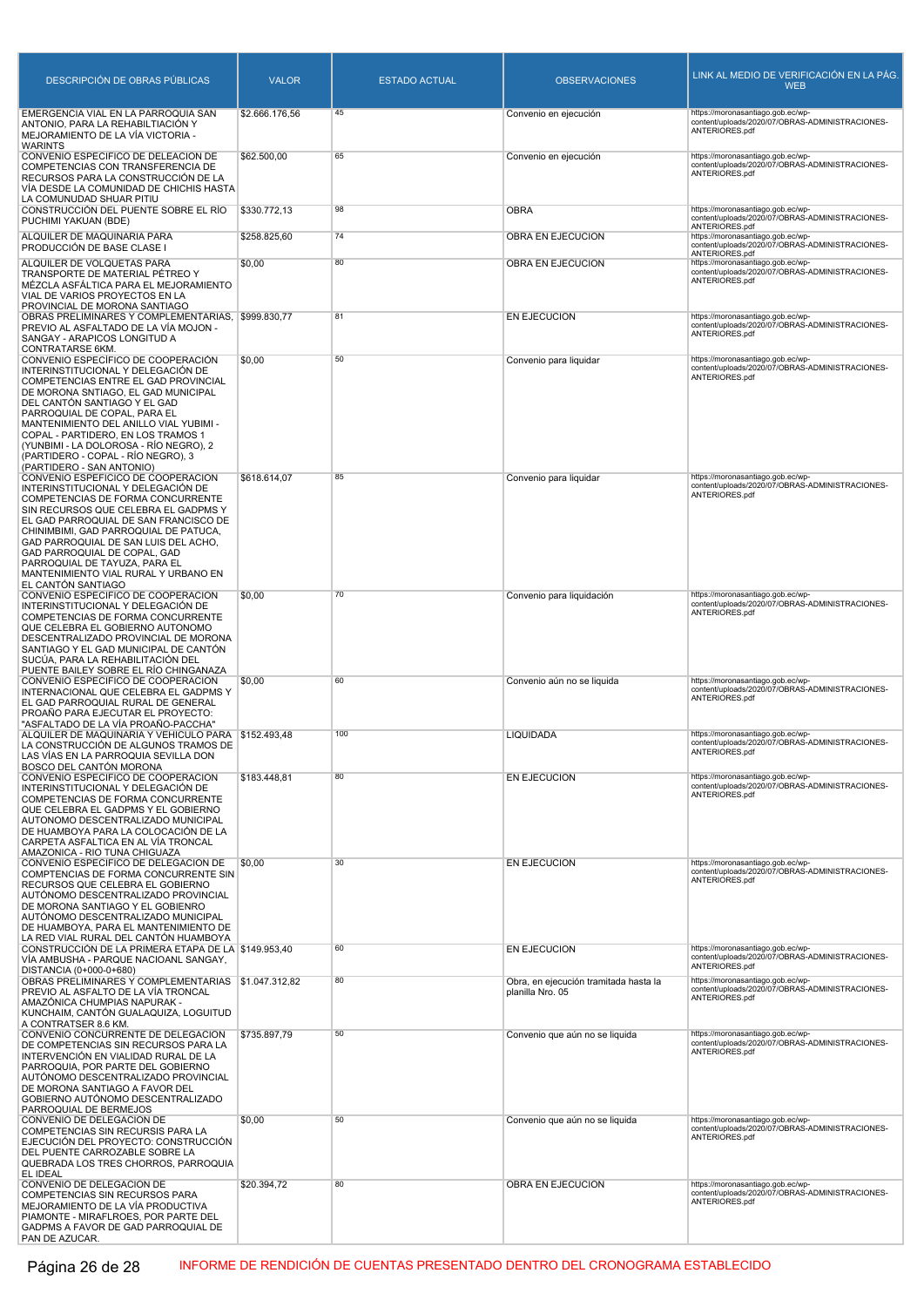| CONSTRUCCIÓN DEL PUENTE SOBRE EL RÍO<br>ZUTSO 1. PARROQUIA SAN JACINTO DE<br><b>WAKAMBEIS</b>  | \$95,184.54  | 40 | OBRA EN EJECUCIÓN | https://moronasantiago.gob.ec/wp-<br>content/uploads/2020/07/OBRAS-ADMINISTRACIONES-<br>ANTERIORES.pdf |
|------------------------------------------------------------------------------------------------|--------------|----|-------------------|--------------------------------------------------------------------------------------------------------|
| CONSTRUCCIÓN DEL PUENTE CARROZABLE<br>SOBRE EL RÍO KALAGLAS, CANTÓN SAN JUAN  <br><b>BOSCO</b> | \$90.329.19  | 60 | OBRA EN EJECUCIÓN | https://moronasantiago.gob.ec/wp-<br>content/uploads/2020/07/OBRAS-ADMINISTRACIONES-<br>ANTERIORES.pdf |
| CONSTRUCCIÓN DEL PUENTE SOBRE EL RÍO<br>ZUTSO 2. PARROQUIA SAN JACINTO DE<br><b>WAKAMBEINS</b> | \$108,240.89 | 30 | OBRA EN EJECUCIÓN | https://moronasantiago.gob.ec/wp-<br>content/uploads/2020/07/OBRAS-ADMINISTRACIONES-<br>ANTERIORES.pdf |

| <b>TIPO DE CONTRATACIÓN</b>            |                          | <b>ESTADO ACTUAL</b>           | LINK AL MEDIO DE VERIFICACIÓN PUBLICADO<br>EN LA PÁG. WEB DE LA INSTITUCIÓN |                                |                                              |
|----------------------------------------|--------------------------|--------------------------------|-----------------------------------------------------------------------------|--------------------------------|----------------------------------------------|
| <b>LICITACIÓN</b>                      | Número Total Adjudicados | <b>Valor Total Adjudicados</b> | Número Total Finalizados                                                    | <b>Valor Total Finalizados</b> | https://moronasantiago.gob.ec/wp-            |
|                                        | $\overline{4}$           | \$13.807.993,80                | $\overline{0}$                                                              | \$0.00                         | content/uploads/2020/07/COMPRAS-PUBLICAS.pdf |
| SUBASTA INVERSA ELECTRÓNICA            | Número Total Adjudicados | Valor Total Adjudicados        | Número Total Finalizados                                                    | <b>Valor Total Finalizados</b> | https://moronasantiago.gob.ec/wp-            |
|                                        | 45                       | \$3.001.538,03                 | 10                                                                          | \$684.051,54                   | content/uploads/2020/07/COMPRAS-PUBLICAS.pdf |
| PROCESOS DE DECLARATORIA DE EMERGENCIA | Número Total Adjudicados | Valor Total Adjudicados        | Número Total Finalizados                                                    | <b>Valor Total Finalizados</b> | https://moronasantiago.gob.ec/wp-            |
|                                        | $\overline{2}$           | \$2.380.514,79                 | $\overline{0}$                                                              | \$0,00                         | content/uploads/2020/07/COMPRAS-PUBLICAS.pdf |
| CONTRATACIÓN DIRECTA                   | Número Total Adjudicados | Valor Total Adjudicados        | Número Total Finalizados                                                    | <b>Valor Total Finalizados</b> | https://moronasantiago.gob.ec/wp-            |
|                                        | $\overline{8}$           | \$334.878,68                   | $\overline{0}$                                                              | \$0,00                         | content/uploads/2020/07/COMPRAS-PUBLICAS.pdf |
| <b>ÍNFIMA CUANTÍA</b>                  | Número Total Adjudicados | Valor Total Adjudicados        | Número Total Finalizados                                                    | <b>Valor Total Finalizados</b> | https://moronasantiago.gob.ec/wp-            |
|                                        | 1092                     | \$2.193.269,27                 | 1092                                                                        | \$2.193.269,27                 | content/uploads/2020/07/COMPRAS-PUBLICAS.pdf |
| <b>LISTA CORTA</b>                     | Número Total Adjudicados | Valor Total Adjudicados        | Número Total Finalizados                                                    | <b>Valor Total Finalizados</b> | https://moronasantiago.gob.ec/wp-            |
|                                        | $\mathbf{1}$             | \$116.068,47                   | 0                                                                           | \$0,00                         | content/uploads/2020/07/COMPRAS-PUBLICAS.pdf |
|                                        | Número Total Adjudicados | Valor Total Adjudicados        | Número Total Finalizados                                                    | <b>Valor Total Finalizados</b> | https://moronasantiago.gob.ec/wp-            |
| RÉGIMEN ESPECIAL (Todos los procesos)  | 14                       | \$2.781.165,48                 | 0                                                                           | \$0,00                         | content/uploads/2020/07/COMPRAS-PUBLICAS.pdf |
| CATÁLOGO ELECTRÓNICO                   | Número Total Adjudicados | <b>Valor Total Adjudicados</b> | Número Total Finalizados                                                    | <b>Valor Total Finalizados</b> | https://moronasantiago.gob.ec/wp-            |
|                                        | 192                      | \$228.770,33                   | $\overline{0}$                                                              | \$0,00                         | content/uploads/2020/07/COMPRAS-PUBLICAS.pdf |
| COTIZACIÓN                             | Número Total Adjudicados | <b>Valor Total Adjudicados</b> | Número Total Finalizados                                                    | <b>Valor Total Finalizados</b> | https://moronasantiago.gob.ec/wp-            |
|                                        | 1                        | \$556.041,82                   | 0                                                                           | \$0,00                         | content/uploads/2020/07/COMPRAS-PUBLICAS.pdf |
|                                        | Número Total Adjudicados | Valor Total Adjudicados        | Número Total Finalizados                                                    | <b>Valor Total Finalizados</b> | https://moronasantiago.gob.ec/wp-            |
| <b>SEGUROS</b>                         | $\mathbf{1}$             | \$295.649,29                   | $\overline{0}$                                                              | \$0,00                         | content/uploads/2020/07/COMPRAS-PUBLICAS.pdf |
| MENOR CUANTÍA B Y S                    | Número Total Adjudicados | Valor Total Adjudicados        | Número Total Finalizados                                                    | <b>Valor Total Finalizados</b> | https://moronasantiago.gob.ec/wp-            |
|                                        | 24                       | \$1.730.808,31                 | $\overline{0}$                                                              | \$0,00                         | content/uploads/2020/07/COMPRAS-PUBLICAS.pdf |
|                                        | Número Total Adjudicados | Valor Total Adjudicados        | Número Total Finalizados                                                    | <b>Valor Total Finalizados</b> | https://moronasantiago.gob.ec/wp-            |
| PRODUCCIÓN NACIONAL                    | 6                        | \$10.143.205,69                | $\overline{0}$                                                              | \$0,00                         | content/uploads/2020/07/COMPRAS-PUBLICAS.pdf |

## ENAJENACIÓN, DONACIONES Y EXPROPIACIONES DE BIENES:

PROCESOS DE CONTRATACIÓN Y COMPRAS PÚBLICAS DE BIENES Y SERVICIOS

| <b>TIPO</b>           | <b>BIEN</b>                     | <b>VALOR TOTAL</b> | LINK AL MEDIO DE VERIFICACIÓN PUBLICADO EN LA PÁG.<br>WEB DE LA INSTITUCIÓN  |
|-----------------------|---------------------------------|--------------------|------------------------------------------------------------------------------|
| DONACIONES REALIZADAS | EQUIPO DE RAYOS X               | \$60.000,00        | https://moronasantiago.gob.ec/wp-<br>content/uploads/2020/07/ENAJENACION.pdf |
| DONACIONES REALIZADAS | CAJAS DE AMPLIFICACION          | \$15,129.92        | https://moronasantiago.gob.ec/wp-<br>content/uploads/2020/07/ENAJENACION.pdf |
| DONACIONES REALIZADAS | <b>CARPAS</b>                   | \$400.00           | https://moronasantiago.gob.ec/wp-<br>content/uploads/2020/07/ENAJENACION.pdf |
| DONACIONES REALIZADAS | <b>ECOGRAFO</b>                 | \$135.000,00       | https://moronasantiago.gob.ec/wp-<br>content/uploads/2020/07/ENAJENACION.pdf |
| DONACIONES REALIZADAS | <b>MOTOGUADAÑA</b>              | \$7,337.84         | https://moronasantiago.gob.ec/wp-<br>content/uploads/2020/07/ENAJENACION.pdf |
| DONACIONES REALIZADAS | MOTOR FUERA DE BORDA            | \$26.079.20        | https://moronasantiago.gob.ec/wp-<br>content/uploads/2020/07/ENAJENACION.pdf |
| DONACIONES REALIZADAS | <b>MOTOR PEQUE PEQUE</b>        | \$5.429,76         | https://moronasantiago.gob.ec/wp-<br>content/uploads/2020/07/ENAJENACION.pdf |
| DONACIONES REALIZADAS | <b>MOTOSIERRA</b>               | \$8.356,52         | https://moronasantiago.gob.ec/wp-<br>content/uploads/2020/07/ENAJENACION.pdf |
| DONACIONES REALIZADAS | CANOA                           | \$13.754,00        | https://moronasantiago.gob.ec/wp-<br>content/uploads/2020/07/ENAJENACION.pdf |
| DONACIONES REALIZADAS | <b>COMPUTADOR DE ESCRITORIO</b> | \$4.780,00         | https://moronasantiago.gob.ec/wp-<br>content/uploads/2020/07/ENAJENACION.pdf |
| DONACIONES REALIZADAS | DESPULAPADORA DE CAFE           | \$1.393,73         | https://moronasantiago.gob.ec/wp-<br>content/uploads/2020/07/ENAJENACION.pdf |
| DONACIONES REALIZADAS | <b>GENERADOR ELECTRICO</b>      | \$7,929.60         | https://moronasantiago.gob.ec/wp-<br>content/uploads/2020/07/ENAJENACION.pdf |
| DONACIONES REALIZADAS | LABORATORIO CLINICO             | \$50,005.70        | https://moronasantiago.gob.ec/wp-<br>content/uploads/2020/07/ENAJENACION.pdf |